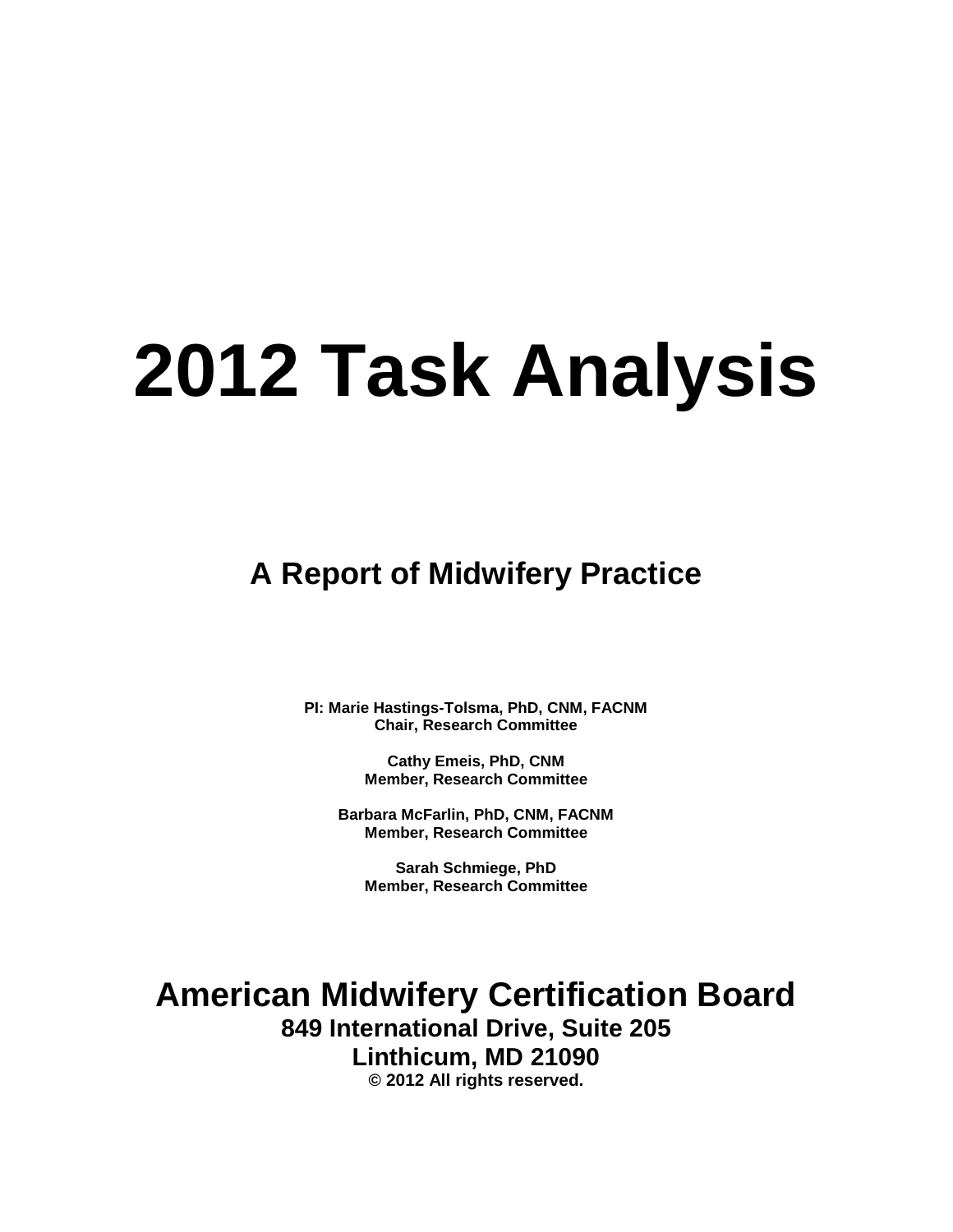## **ACKNOWLEDGMENTS**

**Barbara Graves, CNM, MN, MPH, FACNM Carrie Bright, IOM, CAE** President, AMCB Chief Executive Officer, AMCB

Cara Krulewich, PhD, CNM, FACNM **Denise Smith** President-Elect, AMCB Director, Certification and Operations & Former Treasurer, Finance Committee Chair

**Susan K. Purcell, MA Camille M. Moore** 

Independent Consultant Graduate Student, Dept. of Biostatistics & Survey Administrator University of Colorado Denver

Thanks also to the **AMCB Board of Directors** for their thoughtful comments and encouragement:

Treasurer, Finance Committee Chair **Secretary** 

Certificate Maintenance Program Professional Liaison Committee Chair

**Penelope Benedik, PhD, CRNA Kristi L. Boldt, MD, FRCSC** Professional Liaison Professional Liaison

**Suzanne M. Spiry** Consumer Member

**Kathleen Bailey, CNM, MA, MS Julia Lange Kessler MS, CM, RN, LC**

**Tanya Bailey, CNM, MSN Jane Mashburn, CNM, MN, FACNM** Examination Committee Chair Credentials, Administration & Reporting Committee Chair

**Mary Barger, PhD, CNM, MPH Arlene Sperhac, PhD, CPNP, FAAN**

And finally – and most importantly, a special thanks to all of the **CNMs and CMs** who participated in this project. This task analysis work would not have been possible without their selfless contribution of time and energy.

This study was supported, in part, by NIH/NCRR Colorado CTSI Grant Number UL1 RR025780.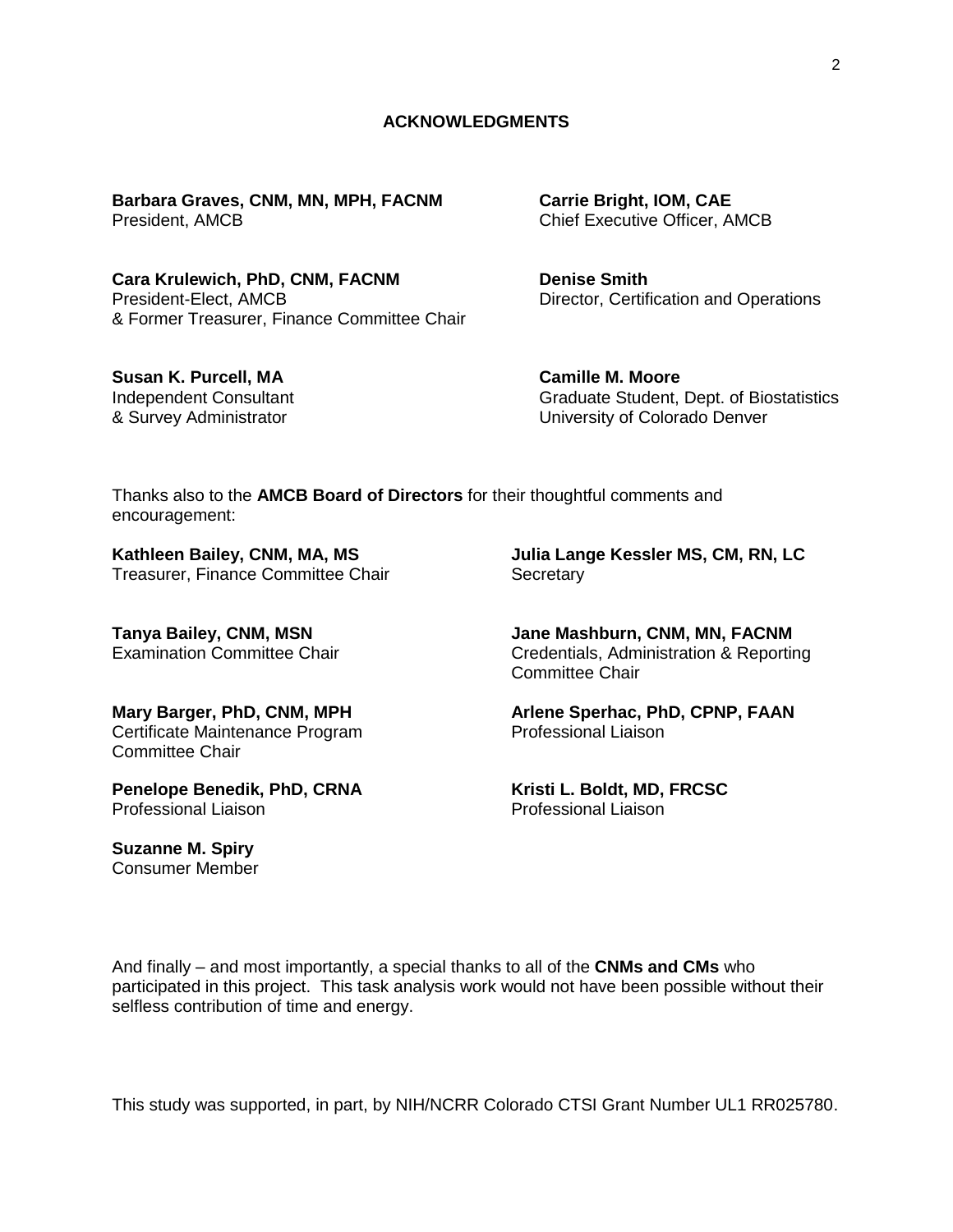## **FOREWORD TO THE 2012 TASK ANALYSIS OF MIDWIFERY PRACTICE**

AMCB is pleased to release the 2012 Task Analysis Report of Midwifery Practice.

Many midwives do not understand that the "task analysis" is the basis of the initial examination for certification as a nurse-midwife (CNM) or midwife (CM), mistakenly believing that the examination is developed from the ACNM Core Competency for Basic Midwifery Practice. In fact, according to the National Commission of Accrediting Agencies (NCCA):

The certification program must employ assessment instruments that are **derived from the job/practice analysis** and that are consistent with generally accepted psychometric principles.

- B. The content sampling plan for test items or other assessment components must correspond to content as delineated and specified in the job/practice analysis.
- C. An ongoing process must exist to ensure that linkage between the assessment instruments and the job/practice analysis is maintained, as assessment components are revised and replaced over time.

[http://www.credentialingexcellence.org/NCCAAccreditation/ApplicationandAnnualReport/tabid/1](http://www.credentialingexcellence.org/NCCAAccreditation/ApplicationandAnnualReport/tabid/156/Default.aspx#application) [56/Default.aspx#application,](http://www.credentialingexcellence.org/NCCAAccreditation/ApplicationandAnnualReport/tabid/156/Default.aspx#application) Accessed 1/16/2011

Thus, the Task Analysis of Midwifery Practice and Core Competencies are completely separate entities, the first determined by what tasks newly certified CNMs/CMs are **performing**, the second by expert opinion of what should be included in midwifery education. The two are intertwined, but distinct. Following completion of the Task Analysis, recommendations are made to the AMCB Board of Directors for items to be considered for retention or elimination. The Board of Directors considers these recommendations, and makes the final decisions about these items. This decision is then passed on to the Examination Committee to be incorporated into the new examination blueprint.

NCCA recommends that a task analysis be performed every 5-7 years. AMCB aims to complete such an analysis every 5 years, just prior to the scheduled revision of the Core Competencies. This will allow the Core Competencies to reflect what is being done in the practice of newly certified CNMs/CMs, complementing the input of experts who are charged with the revisions.

The Board of Directors of AMCB thanks the AMCB Research Committee, led by Marie Hastings-Tolsma, CNM, PhD, FACNM, for their thoughtful review and timely execution of the task analysis process and the report that follows.

Barbara W. Graves, CNM, MN, MPH, FACNM President, AMCB May 15, 2012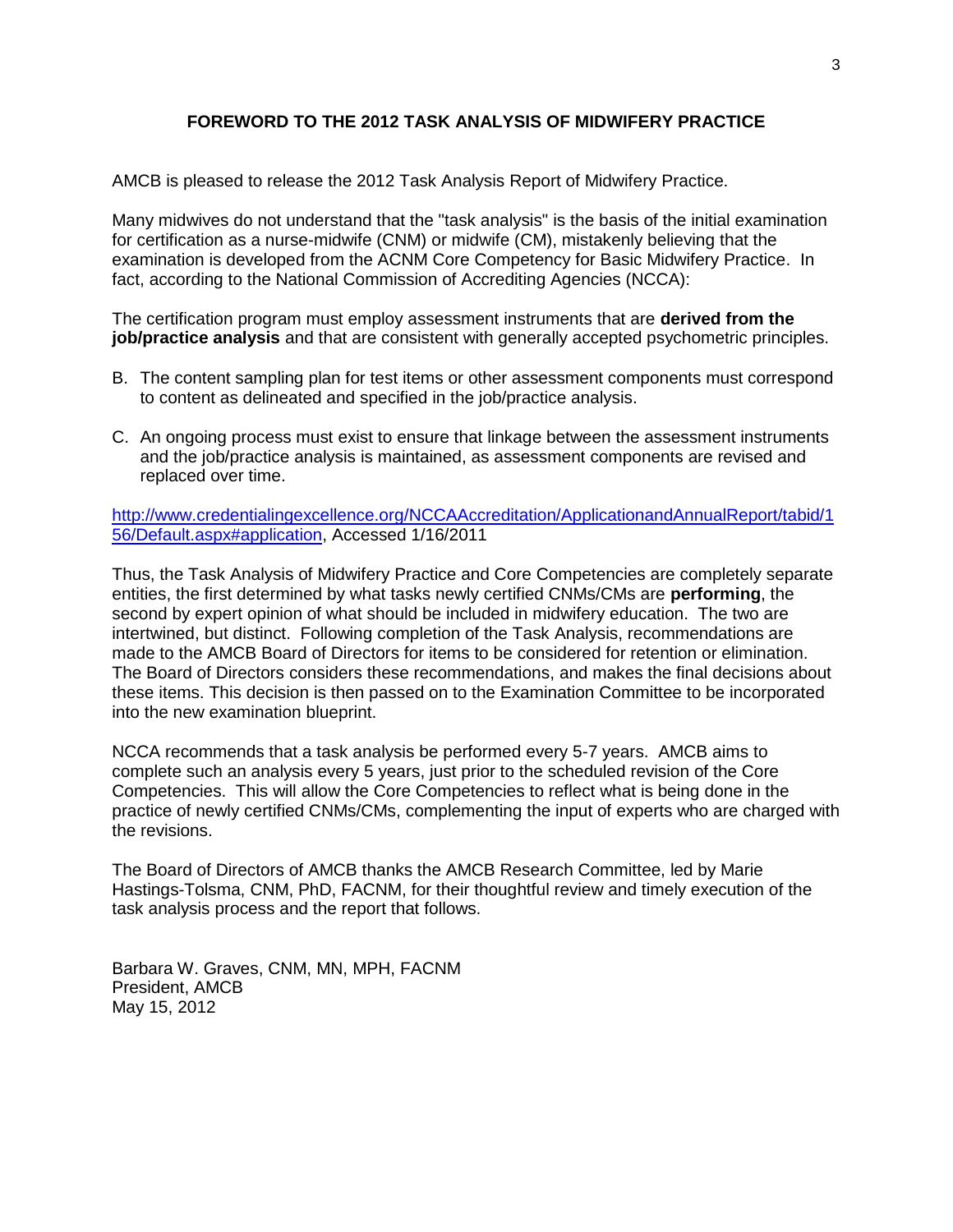## **FOREWORD TO THE 1999-2000 TASK ANALYSIS**

## **A BRIEF HISTORY OF THE AMERICAN MIDWIFERY CERTIFICATION BOARD\***

The ACNM Certification Council, Inc. (ACC) serves as the national certifying body for certified nurse-midwives (CNMs) and certified midwives (CMs) in the United States. The organization has a long history of setting high standards for professional midwifery practice through a rigorous credentialing process that includes completion of an American College of Nurse-Midwives (ACNM) accredited nurse-midwifery or midwifery program, successful performance on the national board examination, and documented continuing competency through the certificate maintenance program.

Certification of nurse-midwives began in 1971. The examination was initially administered through the ACNM Testing Committee, which developed into the Division of Examiners, then became the Division of Competency Assessment, and finally emerged as an autonomous organization, the ACNM Certification Council, Inc., in 1991. The process and scope of certification has grown as midwifery practice has evolved and as the organization has kept pace with the changes and expectations of the credentialing organizations and the health care field.

Initially, certification was limited to certified nurse-midwives. However, as midwifery practice has developed, a demand for "direct-entry" (non-nurse midwifery) programs has intensified. In 1996, committed to the principle that all midwifery practice should meet the same high standard that nurse-midwifery established, the ACC, in conjunction with the ACNM, developed a mechanism for the accreditation of professional, university-based direct-entry midwifery education programs and the certification of those graduates. Accreditation criteria for directentry programs are the same as for nurse-midwifery programs, augmented by the special requirements to meet the knowledge and skills that students had traditionally brought from their nursing education programs. Graduates of a direct-entry program take the same certification examination as those from nurse-midwifery programs and have a comparable level of success.

In addition to broadening the scope of certification to professionally educated direct-entry midwives, the ACC has added a program in certification maintenance. Initial certificates in nurse-midwifery were not time-limited. Although there was a professional expectation that CNMs would continue to learn and to maintain currency in their practice, their certificates did not expire and there was no documentation of continued competence by ACC. In 1996, the ACC began to issue time-limited certificates and mandated participation in its Certificate Maintenance Program for all CNMs and CMs certified after that date. During an eight-year cycle, certificants must complete three self-learning modules (including post-tests) that cover the entire scope of midwifery practice. In addition, they must accrue 2.0 (20 contact hours) of continuing education units approved either by ACNM or the Accreditation Council for Continuing Medical Education.

The nature of the national board examination has also changed. From 1971 through 1995, the certification examination was in a modified essay format. Furthermore, for the first three years, a clinical observation component was included. Analysis indicated that the clinical observation did not provide data that would change the outcome of the written component and in 1974 it was eliminated from the certification requirements. In 1988, a change was made from normreferenced to criterion-referenced scoring. The modified essay format performed very well and was continued until 1995 when the increasing number of graduates annually made the arduous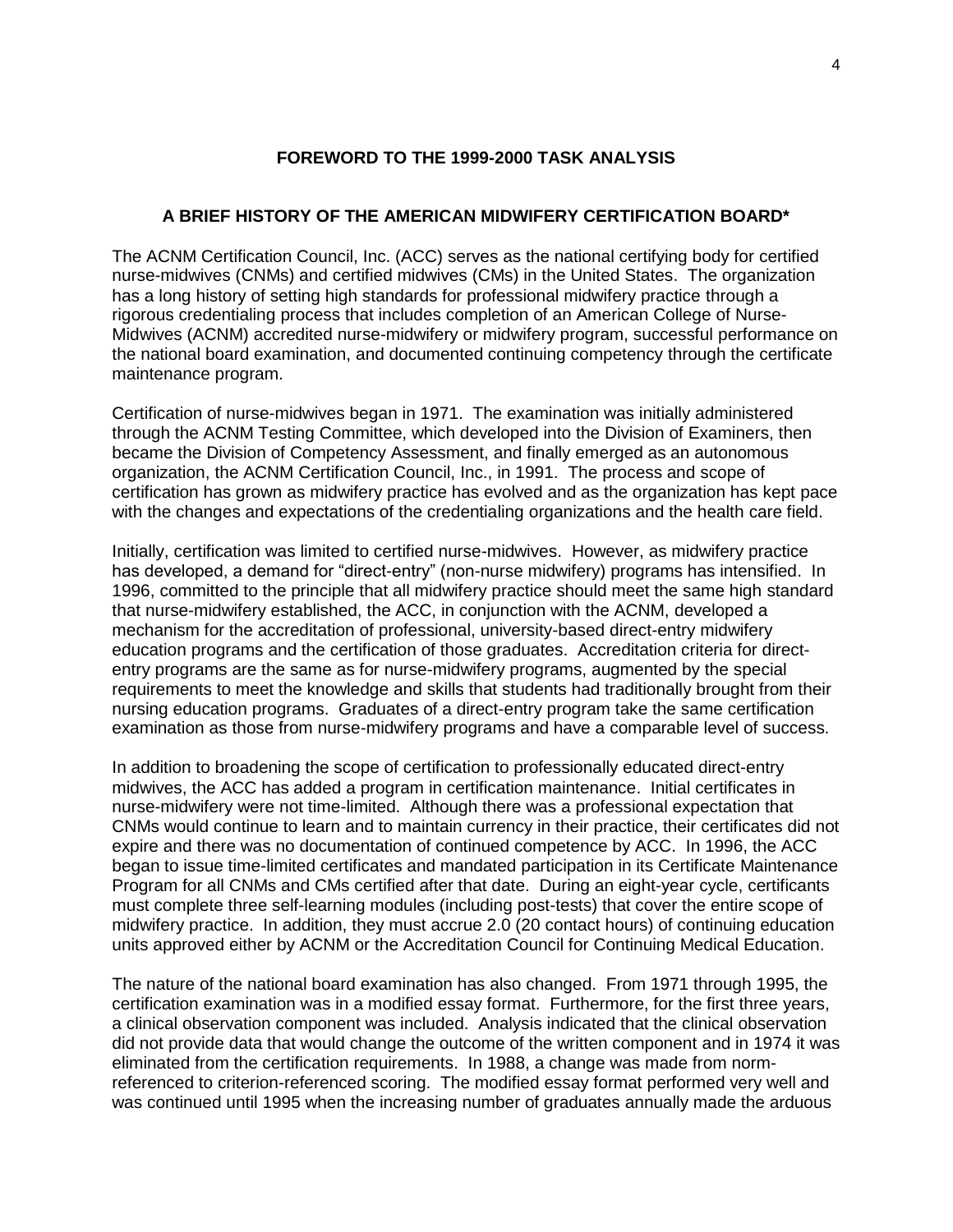task of grading the exams untenable. At that time, ACC moved to a multiple-choice format, which has performed very well psychometrically and significantly reduced the time required to notify candidates of their results.

A disciplinary process was introduced in the spring of 2000. Prior to the formation of ACC, the ACNM had an active and effective disciplinary process. When ACC was incorporated, the disciplinary function remained for a short time with ACNM. ACNM subsequently eliminated its disciplinary process since certification functions had been transferred to ACC. A clarification in ACC"s contract with ACNM specifically recognizing ACC"s prerogative to discipline all CNMs, even those certified prior to ACC"s existence, allowed ACC to move forward with the development of its own disciplinary process. This process is viewed as a mechanism of last resort, when other avenues to address practice concerns have failed. The ACC Board of Directors is the final arbiter of the grievance. Potential outcomes of an investigation include dismissal of the complaint as well as actions on the certificate up to and including decertification.

Finally, as midwifery has evolved, the content of the examination has continued to reflect the changes in practice. The certification examination has always been grounded in an analysis of the tasks of midwifery. A task analysis has been conducted periodically, typically about every seven years, to determine the scope of the examination. In the early 1970s, practice focused heavily upon the traditional scope of midwifery: antepartum, intrapartum, postpartum, and newborn. Minimal content in well-woman care was included, typically annual examination, family planning, and sexually transmitted disease. Gradually, more comprehensive health care of women characterized midwifery practice, requiring the addition of content addressing issues across the life span, including the perimenopausal and menopausal ages. In recent years, CNMs and CMs have found themselves providing more general health care of women, including non-reproductive primary care. This report of the ACC task analysis addresses for the first time the types of non-reproductive health care being provided by CNMs and CMs in the United States.

The task analysis is the foundation of the certification examination blueprint. A reflection of the practice of recent graduates, it guides the ACC Examination Committee in the construction of a test for safe entry into the practice of midwifery. The ACNM Certification Council"s *Task*  Analysis of American Nurse-Midwifery and Midwifery Practice is the most important effort of our Research Committee. The ACC is grateful for the Research Committee"s work, producing, as always, a document of extraordinarily high quality. The rigor of our examination process begins here.

Carol Howe, CNM, DNSc, FACNM Immediate Past President (1995-2000) ACNM Certification Council December 2000

\*From 1991 until 2005 AMCB was titled the ACNM Certification Council, Inc.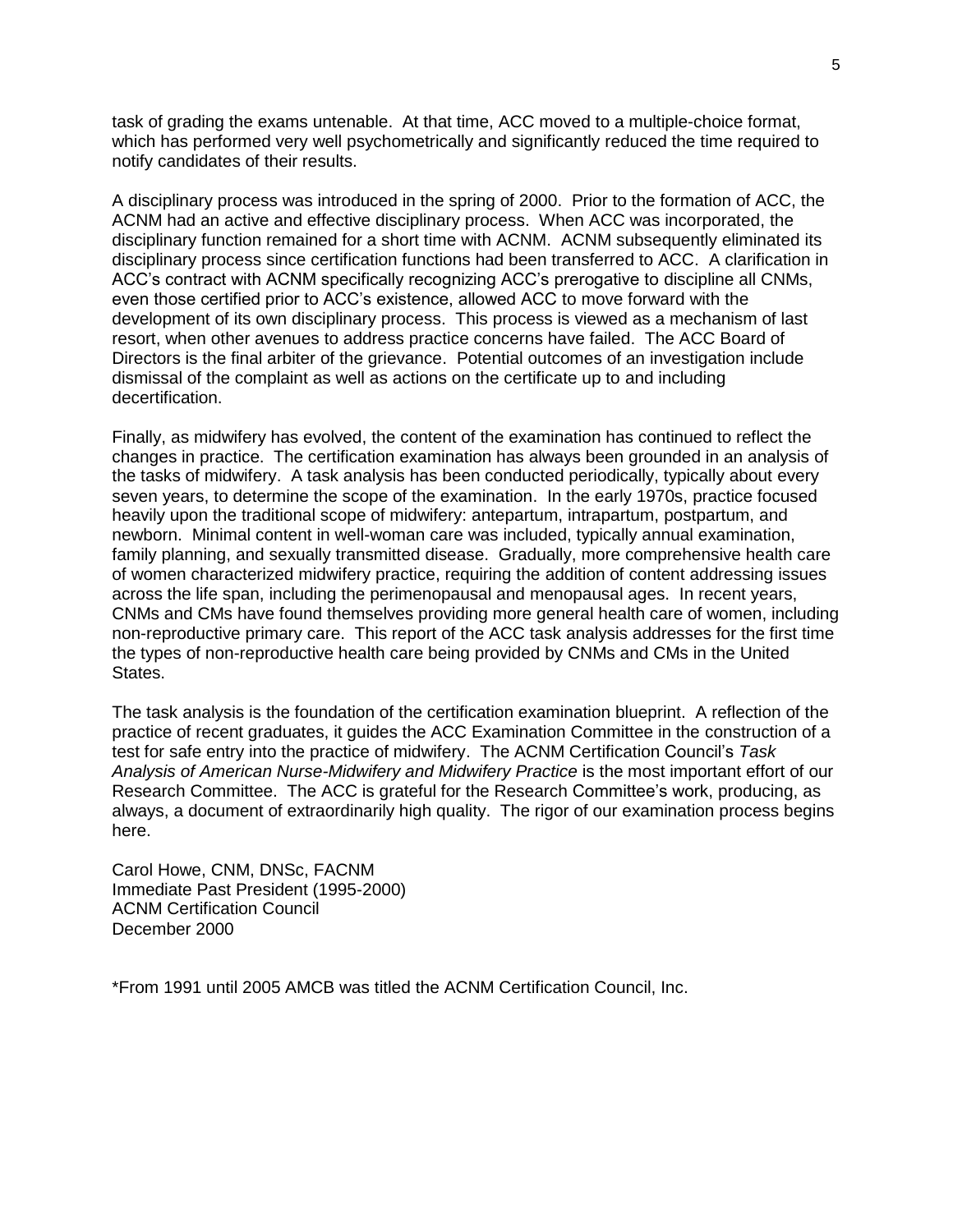# **TABLE OF CONTENTS**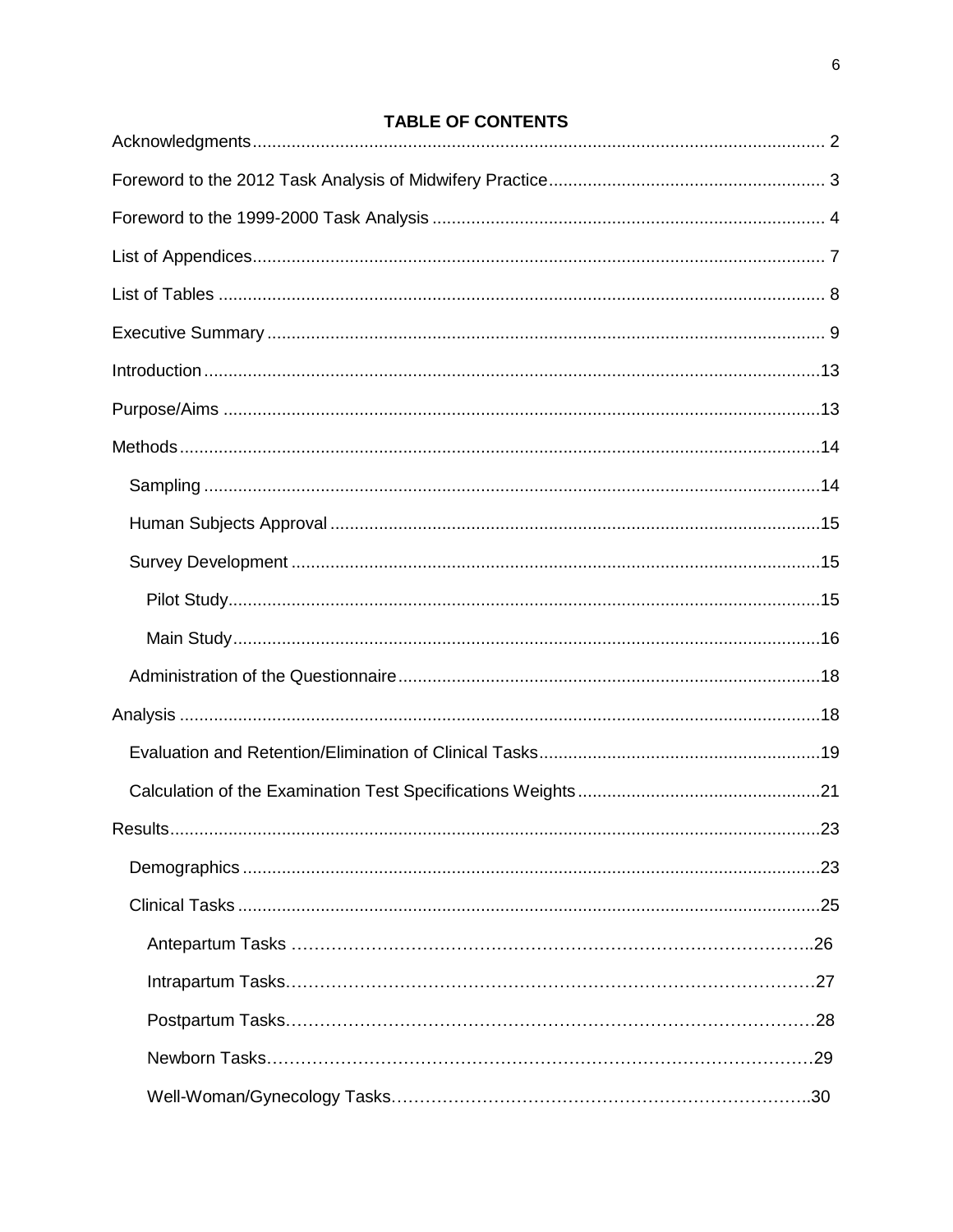| Suggestions for Tasks on Future Task Analyses and Overall Comments 37 |
|-----------------------------------------------------------------------|
|                                                                       |
|                                                                       |
|                                                                       |
|                                                                       |
|                                                                       |
|                                                                       |
|                                                                       |
|                                                                       |
|                                                                       |

# **LIST OF APPENDICES**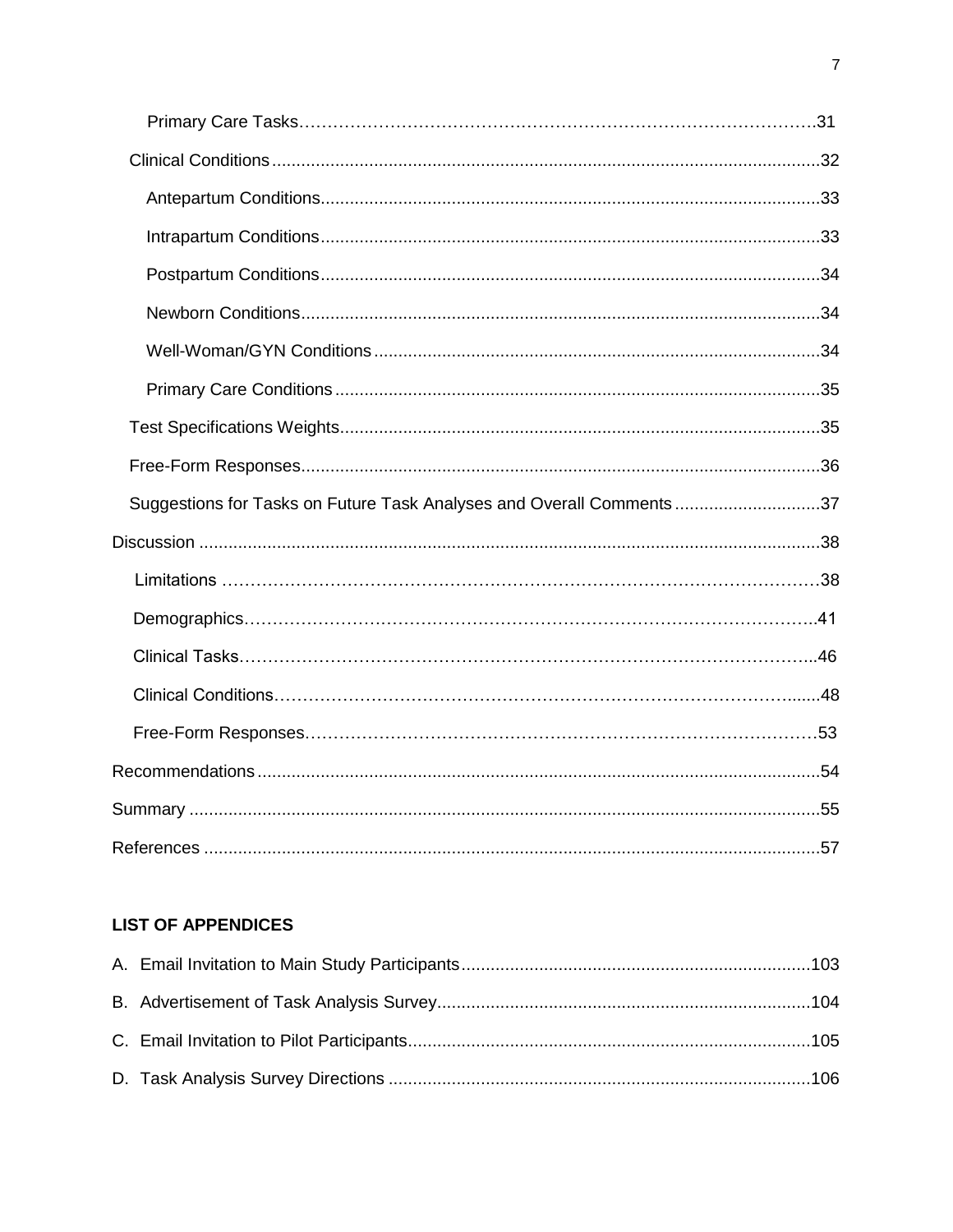| E. Accumulated Subject Free-Form Responses by Area of Midwifery Practice107 |  |
|-----------------------------------------------------------------------------|--|
| F. Respondent Opinions Regarding Tasks that Should be Added to              |  |
|                                                                             |  |
|                                                                             |  |

## **LIST OF TABLES**

| 1. Demographic Characteristics of Respondents Completing Full Survey (N=377) 61                                                                                                |
|--------------------------------------------------------------------------------------------------------------------------------------------------------------------------------|
| 2. Clinical Tasks across the Six Areas of Midwifery Practice: Antepartum, Intrapartum,                                                                                         |
|                                                                                                                                                                                |
| 4. Final Listing of Clinical Tasks Recommended for Elimination from the AMCB Examination                                                                                       |
| 5. Calculated Test Specifications Weights for the CNM/CM Examination Based on an Average<br>of Overall Ratings (Importance and Frequency) and Participant-Assigned Weights 101 |
| 6. Participant Opinion Regarding Percentage of Practice Dealing with Normal vs Abnormal                                                                                        |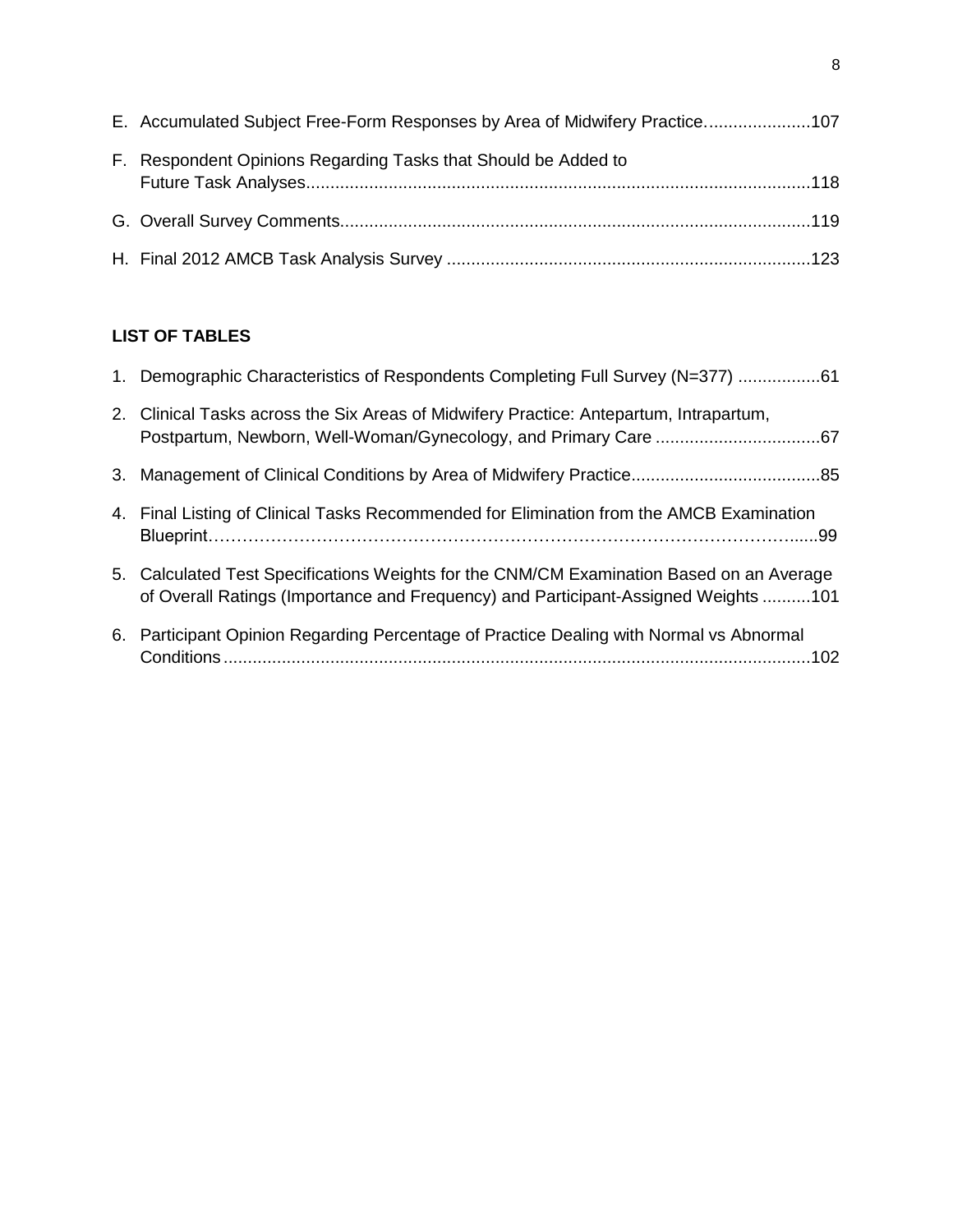#### **EXECUTIVE SUMMARY**

The American Midwifery Certification Board (AMCB) conducted a task analysis of the practice of midwifery in an effort to update the certification examination blueprint and subsequent test specifications. The last task analysis was conducted in 2007 and the current task analysis was intended to be an interim determination of those tasks that are performed by recently certified CNMs and CMs.

The project was conducted by the AMCB Research Committee with support by the Board of Directors. It was designed by the committee to permit limited comparability with previous task analyses performed by AMCB, including the 2007 survey (Hastings-Tolsma, Rosen, Bawden, & Mancuso, 2008) and the survey conducted under its former name, ACNM Certification Council, in 1999-2000 (Oshio, Johnson, & Fullerton, 2000). The task analysis project consisted of five phases: 1) development of the task analysis questionnaire, 2) identification of a survey population, 3) administration of the questionnaire, 4) analysis of the data collected, and 5) dissemination of findings.

Work was undertaken to identify the entry-level competencies of CNMs/CMs. The list of tasks from the previous task analysis served as the starting point for review. The *Core Competencies for Basic Midwifery Practice (American College of Nurse-Midwives [ACNM], 2008)* was also examined to ensure relevance. An expert panel of educators, clinicians and researchers subsequently made suggestions for the addition and/or deletion of specific tasks. The list that resulted was then electronically piloted (N=13); revisions were based on those responses. The final list of 224 task statements fell within one of the major midwifery practice areas: antepartum (37 items), intrapartum (58 items), postpartum (13 items), newborn (30 items), well-woman/GYN (55 items), and primary care (31 items), as did the 216 clinical conditions: antepartum (59 items), intrapartum (34 items), postpartum (16 items), newborn (8 items), well-woman/GYN (31 items), and primary care (68 items). Items related to professional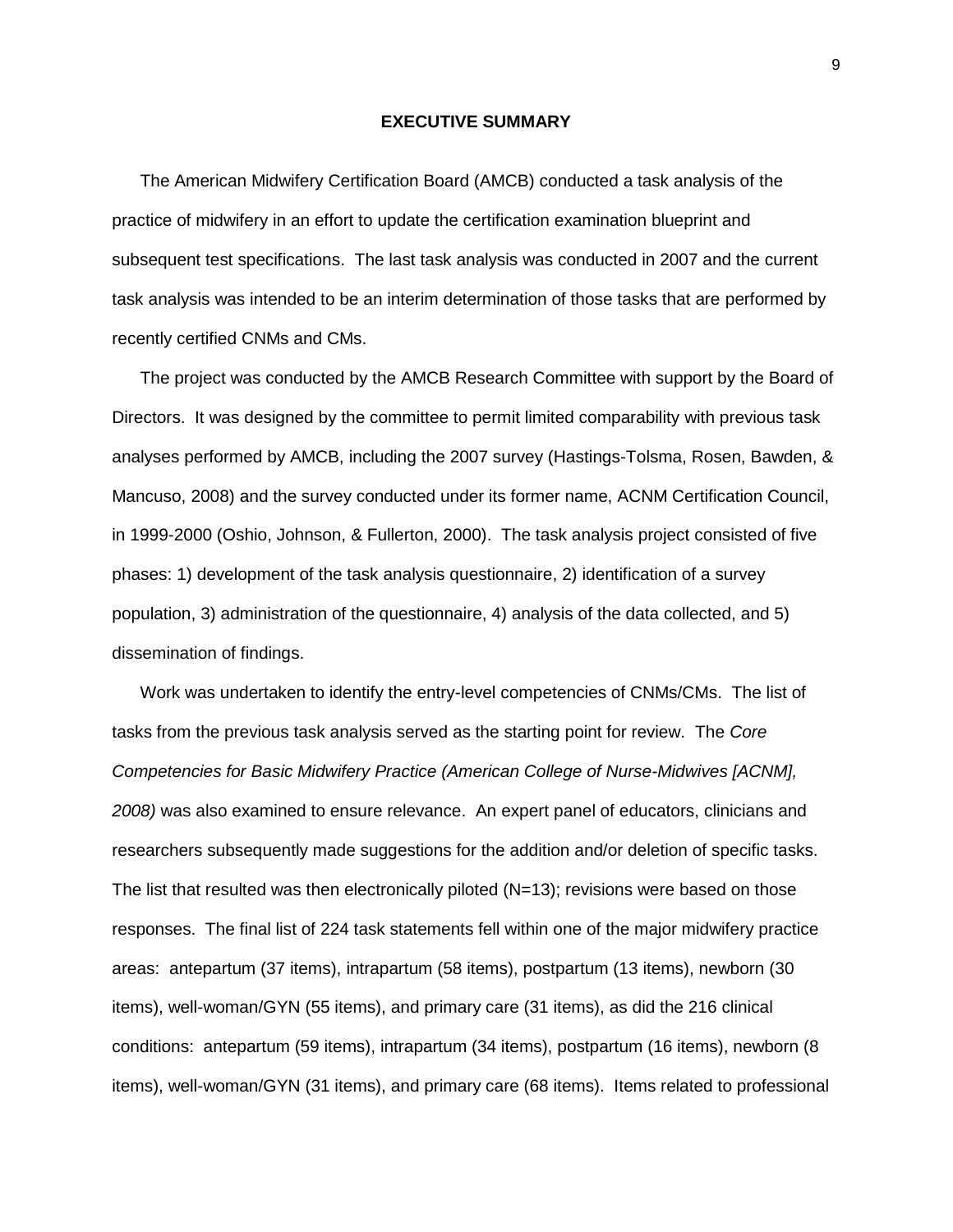issues, which were included on past analyses as a separate component, were rolled into the existing clinical domains. Items were truncated allowing participants to only see items for areas where they currently practice. Clinical tasks and conditions were followed by a 3-item subjective opinion section that queried respondents regarding the percentage of practice that dealt with abnormal conditions, the extent to which the survey covered tasks important to midwifery, and the identification of any missing areas. A free-form response field for respondent comments followed each portion of the questionnaire, as well as upon completion of the survey. In addition, the identified tasks and clinical conditions were preceded by 17 demographic items that all participants were asked to complete, as appropriate.

An email invitation was sent to all CNMs/CMs certified by the AMCB from September 1, 2008 through October 1, 2011 and where the email address was believed to be viable (N=1,099). A total of 51 emails were returned as undeliverable. Another 1,048 emails were successfully sent and thought to have been received. A total of 510 CNMs/CMs participated between October 30, 2011 and November 28, 2011 for a response rate of approximately 49%. Of the 510 respondents, 377 (74%) completed the entire survey and 133 (26%) partially completed the survey. Study data were collected and managed using REDCap electronic data capture tools hosted at the University of Colorado.

Of those who completed the survey, respondents certified in 2009 were the largest group (34%), with only 10% in 2008; roughly a quarter were certified in 2010 and 2011. Survey respondents were exclusively female, typically white (82%), almost exclusively CNMs (99%), ranged in age from 20-60 years, and most held a master"s degree (97%). Most respondents worked in a city or large metropolitan area (74%) with another 12% working in a small town or rural area. Respondents" practice locations represented all but four states. Nearly threequarters (71%) indicated full-time employment as a midwife; 16% indicated either they were employed but not as a midwife or were unemployed. Of those employed as a midwife, the majority (56%) worked in a physician group or hospital/medical center. Over 80% of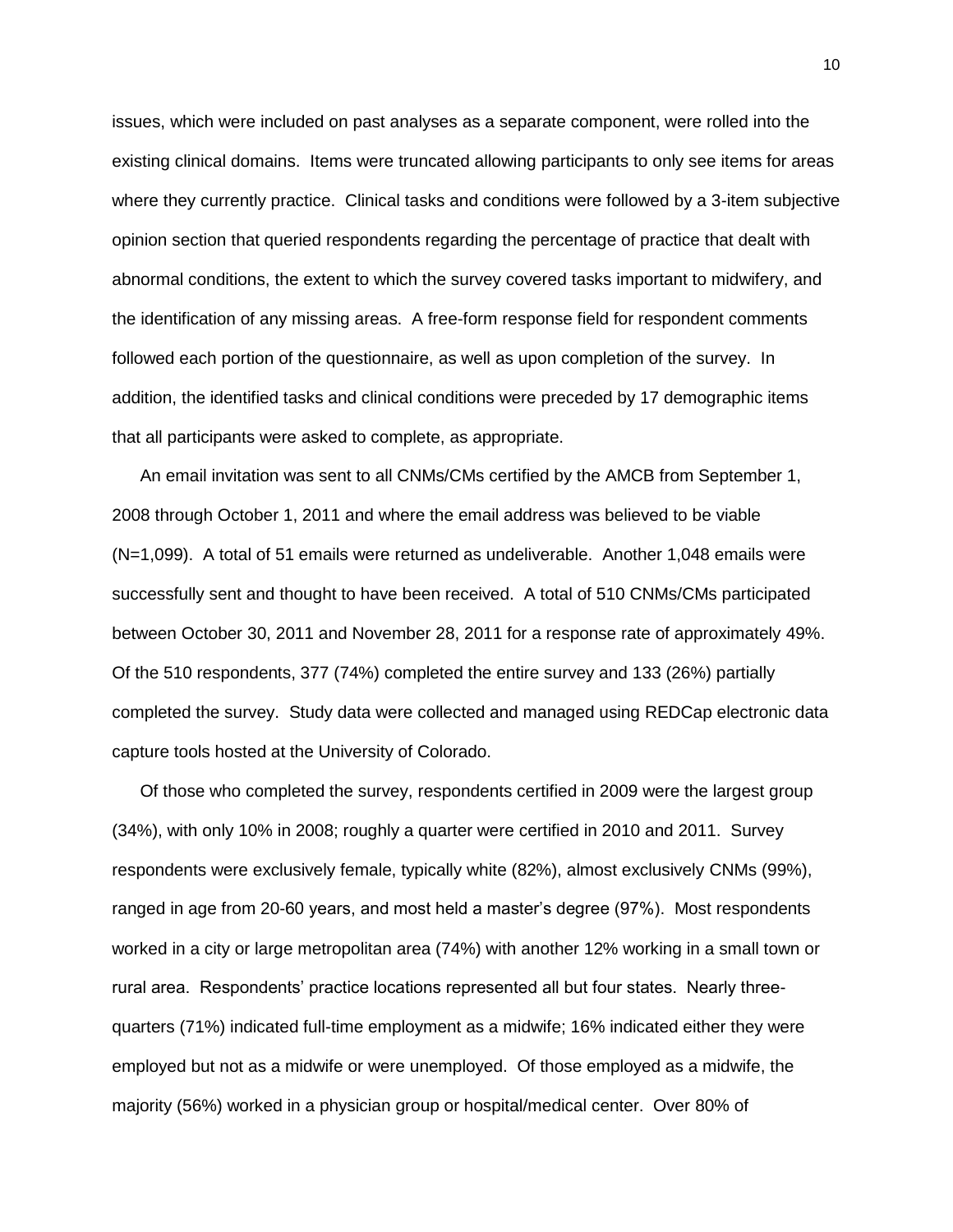respondents held (or had pending) hospital privileges with 68% holding medical staff hospital membership. Approximately 94% held (or had pending) prescriptive authority and 80% were employed as a Registered Nurse before certification. Finally, 18% also were certified as a Women"s Health Nurse Practitioner though fewer than 5% held certification as a Family Nurse Practitioner, Adult Nurse Practitioner, or Neonatal Nurse Practitioner.

Of those currently in midwifery practice, most provided full-scope midwifery services: antepartum (93%), intrapartum (87%), postpartum (89%), newborn (72%), and wellwoman/gynecology (86%) services. However, fewer than half indicated providing primary care (46%) services.

Clinical tasks were rated for both *frequency* of performance in the respondent"s midwifery practice (never, rarely < 10% of patients, sometimes 10-29% of patients, often 40-59% of patients, usually 60-89% of patients, always > 90% of patients), as well as the respondent"s opinion of the *importance* of being competent in the task when considering safe and effective midwifery care. A criterion was established for determining which of the clinical tasks, if any, would be eliminated from the test blueprint and subsequent calculation of examination test specification weights based on an insufficient overall rating. This criterion resulted in the elimination of 39 tasks with antepartum tasks having the fewest eliminated.

Management of select clinical conditions was ascertained by asking participants whether they would independently manage, collaboratively manage (some of the time, about half of the time, or most of the time), or refer to another provider those women with the identified condition. Management of clinical conditions in antepartum, intrapartum, postpartum, newborn and wellwoman/GYN areas demonstrated relative stability from prior task analyses. Responses regarding primary care clinical conditions were less clear with no consensus on management of several conditions. Primary care conditions demonstrated less stability than other practice areas and those conditions that were independently managed were relatively simple, self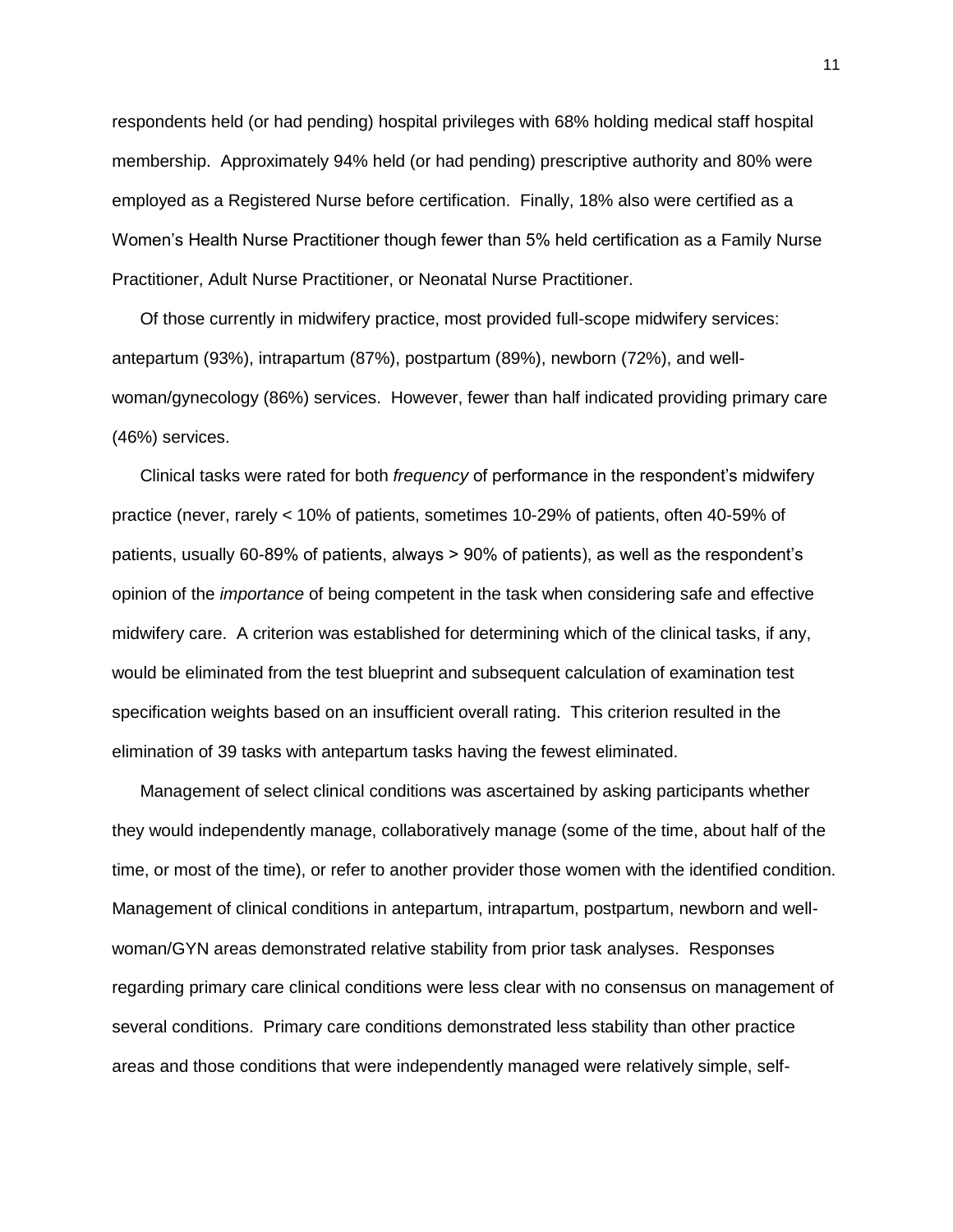limiting conditions that were easily amenable to treatment. There were no newborn clinical conditions that were independently managed; all conditions were referred to another provider.

Free-form responses provided a rich description of respondent thoughts about each area of midwifery practice, as well as to the overall survey, and suggestions for tasks that should be considered for inclusion on future task analyses.

New weighting of tasks based on an average of overall ratings (importance and frequency) and participant-assigned weights, reflects the need for more certification examination questions addressing postpartum tasks and fewer questions addressing intrapartum tasks. Finally, when asked to judge the percentage of practice dealing with normal versus abnormal conditions, respondents indicated that 59% of practice was related to normal conditions and 41% to abnormal conditions. This finding indicates the need to increase test emphasis on deviations from normal.

In summary, this study identified the practice tasks and management of clinical conditions by midwifery certificants engaged in practice for up to three years. Data from this survey and consideration by the AMCB Board of Directors resulted in the recommendation to eliminate 38 tasks and to reconsider the certification examination blueprint weights in two areas of midwifery practice (intrapartum, postpartum). The percentage of items addressing patients with abnormalities should increase. Findings suggest areas of midwifery practice in need of emphasis as well as tasks and clinical conditions in need of further clarification. Recommendations are made for future task analyses.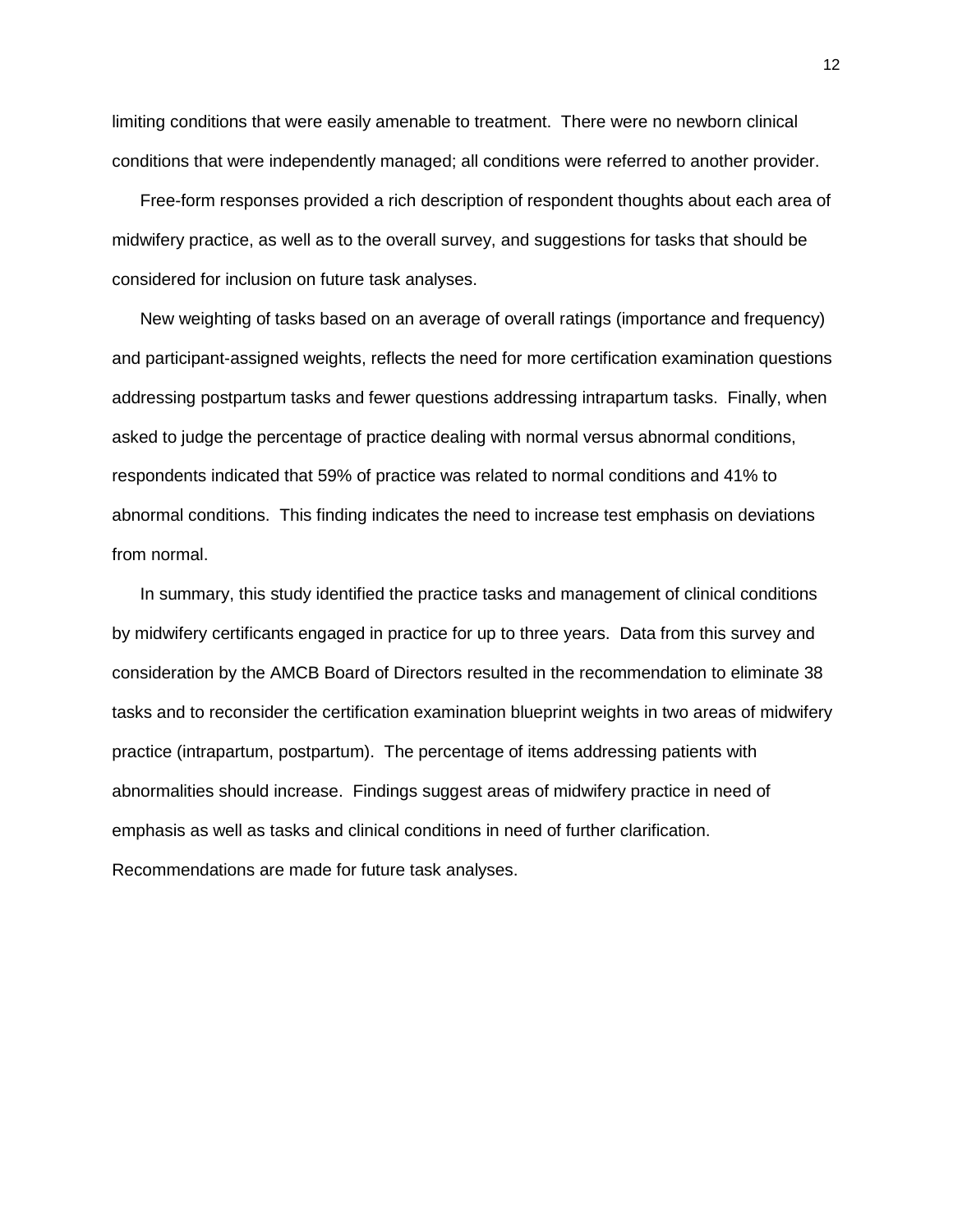#### **INTRODUCTION**

The American Midwifery Certification Board (AMCB) is responsible for developing and administering a psychometrically sound and legally defensible national certification examination to candidates who meet pre-established criteria. As the certifying body for both midwives and nurse-midwives, the AMCB has independent responsibilities to the general public for safeguarding the entry into midwifery practice. The agency also is responsible for competency maintenance and for the discipline of those certified to practice as either nurse-midwives or midwives in the United States.

Task analysis is a systematic assessment of the knowledge and skills that characterize clinical practice. The AMCB conducts task analyses to provide evidence supporting the content validity of its certification process. Results of the task analysis serve as the foundation of the certification examination blueprint.

A task analysis is performed as often as is necessary to keep abreast of changing professional practice; one was last performed by the AMCB in 2007. Since that time, the practice of midwifery has continued to strengthen the provision of primary care for women across the lifespan, examine the extent to which newborn competencies are addressed, and refine tasks across other areas of midwifery practice. In addition, the AMCB continues to certify both midwifery practitioners (CMs) and nurse-midwives (CNMs). These are two varied pathways for eligibility to sit for AMCB certification and while the numbers of CMs remain low, it is important to detail the extent to which tasks are performed in practice and clinical conditions are managed.

## **PURPOSE/AIMS**

A rapidly changing healthcare environment makes knowledge of the certified nurse midwifery/certified midwifery practice crucial. The purpose of this study was to understand the tasks undertaken in practice by nurse-midwives/midwives certified to practice in the United States by the American Midwifery Certification Board. The research aims were to: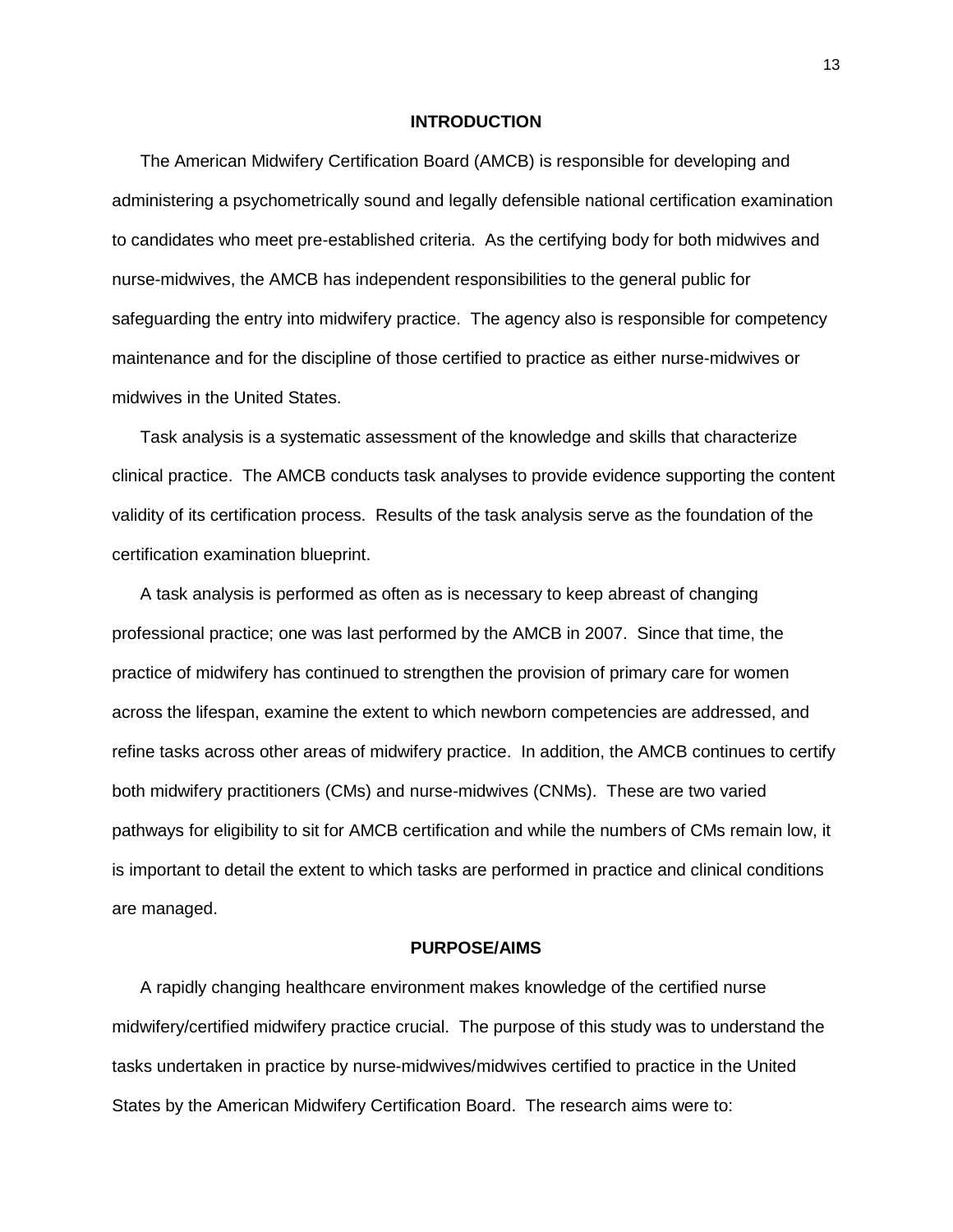- 1. Determine the tasks undertaken by CNMs/CMs in antenatal, intrapartal, postpartal, newborn, well-woman/gynecology, and primary care areas of practice.
- 2. Describe the management approach of CNMs/CMs for select antenatal, intrapartal, postpartal, newborn, and well-woman/GYN and primary care conditions.
- 3. Determine the extent to which CNMs/CMs provide care to patients with abnormal health conditions.

## **METHODS**

This study was designed as a prospective descriptive survey of all nurse-midwives/midwives certified by the AMCB to practice in the United States during the past three (3) years.

## **Sampling**

The CNM/CM certification is an entry-level assessment of knowledge. Midwives are eligible to sit for the examination immediately upon completion of their midwifery education. Therefore, consistent with the mission of the certification program and the candidate population, the Research Committee determined that all graduates of recognized nurse midwifery/midwifery programs who achieved certification in the years 2008-2011 would be eligible for inclusion. This population consisted of 1,099 CNMs/CMs. The AMCB maintains a database of email addrsses for CNMs/CMs who have been certified to practice in the US and an email was sent to all eligible certificants inviting them to participate in the survey (see Appendix A). A total of 1,048 emails were successfully sent and were thought to have been received though it is not possible to determine if they were actually read. A total of 51 emails were returned as 'undeliverable.' A total of 510 CNMs/CMs participated in the survey that was accessible from October 30, 2011 through November 28, 2011 for a response rate of approximately 49%. Of the 510 respondents, 377 (74%) completed the entire survey and 133 (26%) partially completed the survey. Approximately 34% of the eligible midwives completed all survey materials.

Information regarding the task analysis survey and an invitation to participate were advertised through several venues. Specifically, information about the survey was emailed to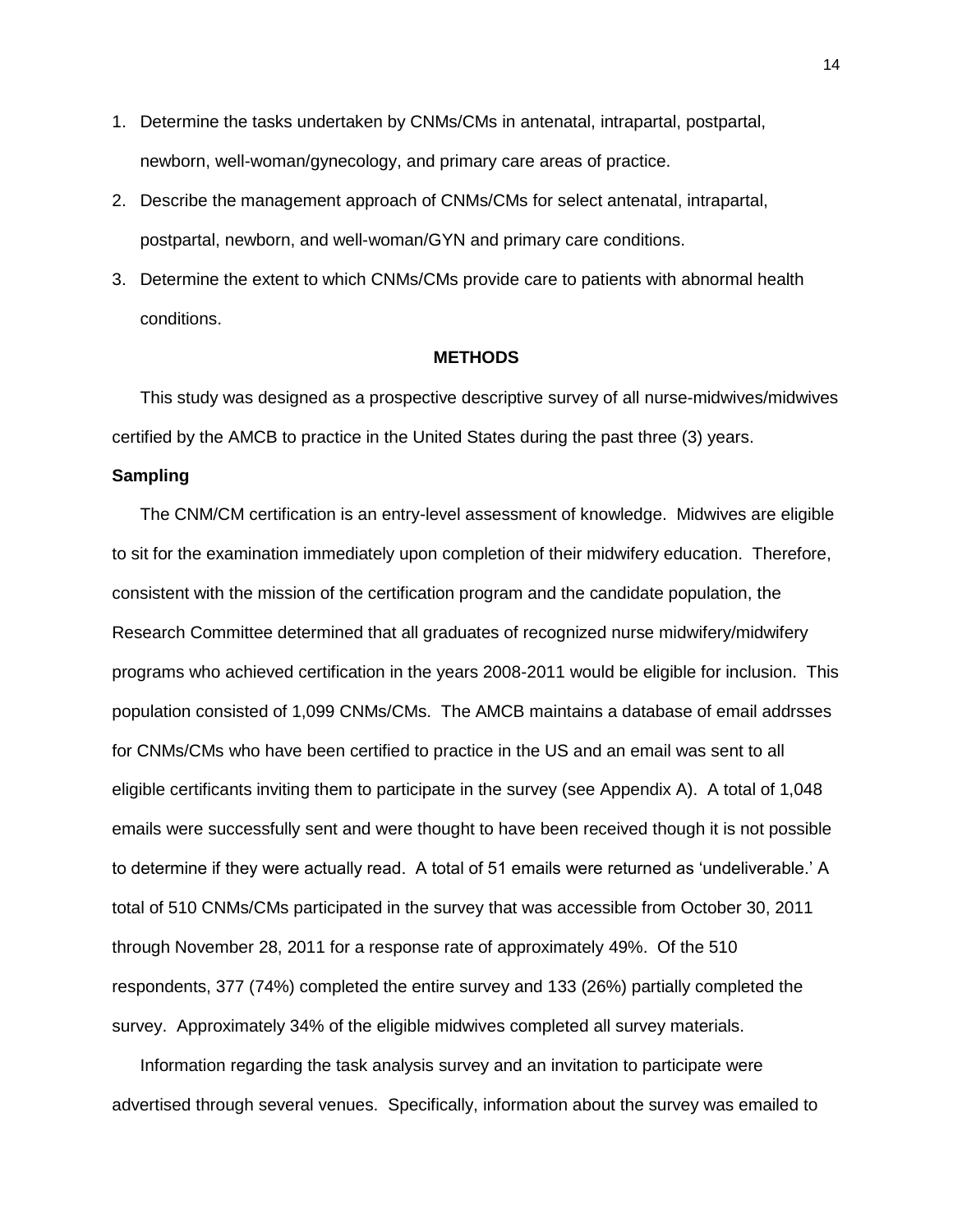members of Directors of Midwifery Education (DOME), to the American College of Nursemidwives (ACNM) for publication in their online *Quick eNews*, and was placed on the AMCB home page (see Appendix B).

An incentive also was offered to encourage certificant participation. Compensation was awarded to all respondents who completed relevant portions of the survey. Compensation consisted of a \$65.00 credit with the AMCB.

## **Human Subjects Approval**

The protocol received exempt approval from the Colorado Multiple Institutional Review Board (#11-0279) and the University of Illinois Chicago Institutional Review Board (#2011- 1003). The study was sanctioned by the AMCB Board of Directors. Individuals who completed the survey were assumed to have provided implied consent.

#### **Survey Development**

The questionnaire was developed by the AMCB Research Committee. The 2007 task analysis survey items were reviewed for relevance, with additional items added to reflect changes in practice and terminology. The questionnaire went through several drafts, was reviewed by members of the AMCB Board of Directors for additional items and suggestions for clarification, and was then piloted. The Research Committee then revised the questionnaire with the decision to improve on the last task analysis by having one questionnaire. Moving to a single form eliminated randomization to one of three (3) task analysis forms. Instead, respondents completed all items, with truncation used to complete items in relevant practice areas for those who were not in full-scope practice.

#### Pilot Study

Prior to live data collection via a hosted website, a convenience sample of 24 recently certified midwives were invited to complete the pilot task analysis questionnaire and provide feedback to the Research Committee during October 2011 (see Appendix C). A total of 13 certified midwives completed pilot materials. Most of their comments related to length of time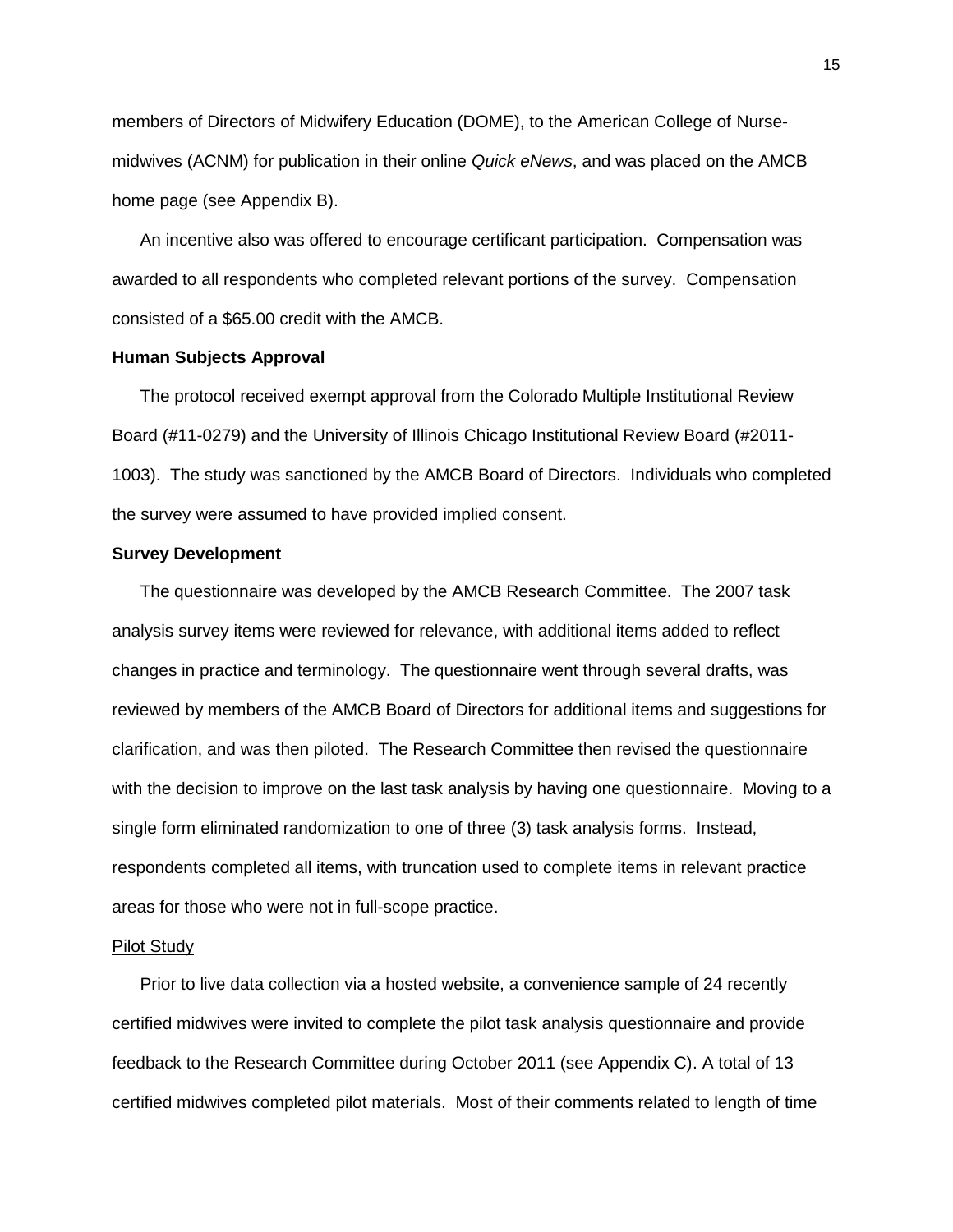needed to complete the survey (at least one hour for those in full-scope practice), the need for information about when the survey sections were completed (completion bar), and the need for acknowledgement that they had successfully completed the full survey, as well as varied comments regarding typographical errors, missing items, and technical difficulties. The final form of the questionnaire was produced after the beta test comments were considered. Live data collections began October 30, 2011 and continued until November 22, 2011 with one extension through November 28, 2011.

#### Main Study

As stated, the questionnaire was developed as one survey instead of the three parallel forms utilized in the 2007 task analysis. This change was initiated because the electronic capture tool utilized for the survey allowed for participants to complete only those items relevant to their current areas of practice. Each questionnaire contained 17 demographic items, followed by tasks and clinical conditions for each area of practice: antepartum (37 task items, 59 clinical conditions), intrapartum (58 task items, 34 clinical conditions), postpartum (13 task items, 16 clinical conditions), newborn (30 task items, 8 clinical conditions), well-woman/GYN (55 task items, 31 clinical conditions), and primary care (31 task items, 68 clinical conditions). A final section consisted of 3 questions designed to elicit subject opinion regarding what percentage of practice deals with abnormal conditions, how the respondent would distribute test items across the 6 areas of clinical practice, and how well the survey covered tasks important to midwifery practice. It should be noted that the current task analysis did not include a separate section of items related to professional development though these had been included in previous task analyses. Rather, items related to professional development were included in the existing clinical domains. The rationale for excluding professional development as a separate area was 1) to minimize the number of items presented to participants, thus decreasing subject burden, and 2) while important to professional midwifery practice, professional issues typically are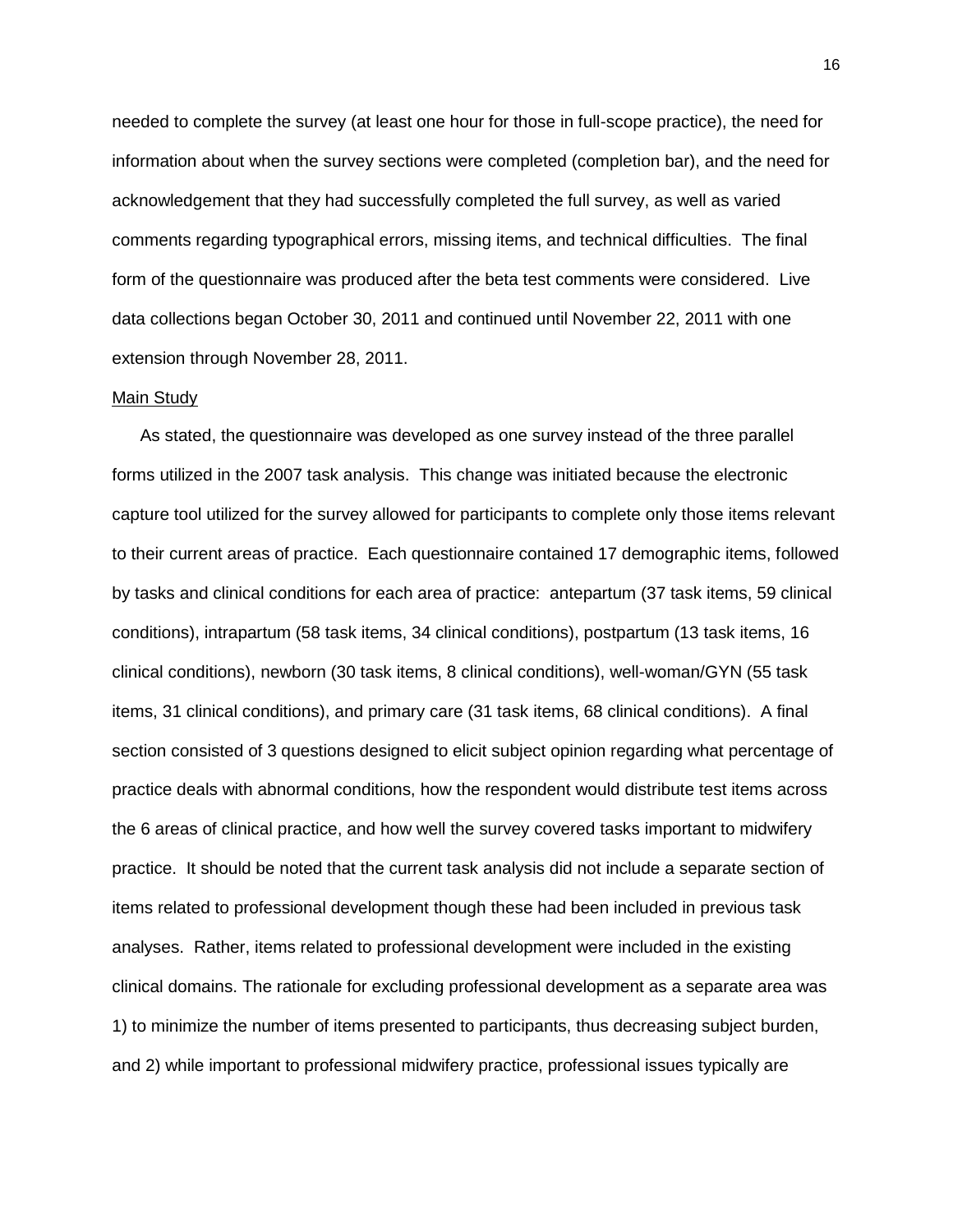excluded from task analyses as program accreditation processes best evaluate this focused area.

For all six practice areas, a total of 224 *clinical tasks* were identified: antepartum (37 items), intrapartum (58 items), postpartum (13 items), newborn (30 items), well-woman/GYN (55 items), and primary care (31 items). Respondents were asked to make two judgments about *each* clinical task item. The first judgment concerned the *frequency* with which respondents were asked "*How FREQUENTLY do you perform this task in your practice?'* The response categories were 1 (never), 2 (rarely, < 10% patients), 3 (sometimes, 10-39% patients), 4 (often, 40-59% patients), 5 (usually, 60-89% patients), and 6 (always, > 90% patients). The second judgment, *importance*, concerned the respondent"s opinion about "*How IMPORTANT is being competent in this task when considering safe and effective midwifery care?'* The response categories for this question were 1 (of no importance), 2 (of little importance), 3 (moderately important), 4 (very important), and 5 (extremely important).

Immediately following the clinical tasks in a given practice area, *clinical conditions* related to that area of practice were presented. A total of 216 clinical conditions were presented across the six clinical practice areas: antepartum (59 items), intrapartum (34 items), postpartum (16 items), newborn (8 items), well-woman/GYN (31 items), and primary care (68 items). Respondents were asked to indicate "*How YOU would TYPICALLY manage the condition in your practice?'* The response categories were 1 (independently manage), 2 (collaboratively manage some of the time), 3 (collaboratively manage about half the time), 4 (collaboratively manage most of the time), and 5 (refer to another provider).

The final section of the questionnaire asked all respondents some final thoughts. In particular, respondents were asked to indicate *'What percentage of your overall practice deals with patients with abnormal conditions?'* using a visual analogue scale (0% to 100%). They also were asked "*For each of the six major full-scope midwifery practice areas, what percentage of exam items would you assign to each area based on its importance?*" For this item, the

17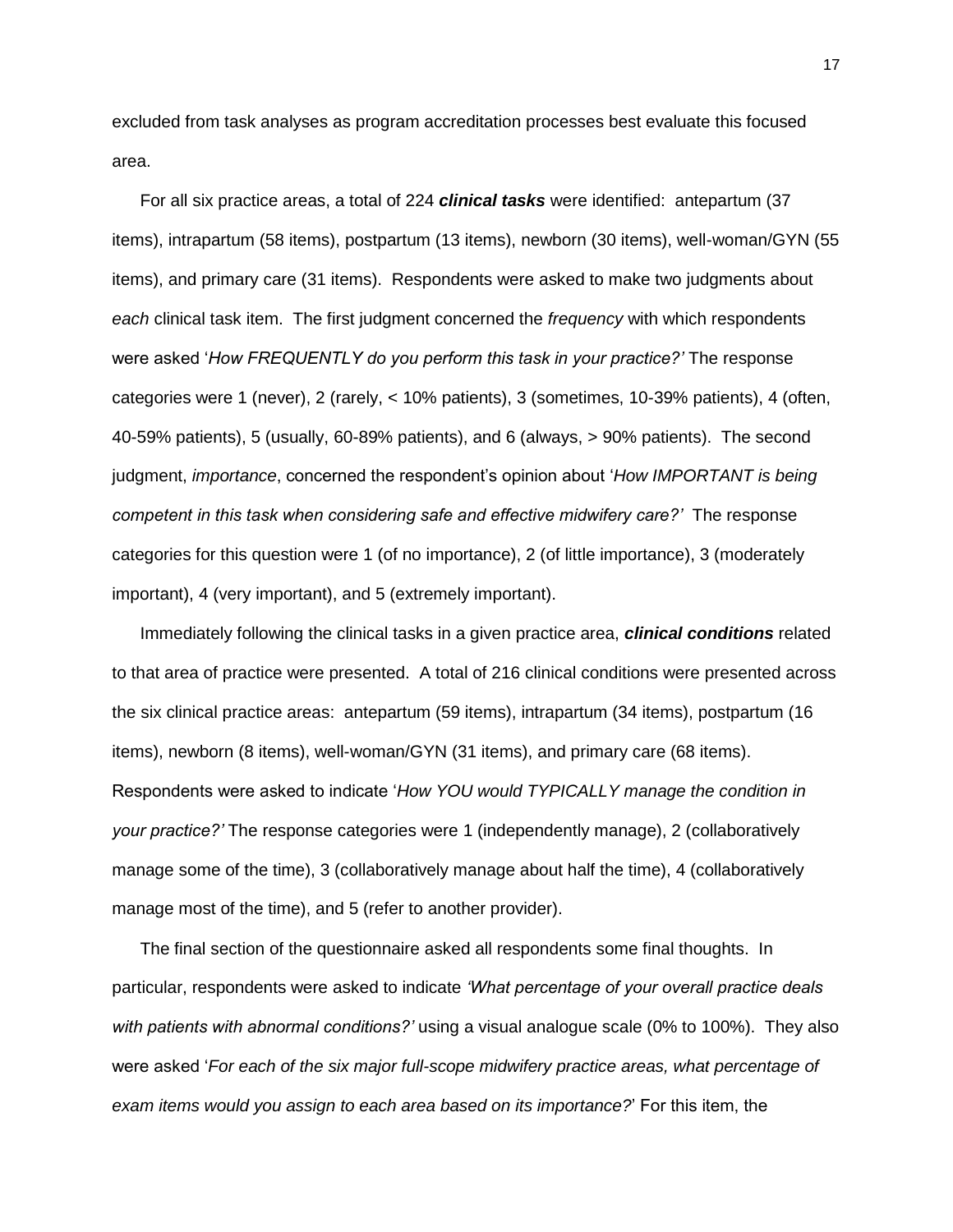respondents were asked to sum the six weightings to equal 100. Finally, respondents were asked their opinions regarding "*How well did this survey cover the important tasks in midwifery practice?'* and *'If you feel the tasks were incompletely covered, please specify why.'* Additional comments regarding the task analysis were encouraged in free-form response fields. A copy of the final full task analysis survey appears at the end of this document (see Appendix H).

## **Administration of the Questionnaire**

Study data were collected and managed using REDCap electronic data capture tools (version 4.8.16) hosted at the University of Colorado Denver. REDCap (Research Electronic Data Capture) is a secure, web-based application designed to support data capture for research studies, providing: 1) an intuitive interface for validated data entry; 2) audit trails for tracking data manipulations and export procedures; 3) automated export procedures for seamless data downloads to common statistical packages; and 4) procedures for importing data from external sources (Harris et al., 2009).

CNMs/CMs who met the inclusion criteria were sent an email from the AMCB Research Committee by the survey administrator. This email invited subject participation, provided information about the project including the purpose, how to access, time availability, and an incentive for participation (see Appendix D). Once the respondent accessed the survey, directions specific for responding to the survey were provided. All participants who did not wish to answer all of the questions in a single session were able to save their data and return to the questionnaire at a later time.

## **ANALYSIS**

Data were analyzed using the statistical software package SAS (v 9.3). All data were cleaned before analysis.

A total of 510 CNMs/CMs participated in the survey for an overall response rate of approximately 49%. However, complete usable data were obtained from 377 respondents for a total usable completion response rate of approximately 34%. It is not possible to ascertain the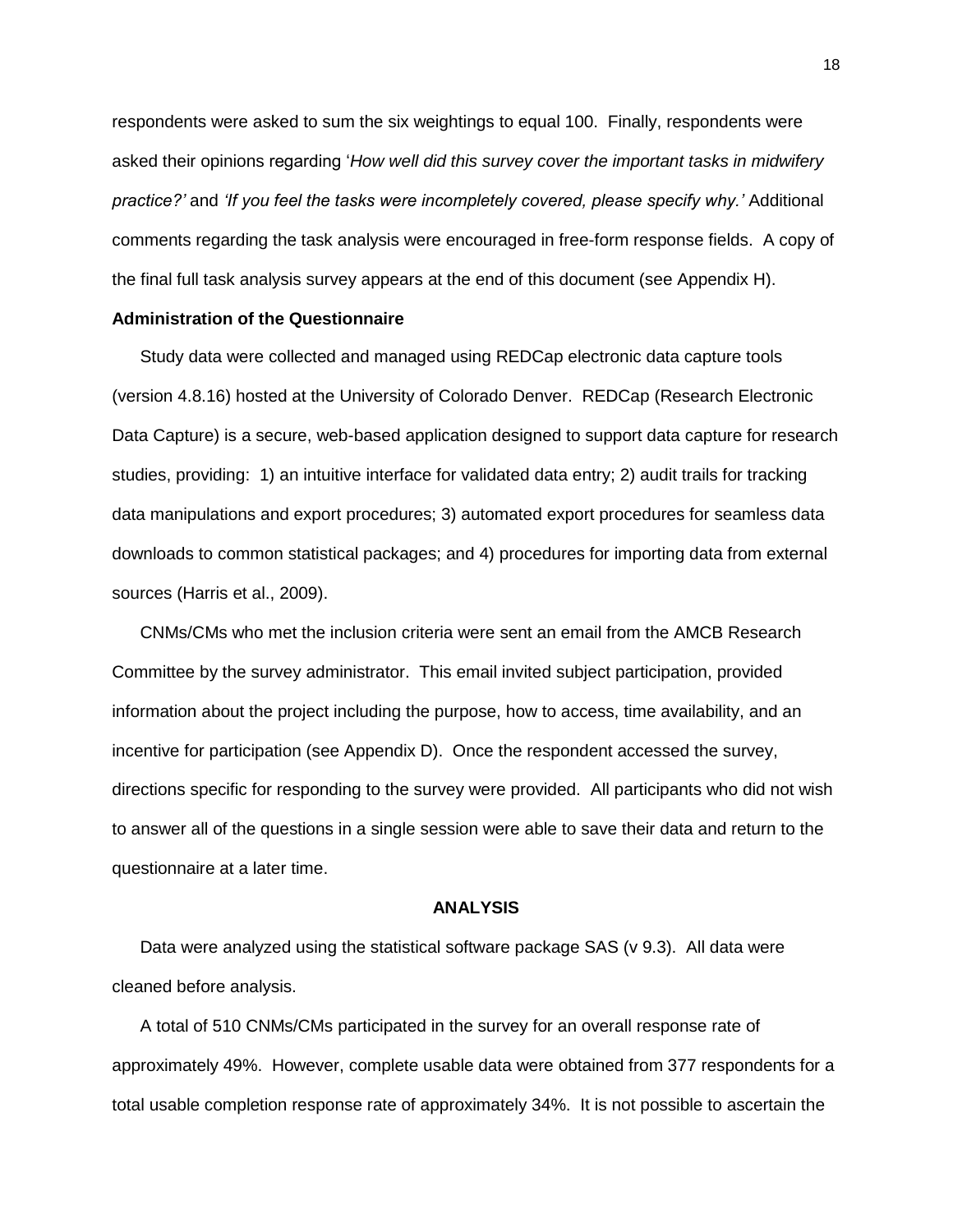precise response rate since it cannot be definitively determined how many eligible participants actually received and read the email of invitation. It is known that some emails were removed by spam filters and others likely were never read. There were partial data available from another 133 respondents and these data were analyzed where appropriate.

Table 1 contains the summarized responses to the 17 questionnaire demographic items. Responses to clinical tasks and clinical conditions can be found in Tables 2 and 3, respectively. Free-form comments collected from respondents across each of the six clinical practice areas are presented in Appendix E. Appendix F details respondent opinion regarding tasks that should be added to future task analyses and Appendix G presents overall survey comments.

## **Evaluation and Retention/Elimination of Clinical Tasks**

An unweighted approach was used to determine which of the clinical tasks, if any, would be recommended to the AMCB Board of Directors for elimination from the certification examination blueprint. The task analysis conducted in 2007 had used a weighted approach where the importance was weighted 4x more than frequency. It was determined by Research Committee members that item importance and frequency should be weighted equally. This later strategy seemed a more reasonable method for exclusion of items based on the pre-determined cutoff value (importance + frequency scores) and in light of comments from the respondents and available demographic factors (e.g., length of time in practice, type of practice).

This approach involved examination of the unweighted composite score (mean importance + mean frequency) of all clinical tasks that received a score of 5 or less. Where the unweighted composted score for a given task fell between 4 and 6, close attention was given to the frequency and importance scores for consideration of elimination or retention. Applying this criterion (composite score < 5), 16.9% of overall tasks were identified for consideration of elimination. The *39 of 224* clinical tasks recommended for elimination from the test blueprint include: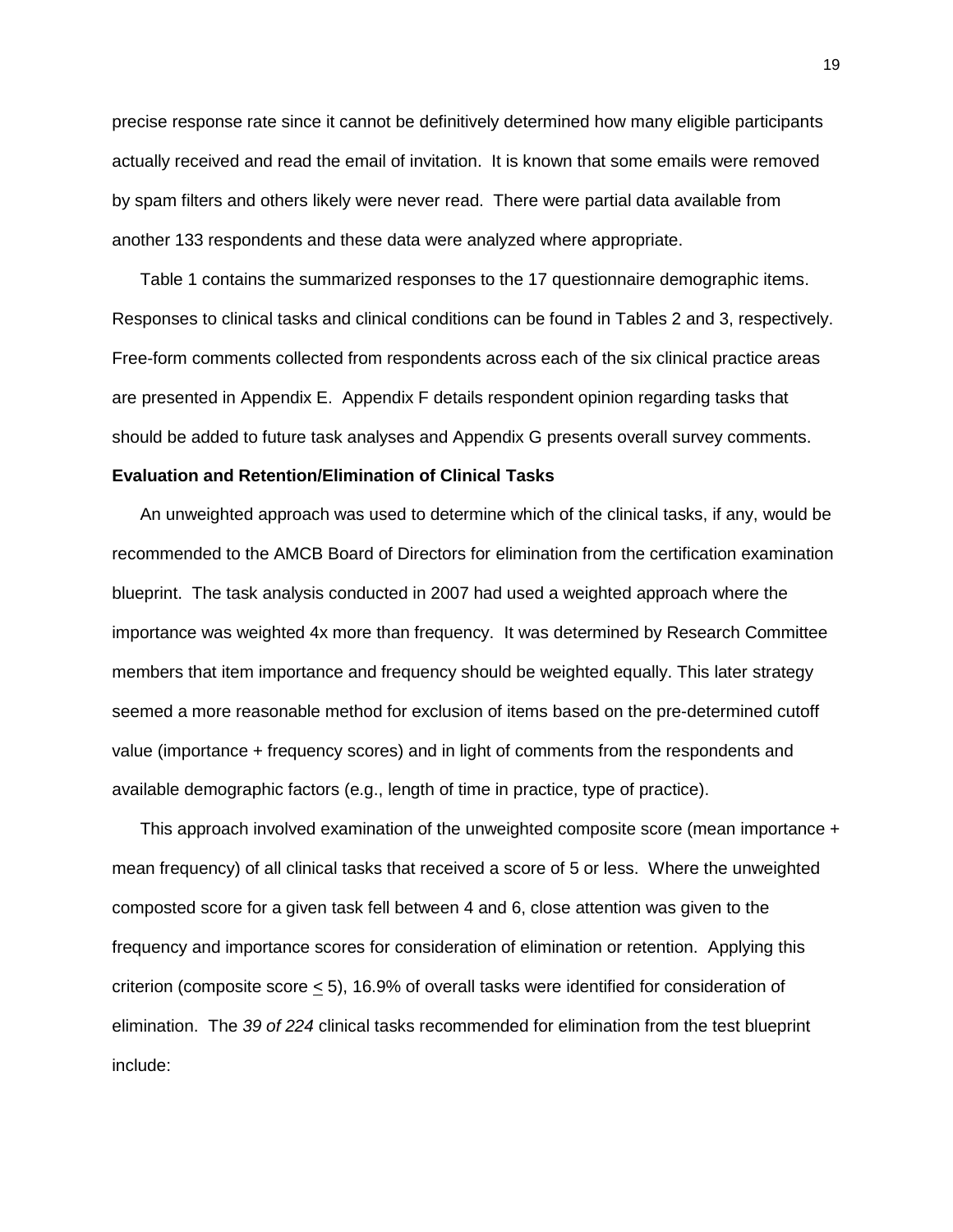## *Antepartum*

1. "Performs sonogram to rule out fetal abnormality." (Appendix E, Antepartum Clinical Tasks, Item  $# 12$ )

## *Intrapartum*

- 2. "Administering pudendal anesthesia." (Appendix E, Intrapartum Clinical Tasks, Item #8)
- 3. "Repairs  $3^{rd}$  degree lacerations." (Appendix E, Intrapartum Clinical Tasks, Item #15)
- 4. "Repairs 4<sup>th</sup> degree lacerations." (Appendix E, Intrapartum Clinical Tasks, Item #16)
- 5. "Repairs lacerations of the cervix." (Appendix E, Intrapartum Clinical Tasks, Item #17)
- 6. "Delivers baby in breech position." (Appendix E, Intrapartum Clinical Tasks, Item #29)
- 7. "Delivers baby in face presentation." (Appendix E, Intrapartum Clinical Tasks, Item #30)
- 8. "Delivers baby with vacuum." (Appendix E, Intrapartum Clinical Tasks, Item #31)
- 9. "Delivers baby with forceps." (Appendix E, Intrapartum Clinical Tasks, Item #32)

## *Postpartum*

10. "Lance external thrombosed hemorrhoids." (Appendix E, Postpartum Clinical Tasks, Item #13)

## *Newborn*

- 11. "Orders immunizations." (Appendix E, Newborn Clinical Tasks, Item #15)
- 12. "Orders and interprets bilirubin levels." (Appendix E, Newborn Clinical Tasks, Item #18)
- 13. "Manages well-baby visits past 1 week of age." (Appendix E, Newborn Clinical Tasks, Item #19)
- 14. "Performs infant intubation with laryngoscope." (Appendix E, Newborn Clinical Tasks, Item #22)
- 15. "Performs male infant circumcision." (Appendix E, Newborn Clinical Tasks, Item #28)
- 16. "Manages infant who requires phototherapy." (Appendix E, Newborn Clinical Tasks, Item #29)
- 17. "Orders/performs newborn auditory screening." (Appendix E, Newborn Clinical Tasks, Item #30)

## *Well-Woman/GYN*

- 18. "Diaphragm fitting and instruction." (Appendix E, Well-Woman/GYN Tasks, Item #13)
- 19. "Counsels for the cervical cap method of contraception." (Appendix E, Well-Woman/GYN Tasks, Item #14)
- 20. "Provides cervical cap fitting and instruction." (Appendix E, Well-Woman/GYN Tasks, Item #15)
- 21. "Provides paracervical block for IUD insertion." (Appendix E, Well-Woman/GYN Tasks, Item #18)
- 22. "Evaluates for/performs Essure and/or Adiana permanent sterilization." (Appendix E, Well-Woman/GYN Tasks, Item #24)
- 23. "Treats condyloma using cryotherapy." (Appendix E, Well-Woman/GYN Tasks, Item #27)
- 24. "Performs colposcopy." (Appendix E, Well-Woman/GYN Tasks, Item #30)
- 25. "Performs endometrial biopsy." (Appendix E, Well-Woman/GYN Tasks, Item #32)
- 26. "Performs endocervical curettage." (Appendix E, Well-Woman/GYN Tasks, Item #33)
- 27. "Performs pre-hysterectomy and post-hysterectomy counseling." (Appendix E, Well-Woman/GYN Tasks, Item #34)
- 28. "First assists at GYN surgery." (Appendix E, Well-Woman/GYN Tasks, Item #35)
- 29. "Performs vulvar biopsy." (Appendix E, Well-Woman/GYN Tasks, Item #42)
- 30. "Performs sexual assault examination." (Appendix E, Well-Woman/GYN Tasks, Item #47)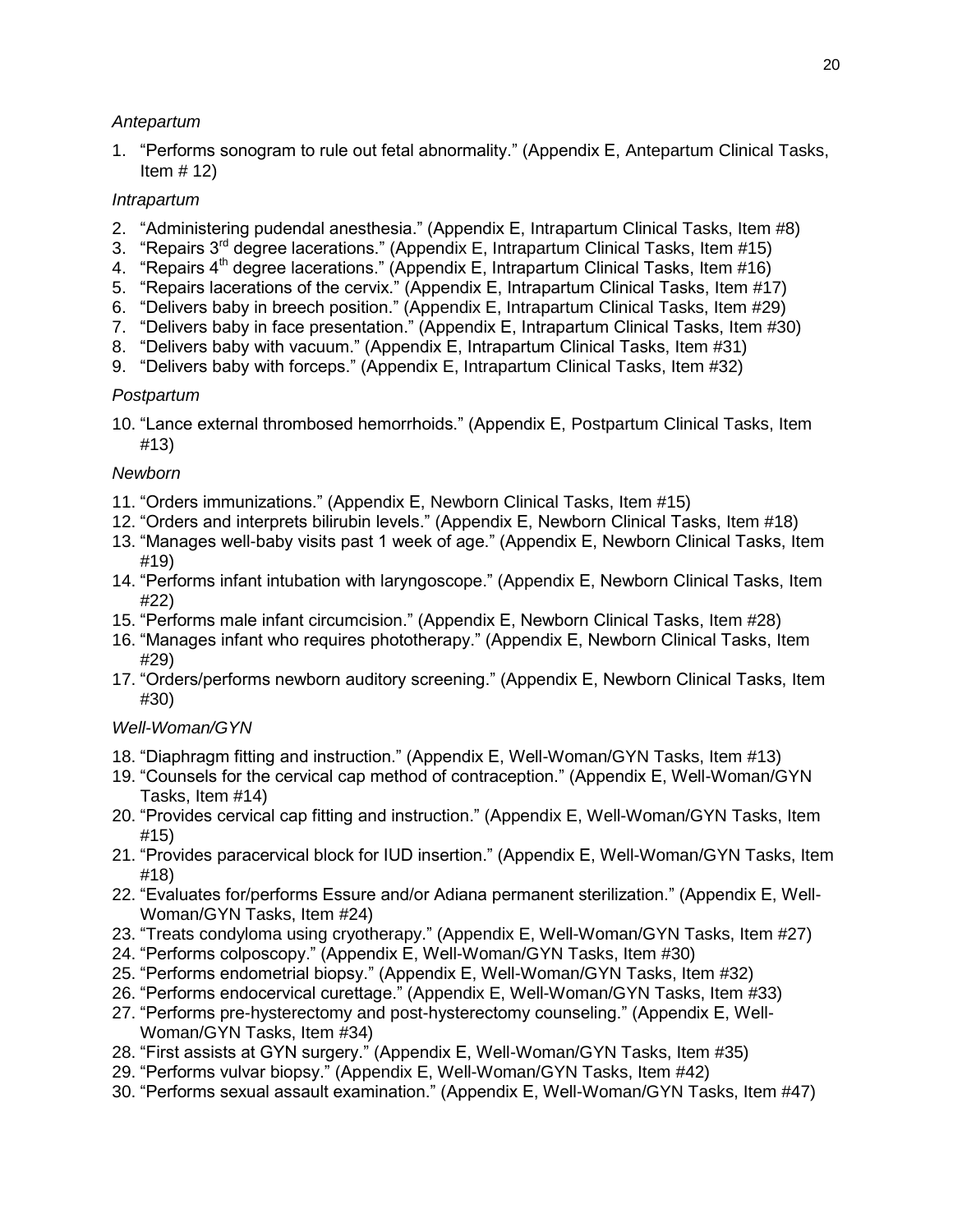- 31. "Performs gynecologic sonogram." (Appendix E, Well-Woman/GYN Tasks, Item #50)
- 32. "Prescribes pharmaceuticals for treatment of infertility." (Appendix E, Well-Woman/GYN Tasks, Item #51)
- 33. "Performs artificial insemination." (Appendix E, Well-Woman/GYN Tasks, Item #52)
- 34. "Medically manages ectopic pregnancy." (Appendix E, Well-Woman/GYN Tasks, Item #54)

## *Primary Care*

- 35. "Performs breast biopsy." (Appendix E, Primary Care Clinical Tasks, Item #9)
- 36. "Performs skin biopsy." (Appendix E, Primary Care Clinical Tasks, Item #12)
- 37. "Performs removal of abnormal lesions." (Appendix E, Primary Care Clinical Tasks, Item #13)
- 38. "Performs cortisone injections." (Appendix E, Primary Care Clinical Tasks, Item #16)
- 39. "Sutures minor wounds." (Appendix E, Primary Care Clinical Tasks, Item #31)

## **Calculation of the Examination Test Specifications Weights**

The CNM/CM examination is constructed on the basis of a weighted combination of questions representing the six categories of clinical tasks. Each of the six categories of clinical tasks has a weight assigned to it that determines how many questions representing that category will appear on the examination. The new weights for the clinical tasks (Antepartum, Intrapartum, Postpartum, Newborn, Well-Woman/Gynecology, and Primary Care) were computed based on a combination of the ratings of importance and frequency for each task collected from the respondents as well as from participant-assigned weights. Of note, the prior task analysis included a small number of questions representing professional issues and that category was eliminated from this task analysis. The new suggested test specification ranges are specific to the categories queried in the current task analysis.

The strategy for the calculation of weights for the six categories of clinical tasks was different from the past task analysis. In the past, importance and frequency items were summed across both tasks and participants and then the sum for each category was divided by the total sum across categories. However, estimating sum scores confounds number of items on the task analysis survey for each category with the weighting scheme because categories with a greater number of task items on the survey will automatically be given a higher weight. For example, there were 37 antepartum items, 58 intrapartum items, 13 postpartum items, 30 newborn items, 55 well-woman/gynecology items, and 31 primary care items. Using sum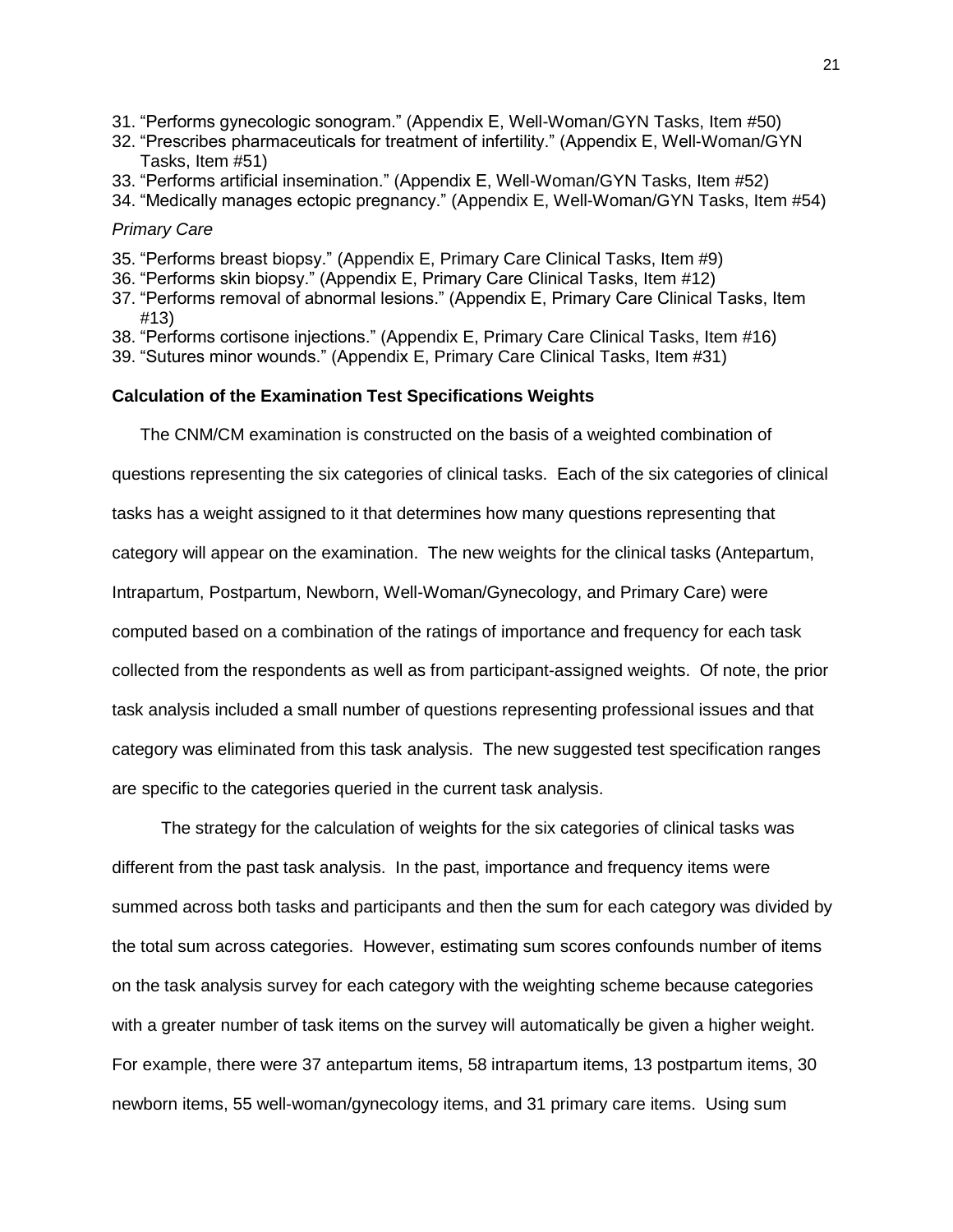scores would artificially inflate the weights assigned to intrapartum and well-woman/gynecology and decrease the weights assigned to postpartum. In addition, missing data change the weighting scheme unless list-wise deletion is used, and there was a greater amount of missing data toward the end of the survey than in the beginning. Finally, past weighting schemes did not consider participant-reported weight assignments. The current analysis used mean scores, rather than sum scores, to weight the responses to the frequency and importance items in order to eliminate confounding based on the number of clinical tasks per category or due to missing data. This information was then aggregated with participant-assigned weights. The calculation of weights was thus accomplished in the following steps:

- 1. Each respondent"s ratings for importance and frequency were combined to produce an overall rating for each task using the formula: Overall Rating = Importance + Frequency.
- 2. Within each task, the mean of the overall ratings across respondents was calculated. This provided a total score for each task.
- 3. For all of the tasks within each category, a mean of each total score of the overall ratings (from step 2) was calculated. This provided a score for each category.
- 4. The six category means (from step 3) were summed. This provided a grand total for all six categories.
- 5. The category totals from step 3 were each divided by the grand total calculated in step 4. This provided the proportion of the total examination for each category. Multiplying the proportions by 100 provided the percentage of the examination for each of the six categories of clinical tasks.
- 6. Participant-assigned weights were calculated based on the following survey item: "*For each of the six major full-scope midwifery practice areas, what percentage of exam items would you assign to each area based on its importance?'* Participants were asked to provide a value for each of the six categories so that the total summed to 100%.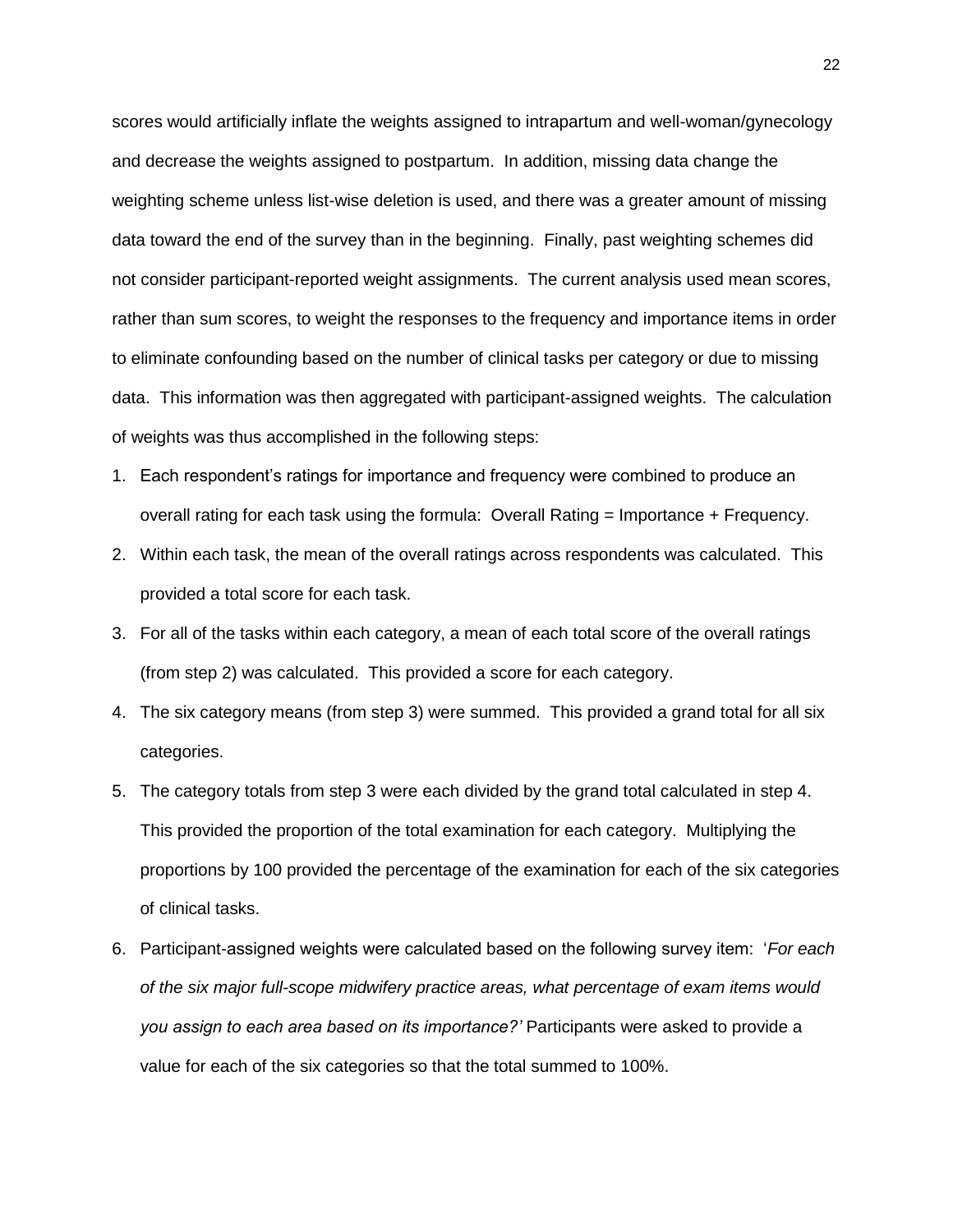7. Final weight estimates were calculated as the average of the weights derived from the frequency and importance items (step 5) and the participant-assigned weights (step 6). The range was calculated from the highest and lowest values from the two methods.

The resulting percentage for each of the six categories can be found in Table 4. It should be noted that the present examination weights are expressed as a range of percentages. The table also provides possible new ranges as well as comparison with the ranges in current use.

Participants also were asked what percentage of their current practice deals with patients with abnormal conditions. Table 5 identifies participant opinion regarding the percentage of practice dealing with normal versus abnormal conditions and provides comparison with the participant estimates from the 2007 task analysis survey.

#### **RESULTS**

## **Demographics**

All of the survey respondents were female, with a mean age of 35 years (range = 20-57, SD  $= 7.71$ ). Most respondents who completed the survey self-identified as white (81.7%) though all race/ethnicities were represented except for *Native Hawaiian or Other Pacific Islander*. Approximately 8% were Black/African American, 5% Hispanic, and 2% Asian, with less than 1% American Indian/Alaska Native. The majority of CNMs/CMs held a Master"s Degree (96.8%) but the survey did not ascertain whether certificants obtained midwifery education as a major or through a post-master's certification process. Approximately 3% held either a PhD  $(n=1)$ , ND/DNP (n=3), or other degree (n=8).

Of those completing the full survey, most identified themselves as a Certified Nurse-Midwife (CNM) (98.7%) with another 1.25% identifying as a Certified Midwife (CM). Of note was the fact that 59 (15.5%) did not identify their certification through the AMCB. Of all certificants completing the survey, only 10% were first certified in 2008; the remainder were fairly equally distributed across 2009, 2010, and 2011. Approximately 34% were first certified in 2009, 28%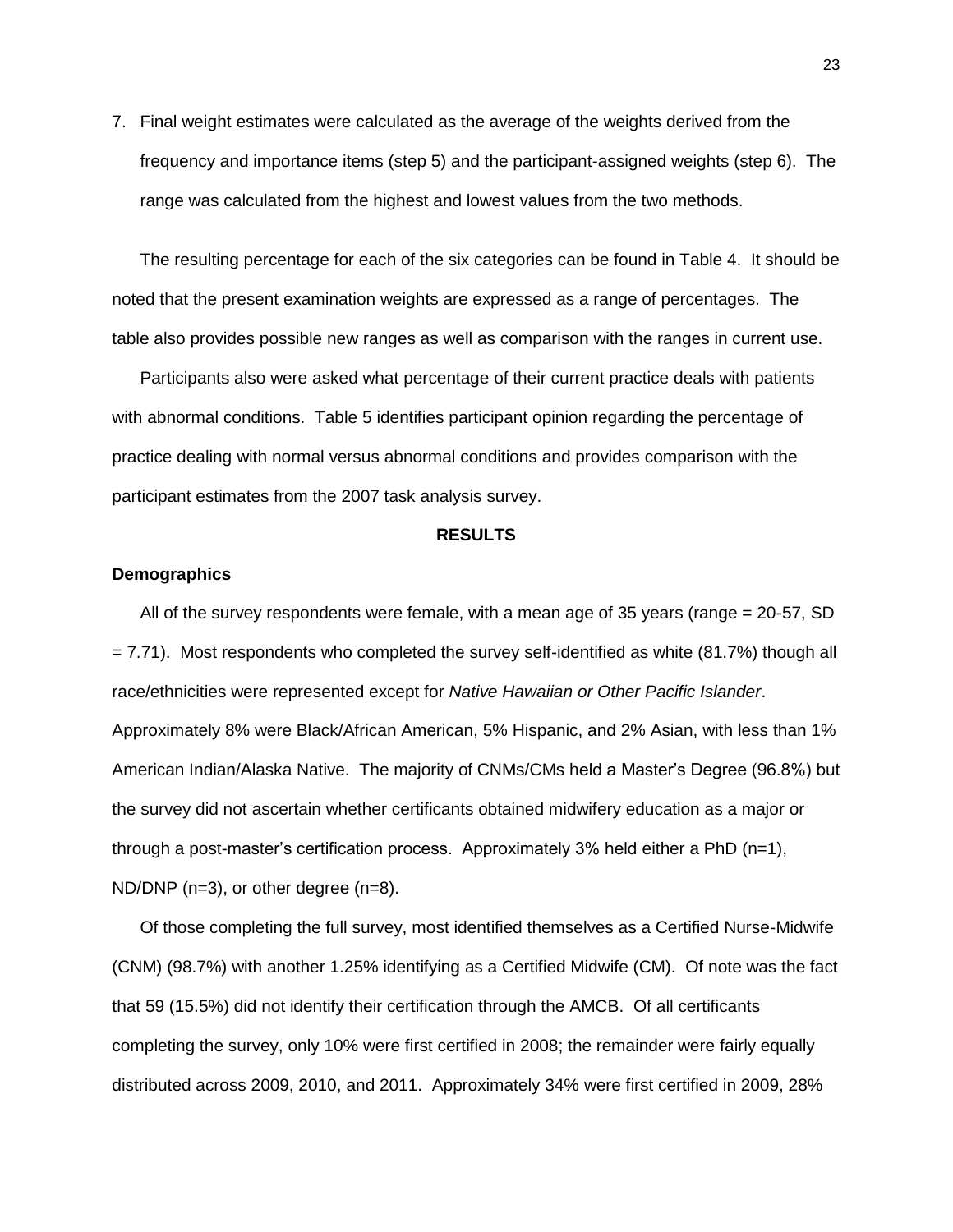in 2010, and 28% in 2011. Similar percentages were noted in the *Year First Licensed:*  approximately 9% in 2008, 33% in 2009, 30% in 2010, and 28% in 2011.

When asked the state where the respondent"s practice was located, all but four (4) states were represented as well as the District of Columbia. Those states with no respondentidentified location of practice included Arkansas, New Hampshire, Mississippi, and South Dakota. For both partial and complete survey responders, most (39% and 41%, respectively) worked in larger metropolitan areas (population over 250,000). Close to half of complete survey responders (46%) worked in urban areas with a population ranging from over 10,000 to 250,000, as was the case with partial completers (44%). Close to 15% of complete survey responders worked in a small town or rural area as did 11% of partial survey completers.

For those respondents completing the survey (34%), nearly 71% were employed full-time as a midwife; for partial completers (30%), over 80% were working full-time as a midwife. For survey completers, approximately 15% were employed part-time as a midwife and another 15.5% either were employed in a non-midwifery position or were unemployed.

For those midwives who completed the full survey and were employed in a midwifery position, most (55.7%) were employed primarily in a hospital/medical center and/or physician group. Another 12% were employed primarily in a midwifery group; approximately 7% were self-employed in solo practice. The remainder of the respondents (18.2%) worked in a community health center, federal government or military facility, or for the state/local government. Less than 3% worked in an educational facility as a primary midwifery employer.

Of all partial and complete respondents employed in midwifery, most provided full-scope midwifery services: antepartum (92.9%), intrapartum (87.3%), postpartum (89.6%), newborn (72.1%), and well-woman/gynecology (85.8%) services. However, fewer than half indicated providing primary care (46.1%) services. In the 2007 task analysis, 85.4% provided antepartum services, 80.8% intrapartum, 21.7% newborn, 80.8% well-woman/gynecology, and 47.5% primary care. When comparing the two surveys, there was an overall increase in the number of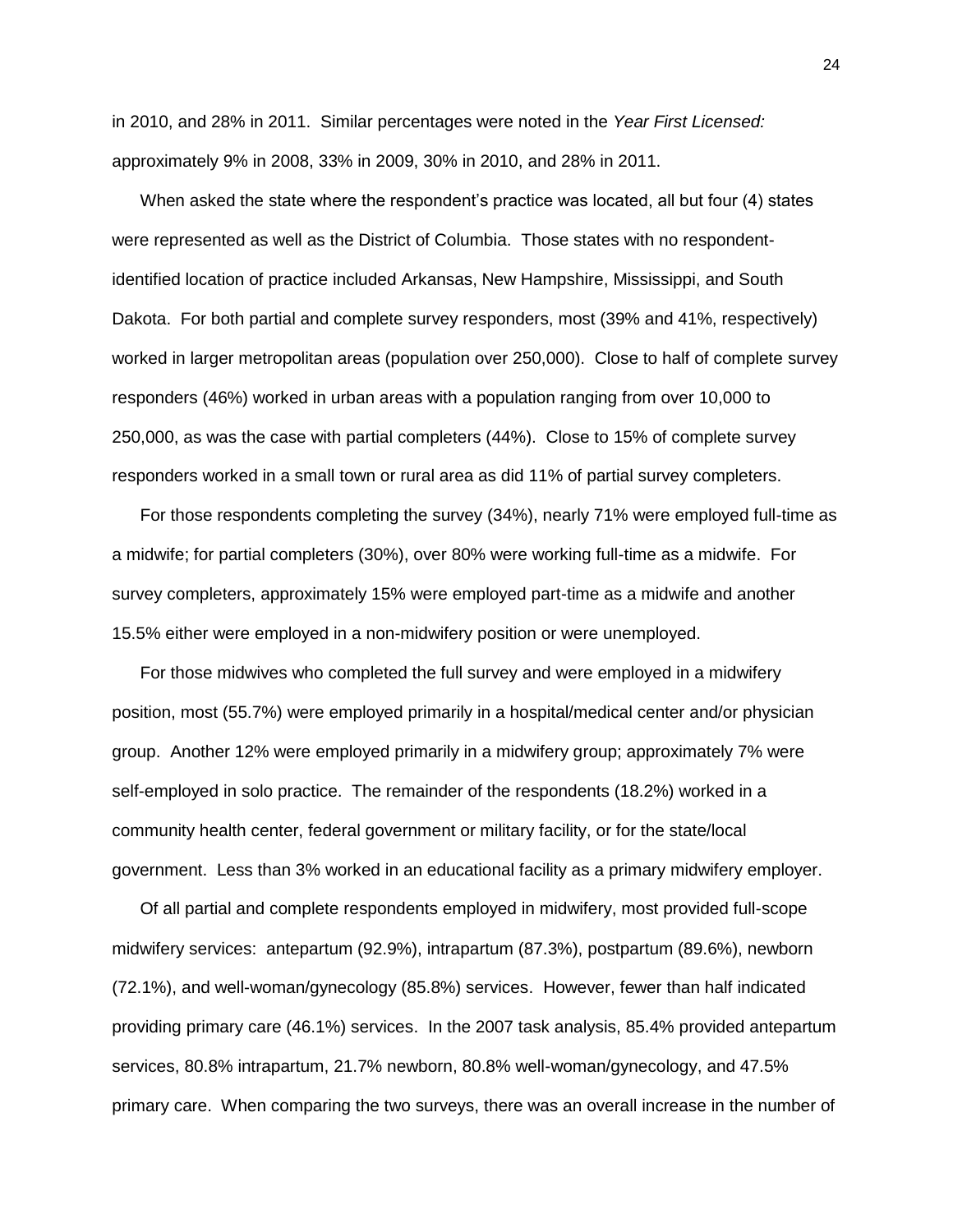CNMs/CMs providing antepartum, intrapartum, newborn, and well-woman/gynecology services, and a decrease in the number providing primary care.

Most complete survey respondents had hospital privileges (74.8%) as did slightly fewer of the partial survey completers (69.8%). Another 5.9% and 10.3% of the complete and partial survey respondents, respectively, had hospital privileges pending. For those with hospital privileges, 67.7% held medical staff membership and 32.3% allied health staff membership. Close to 90% of complete respondents reported having prescriptive authority with prescriptive authority pending for another 5.2%. For partial survey responders, a similar number had prescriptive authority (82.7%) though a slightly higher percentage had prescriptive authority pending (11.4%).

Finally, respondents were queried about RN employment prior to AMCB certification and other certifications. Approximately 80% of both complete and partial survey responders were employed as a Registered Nurse (RN) prior to certification. Of those who worked as an RN prior to certification as a CNM, most had worked between 1 and 10 years (68.2%). Fewer had worked more than 20 years (6.2%) or less than one year (6.6%). Other certifications held by respondents included Women"s Health Nurse Practitioner (17.6%), Family Nurse Practitioner (2.3%), Adult Nurse Practitioner (0.79%), or other (2.6%). None identified as a Neonatal Nurse Practitioner or Psych-Mental Health Nurse Practitioner.

Table 1 details responses to the 17 demographic items in the current survey.

## **Clinical Tasks**

A total of 224 tasks were identified across the six (6) midwifery practice areas: antepartum, intrapartum, postpartum, newborn, well-woman/gynecology, and primary care. A summary of survey responses for frequency and importance of clinical tasks for antepartum, intrapartum, postpartum, newborn, well woman, and primary care can be found in Table 2. In addition to the number of responses for each item, the composite score (unweighted) for each item is provided.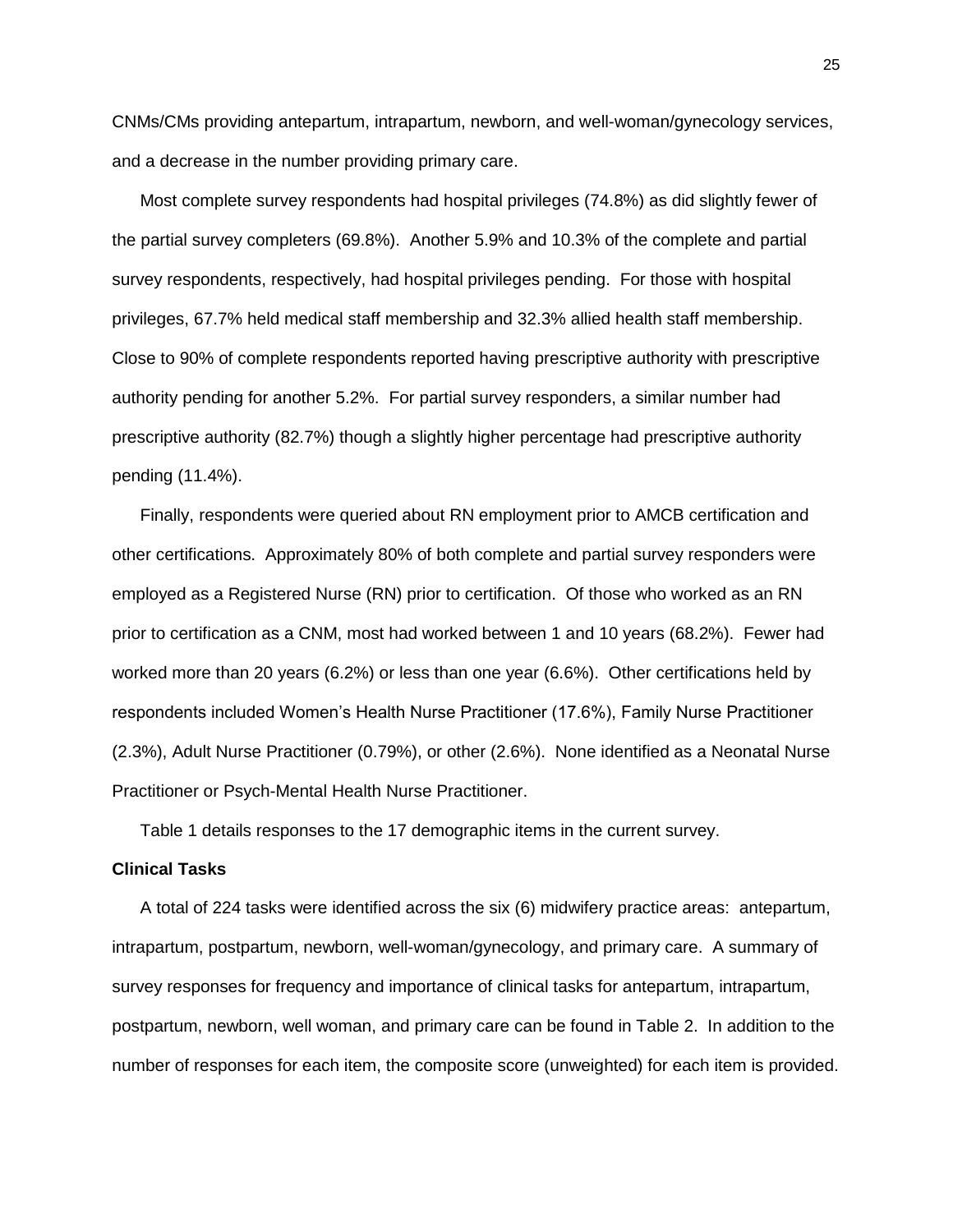Of the total tasks presented, 39 were eliminated from the examination blueprint based on the unweighted ratings. Identified items were across all practice areas though the fewest were recommended for elimination from the antepartum area (see pp. 19-20). The items recommended for deletion by area of practice were antepartum (1 item), intrapartum (8 items), postpartum (1 item), newborn (7 items), well-woman/gynecology (17 items), and primary care (5 items).

Antepartum tasks included a total of 37 items with mean *frequency* scores ranging from 1.48 (performs sonogram to rule out fetal abnormality) to 5.87 (measures abdomen by centimeter tape and/or fingerbreath). Other antepartum tasks with high average frequency scores included: ordering lab tests to determine baseline values, counseling women about normal physiology of pregnancy, asking questions and instructing women about fetal movement, determining menstrual history and date of last normal menstrual period (LNMP), performing Leopold"s maneuvers, and evaluating historical, physical, and laboratory data to determine gestational age.

The highest mean *importance* scores of antepartum tasks generally corresponded to the aforementioned highest antepartum task scores (frequency) with a range from 2.62 (performing sonogram to rule of fetal anomaly) to 4.86 (identifies deviations from normal pregnancy). The highest composite score for frequency and importance of antepartum tasks was 10.61 (orders, obtains, interprets laboratory work; laboratory tests to determine baseline values) while the lowest composite score was 4.11 (performs sonogram to rule out fetal abnormality).

Additionally, there were 3 antepartum items where the item had a composite score  $\geq 5$  but where the frequency score did not reach the cut-off value of 3. These items included: performs sonography to establish gestational age, performs sonography for amniotic fluid volume, presentation, and/or placental location, and evaluates serial hCG levels. The importance scores for these items were 3.07 or greater.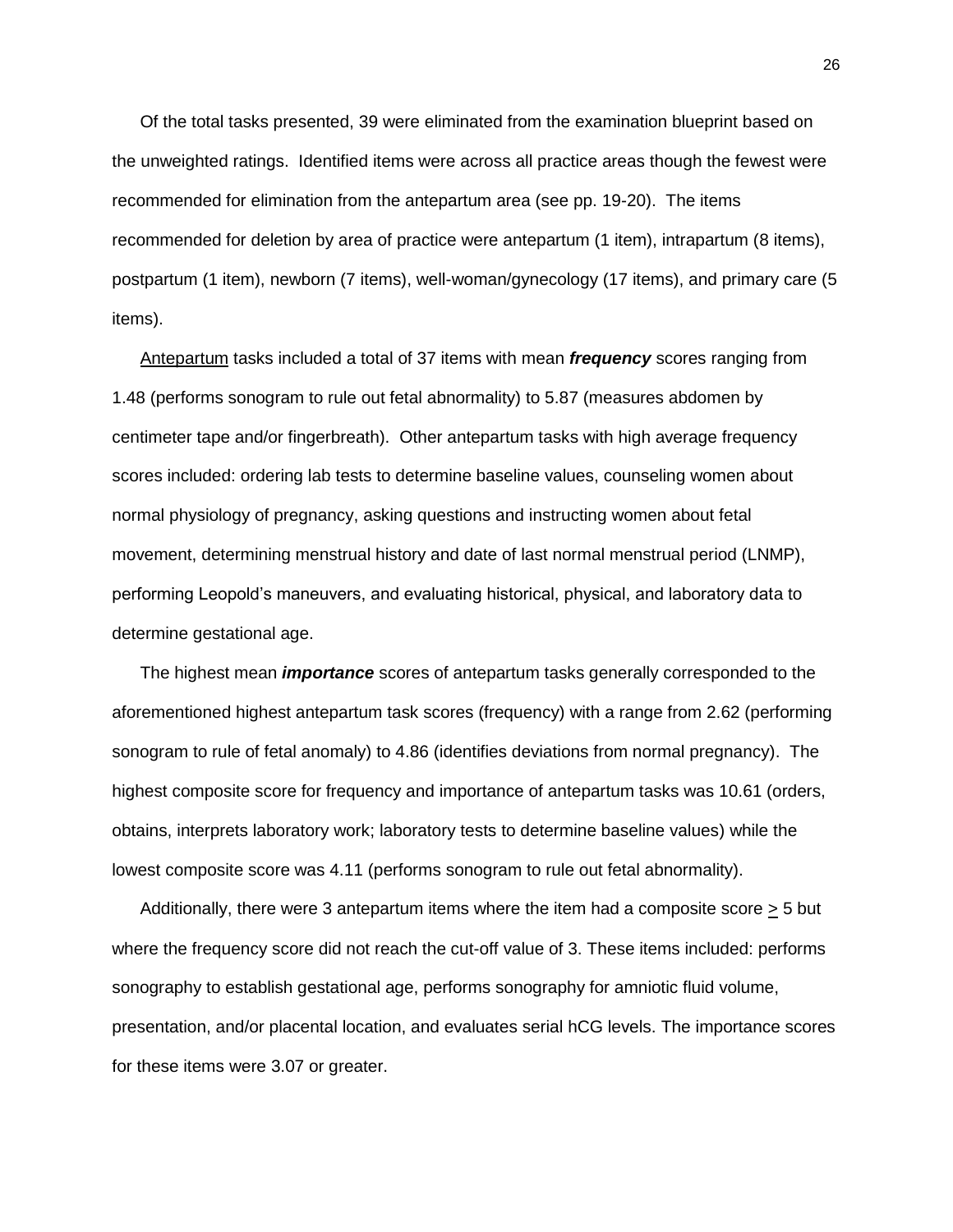Intrapartum tasks (#58) had several items with low *frequency* scores including repairs 4<sup>th</sup> degree lacerations (1.0), delivers baby with forceps (1.0), delivers baby with vacuum (1.08), administers pudendal anesthesia (1.11), delivers baby in breech position (1.12), repairs lacerations of the cervix (1.15), delivers baby in face presentation (1.30), and repairs 3<sup>rd</sup> degree lacerations (1.33). Highest frequency items included: estimates blood loss (5.98), examines cervix, vagina, and perineum for lacerations (5.94), determines fetal presentation (5.91), inspects placenta and membranes (5.89), provides emotional support (5.79), determines separation of placenta (5.78), plans for decreasing discomfort in labor (5.72), evaluates physical response to process of labor (5.71), monitors progress of labor (5.69), determines position of presenting part (5.67), promotes effective second stage of labor progress (5.65), evaluates onset of labor (5.47), delivers placenta and membranes by maternal effort and/or gentle manual traction (5.38), evaluates fetal condition following rupture of membranes (5.36), plans for nutritional needs (5.30), estimates gestational age and fetal weight (5.23), and monitors labor pattern (5.06).

Overall, *importance* scores of intrapartum tasks ranged from 2.08 (delivers baby with forceps) to a high of 4.96 (initiates maneuvers to resolve shoulder dystocia). Items of lowest importance included delivers baby with forceps (2.08), administers pudendal anesthesia (2.42), repairs  $4<sup>th</sup>$  degree lacerations (2.43), delivers baby with vacuum (2.66), and repairs lacerations of the cervix (2.70). The majority of intrapartum items (53 of 58) were rated very or extremely important.

Combined frequency and importance scores for intrapartum tasks resulted in eight (8) intrapartum tasks with very low composite (frequency + importance less than 5) scores. These items included: delivers baby with forceps  $(3.08)$ , repairs  $4<sup>th</sup>$  degree lacerations  $(3.43)$ . administers pudendal anesthesia (3.53), delivers baby with vacuum (3.74), repairs lacerations of the cervix (3.85), repairs  $3<sup>rd</sup>$  degree lacerations (4.44), delivers baby in breech position (4.73), and delivers baby in face presentation (4.89).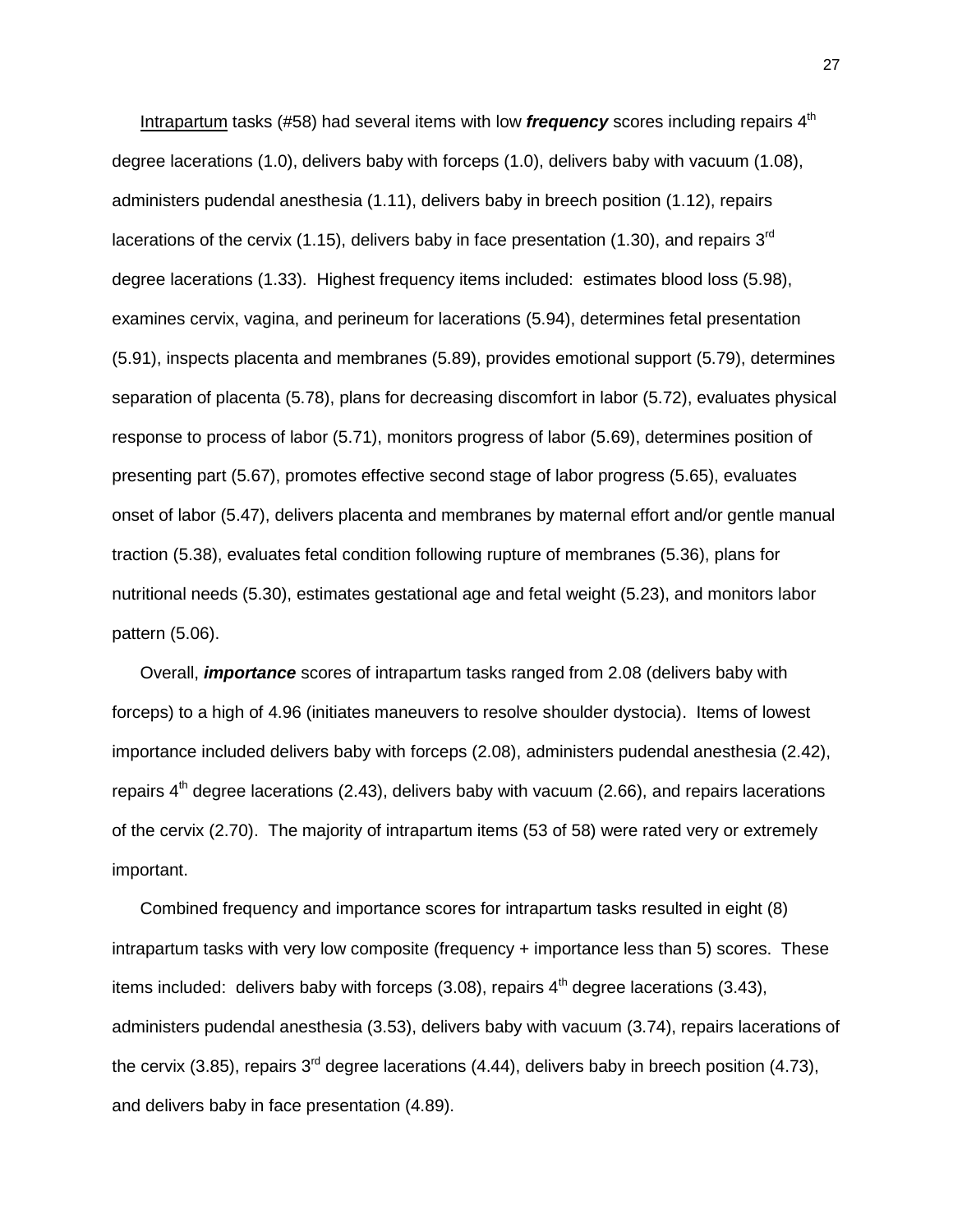There were 10 intrapartum items where the item had a composite score > 5 but where the frequency score was less than the cut-off value of 3; all of these items had an importance score of 3.23 or greater. Items which had a frequency score of less than 3 were: places intrauterine catheter, delivers infant in the occiput posterior position, performs manual exploration of the uterus, orders and manages amnioinfusion, first assists with Cesarean birth, applies internal fetal scalp electrode performs episiotomies when indicated, sends placenta to pathology, manages spontaneous labor with a prior Cesarean birth, initiates labor induction for women electing VBAC, and manages care of the woman having a waterbirth.

Postpartum tasks included a total of 13 items. Performing a postpartum physical exam received the highest mean score for *frequency* (5.64) with other high-frequency items including: discusses plans for continued health care (5.46) and evaluates for postpartum abnormalities (5.37). Other postpartum tasks receiving high average frequency scores included management of pain relief (4.97) and providing information about lactation (4.95). The items with low frequency scores included lance external thrombosed hemorrhoids (1.17), manages vaginal, perineal or rectal hematomas (2.80), and evaluates and manages post-Cesarean care (2.86).

The lowest average item score for frequency (lance external thrombosed hemorrhoids [1.17]) also resulted in the lowest average score for *importance* of the postpartum tasks (2.38). The highest average importance score was: performs postpartum physical exam (4.65), closely followed by evaluates for postpartum abnormalities (4.61), screens for symptoms of depression (4.49), and provides information about lactation (4.43). The low composite score for lancing thrombosed hemorrhoids (3.55) met criteria for consideration for future removal from postpartum tasks.

There were 2 postpartum items where the item had a composite score  $\geq 5$  but where the frequency score was less than the cut-off score of 3. These items both had importance scores of 3.80 or greater and included: manages vaginal, perineal or rectal hematomas, and evaluates and manages post-Cesarean care.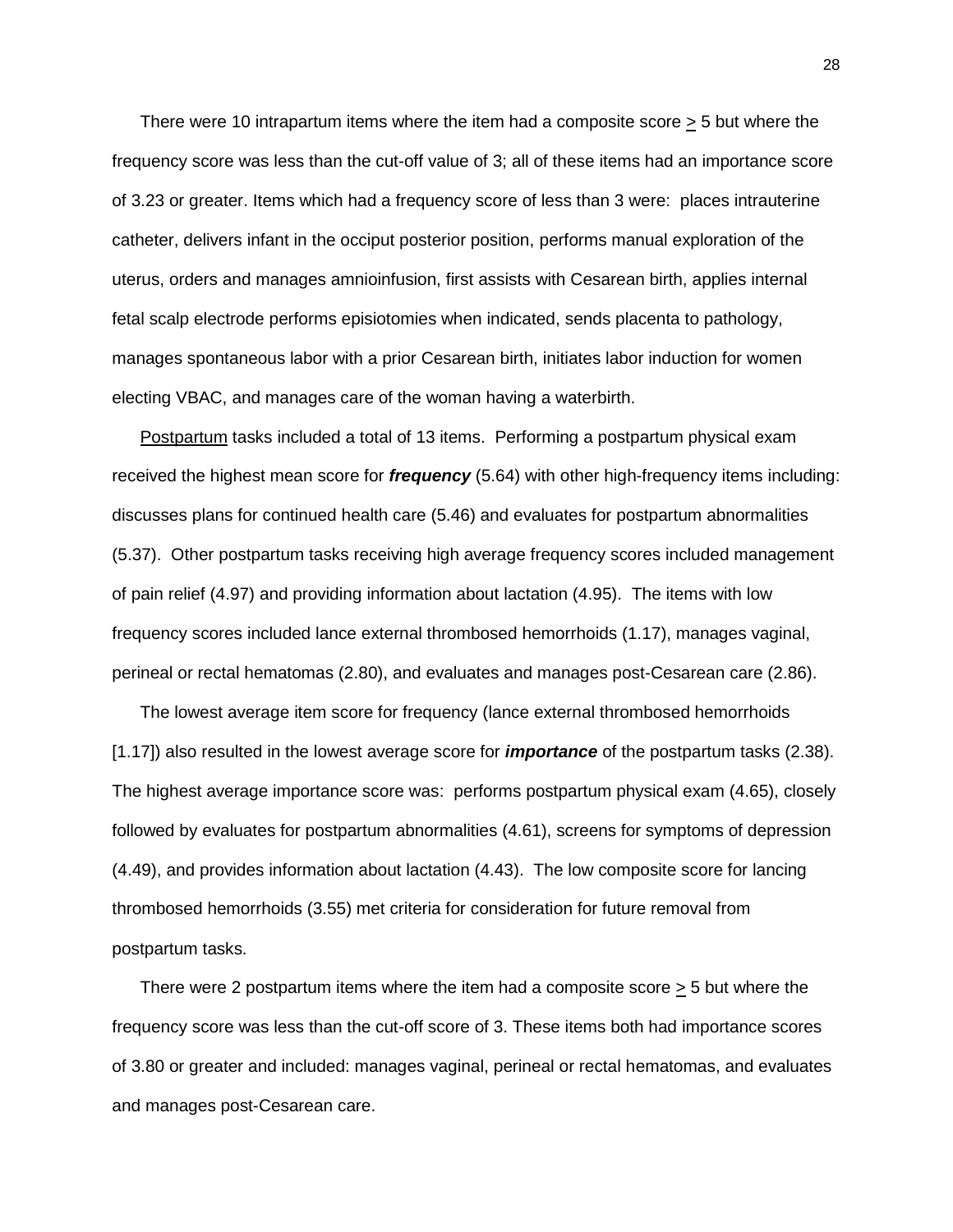Newborn tasks included 30 items. The task *frequency* scores ranged from a low of 1.11 (intubates infant with laryngoscope) to a high of 5.71 (examines cord for umbilical vessels). Other low-scoring frequency items for newborn care included: manages infant who requires phototherapy (1.16), performs male infant circumcision (1.21), orders and interprets bilirubin levels (1.41), orders immunizations (1.47), orders/performs newborn auditory screening, (1.59), manages well-baby visits past one week of age (1.61), and manages infant with problems (1.97). High-frequency newborn items included: educates about breastfeeding (5.05), supports newborn thermoregulation (5.27), provides education about newborn feeding (5.27), maintains infant"s temperature (5.41), creates an environment for healthy maternal-infant interaction (5.42), and examines cord for umbilical vessels (5.71).

Low *importance* tasks included: performs male infant circumcision (2.07), manages infant who requires phototherapy (2.51), orders/performs newborn auditory screening (2.53), and orders immunizations (2.95). Newborn tasks of highest importance were: evaluates infant for transition to extrauterine life (4.23), provides guidance concerning newborn care (4.24), evaluates well-being of the newborn by Apgar scoring (4.33), examines cord for umbilical vessels (4.38), observes and clears infant"s breathing passages (4.41), creates an environment for healthy maternal-infant interaction (4.56), resuscitates infant (4.58), educates about breastfeeding (4.59), provides education about newborn feeding (4.60), supports newborn thermoregulation (4.65), promotes adequate respirations by stimulating the newborn (4.66), and maintains infant's temperature (4.66).

When considering the combined unweighted scores for all newborn tasks, seven (7) items meet criteria for removal from the test blueprint. These items and the composite unweighted scores were: orders immunizations (4.42), orders and interprets bilirubin levels (4.67), manages well-baby visits past one week of age (4.67), performs infant intubation with laryngoscope (4.7), performs male circumcision (3.28), manages infant who requires phototherapy (3.67), and orders/performs newborn auditory screening (4.12).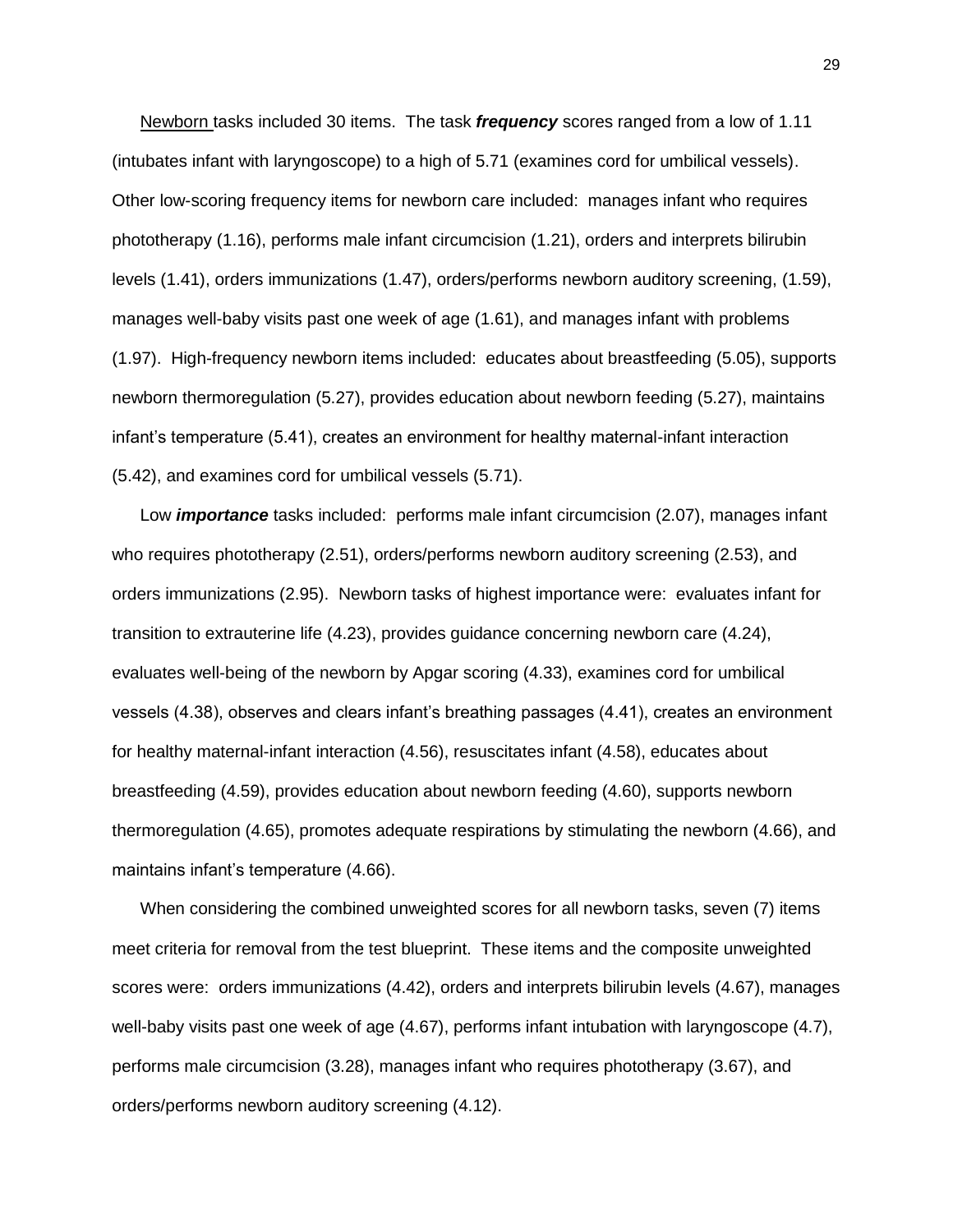There were 7 newborn items where the item had a composite score  $>$  5 but where the frequency score was less than the cut-off score of 3. These items all had importance scores of 3.38 or greater and included: initiates chemoprophylaxis, performs complete newborn physical exam, manages infants with problems, obtains or arranges for blood specimens from infant, resuscitates infant, performs gestational age examination, and recognizes minor malformations.

Well-Woman/Gynecology tasks included a total of 55 items. The highest calculated mean *frequency* scores were reported for: gathers health information about gynecological history and health status (5.75), screens for indications for contraceptive methods (5.46), provides information on contraceptive options (5.43), counsels about prevention of sexually transmitted infections (5.29), assesses for high-risk sexual behavior (5.28), obtains Papanicolaou test (5.27), and assesses for sexually transmitted infections (5.15). Low-frequency tasks included: performs artificial insemination (1.10), performs gynecological sonogram (1.12), first assists at GYN surgery (1.13), performs colposcopy (1.14), provides paracervical block for IUD insertion (1.15), performs endocervical curettage (1.17), performs vulvar biopsy (1.22), performs sexual assault examination (1.23), provides cervical cap fitting and instruction (1.24), evaluates for/performs Essure and/or Adiana permanent sterilization (1.29), counsels for the cervical cap method of contraception (1.34), medically manages ectopic pregnancy (1.41), treats condyloma using cryotherapy (1.45), prescribes pharmaceuticals for treatment of infertility (1.53), performs pre-hysterectomy and post-hysterectomy counseling (1.56), performs endometrial biopsy (1.60), performs Implanon insertion (1.62), diaphragm fitting and instruction (1.75), and provides counseling following a sexual assault (1.90).

*Importance* scores ranged from a low of 2.03 (performs artificial insemination) to a high of 4.75 (obtains papanicolaou test). Items rated of lowest importance included: performs artificial insemination (2.03), first assists at GYN surgery (2.21), provides paracervical block for IUD insertion (2.34), performs gynecological sonogram (2.34), evaluates for/performs Essure and/or Adiana permanent sterilization (2.55), provides cervical cap fitting and instruction (2.61),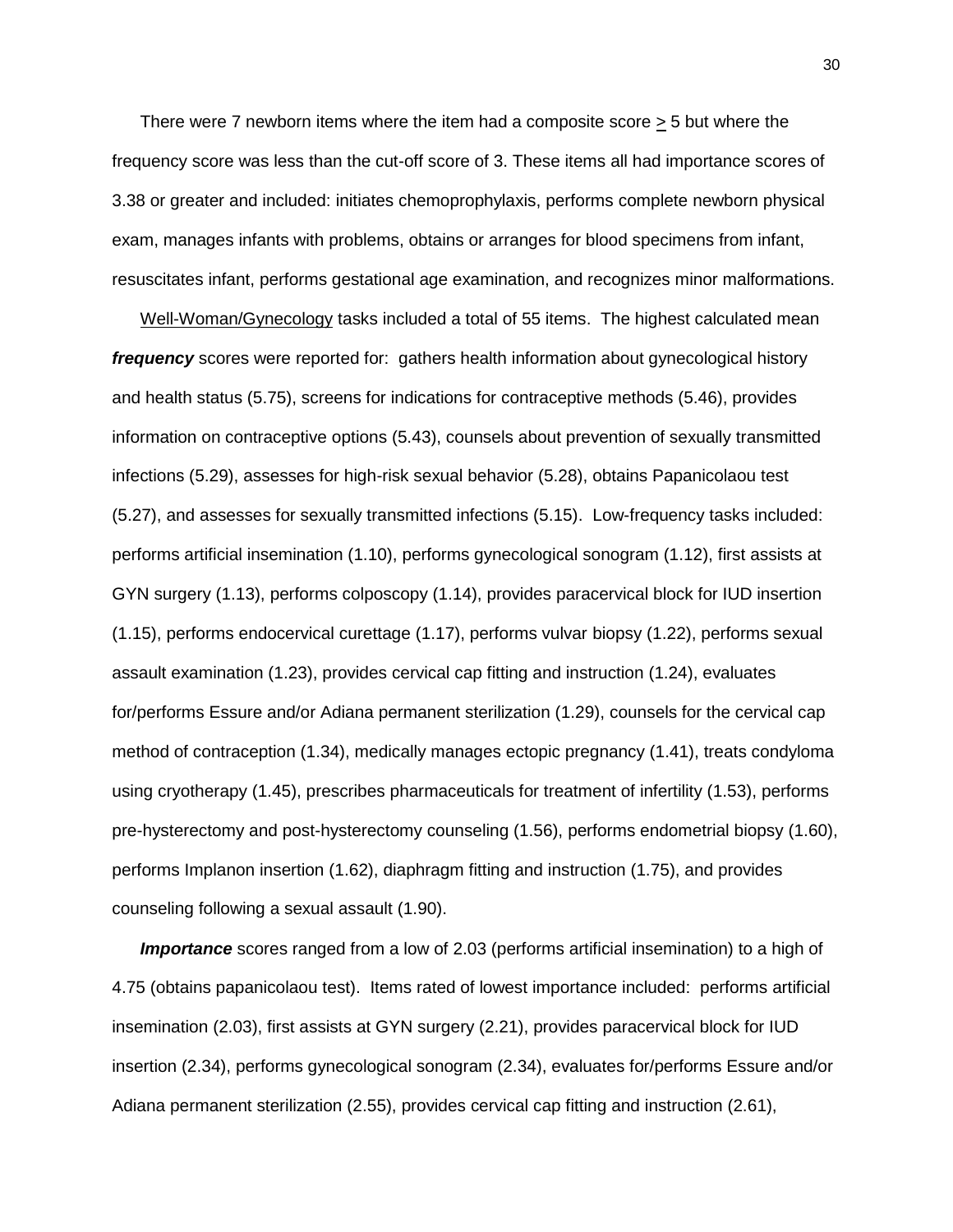performs endocervical curettage (2.66), counsels for the cervical cap method of contraception (2.73), performs pre-hysterectomy and post-hysterectomy counseling (2.79), performs vulvar biopsy (2.83), prescribes pharmaceuticals for treatment of infertility (2.84), and performs colposcopy (2.90).

Unweighted composite scores for well-woman/gynecology tasks resulted in 17 tasks that fell at or below a score of 5: diaphragm fitting and instruction (5.0), counsels for the cervical cap method of contraception (4.07), provides cervical cap fitting and instruction (3.85), provides paracervical block for IUD insertion (3.49), evaluates for/performs Essure and/or Adiana permanent sterilization (3.84), treats condyloma using cryotherapy (4.48), performs colposcopy (4.04), performs endometrial biopsy (4.87), performs endocervical curettage (3.83), performs pre-hysterectomy and post-hysterectomy counseling (4.35), first assists at GYN surgery (3.34), performs vulvar biopsy (4.05), performs sexual assault examination (4.59), performs gynecological sonogram (3.46), prescribes pharmaceuticals for treatment of infertility (4.37), performs artificial insemination (3.13), and medically manages ectopic pregnancy (4.65).

Review of well-woman/GYN items demonstrated 9 items where the item had a composite score > 5 but where the frequency score was less than the cut-off score of 3. These items all had importance scores of 3.63 or greater and included: treats partner(s) for sexually transmitted infections, removes condyloma, guidance for the prevention of toxic shock syndrome, administers injectable contraceptive, performs Implanon insertion, prescribes hormone replacement therapy, evaluates/manages woman diagnosed with premenstrual syndrome, provides counseling following a sexual assault, and expectantly manages ectopic pregnancy.

Primary care included 31 tasks. On examination of high item *frequency*, seven (7) items were reported as "always (>90% patients)": interviews about medical history (5.59), counsels regarding use of medications, recreational drugs, smoking, alcohol, and caffeine (5.53), evaluates breasts for abnormalities (5.45), assesses mental and emotional status (5.38), evaluates for vaginal, cervical, uterine and adnexal abnormalities (5.34), educates about safe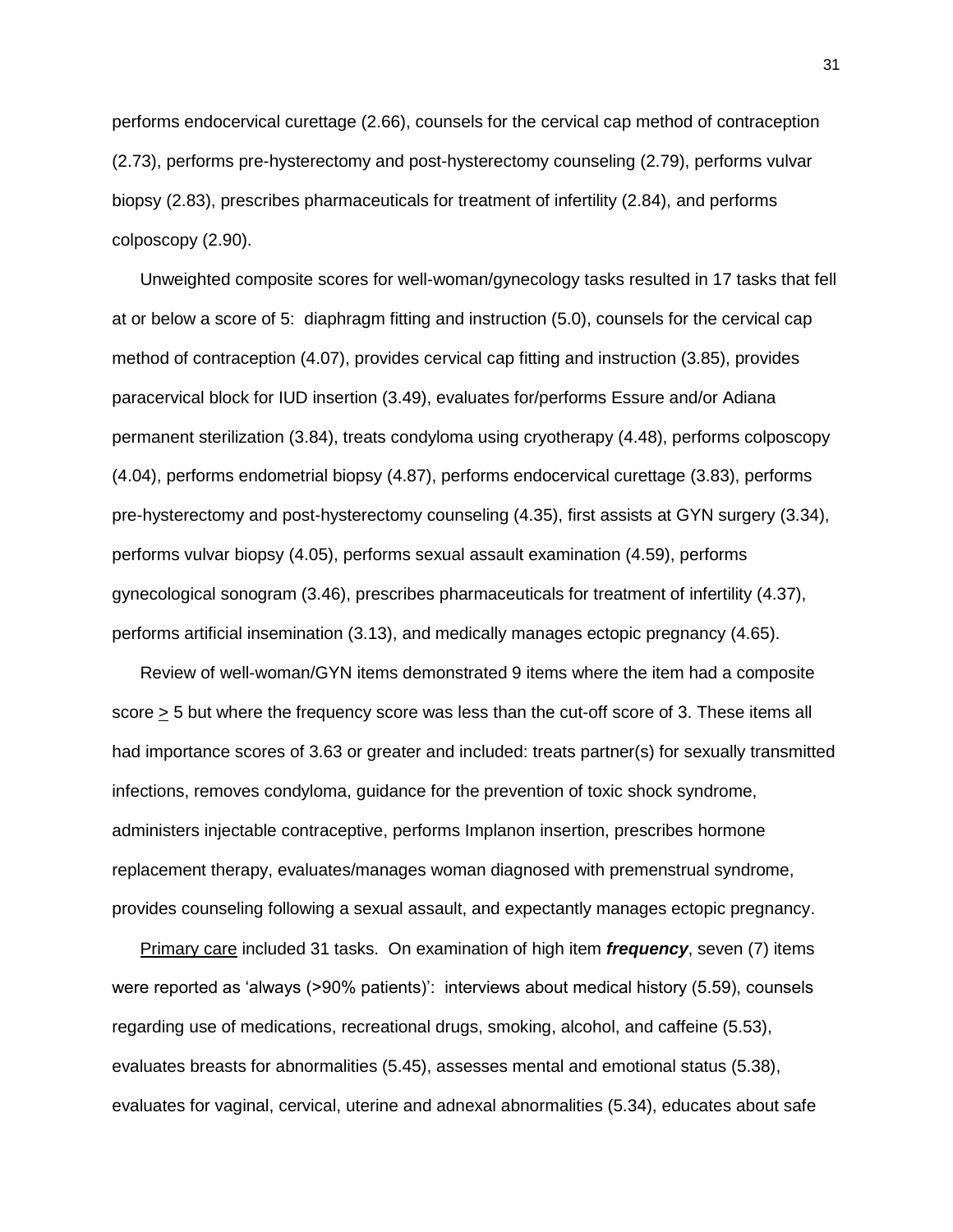sexual practices (5.23), and assesses/refers for risk of domestic violence or sexual abuse (5.03). Five (5) items were reported as having a low frequency of "rarely (<10% patients)": performs breast biopsy (1.01), performs cortisone injections (1.06), performs skin biopsy (1.20), sutures minor wounds (1.35), and performs removal of abnormal lesions (1.50).

*Importance* scores for primary care tasks ranged from a low of 1.96 (performs cortisone injection) to a high of 4.68 (interviews about medical history). Only one (1) item had low importance: performs cortisone injections (1.96); another 15 items were judged to be extremely important: interviews about medical history (4.68), evaluates breasts for abnormalities (4.62), counsels regarding use of medications, recreational drugs, smoking, alcohol, and caffeine (4.59), educates about safe sexual practices (4.58), assesses/refers for risk of domestic violence or sexual abuse (4.58), evaluates for vaginal, cervical, uterine and adnexal abnormalities (4.55), assesses mental and emotional status (4.52), assesses for signs of genitourinary infection (4.36), assesses high-risk sexual behavior (4.34), orders standard screening tests (4.30), assesses for mood disorders (4.15), evaluates for cardiac abnormalities (4.09), plan for substance abuse and refers as indicated (4.04), inspects skin for abnormalities (4.03), and counsels regarding sexual satisfaction or dysfunction (4.02).

Unweighted items recommended for removal included five (5) items: performs breast biopsy (3.15), performs skin biopsy (3.57), performs removal of abnormal lesions (3.91), performs cortisone injections (3.02), and sutures minor wounds (3.97). There were 5 primary care items where the item had a composite score  $\geq$  5 but where the frequency score was less than the cutoff score of 3. These items all had importance scores of 3.12 or greater and included: examines eyes for abnormalities, treats for mood disorders, counsels for sexual disorders, prescribes maintenance medications, and evaluates and treats minor wounds.

## **Clinical Conditions**

There were a total of 216 clinical conditions distributed across the six clinical practice areas: antepartum (59 conditions), intrapartum (34 conditions), postpartum (16 conditions), newborn (8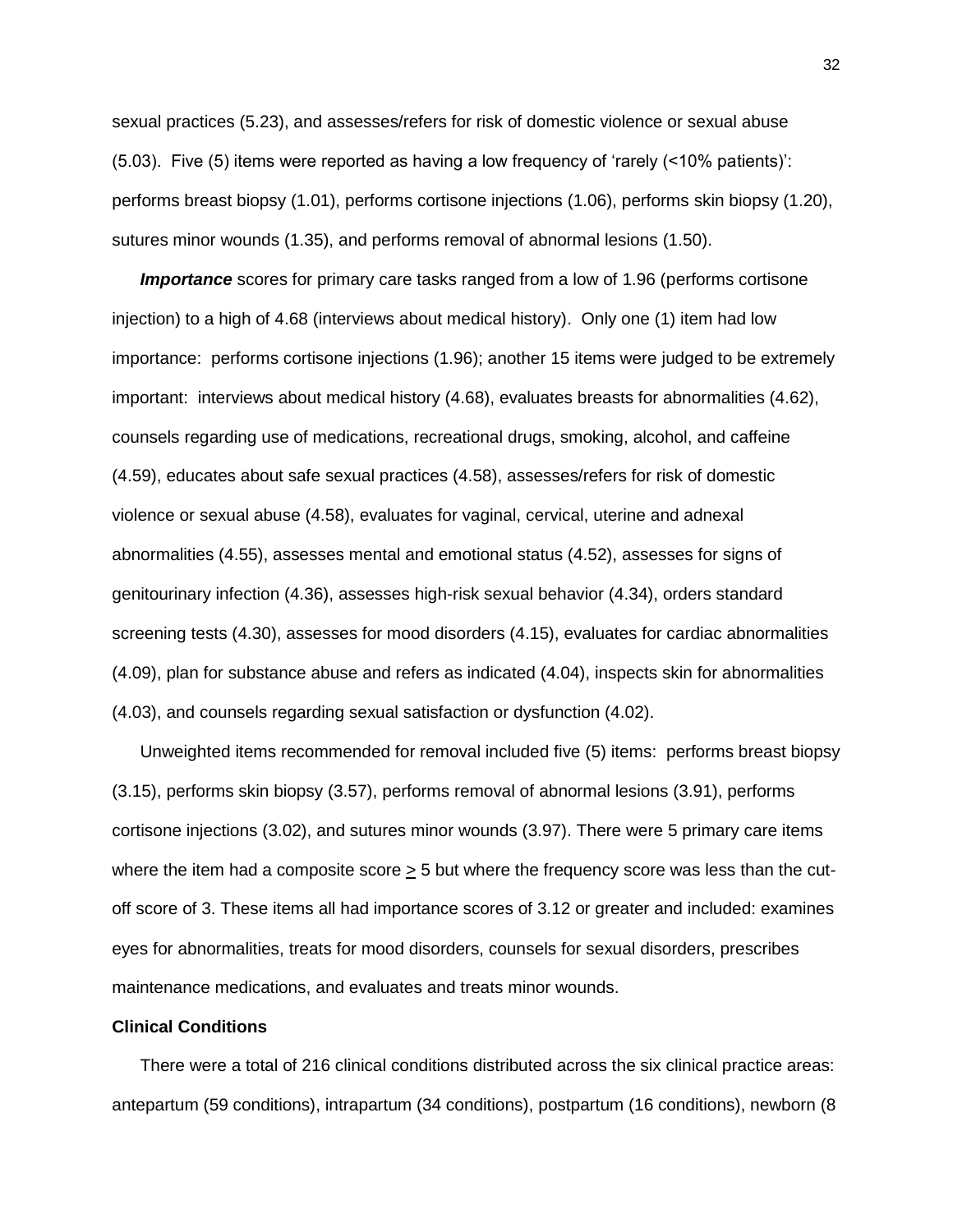conditions), well-woman/gynecology (31 conditions), and primary care (68 conditions). Participants were asked to identify whether they would typically manage a patient with a given condition in their midwifery practice independently, collaboratively, or refer. Like clinical tasks, respondents provided information about how they would manage clinical conditions in a specific area of practice but only if they were currently working as a midwife in that practice area. Table 3 displays the responses for preferred management for a specific clinical condition.

## Antepartum Conditions

There were 59 antepartum clinical conditions surveyed. Ectopic pregnancy, pancreatitis and HIV (+) antibody were three conditions that the majority of respondents referred for care. In the survey from 2007, women with ectopic pregnancy also were referred for care. Although 54% of respondents would refer women with a twin gestation, 45% of respondents would collaboratively manage. Consensus for management was less clear between independently manage and collaboratively manage for: postmaturity, excessive maternal weight gain, gestational diabetes, late prenatal care and first trimester bleeding. Consensus also was less clear between collaboratively manage or refer for: thrombophlebitis in pregnancy and thrombophilias in pregnancy. Respondents were more likely to independently manage common minor variations from normal in pregnancy (e.g., anemia, varicosities, cystitis, GBS colonization, hemorrhoids) than clinical conditions where the mother or fetus would be at significant risk (e.g., ectopic pregnancy, HIV (+) antibody, thrombophilias, spontaneous abortion, large or small fetus). Intrapartum Conditions

There were 34 intrapartum clinical conditions surveyed. Breech presentation was the only clinical condition where there was clear consensus for referring care. While the majority of respondents referred women with HIV +, inverted uterus, and prolapsed cord, approximately 40% of respondents would collaboratively manage women with these clinical conditions. There was no clear consensus regarding management of women with a trial of labor after previous cesarean or genital herpes lesions. All other conditions were identified as most appropriate for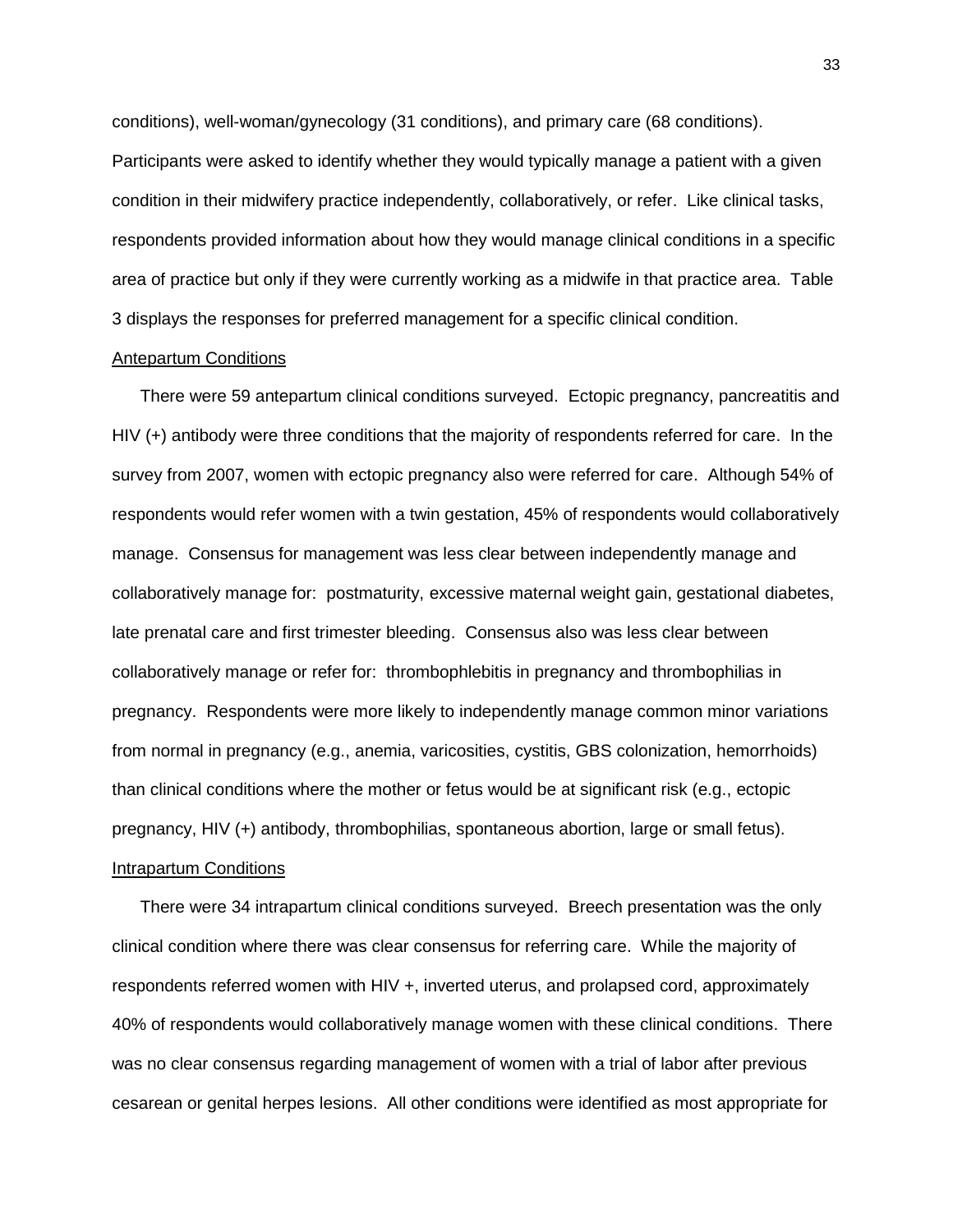either independent management or collaborative management. In the 2007 Task Analysis, two conditions were not clearly delineated for referral or independent or collaborative management (genital herpes and  $3<sup>rd</sup>$  degree perineal laceration). These findings suggest that respondents are either independently or collaboratively managing a significant number of intrapartum complications.

## Postpartum Conditions

Sixteen (16) postpartum conditions were surveyed. Only dehiscence or infection of cesarean incision was most often referred for management, although 34% of respondents would collaboratively manage women with this condition. Management of postoperative cesarean birth was the only clinical condition where there was no clear consensus. The management of postpartum conditions was most likely to be independently or collaboratively managed. There were no other items with significant change from the prior survey.

## Newborn Conditions

There were 8 newborn clinical conditions surveyed. Uncoordinated or poor suck was the only clinical condition that was either collaboratively managed or referred for management. There were no listed conditions that the majority of respondents independently managed. In the 2007 Task Analysis, two conditions were found to be equally likely to be referred or collaboratively managed: respiratory distress of the newborn (bag and mask) and uncoordinated suck/poor suck.

## Well-Woman/GYN Conditions

There were 31 well-woman/GYN conditions surveyed. Male infertility and ovarian/tubal mass were the only 2 clinical conditions where the majority of respondents referred women for management. Female infertility, post-abortion endometritis, postmenopausal bleeding, and breast mass and uterine enlargement were conditions where women were either referred or collaboratively managed. All other well-woman/GYN clinical conditions were either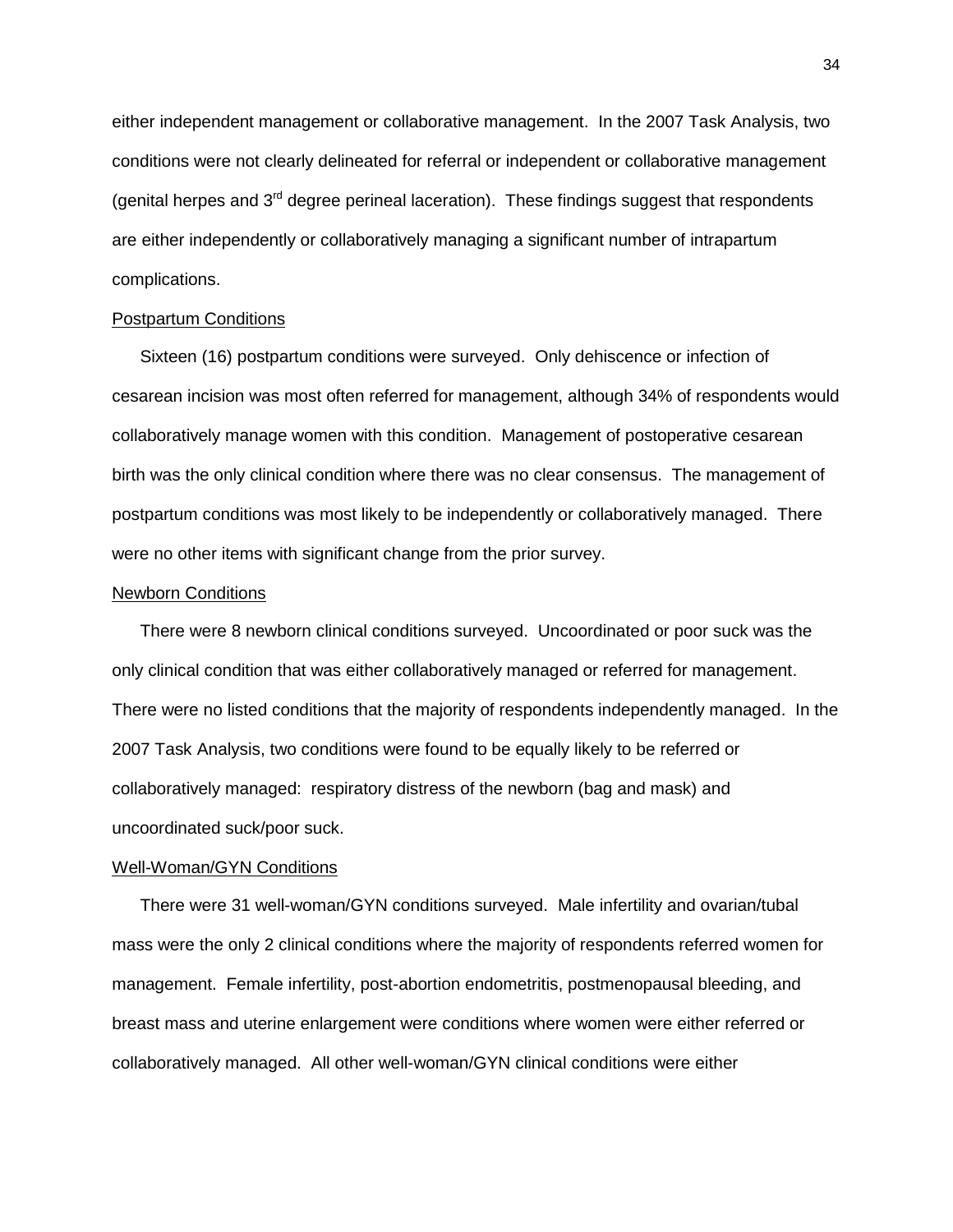independently or collaboratively managed. Management of clinical well-woman/GYN clinical conditions was similar to the findings of the 2007 Task Analysis.

#### Primary Care Conditions

There were 68 primary care clinical conditions surveyed. Of the 68 clinical conditions surveyed, only women with bipolar disorder, anaphylactic shock and major depression had consensus to be referred for care. In the 2007 Task Analysis, two conditions shifted *from referral* to *independent management*: cholecystitis and anaphylactic shock. There was no clear consensus in the management of tuberculosis, non-genital warts, persistent cough, strains and sprains, asthma, low back pain, insomnia, dysfunctional uterine bleeding, osteoporosis, or tonsillitis. The majority of primary care clinical conditions were either independently or collaboratively managed.

#### **Test Specifications Weights**

The calculated test specification weights are reflected in Table 5. These weights reflect mean scores to weight the responses to the frequency and importance items; data then were aggregated with participant-assigned weights. Antepartum and intrapartum ranges are about the same at 19-26% and 17-26%, respectively. Postpartum and well-woman/GYN ranges were equal (15-18%). Primary care and newborn ranges were the lowest and were roughly equal with ranges of 8-16% and 7-16%, respectively.

Comparison of the new calculated test weight ranges with those from the 2007 task analysis reflect relatively small changes in antepartum, newborn, well-woman/GYN, and primary care. There was a more substantial downward shift in intrapartum and an increase in postpartum test weight specifications. Intrapartum ranges decreased approximately 10% and postpartum ranges increased by about 10%. However, exact comparison is not possible as professional issues were weighted up to 5% in the prior task analysis and eliminated as a separate domain from the current survey. In addition, the current survey calculated the test specifications weights for the certification examination using mean scores rather than sum scores and on the

35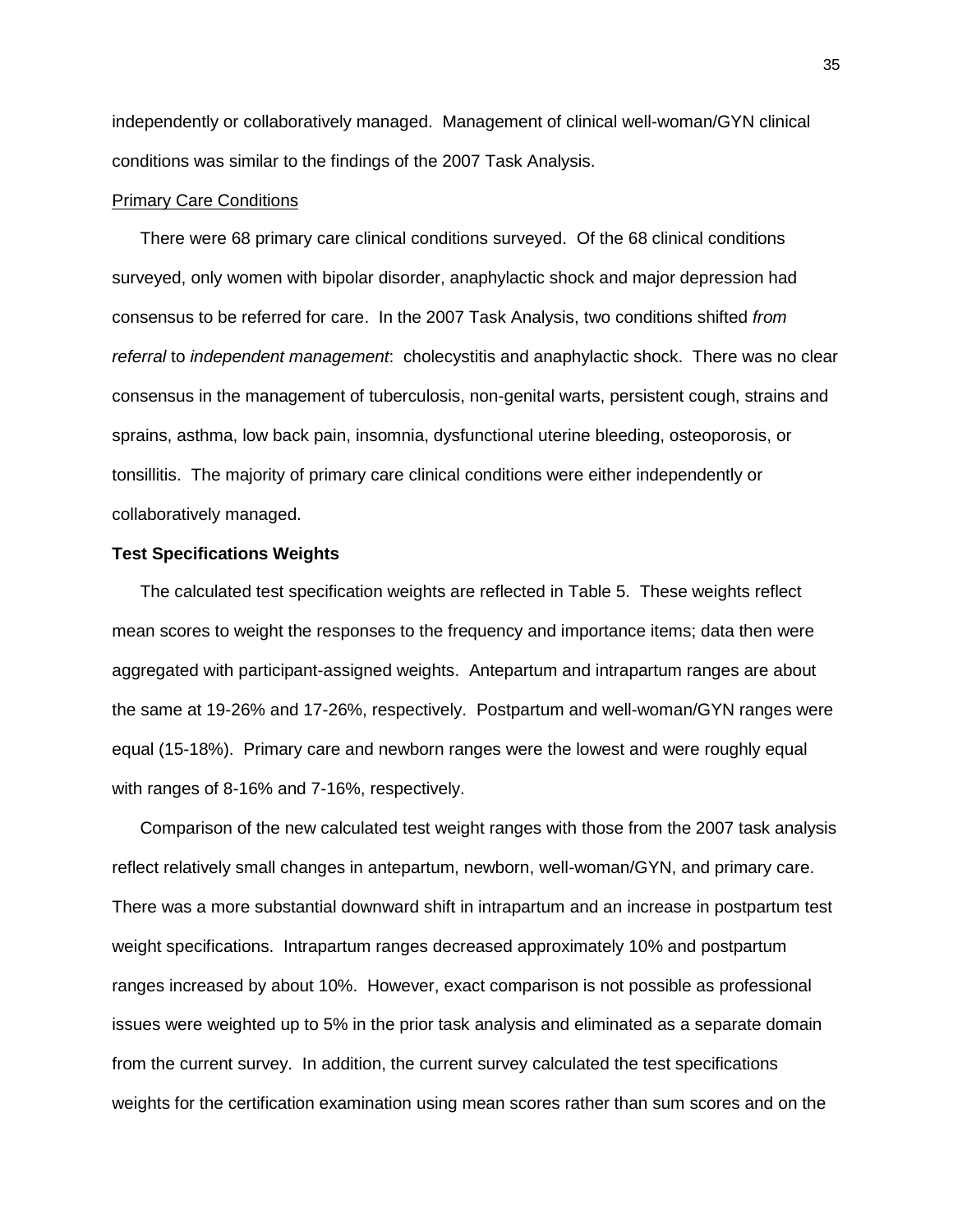average of overall ratings, as well as participant-assigned weights. The 2007 task analysis did not combine these later two ratings, making direct comparison of test weight specifications between the two surveys impossible.

Finally, participants were queried as to the percentage of their overall practice that dealt with patients with abnormal conditions. Respondents in this survey reported 59% of their practice dealt with patients who had normal conditions; conversely, 41% of patients were reported to have conditions that deviated from normal. These percentages reflect a substantial change from the last task analysis where participants reported that 34% of patients in practice had conditions that were abnormal.

#### **Free-Form Responses**

Comments from each area of the six practice areas were reviewed to provide additional insight into participant practice issues and concerns. A total of 35 comments related to *antepartum* tasks and conditions with notable clustering around management of patients due to practice setting restrictions. For example, one participant noted that women with a prior cesarean birth are required to be transferred to physician care in her practice setting. Another stated, "Many of these tasks require some collaboration in our State" and yet another commented, "I have privileges at a Level 2 hospital. Many conditions require transfer." Alternately, other respondents practiced in an environment where consulting and collaborating arrangements were geographically difficult, mandating more independent functioning by the midwife. There were also several comments from midwives with a homebirth practice and their vigilance in referring any patient who was not low-risk. Finally, many had employment relationships with OB/GYN physicians or Maternal Fetal Medicine physician specialists and consulted/collaborated frequently in the course of ongoing practice.

There were 31 separate comments related to *intrapartum* tasks and conditions. There were again references to system requirements or restrictions that sometimes structured the extent to which the midwife was able to execute desired tasks. For example, one participant commented,

36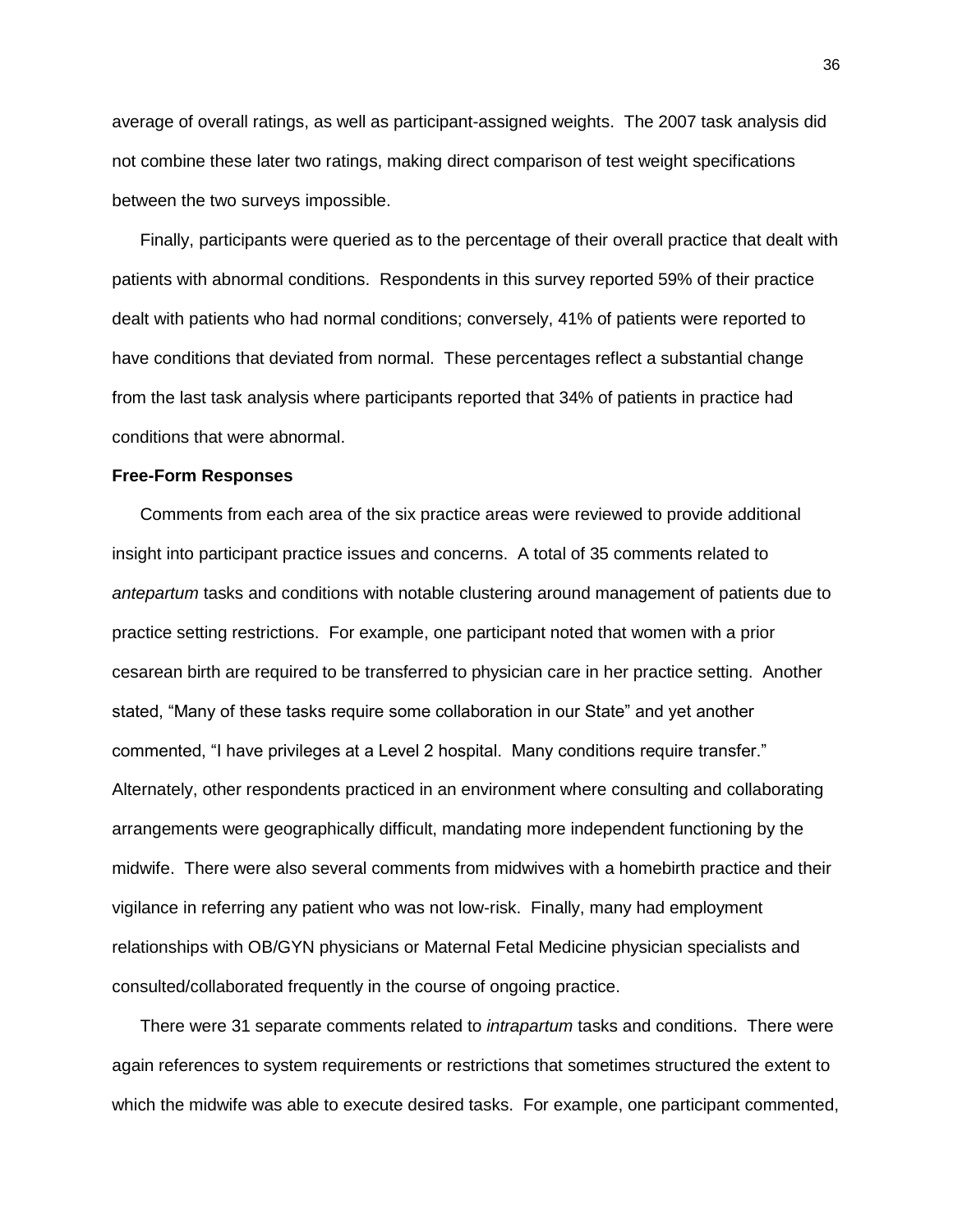"I collaboratively managed VBACs until the anesthesia department stopped letting us do them because of lack of staff and cost." And, there was again confusion over the rating of importance for some respondent"s.

Review of the 20 comments related to *postpartum* tasks and conditions generally related to screening and management of postpartum depression, lactation support, ordering postpartum immunizations, and restrictions related to the birth and postpartum setting. Depression and lactation support remarks focused on collaborating with non-physician providers for management, when necessary. Postpartum immunizations, other than RhoGAM, were recommended if not available in the facility. And lastly, respondents made mention that some items did not relate to the scope of postpartum care in their practice setting (e.g., epidurals are not available in the homebirth and some other settings), and some items may have occurred only in the immediate in-patient setting (e.g., assesses for post-anesthesia complications, early onset postpartum hemorrhage), which may have made the items irrelevant if the CNM/CM did not see patients in that setting.

*Newborn* tasks and clinical conditions elicited 39 responses. Most comments related to limited management opportunities beyond the immediate postpartum period due to institutional protocols for newborn care, though midwives in birth center/homebirth settings reported more extensive management responsibilities. Several respondents noted that while they did little newborn care, the tasks were important for midwives to be able to provide when necessary.

For *well-woman/GYN* tasks and conditions, there were 13 comments. Respondents primarily described practice restrictions in writing prescriptions to treat partners for STIs and restrictive protocols that place limits on the CNM/CM scope of practice. Comments focused on *primary care* practice (9 statements) largely referred to care focusing on normal annual wellwoman examinations with limited experience in seeing patients with chronic problems.

Appendix E lists the unedited participant comments by area of midwifery practice. **Suggestions for Tasks on Future Task Analyses and Overall Comments**

37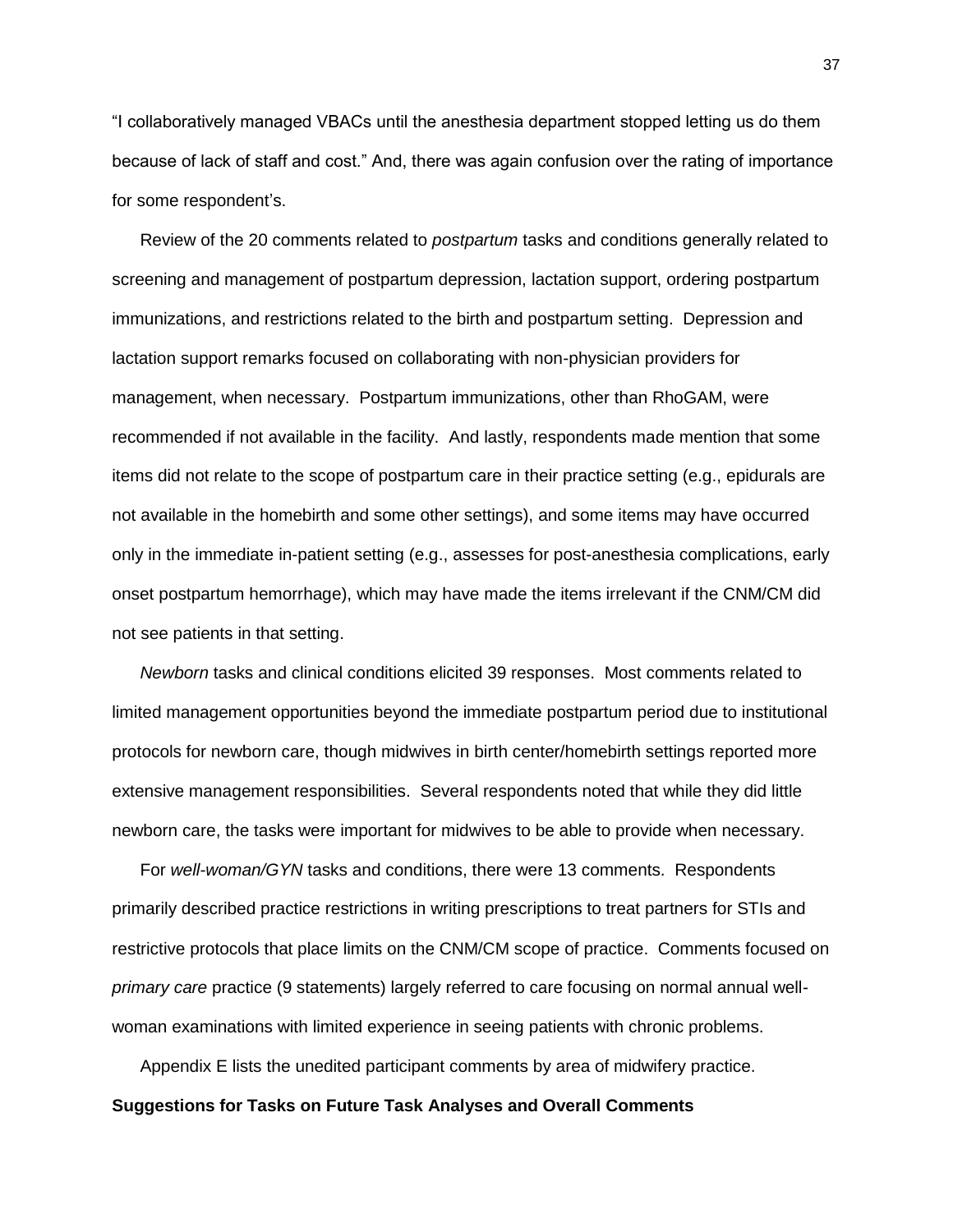Survey participants also were asked whether or not the task analysis survey covered the important tasks in midwifery practice. Most (98%) felt that the questionnaire completely covered the important midwifery tasks. For those indicating that tasks were incompletely covered, several suggestions were made. Respondents identified the need for items on ordering sonohistograms, substance abuse in pregnancy, chronic hypertension and pre-eclampsia, first assist at cesarean births, caring for patients with an intrauterine fetal demise, and counseling patients after miscarriage or perinatal loss. There were several recommendations to add ethics and professional issues including scope of practice, maintenance of certification, variations in practice setting (e.g., home birth, birth center, hospital birth), and policy and legal implications related to midwifery practice. Respondents also suggested adding tasks related to documentation, billing and coding, empanelment by insurance carriers, and establishing and maintaining collaborative agreements.

Finally, space was provided for participants to provide general comments regarding the nature of the survey. Some individuals experienced problems with the online survey due to the type of browser used. There were several comments indicating the directions lacked clarity, particularly related to frequency of task performance, and that the survey was too long and cumbersome. Appendices F and G summarize participant comments.

#### **DISCUSSION**

This study had some *limitations*. While online survey offers many advantages related to cost and convenience, there are also known potential problems with the approach (Evans & Mathur, 2005) and these were likely in this study. Email survey recipients have been noted to suffer from electronic fatigue syndrome (Baker & Orton, 2006), which may well have been a factor in this survey. Some emails were screened by spam filters. While it is unknown exactly how many emails were screened out, some participants confirmed such activity. Future webbased task analysis questionnaires should carefully consider distribution strategies that improve deliverable emails, and verify that they are read.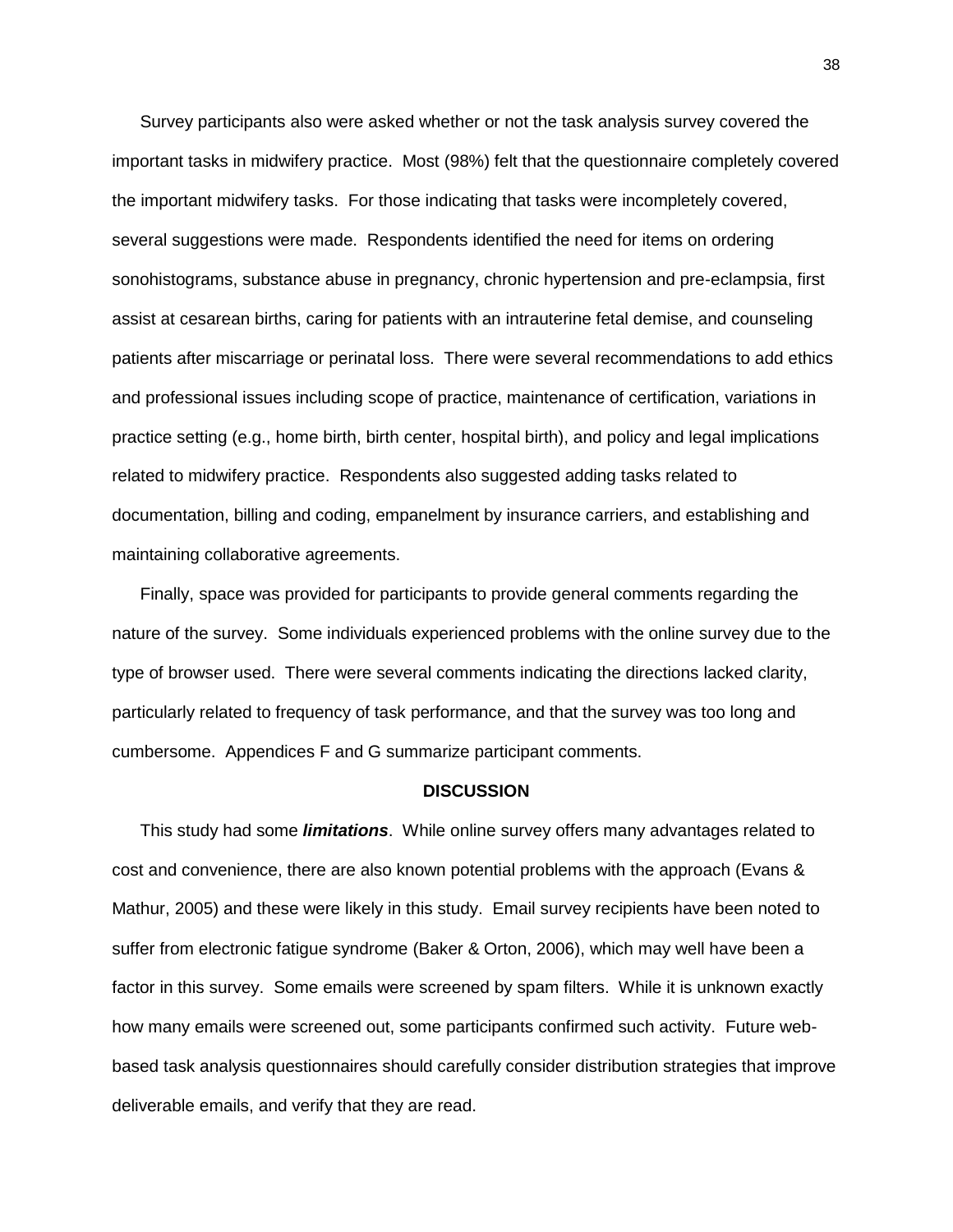There were known instances of technological variations reported to the survey administrator and noted in overall comments about the task analysis survey. For example, some respondents complained of slow survey download times. Online surveys are known to be affected by the type of internet connection, the configuration of the user"s computer, and the speed of the user"s browser (Evans & Mathur, 2005). Survey directions that offer instruction regarding higher speed browsers and other technological considerations to facilitate speed and ease of questionnaire completion should be included on future works.

In an effort to increase the response rate above the 15% found in the 2007 task analysis, there was increased advertisement about the survey and four reminders were provided to participants encouraging them to complete the survey. Compensation was offered to all participants who completed relevant portions of the survey, a strategy demonstrated to increase electronic survey response rates (Edwards et al., 2009). A combination of these factors was believed to be influential in increasing the response rate to approximately 49% for this survey and the completion rate to 34%.

Despite the improved response rate over the 2007 survey, the overall completion rate remained relatively low and continued efforts are needed to foster participation by eligible subjects. It may be useful to consider development of materials (e.g., PowerPoint program) detailing the purpose of the task analysis for distribution and use in midwifery educational programs. Student understanding of the purpose of the task analysis may be helpful in the promotion of certificant engagement. In addition, the researchers made no effort to conduct further followup of non-respondents beyond the reminder emails. Alternate use of reminderbased interventions may be useful for increasing response rates and might include text messages, tweets, phone call reminders, pagers, and interactive voice response systems. It also may be useful to offer a postal questionnaire option with the ability for FAX return; this has been demonstrated to improve response rates for some participants who are less comfortable with electronic options (Nicholls et al., 2011).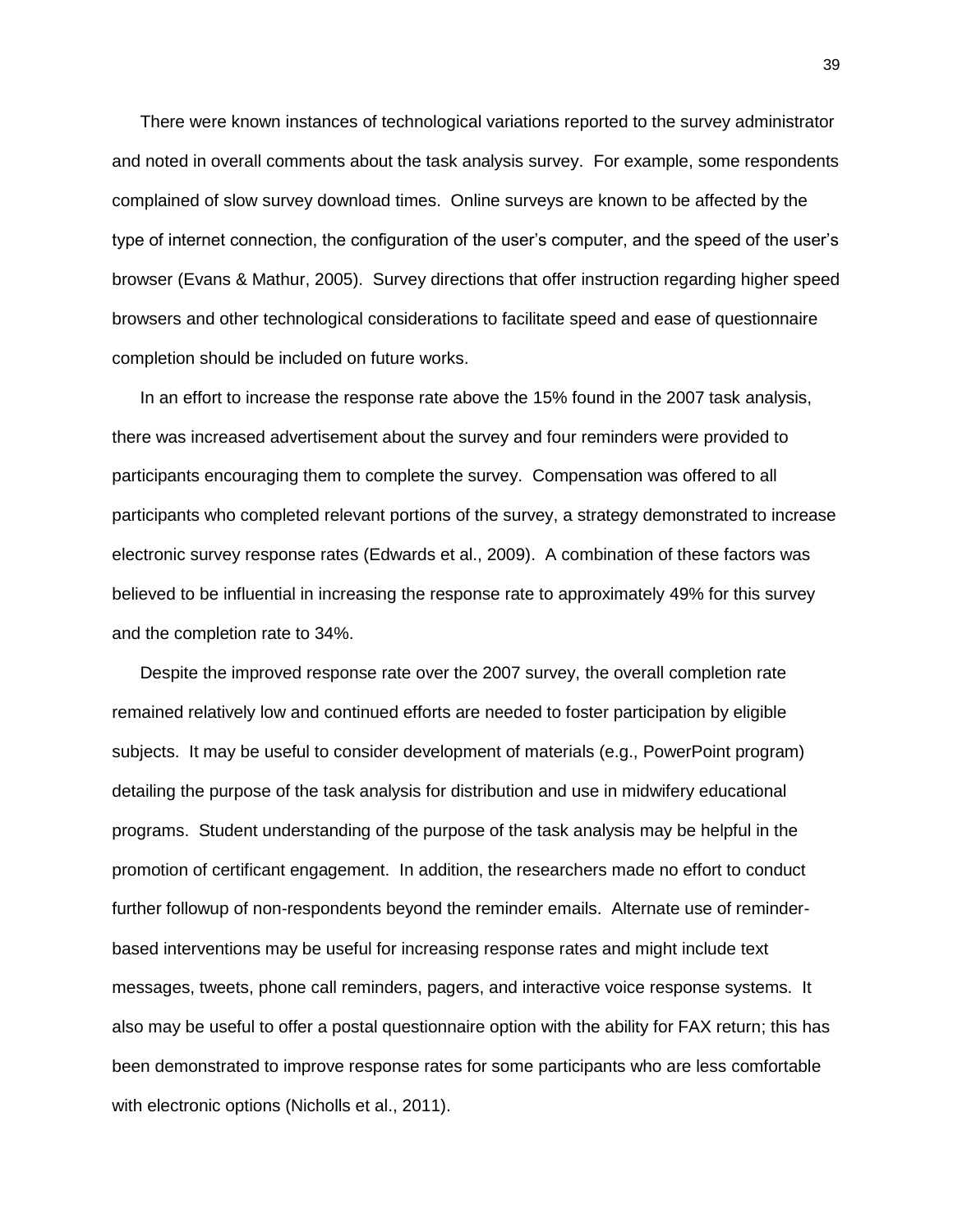Another known study limitation was the length of the survey. There were several comments related to the long length and this was undoubtedly a factor in the relatively high partial completion rates. The number and relevance of items is known to be a factor in online questionnaire attrition (McCambridge et al., 2011) and future surveys should carefully consider this factor. In addition, future electronic surveys would benefit from a completion bar for each section as feedback to participants. A completion bar was not available in the REDCap electronic data capture tool utilized for the current study though it is a planned feature in upcoming versions.

There were issues with clarity of survey directions, particularly related to rating the frequency of clinical tasks. This problem also was noted on the 2007 task analysis and in an effort to correct for this difficulty the current survey utilized a Likert-type scale asking participants to indicate "How frequently do you perform this task in your practice?" Response options included "Rarely (< 10% patients)", "Sometimes (10-39% patients)", "Often (40-59%)", "Usually (60-89%)", and "Always (> 90% patients)". Despite efforts to clarify, a number of respondents found directions confusing and were uncertain whether they should respond based on the total number of patients seen in the practice or the number of patients seen by the individual CNM/CM.

Finally, there are known limitations with the use of retrospective questionnaires. Use of a prospective design may be particularly useful in gaining accurate, real-time data. It may be useful to consider electronic recording of daily activities, examination of ICD-9-CM and CPT-4 codes, time-motion study, and telephone survey. Use of prospective, real-time data would be particularly appealing and would provide evidence of midwifery services that could be useful in shaping future health policy reforms (Sonenberg, 2010). The CNM is one of four advanced practice RN roles (National Council of State Boards of Nursing, 2008) and has been identified as an essential APRN role by the Institute of Medicine (IOM) in *The Future of Nursing Report* (2011).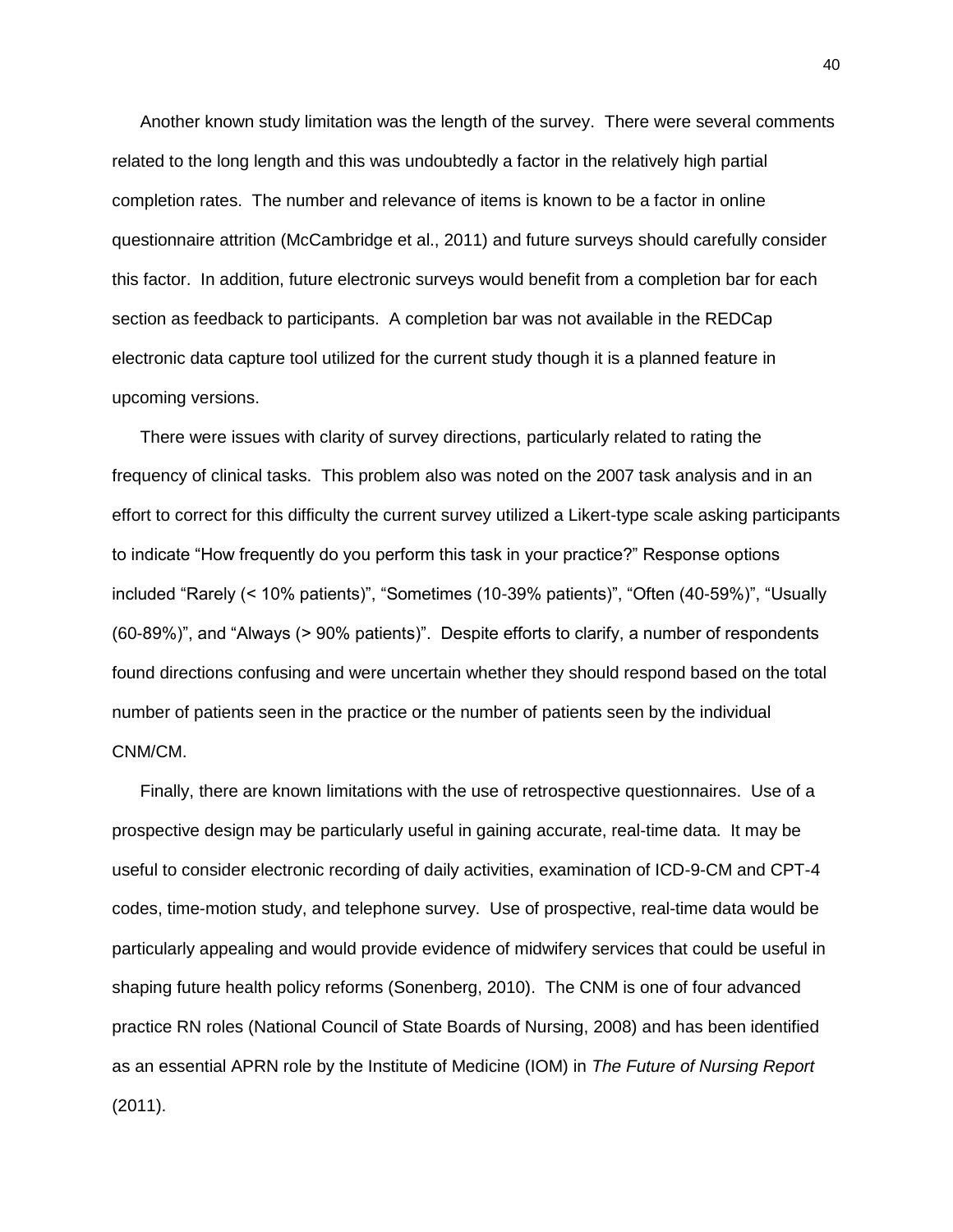**Demographics.** The average age of survey respondents was 35 years, a finding consistent with the last task analysis and with the average age of students responding to the 2006-2008 national survey by the American College of Nurse-Midwives (ACNM) (Schuiling, Sipe, & Fullerton, 2010). The ACNM survey found the average age of CNMs/CMs was 50. Age of certificants is an important consideration given the projected high numbers of midwives who will be retiring within the next decade (Schuiling et al., 2010). While the net increase in newly AMCB-certified midwives has trended upward since 2008 (American Midwifery Certification Board [AMCB], 2011), workforce modeling projections are needed.

There were no survey respondents who self-identified as male though approximately 1.5% indicated such on the ACNM survey (Schuiling et al., 2010). And, while most respondents on the current survey were white, all race/ethnicities were represented except for *Native Hawaiian or Other Pacific Islander*. Race/ethnicity was not ascertained on the 2007 task analysis. However, race/ethnicity percentages on this questionnaire were similar to those reported for student nurse-midwives on the 2006-2008 ACNM survey except this study found nearly double the number of Black/African American (8.2%) respondents, and nearly 10% fewer who identified as white (81.7%). As the nation becomes more ethnically and racially diverse, there will be increasing need for healthcare systems and providers who reflect a population that is increasingly heterogeneous. Changes in race/ethnicity found in this study are encouraging as the need for healthcare professionals of varying gender and ethnicity has been identified as a priority by the Institute of Medicine (IOM) (2004) and the Health Resources and Services Administration (HRSA) Maternal and Child Health Bureau (2012). Similarly, the ACNM has published a position statement on *Ethnic and Cultural Diversity* recognizing the need to recruit and retain ethnic and cultural minorities into educational programs (1999) although the Statement is silent on the need for gender equity.

Encouraging participation by ethnic and gender minorities, and description of task variation within those groups, may help inform a certification examination that has increased ethnic and

41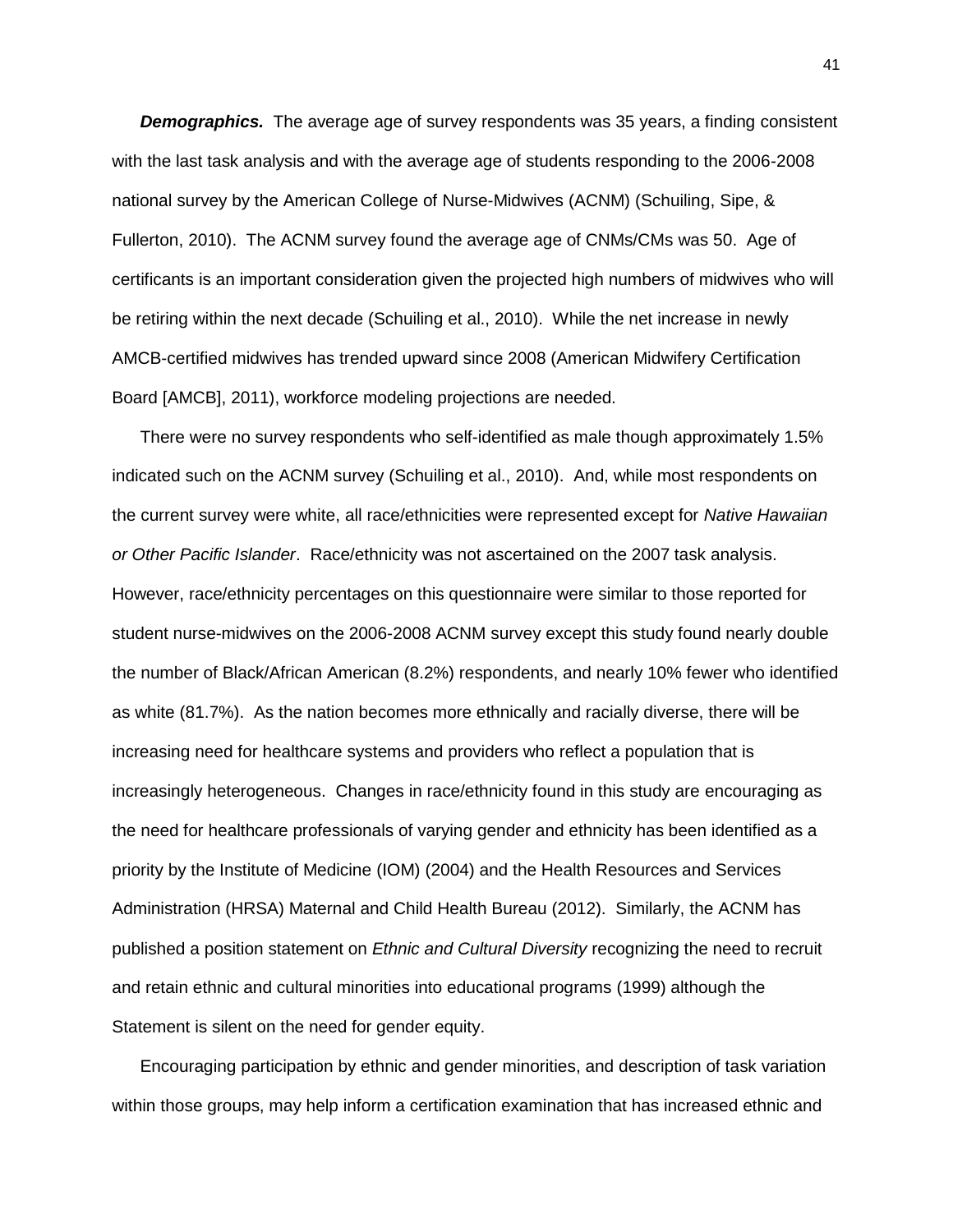cultural sensitivity. Existing certification examinations are known to have the potential for bias (Aguinis, Culpepper, & Pierce, 2010; Santelices & Wilson, 2010). Finally, data regarding gender and race/ethnicity were not queried on the 2007 task analysis. Determining these data on the current survey was an important addition and continuing to examine this demographic characteristic on future task analyses will afford the ability to track trends over time.

Most of the survey respondents were CNMs  $(98.7%)$ ; very few were CMs  $(1.25%) - a$ number virtually unchanged from the prior task analysis. Only 6 CMs completed all or part of the survey. However, there have been only 15 CMs certified by the AMCB between 2008 and 2011 indicating an overall minimum response rate of 40% of eligible CMs. Given the low number of respondents, CNM/CM data needed to be aggregated to maintain anonymity.

It was interesting to find less than 1% (n=3) of the CNM certificants held a practice doctorate (DNP). This number was virtually unchanged from the 2007 survey. A graduate degree from a program accredited by the Accreditation Commission for Midwifery Education (ACME) is required to sit for AMCB certification (American Midwifery Certification Board [AMCB], 2012) and the ACNM endorses a minimum of a master"s degree as basic preparation for midwifery practice (American College of Nurse-midwives [ACNM], 2009a). However, the ACNM supports the practice doctorate (2009b), although not as a requirement for entry to practice, and the American Association of Colleges of Nursing has established the DNP as the level of preparation necessary for advanced nursing practice by the year 2015 (American Association of Colleges of Nursing [AACN], 2004). With the rapid expansion of DNP programs over the past 5 years and since the majority of midwifery educational programs are housed within Colleges of Nursing, it is surprising that there were not greater numbers holding the degree in the current survey. However, it is likely that many new midwifery graduates hold a master"s degree and that there will be no noticeable change in the number of midwives earning a DNP until the degree becomes mandatory for advanced practice nurses. Educational preparation as a DNP will be an important parameter to monitor as it impacts future task analysis processes.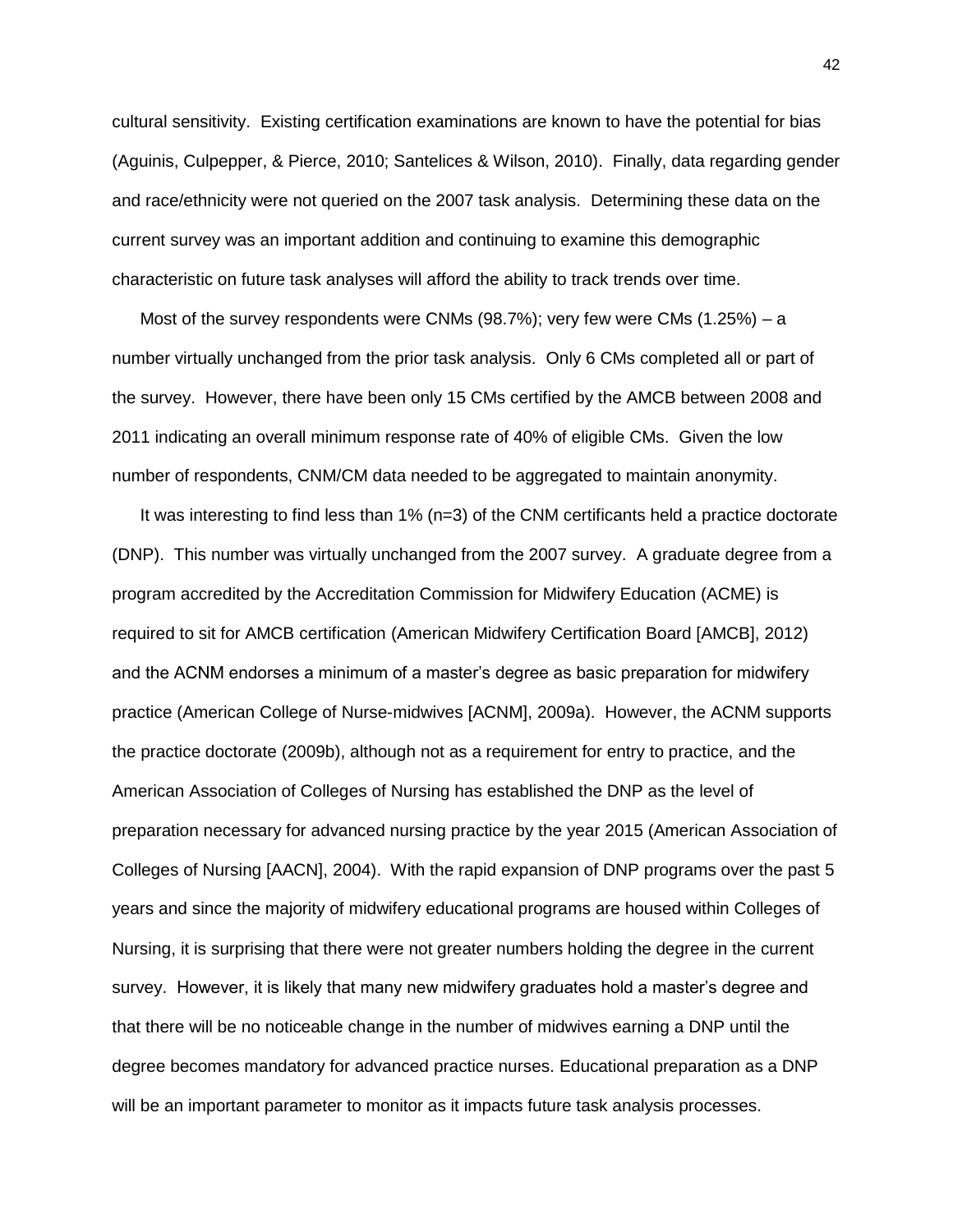A notable finding in this survey was the fact that approximately 70% of respondents reported working full-time as a midwife; another 13.4% worked part-time as a midwife. These percentages are nearly identical to those from the 2007 survey. However, it should be noted that this questionnaire did not ask certificants their desired employment status and those working part-time in midwifery may have sought to do so due to personal or professional circumstances. Similarly, there were few changes from the 2007 task analysis in respondents" primary employer, except for the number in a (nurse) midwifery group practice where the percentage increased from 5% to 12%. This shift may reflect changes in national healthcare policy (i.e., Affordable Healthcare Act) or other influences. Further examination of this finding would be valuable.

A somewhat troubling finding in this task analysis was the number of certificants practicing in a rural setting. In 2007, 7.5% worked in a rural area; the percentage decreased to 5.6% in the current study. The number of respondents working in a large city/metropolitan area (> 100,000) increased from 52% to 60%. While those working in larger urban areas may be providing care to populations designated as HPSAs (Health Professional Shortage Areas) (Health Resources and Services Administration [HRSA], 2011), it is of concern to see a decrease in the number of newly certified midwives in rural practice.

The majority of CNMs/CMs were employed in a hospital/medical center and/or physician group (55.7%); 53% were employed in similar settings in the 2007 survey. Overall, there were a wide variety of midwifery employers. However, the current survey did not ascertain the nature of the birth setting (e.g., free-standing birth center, hospital birth center, home birth) and there were a number of free-form responses from individuals providing out-of-hospital birth services which suggested that setting impacted the conduct of clinical tasks and management of clinical conditions. Vedam, Stoll, White, Aaker and Schummers (2009) found that exposure to home birth clinical experience in educational programs was a major determinant in CNM choice of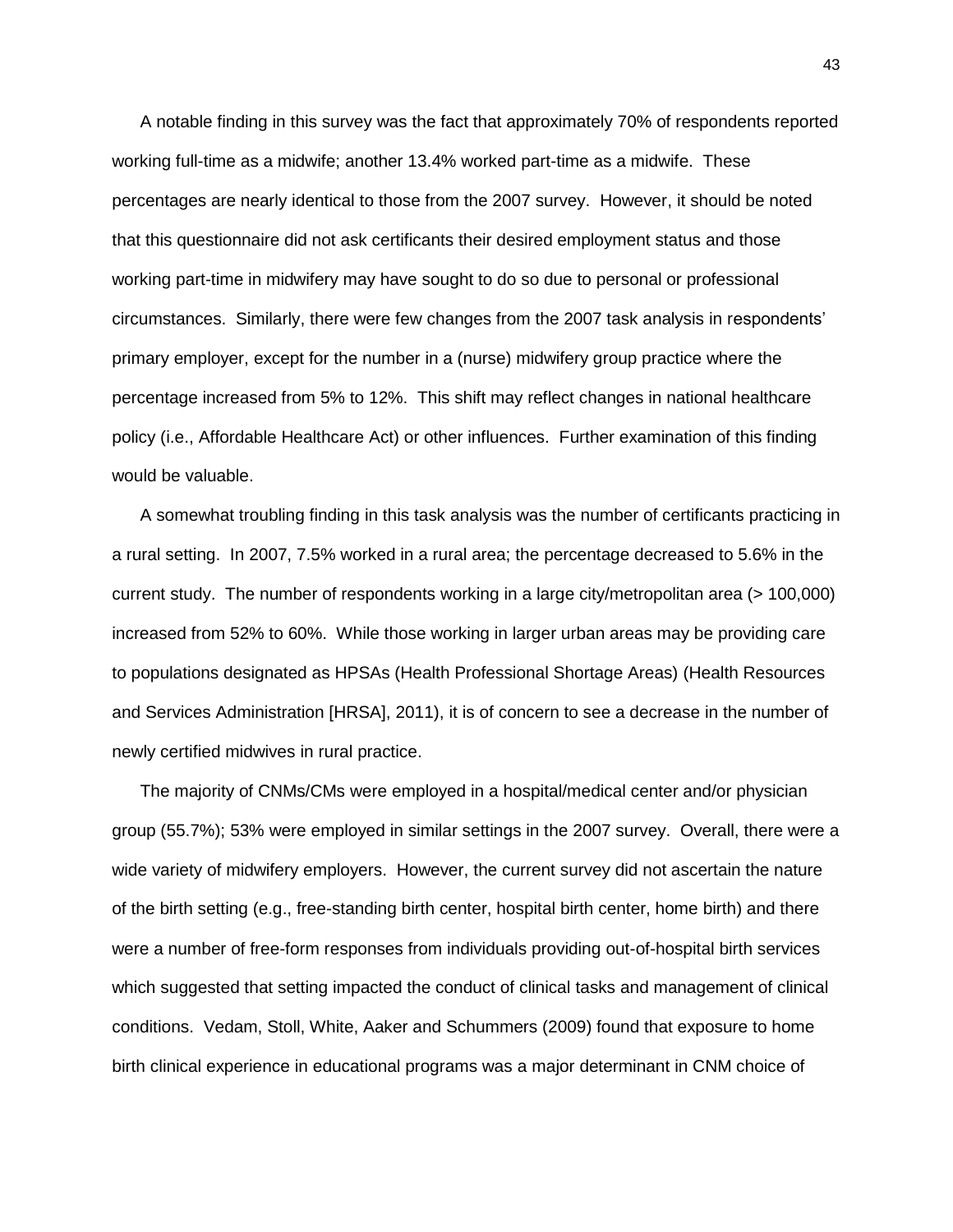practice site. Examination of care in varied birth settings and differences in clinical tasks and management of clinical conditions should be considered on future questionnaires.

In the current survey, approximately 70% had hospital privileges with another 10% pending. This was a decrease from the 75.8% with privileges reported in 2007 though fewer were pending privileges in the earlier work (2.9%). Approximately 90% had prescriptive authority in the current survey, a near 10% increase from the prior task analyses. CNMs now have prescriptive authority in every state, which was not the case at the time of the last task analysis in 2007. Higher numbers of certificants with prescriptive authority likely reflect a change in state laws.

Those employed in midwifery, whether full or part-time, were highly likely to be engaged in full-scope practice. There was an increase in the proportion of midwives providing care in all practice areas but the greatest increase was the number of respondents providing newborn care. In this survey, 72.1% indicated providing newborn care where only 21.7% indicated doing so in 2007. Given the large percentage providing intrapartum services (87.3%), this finding is not particularly surprising.

Of all partial and complete respondents employed in midwifery, most provided full-scope midwifery services: antepartum (92.9%), intrapartum (87.3%), postpartum (89.6%), newborn (72.1%), and well-woman/gynecology (85.8%) services. However, fewer than half indicated providing primary care (46.1%) services. In the 2007 task analysis, 85.4% provided antepartum services, 80.8% intrapartum, 21.7% newborn, 80.8% well-woman/gynecology, and 47.5% primary care. The proportion providing postpartum care in the 2007 survey was unavailable.

Since the majority of certificants (55.7%) were employed by a medical center/hospital or physician, the proportion providing primary care services may reflect policy that is more restrictive for providing services outside of traditional obstetric and gynecologic services. The number of respondents indicating they provide primary care services may also reflect how the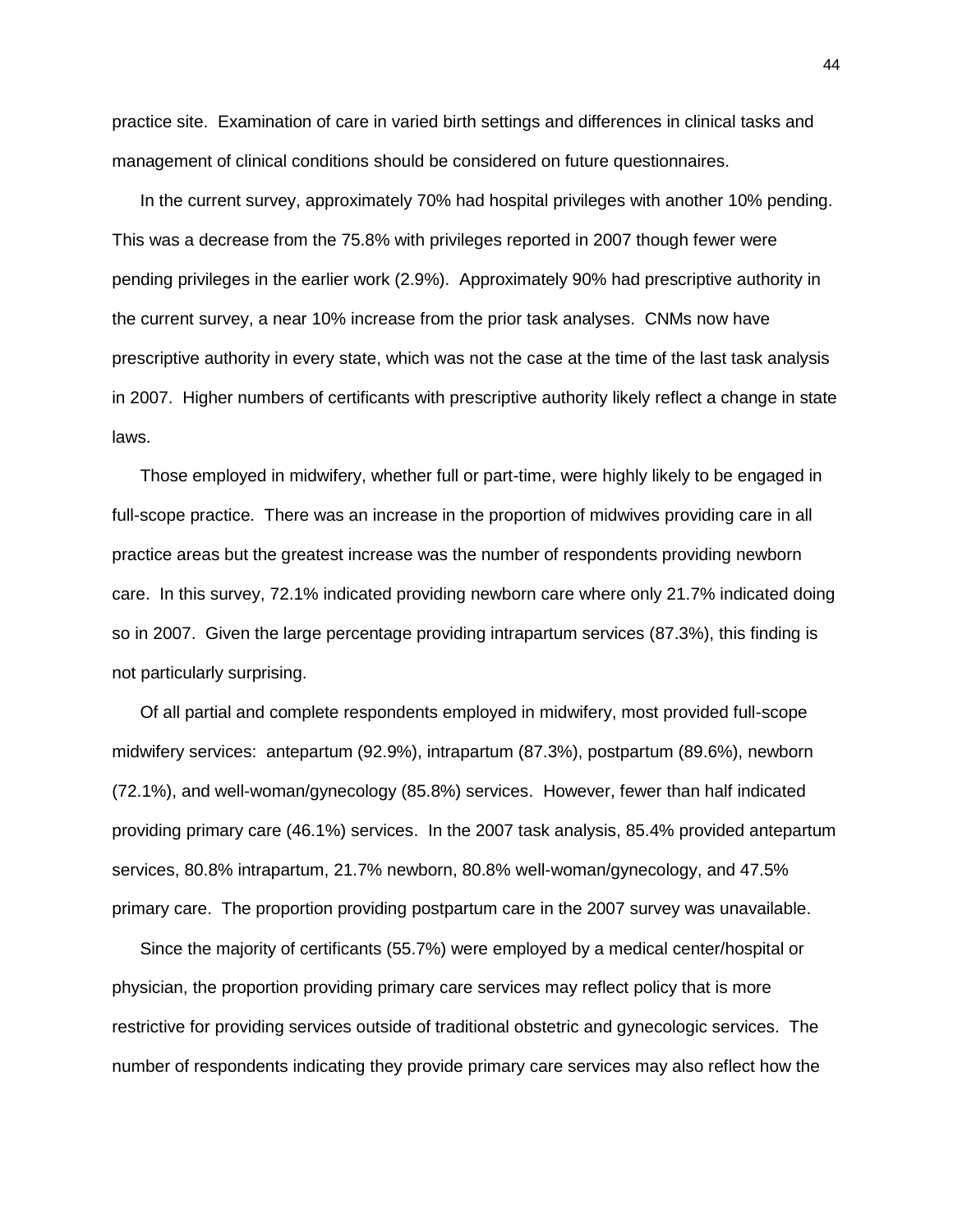certificant defined such care. It may reduce bias if definitions and examples of this practice area were provided on future surveys.

Of the CNM participants, 80% were employed as an RN prior to certification while 92% reported working as an RN in 2007. The 2007 survey found most (54%) of respondents had worked 1 to 10 years prior to certification with fewer than 3% working less than 1 year. On the current survey, approximately 9% worked less than a year with another 60% employed as an RN for 1 to 10 years. These changes may reflect the fact that fewer nurse midwifery educational programs require clinical experience as an RN as an admission requirement. Otherwise, the change in numbers of certificants with prior RN experience remains unexplained.

About 24% of both complete and partial survey respondents held some sort of certification in addition to certification as a CNM/CM. Certification as a Women"s Health Care Nurse Practitioner (WHNP) was the most common (18%), which was slightly higher than the 2007 survey where 16.7% were certified as an WHNP but significantly higher than the 11% indicating WHNP certification on the ACNM 2006-2008 national survey of members (Schuiling et al., 2010). Roughly 2% were certified as Family Nurse Practitioners, slightly lower than the last survey where 4.6% had such certification.

Finally, research demonstrates that midwives continue to serve populations who are disproportionately at risk for poor pregnancy outcomes (Bussey, Bell, & Lydon-Rochelle, 2007; Declercq, Koontz, Paine, Streit, & McCloskey, 2001; Raisler & Kennedy, 2005; Hastings-Tolsma et al., 2009). Recent study examining care provided by CNMs and obstetricians suggests that care by CNMs is comparable, if not better, and that midwifery care could expand access to highquality health care, particularly for underserved populations (Newhouse et al., 2011; Johantgen et al., 2012). This study did not examine populations served by certificants; however, respondents estimated over 40% of patients had abnormal conditions. This finding warrants consideration of the amount of high-risk content provided in midwifery education programs. Similarly, future revision of professional core competencies may benefit from examination of the

45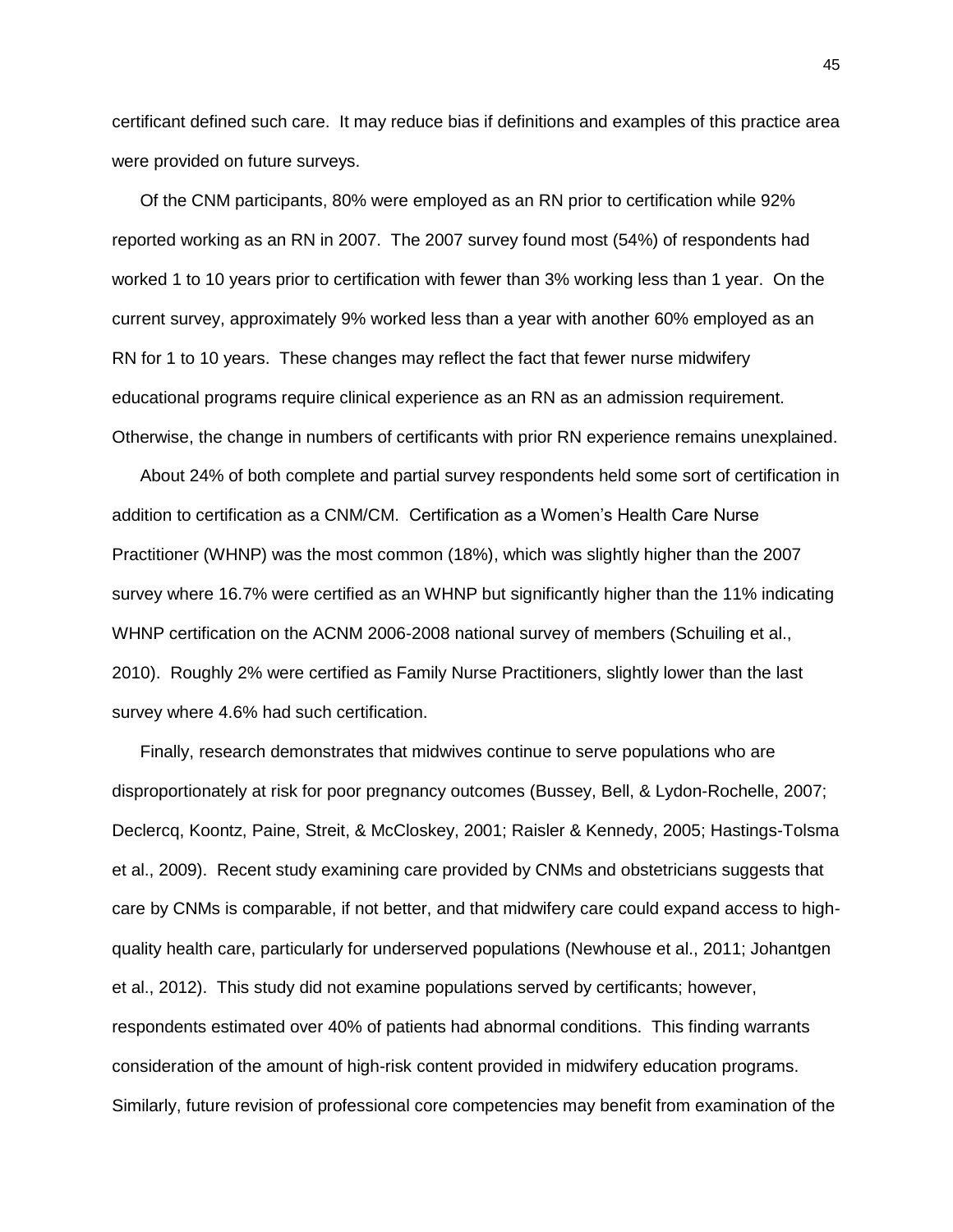extent to which abnormal conditions are detailed and emphasized. Current *Core Competencies for Basic Midwifery Practice* (American College of Nurse-midwives [ACNM], 2008) favor normal conditions related to the care of women and newborns and may not reflect the extent to which midwives deal with deviations from normal.

Review of *clinical tasks* demonstrated that 39 out of a total of 224 items should be considered for elimination from the certification examination blueprint. Generally, the scores on these items demonstrate the tasks to be, in combination, of both low importance and frequency. Only one antepartum clinical task was targeted for elimination based on a composite combined score of < 5: *performs sonogram to rule out fetal abnormality*. This task would require advanced training not typically provided in basic midwifery educational programs. Additionally, there were 3 antepartum items which had a composite score of  $\geq$  5 but where the frequency score was less than 3: performs sonography to establish gestational age, performs sonography for amniotic fluid volume, presentation, and/or placental location, and evaluate serial hCG levels. Following discussion with the Directors of Midwifery Education and based on the importance score, *performs sonography to establish gestational age* was also recommended for elimination.

Similarly, only one postpartum clinical task was identified for elimination: *lance external thrombosed hemorrhoids*. Thrombosed hemorrhoids may be believed to be encountered infrequently because of low recognition by certificants, as was found in a study of physicians (Grucela et al., 2010).

Several items were identified for elimination from each of the intrapartum, well-woman/GYN, and primary care tasks. Items in these areas reflect changes in consumer demand and interest (e.g., *administering pudendal anesthesia, diaphragm fitting and instruction, counsels for the cervical cap method of contraception*), need for training beyond basic midwifery education (e.g., *repair of 4th degree lacerations, delivers baby with forceps or vacuum, provides cervical cap fitting and instruction, evaluates for/performs Essure and/or Adiana permanent sterilization, perf*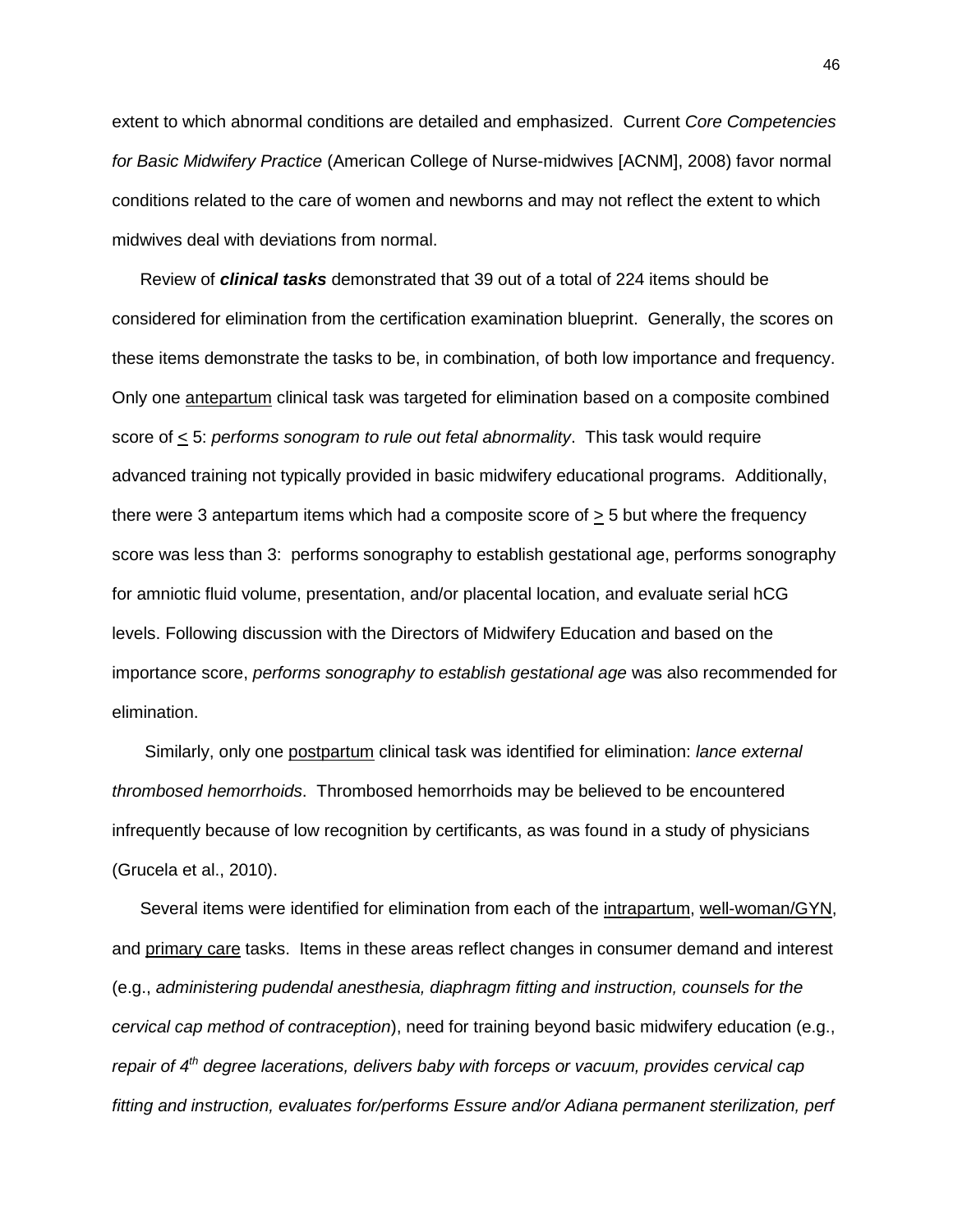*orms colposcopy, performs gynecologic sonogram, performs endometrial biopsy and endocervical curettage, provides paracervical block for IUD insertion, performs sexual assault examination, performs breast biopsy, performs cortisone injections, sutures minor wounds*), or likely restriction by institutional policy or collaborative physician agreements (e.g., *delivers baby in breech position, first assists at GYN surgery*). It should be noted that many of the tasks designed to treat abnormal conditions were either targeted for removal or tended to receive lower scores than did tasks that were aimed at screening or counseling for health promotion. There were some tasks identified for elimination across these areas that are unexplained, such as *treats condyloma using cryotherapy* and *provides pre-hysterectomy and post-hysterectomy counseling.*

Of note, there were two intrapartum tasks that had a composite score < 5 but an importance score > 2 (see Table 2); these items had been targeted for elimination: *delivers baby in breech position* and *delivers baby in face presentation*. Following secondary analyses of select demographic variables and discussion with the Directors of Midwifery Education, the decision was made to retain these two items. Both of these tasks were more likely to be performed if the midwife held hospital privileges (*p* < 0.002) or worked in a rural setting and had importance scores  $\geq$  3.59.

Newborn clinical tasks merit separate discussion. Seven (7) tasks were identified for blueprint elimination. Most of the items reflect care generally rendered by newborn nursery or well-child healthcare providers. For example, *orders immunizations*, *orders and interprets bilirubin levels,* and *manages phototherapy. S*ome of the newborn tasks require advanced training, such as *orders/performs newborn auditory screening* and *performs male infant circumcision*. Other tasks would typically be provided by neonatal providers immediately after birth (e.g., *performs infant intubation with laryngoscope*) though this finding would be influenced by the fact that the majority of respondents were employed by a hospital/medical center or physician group and likely cared for intrapartum patients and newborns in the hospital setting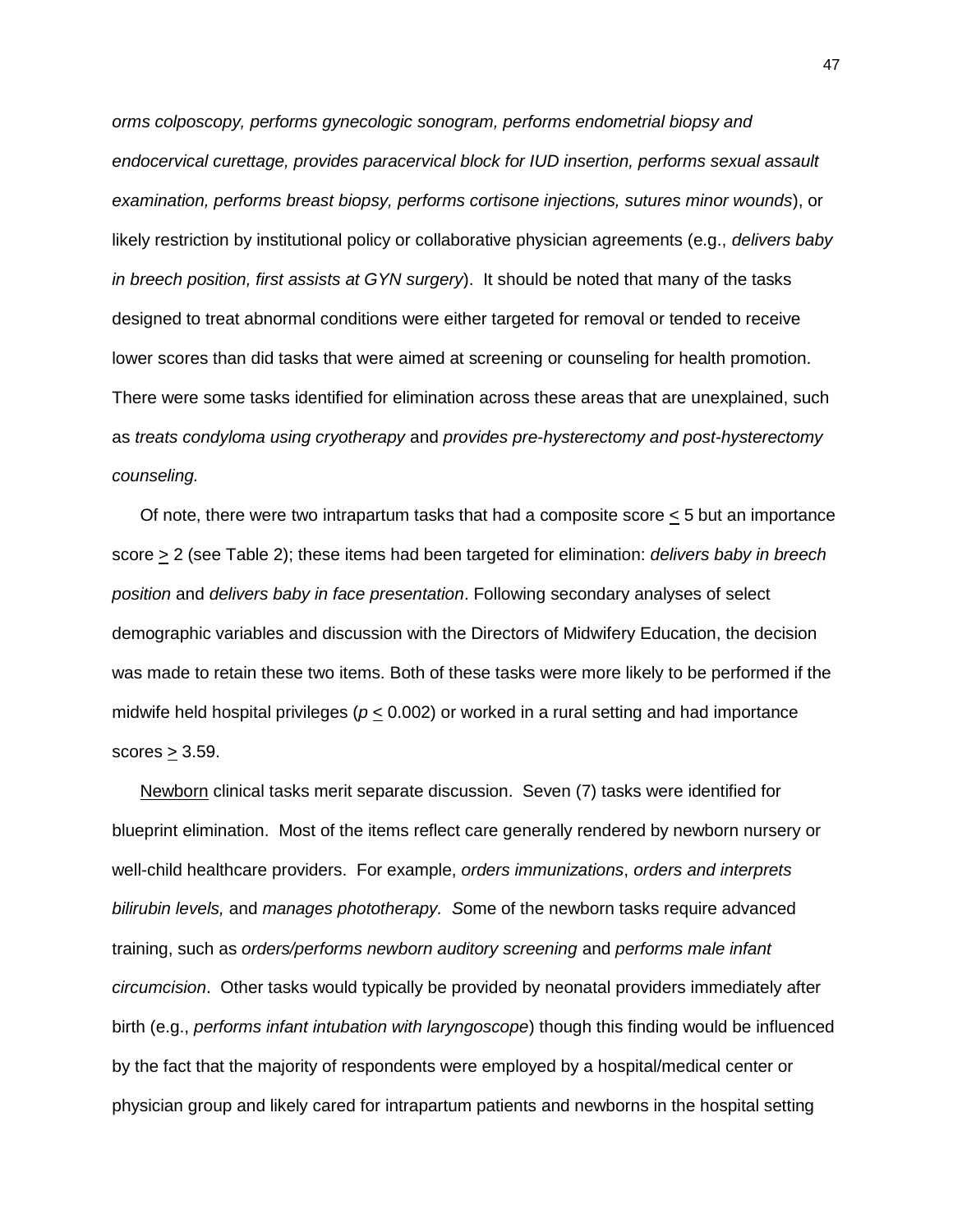where ancillary providers would be readily available. Survey respondents working in rural areas were found to have higher mean aggregate newborn scores than those working in large metropolitan areas (*p* = 0.0003). Educators may want to re-examine items such as *performs infant intubation with laryngoscope* in an effort to sustain midwifery options in multiple settings.

Finally, newborn tasks which had a composite score  $\geq$  5 but a frequency score  $\lt$  3 were reviewed with secondary analysis of demographic variables. The AMCB Board of Directors voted to retain these two items (orders and interprets bilirubin levels, performs infant intubation with laryngoscope) based on the importance scores ( $\geq$  3.26) and following discussion with the Directors of Midwifery Education. Newborn tasks should be carefully monitored with future task analyses.

The majority of clinical tasks receiving high scores across the six practice areas related to counseling and screening for health promotion and disease prevention, identification of normal and deviations from normal, and evaluation for appropriate intervention, consultation and/or referral. There was little difference across the practice areas in relation to the higher scored, retained items though, in general, newborn items were not rated as high.

The tasks identified for potential elimination from the certification examination blueprint were based on a composite score (frequency + importance) of  $\leq$  5. Items which had a composite score > 5 but did not have not have a frequency score of  $\geq 3$  and an importance score  $\geq 2$  were carefully reviewed by the AMCB Board of Directors for further discussion and consideration. The review resulted in a recommendation to retain 3 items (delivers baby in breech position, delivers baby in face position, performs infant intubation with laryngoscope) and to eliminate 2 items (performs sonography to establish gestational age, first assists with Cesarean birth). Overall, this process resulted in a recommendation for elimination of 37 clinical tasks across the six midwifery practice areas (see Table 4).

*Clinical conditions* in this survey demonstrated few substantive changes across the six midwifery practice areas. Similarly to the last task analysis, there were few conditions where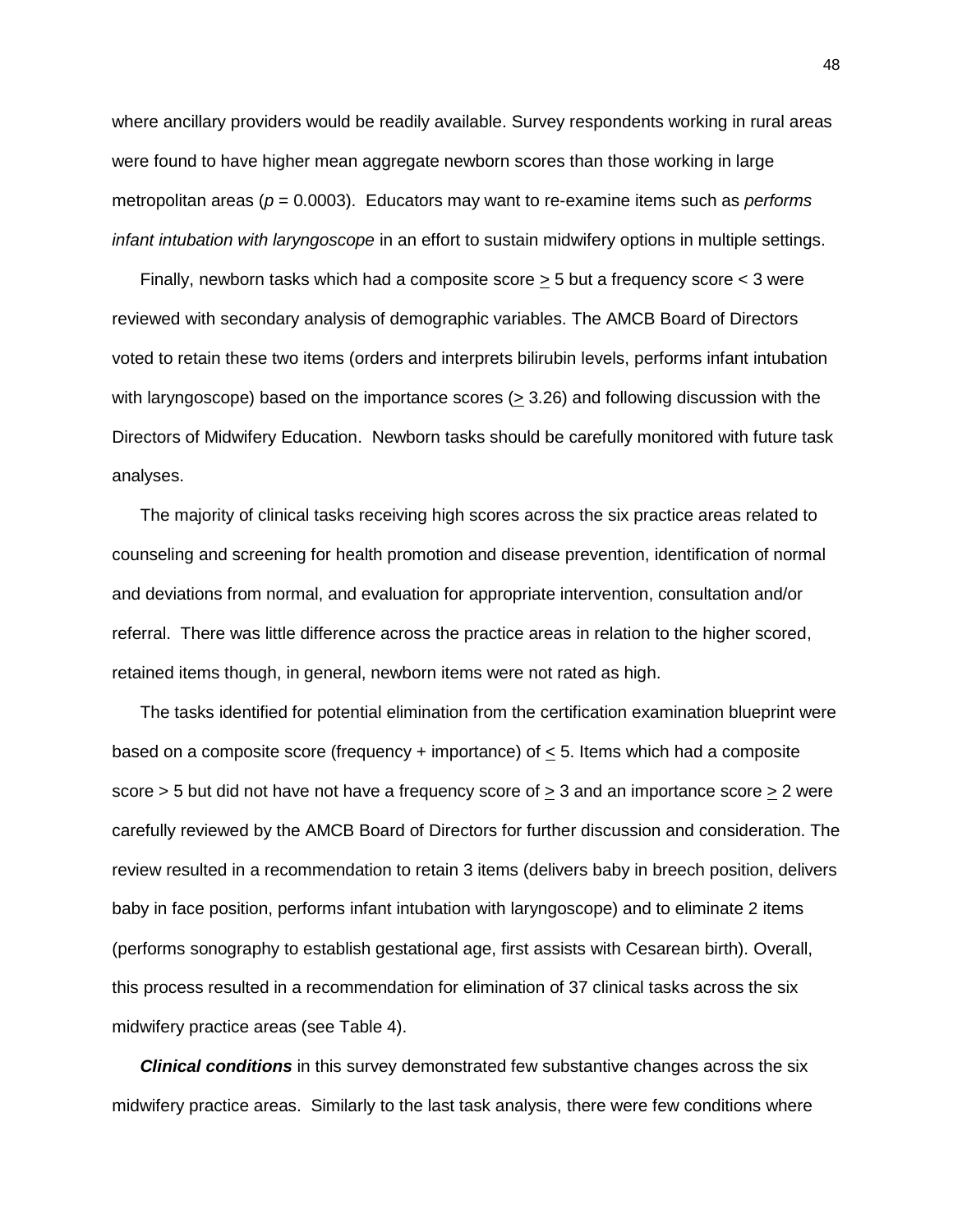management was not clearly delineated. An interesting note, however, is that many of the clinical conditions identified for independent management demonstrated a decrease in the percentage from the prior task analysis. These changes may reflect the fact that respondents of the current task analysis were certified for three years or less. Respondents on the 2007 survey had been certified for as long as five years, likely reflecting the ability to manage greater numbers of tasks independently. Again, consistent with the 2007 task analysis, the primary care area had the greatest number of items where there was no consensus for management. This fact may reflect a lack of uniform content in educational programs, as well as variation in clinical experiences. It also may reflect lack of clarity regarding the severity of the clinical condition.

Antepartum Conditions. Management of all antepartum conditions was clearly identified by respondents. Conditions for independent management reflected those related to the physiologic changes found in pregnancy (e.g., constipation, ligament pain, and lower back pain) or common abnormal conditions (e.g., anemia, cystitis, headache). Conditions where collaborative management was the preferred modality largely related to hypertensive disorders, preterm labor and postmaturity, fetal growth abnormalities, fetal demise, issues with maternal weight gain, and pregnancy superimposed on an underlying chronic disease. There were five conditions where the preferred management changed from the 2007 task analysis. The conditions of *mood disorder: depression* and *mood disorder: anxiety* had preferred independent management on the 2007 survey and for collaborative management on the current survey. The shift in management for these items is not clear, especially in light of widespread efforts to screen and treat for mood disorders in pregnancy and postpartum. One item that had been identified for referral on the 2007 survey, *thrombophlebitis related to pregnancy*, demonstrated preferred collaborative management on the current survey. One condition identified for collaborative management, *late prenatal care*, may reflect institutional restrictions in providing care. Only four conditions were identified for referral by a majority of the certificants: *ectopic*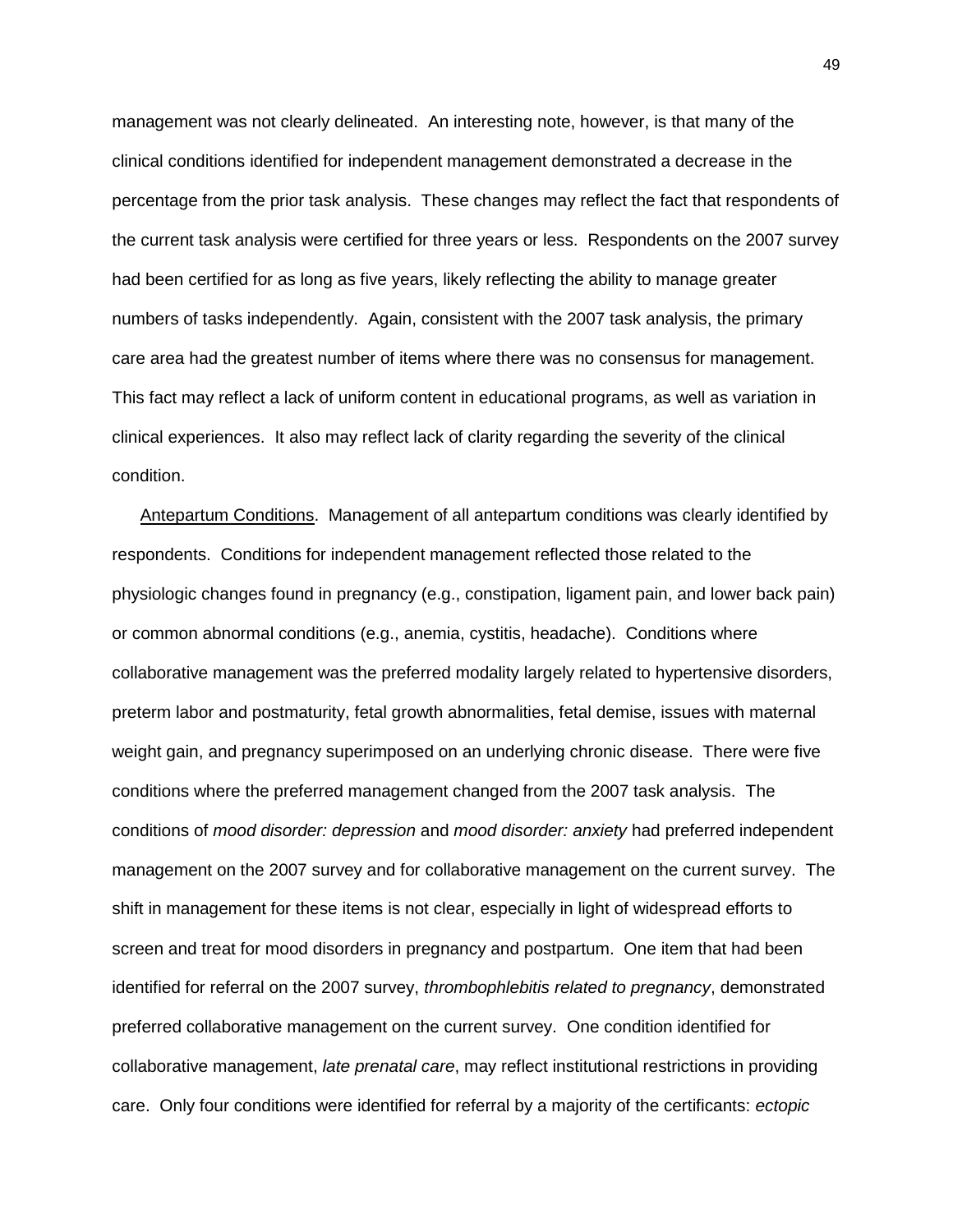*pregnancy*, *pancreatitis in pregnancy*, *HIV (+) antibody*, and *twin gestation*. *HIV (+) antibody*  had previously been identified for independent management and *twin gestation* for collaborative management. As noted earlier, many of the changes in preferred management suggest less clinical experience may have been influential in management decisions.

Intrapartum Conditions. Clinical conditions in this area reflected clear consensus for management. There was some variation in management preference from the last survey. Fever  $( $101.4^{\circ}$ F) was identified for collaborative management on prior task analysis but$ independent management on the current survey. Several items identified for independent management on the 2007 survey were identified for collaborative management on this survey. These items included: *laceration – sulcus*, *hemorrhage – late pp*, *urinary retention*, and *breech presentation*. Two items where the preferred management was for referral on this survey had been identified for collaborative management on the prior survey: *inverted uterus* and *prolapsed umbilical cord.* 

Postpartum Conditions. There was stability in preferred management for all clinical conditions from the 2007 survey. Most conditions identified for independent management were related to lactation and relatively common problems, such as postpartum blues and hemorrhoids. The only item where preferential management was for referral was *dehiscence or infection of cesarean incision*, unlike the 2007 survey where none of the conditions demonstrated preferred referral for management. This finding may reflect the work environment of respondents, the majority of whom were employed in a hospital/medical center or by a physician. Such settings likely mandate physician followup following surgical intervention.

Newborn Conditions. All listed conditions were unlikely to be independently or collaboratively managed by the CNM/CM. Without exception, respondents indicated clear preference for referral of all listed conditions to another provider. For the majority of conditions, the percentage for referral increased. Only one condition, *uncoordinated/poor suck*, demonstrated a low preference for referral with an almost equal number preferring to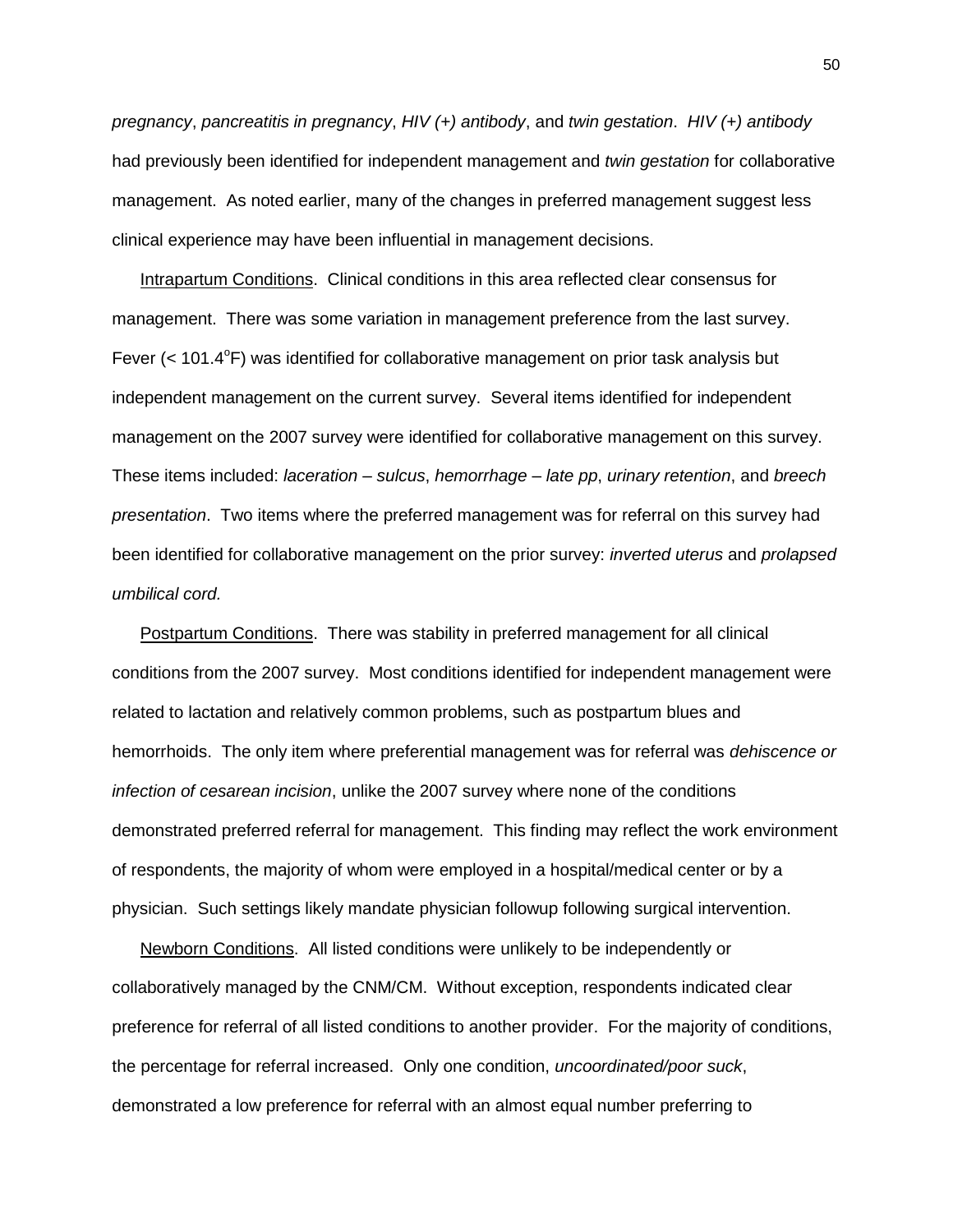collaboratively manage. While 72% of respondents indicated providing newborn services, this care is likely limited to care immediately following birth with referral to neonatal specialists where abnormalities ensue.

Consistent with the 2007 task analysis, this survey failed to demonstrate that midwives independently manage newborn conditions. This finding may be due to restrictive institutional policies, insufficient midwifery educational program content and/or clinical experiences, or a combination of factors. The ACNM *Core Competencies for Basic Midwifery Practice* (2008) detail newborn care as a required competency stating, "Newborn Care: Independently manages the care of the well newborn during the first 28 days of life." This survey, as well as the past two task analyses, has raised concerns about the provision of newborn care by newly certified CNMs/CMs. The extent of newborn management should be carefully examined by midwifery educational programs, and future revisions of the ACNM core competencies might reconsider expectation that the CNM/CM independently manages the well newborn in the first month of life. It also would be useful if future surveys described the nature of normal care that is provided by new certificants, as well as the limitations placed on CNMs/CMs who desire providing newborn services.

Well-Woman/GYN Conditions. The conditions in this area demonstrated modest changes from the 2007 survey. Five items, where the preferred management was "independent" on the 2007 survey, now demonstrated preference for collaborative management. These conditions included: *intermenstrual bleeding (reproductive age), dyspareunia, amenorrhea, perimenopausal/menopausal symptoms,* and *abnormal Pap test.* One item was identified for referral on the 2007 survey and for collaborative management on the current survey (*postmenopausal bleeding*)*.* Three of the clinical conditions lacked clear consensus for management: *abnormal Pap test (atypia), perimenopausal/menopausal symptoms,* and *abnormal Pap test (dysplasia).* Conditions that had potential for cancer, were chronic in nature, were likely to require aggressive antibiotic intervention, or were likely to require surgical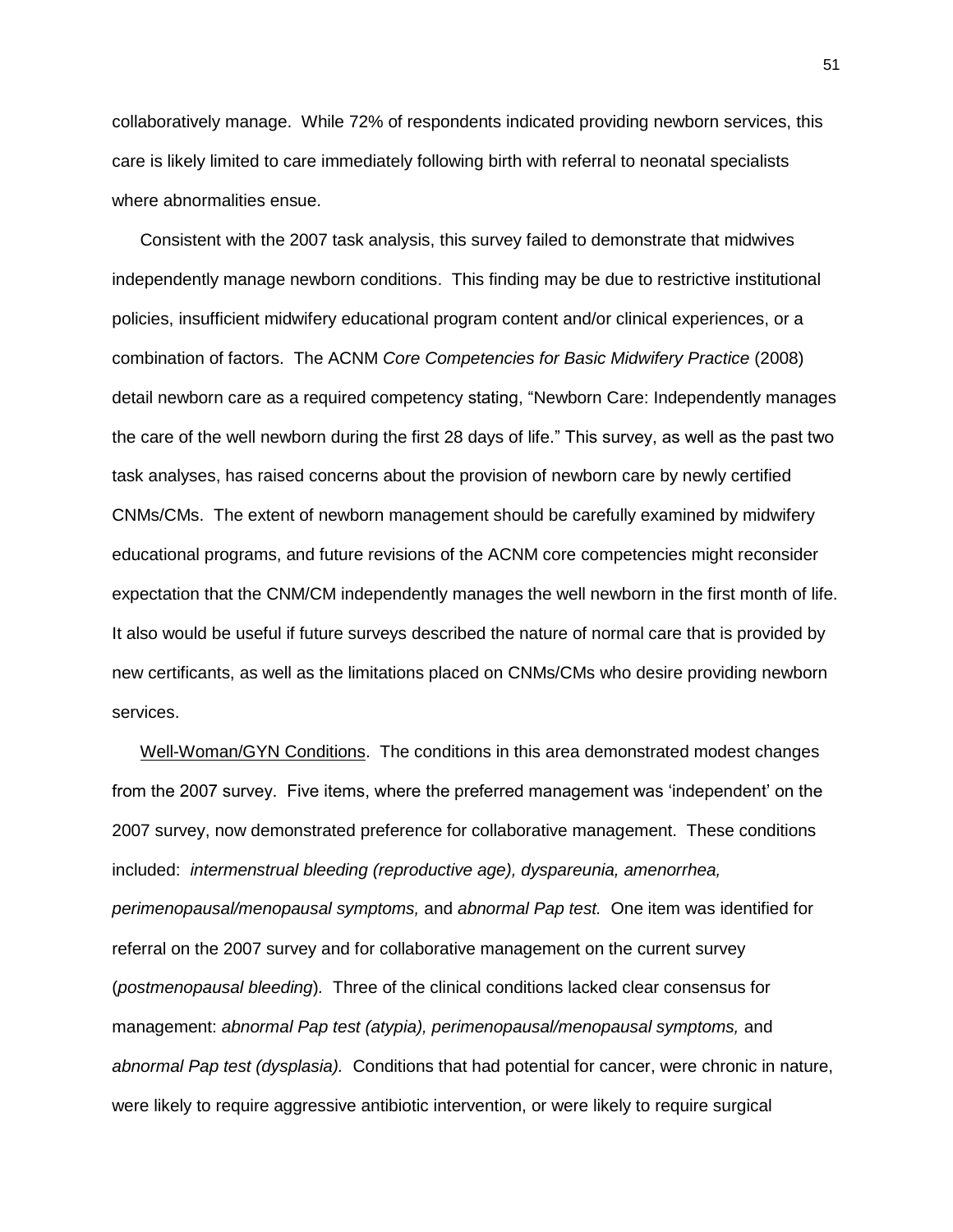intervention, were less likely to be independently managed. The extent of clinical experience in managing many of these conditions may have influenced independent management being limited to treatment of sexually transmitted infections, emergency contraception, vaginitis, and common menstrual problems.

Primary Care Conditions. Listed conditions were as likely to be independently managed as referred. Similar to the 2007 task analysis, those conditions that were independently managed were self-limiting and typically of short duration, commonly encountered in clinical practice (e.g., *substance abuse: cigarette smoking*), and amenable to treatment interventions. Conditions with "referral" as the preferred management were of a more serious and/or chronic nature (e.g., *bipolar disorder, cholecystitis, osteoporosis, anxiety disorder, restless leg syndrome*). Four clinical conditions demonstrated a shift in management preference: *styes, substance abuse: ETOH, anaphylactic shock, cholecystitis,* and *insomnia.* There were 17 clinical conditions that demonstrated no clear consensus for either collaborative management or referral. Finally, *hyperlipidemia, obesity*, and *diabetes* were not included in the list of clinical conditions. Given the prevalence in the general population, management of these conditions should be determined. It also would be important to consider the inclusion of immunizations, an important component in health promotion and disease prevention. Increased attention in management of primary care clinical conditions in educational programs would be useful, given planned changes with the Affordable Health Care Act and the need for primary care providers (Iglehart, 2012). Greenberg and Greenberg (2007) have described the need for access to cost-effective primary healthcare services and a shift from treatment to management and prevention, a role that midwives would be well-positioned to provide.

It is clear from the clinical conditions results of this survey that CNMs/CMs new to practice care for women with a variety of clinical conditions that are not consistent with the "normal" or low-risk health care of women. In general, respondents were likely to independently manage conditions that were self-limiting and/or more easily amenable to treatment. However, newly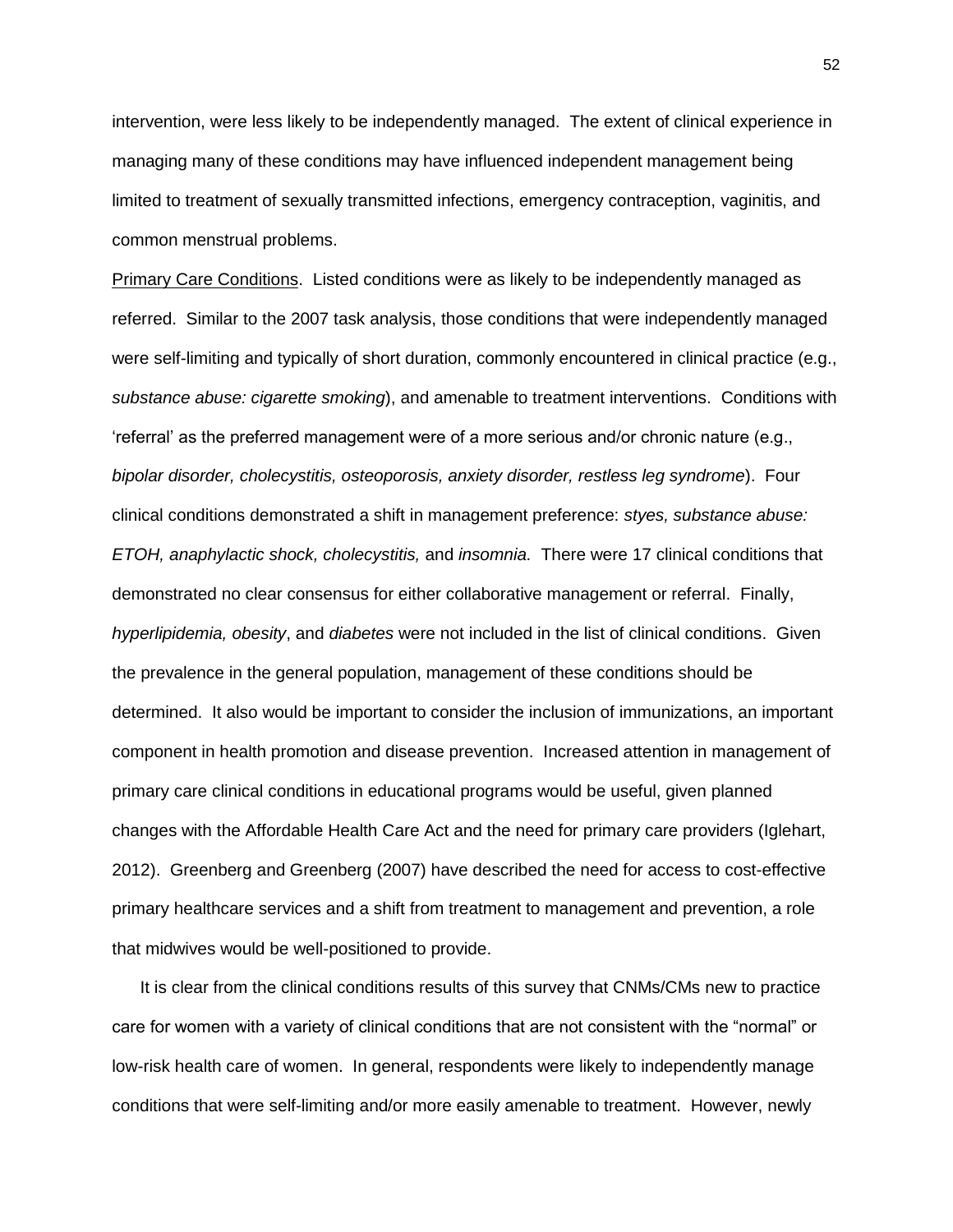certified midwives collaboratively manage a wide range of complications, thus requiring a depth of knowledge and experience with the management of complications. Like the previous task analysis, CNMs/CMs refer almost all conditions related to neonatal care.

## **Free-Form Responses**

Each section allowed respondents to provide comments about the tasks and clinical conditions provided in each area of clinical midwifery practice, and the nature of the practice arrangements. Respondents made particular note of practice variation based on clinical setting, restrictions on midwifery practice, confusion over item wording and the need for clearer definitions (e.g., collaboration). Several suggestions were made for tasks recommended for addition to future task analyses. These suggestions largely related to professional services (e.g., billing, coding, documentation) and professional issues. The latter may reflect certificants" knowledge of such content on past certification examinations. There were some tasks/clinical conditions identified for future surveys that were included in one area of midwifery practice but not others. For example, pre-eclampsia was an identified antenatal clinical condition but was not listed under intrapartum or postpartum practice areas. Placing a given clinical condition in a primary area of practice was done in an effort to keep the survey length manageable, minimizing subject burden. This decision should be reconsidered with additional task analysis surveys.

In *summary,* there were 38 tasks identified for elimination from the certification examination blueprint. Clinical conditions demonstrated relative stability in management from the last task analysis though there was an overall downward trend in the percentages for those that were independently managed. Primary care conditions demonstrated the greatest number of conditions without clear consensus for management. Independently managed primary care conditions were those that were straightforward and easily amenable to treatment. Antepartum, intrapartum, postpartum, newborn, and well-woman/GYN conditions demonstrated little change over the past three task analyses.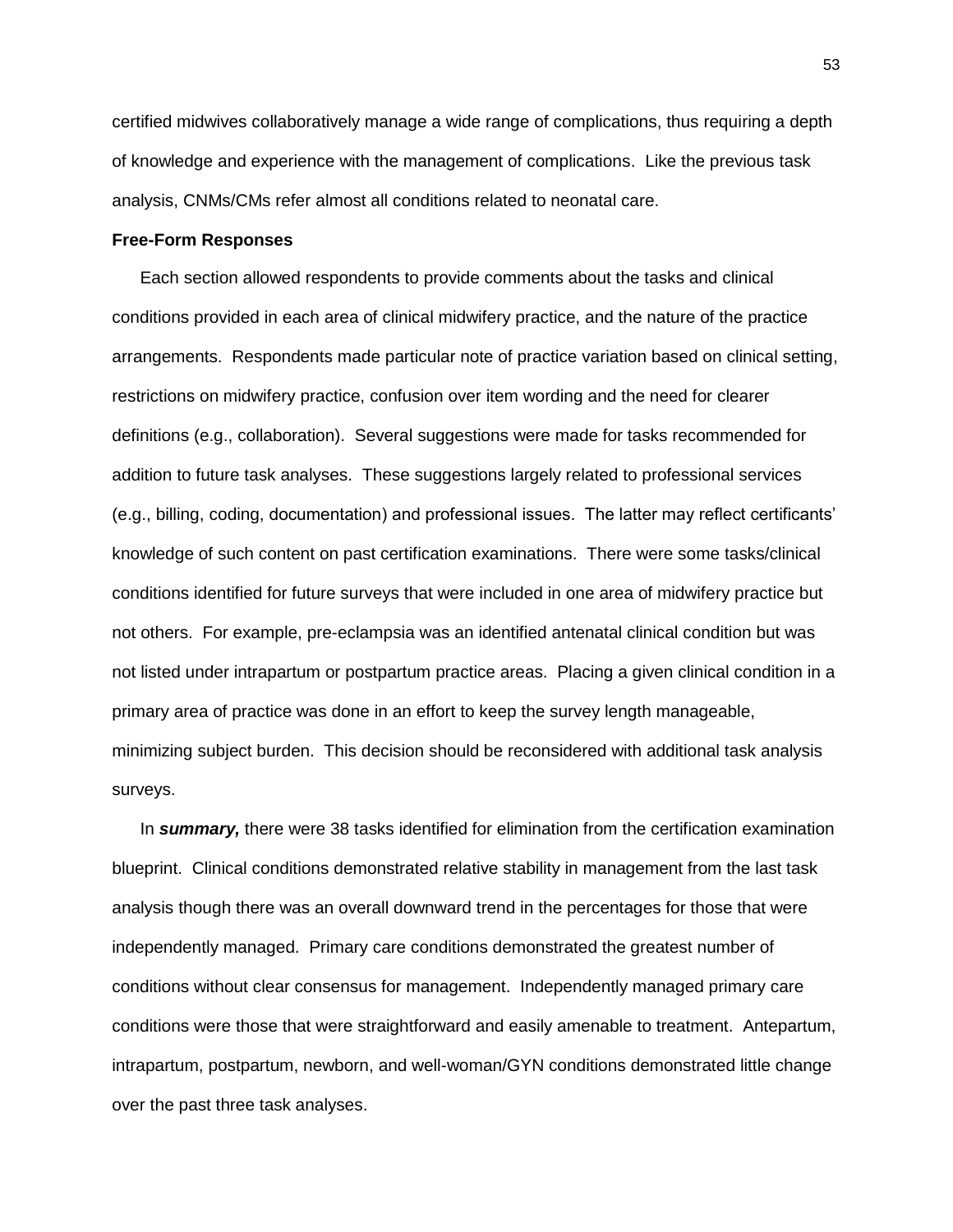New weighting of tasks based on an average of overall ratings (importance and frequency) and participant-assigned weight, reflects the need for more questions addressing postpartum tasks and fewer questions addressing intrapartum tasks. Finally, when asked to judge the percentage of practice dealing with normal versus abnormal conditions, respondents indicated that 59% of practice was related to normal and 41% to abnormal conditions. This indicates the need to increase test emphasis on deviations from normal.

## **RECOMMENDATIONS**

- 1. Directions for the survey need further clarification. There were several anecdotal comments indicating that some respondents did not understand how to respond to frequency and importance of clinical tasks, despite efforts to clarify from the last survey. Similarly, there were comments indicating that management of clinical tasks can vary with the nature and severity of the condition. Future surveys should continue efforts to clarify how participants are to respond to items.
- 2. Consider psychometric response scales that might foster timely response to the IMPORTANCE of task items. For example, use of a visual analogue scale would allow for rapid judgments that could reduce subject burden and allow for a wider range of statistical methods. Such scales have advantages over discrete Likert-type scales (Reips & Funke, 2008).
- 3. Consider prospective study designs to ascertain tasks performed by newly certified CNMs/CMs in clinical practice. Retrospective surveys, such as the current study, are known to have significant biases related to subject recall, and the temporal relationship is difficult to determine.
- 4. The addition of birth setting should be added to future surveys. Such information would allow for secondary analyses of essential tasks performed in a variety of settings where newly certified CNM/CMs practice.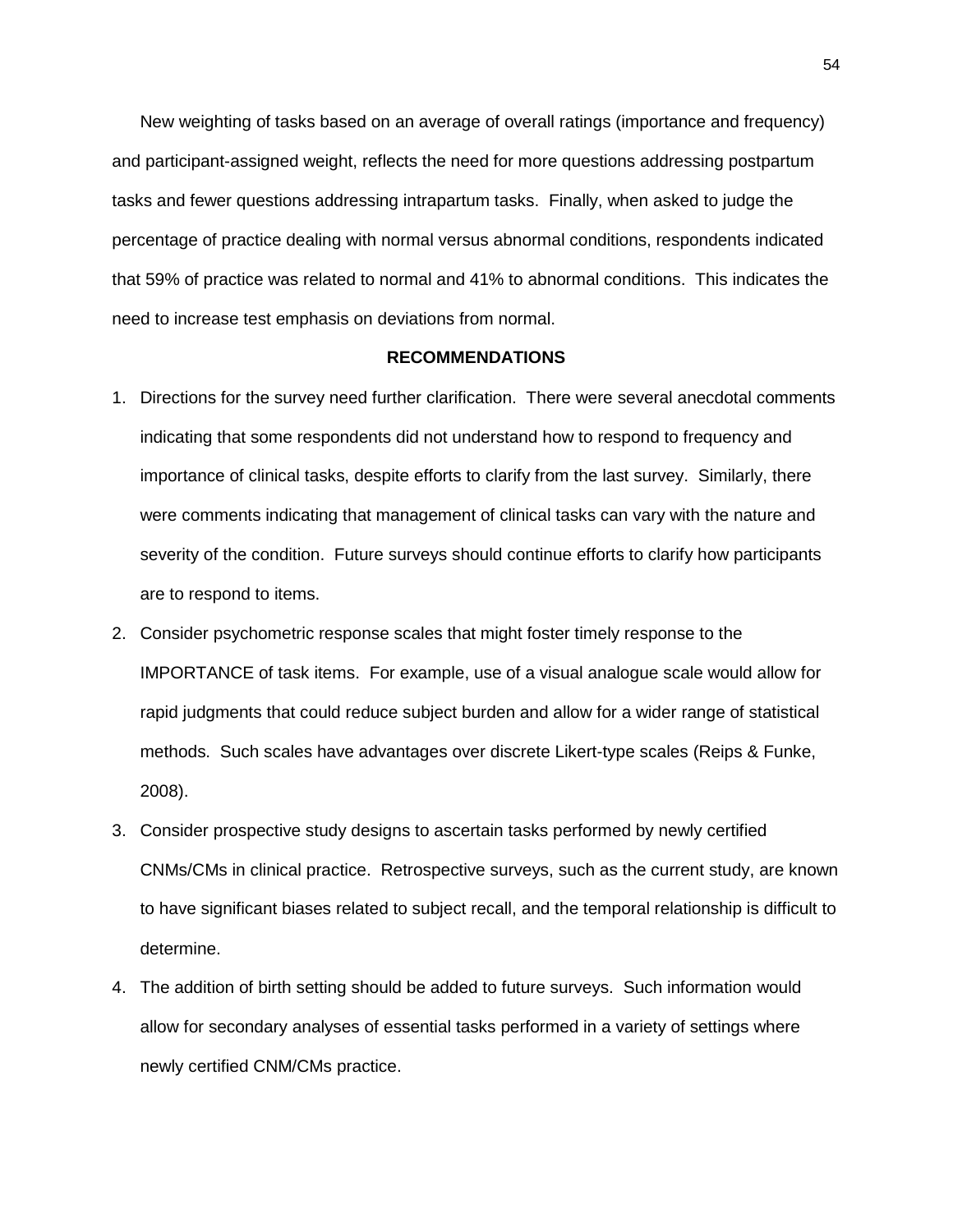- 5. For the item asking participants to assign a percentage to each area of midwifery practice for weighting certification examination items, develop procedures that force summing to 100%.
- 6. Add a completion bar to online survey task analyses. This feature was not available in the current version of REDCap but will be added to the next version and should be used in future analyses.
- 7. Further clarify survey instructions including suggestions for decreasing download time of the questionnaire.
- 8. Consider deletion of the 38 clinical tasks that were of low frequency and importance from the AMCB certification examination blueprint.
- 9. Clarity in the management of newborn clinical conditions is needed. Future task analysis work should carefully consider this area as none of the listed conditions were independently managed.
- 10. Management of primary care conditions demonstrated wide variation and lack of consensus in several areas. Rigorous examination of midwifery education and clinical participation in this area is warranted. In addition, the common primary care problems of *hyperlipidemia, diabetes,* and *obesity* should be added, along with *offering immunizations.*
- 11. Based on test weight specifications, consider the addition of more postpartum items and fewer items focusing on intrapartum care.
- 12. Consider structuring the certification examination to emphasize 59% normal and 41% abnormal conditions.

#### **SUMMARY**

This task analysis surveyed recently certified CNMs/CMs regarding the clinical tasks performed in midwifery practice. Data were also obtained regarding preferred management of varied clinical conditions and other select information used to inform the broader context of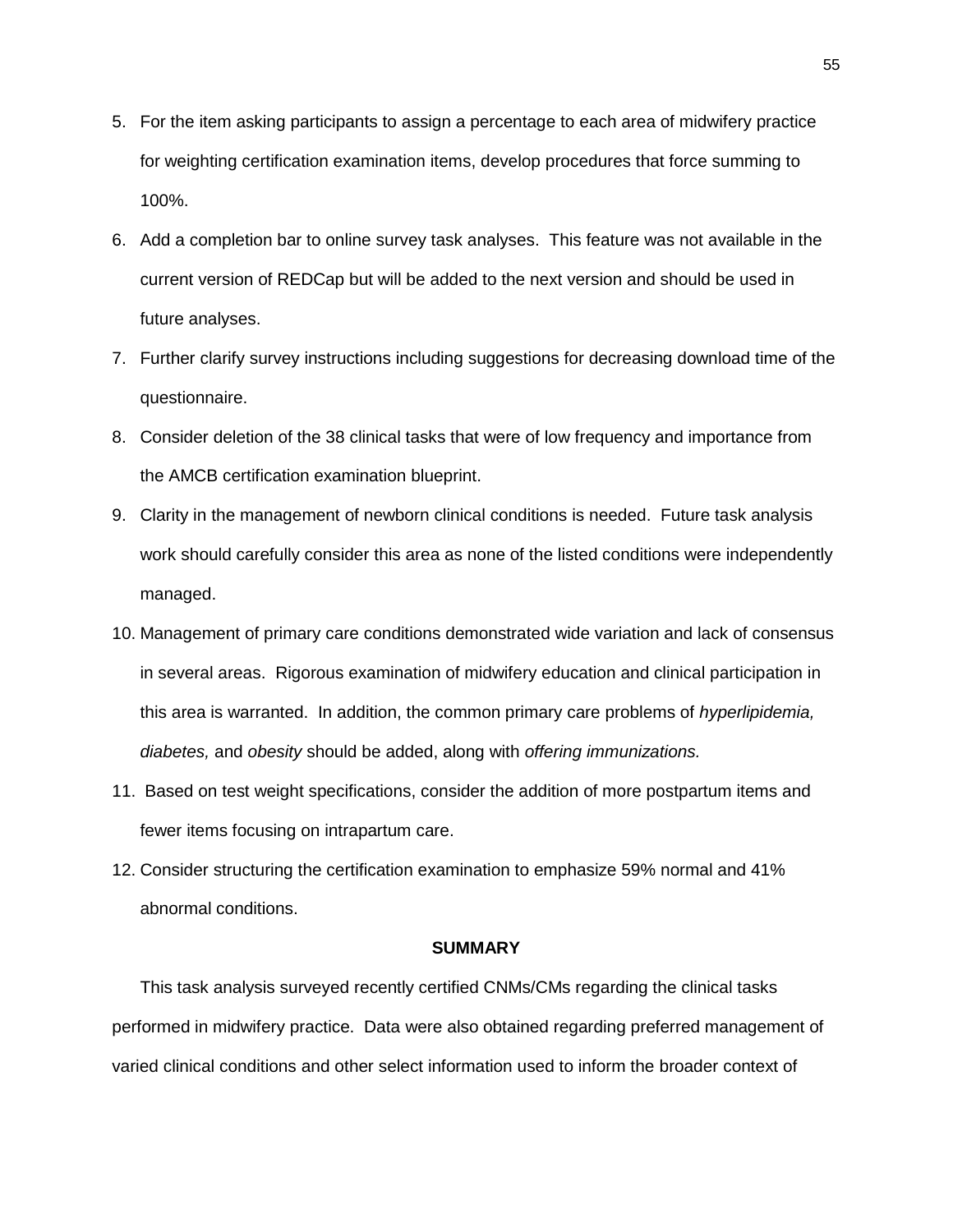entry-level midwifery practice. The survey was administered online and utilized one truncated form with an overall response rate of 49% and a completion rate of approximately 34%.

The primary purpose of the task analysis was to identify basic clinical tasks performed by newly certified midwives to allow for the design of a certification examination based on those basic tasks. Identified tasks also are used to update the examination test specifications (how questions are weighted across each area of practice) so that knowledge and skills related to those critical tasks are reflective of clinical practice.

Findings from this survey provide evidence of the need to reconsider test specifications in two particular areas of midwifery practice, intrapartum and postpartum. Data from the survey suggests the need to decrease intrapartum items and increase postpartum items. In addition, the percentage of items addressing patients with abnormalities should increase to about 40% of items, which is a substantial change from the last task analysis where participants reported that 34% of patients in practice had conditions that were abnormal.

Certification as a CNM/CM is intended to provide a mechanism to first and foremost, protect the public. The work of this task analysis survey contributes to that mission.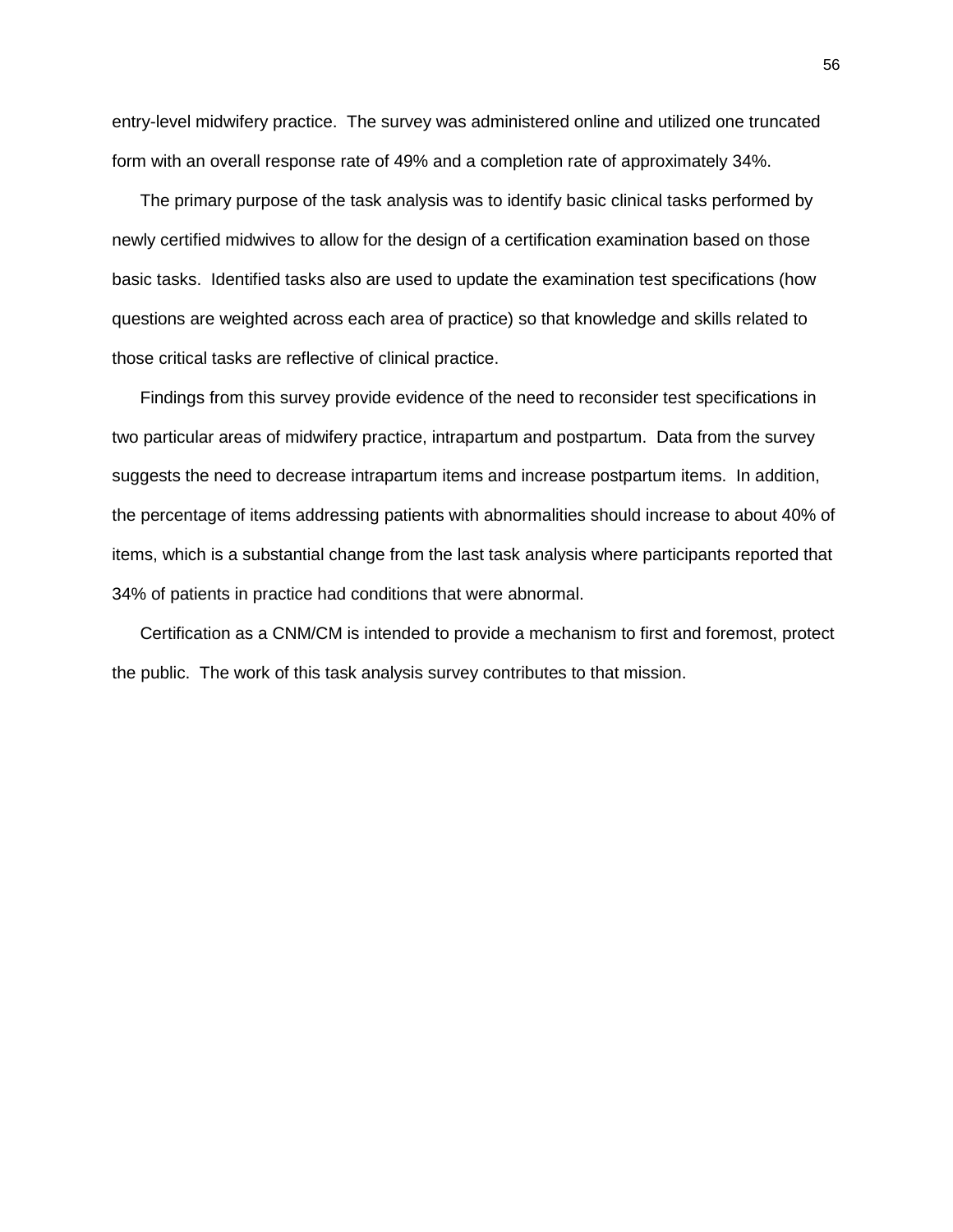# **REFERENCES**

- Aguinis, H., Culpepper, S. A., & Pierce, C. A. (2010). Revival of test bias research in preemployment testing. *Journal of Applied Psychology, 95*(4), 648-680. doi:10.1037/a0018714.
- American Association of Colleges of Nursing [AACN]. (2004). Practice Doctorate in Nursing. Position Statement. *American Association of Colleges of Nursing [AACN]*. Retrieved April 10, 2012 from http://www.aacn.nche.edu/publications/position/DNPpositionstatement.pdf
- American College of Nurse-midwives [ACNM]. (1999). Ethnic and Cultural Diversity. Position Statement. *American College of Nurse-midwives [ACNM]*. Retrieved March 24, 2012 from

http://www.midwife.org/ACNM/files/ACNMLibraryData/UPLOADFILENAME/0000000000 65/Ethnic%20&%20Cult%20Div%2005.pdf

American College of Nurse-midwives [ACNM]. (2008). Core Competencies for Basic Midwifery Practice. *American College of Nurse-midwives [ACNM]*. Retrieved June 9, 2012 from http://www.midwife.org/siteFiles/education/Core\_Competencies\_6\_07.pdf

American College of Nurse-midwives [ACNM]. (2009a). Mandatory Degree Requirements for Entry into Midwifery Practice. Position Statement. *American College of Nurse-midwives [ACNM]*. Retrieved April 10, 2012a from http://www.midwife.org/ACNM/files/ACNMLibraryData/UPLOADFILENAME/0000000000 76/Mandatory\_Degree\_Req\_for\_Entry\_Midwifery\_Practice\_7\_09.pdf

American College of Nurse-midwives [ACNM]. (2009b). Midwifery Education and the Doctor of Nursing Practice (DNP). Position Statement. *American College of Nurse-midwives [ACNM]*. Retrieved April 10, 2012b from http://www.midwife.org/ACNM/files/ACNMLibraryData/UPLOADFILENAME/0000000000 79/Midwifery%20Ed%20and%20DNP%207.09.pdf

- American Midwifery Certification Board [AMCB]. (2011). 2011 Annual Report. *American Midwifery Certification Board [AMCB]*. Retrieved May 5, 2012 from http://www.amcbmidwife.org/assets/documents/AMCB%20Annual%20Report%202011.p df
- American Midwifery Certification Board [AMCB]. (2012). Information for Candidates of the National Certification Examination in Nurse-Midwifery and Midwifery. *American Midwifery Certification Board [AMCB]*. Retrieved March 15, 2012 from http://www.amcbmidwife.org/assets/documents/CANDIDATE%20BOOKLET%20January %2024%202012.pdf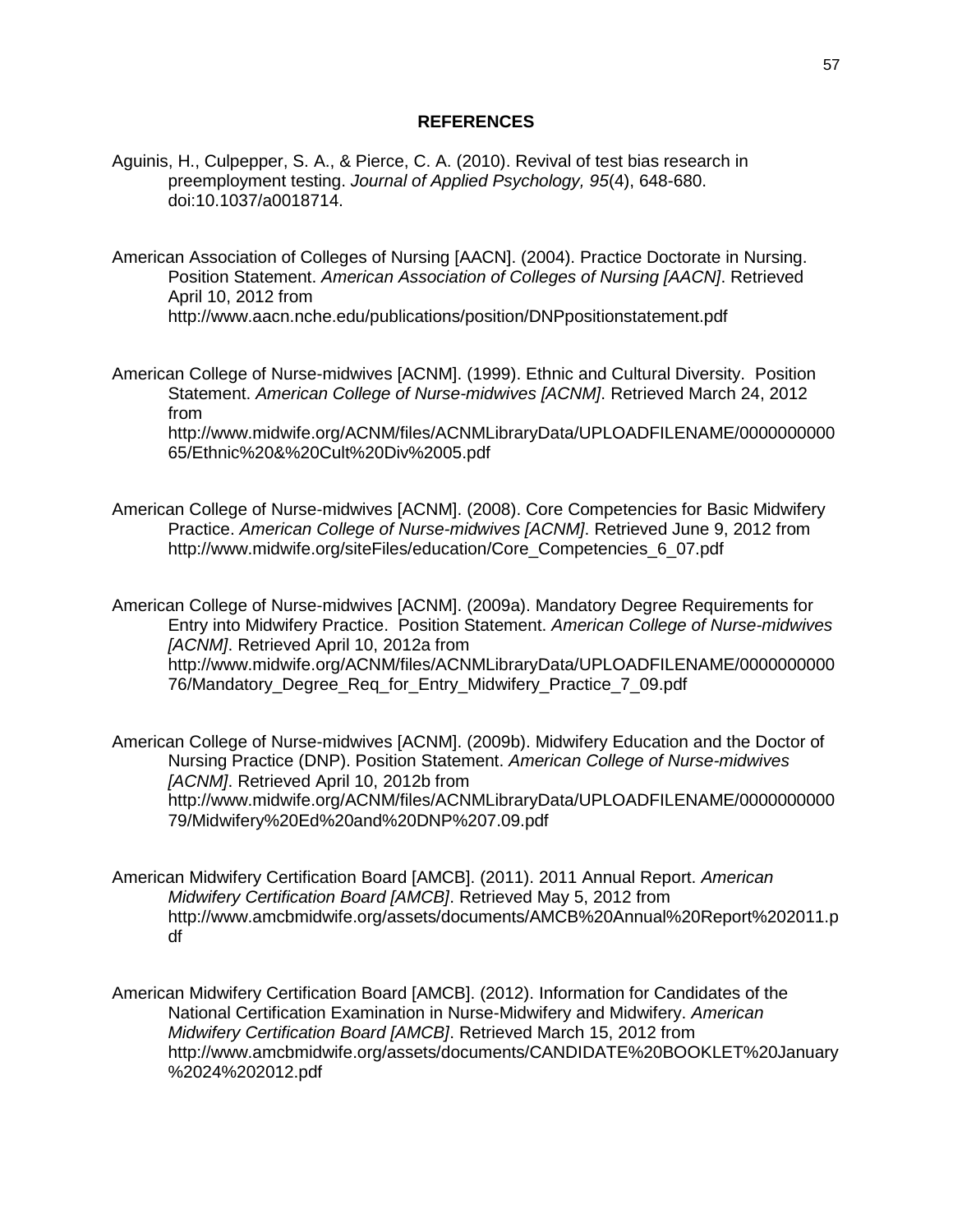- Baker, E. L., & Orton, S. (2006). Managing in the information age: Preventing "electronic fatigue syndrome". *Journal of Public Health Management and Practice, 12*(3), 298-300.
- Bussey, C. G., Bell, J. F., & Lydon-Rochelle, M. T. (2007). Certified nurse midwife-attended births: Trends in Washington State, 1995-2004. *Journal of Midwifery & Women's Health, 52*(5), 444-450. doi:10.1016/j.jmwh.2007.03.017.
- Declercq, E. R., Koontz, A. M., Paine, L. L., Streit, E. L., & McCloskey, L. (2001). Serving women in need: Nurse-midwifery practice in the United States. *Journal of Midwifery & Women's Health, 46*(1), 11-16. doi:10.1016/S1526-9523(00)00091-X.
- Edwards, P. J., Roberts, I., Clarke, M. J., Diguiseppi, C., Wentz, R., Kwan, I. et al. (2009). Methods to increase response to postal and electronic questionnaires. *Cochrane Database of Systematic Reviews,*(3), MR000008. doi:10.1002/14651858.MR000008.pub4.
- Evans, J. R., & Mathur, A. (2005). The value of online surveys. *Internet Research, 15*(2), 195- 219. doi:10.1108/10662240510590360.
- Greenberg, J., & Greenberg, H. (2007). More physicians are not the answer. *American Journal of Cardiology, 99*(10), 1476-1478.
- Grucela, A., Salinas, H., Khaitov, S., Steinhagen, R. M., Gorfine, S. R., & Chessin, D. B. (2010). Prospective analysis of clinician accuracy in the diagnosis of benign anal pathology: Comparison across specialties and years of experience. *Diseases of the Colon and Rectum, 53*(1), 47-52. doi:10.1007/DCR.0b013e3181bbfc89.
- Harris, P. A., Taylor, R., Thielke, R., Payne, J., Gonzalez, N., & Conde, J. G. (2009). Research electronic data capture (REDCap) - A metadata-driven methodology and workflow process for providing translational research informatics support. *Journal of Biomedical Informatics, 42*(2), 377-381.
- Hastings-Tolsma, M., Rosen, G., Bawden, H., & Mancuso, P. (2008). 2007 Task Analysis: A Report of Midwifery Practice. *[AMCB] American Midwifery Certification Board*. Retrieved April 25, 2012 from http://www.amcbmidwife.org/assets/documents/TA%20Final%20Report.pdf
- Hastings-Tolsma, M., Tasaka, Y., Burton, A., Goodman, S., Emeis, C. L., Patterson, E. et al. (2009). A profile of Colorado nurse-midwives: Implications for health care. *Western Journal of Nursing Research, 31*(1), 24-43. doi:10.1177/0193945908319989.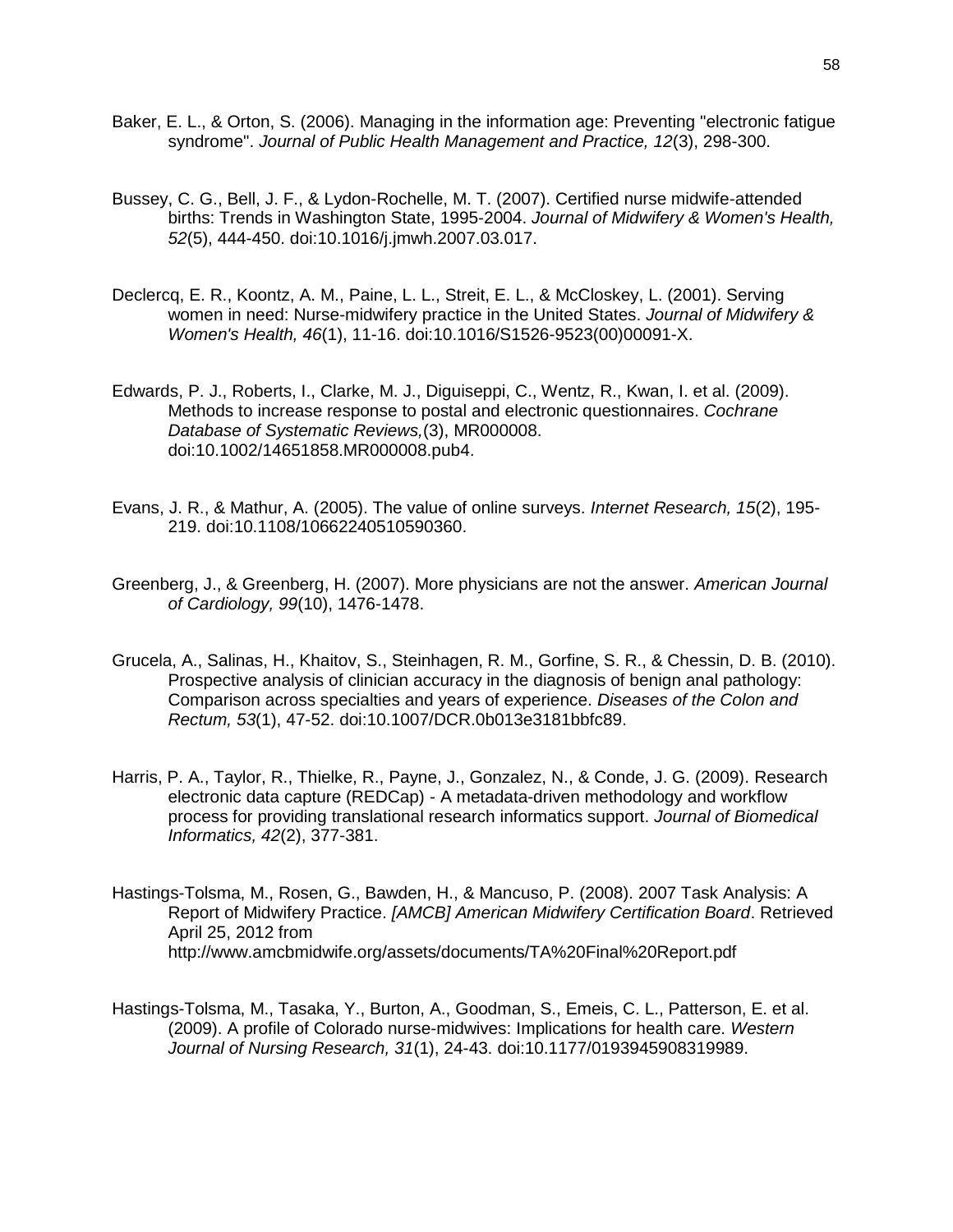- Health Resources and Services Administration [HRSA]. (2011). Health professionals shortage areas (HPSA). *Health Resources and Services Administration [HRSA]*. Retrieved April 20, 2012 from http://bhpr.hrsa.gov/shortage/hpsas/index.html
- Health Resources and Services Administration [HRSA]. (2012). Strategic Plan. Maternal and Child Health Bureau. *Health Resources and Services Administration [HRSA]*. Retrieved May 10, 2012 from http://mchb.hrsa.gov/training/strategic\_plan.asp
- Iglehart, J. K. (2012). Primary care update--light at the end of the tunnel? *New England Journal of Medicine, 366*(23), 2144-2146. Retrieved from http://www.nejm.org/doi/full/10.1056/NEJMp1205537
- Institute of Medicine [IOM]. (2004). In the Nation's Compelling Interest: Ensuring Diversity in the Health-Care Workforce. *Institute of Medicine [IOM]*. Retrieved April 13, 2012 from http://www.nap.edu/openbook.php?record\_id=10885
- Institute of Medicine [IOM], & Committee on the Robert Wood Johnson Foundation Initiative on the Future of Nursing. (2011). The Future of Nursing: Leading Change, Advancing Health. *Institute of Medicine [IOM]*. Retrieved May 12, 2012 from http://www.nap.edu/openbook.php?record\_id=12956
- Johantgen, M., Fountain, L., Zangaro, G., Newhouse, R., Stanik-Hutt, J., & White, K. (2012). Comparison of labor and delivery care provided by certified nurse-midwives and physicians: A systematic review, 1990 to 2008. *Women's Health Issues, 22*(1), e73-e81. doi:10.1016/j.whi.2011.06.005.
- McCambridge, J., Kalaitzaki, E., White, I. R., Khadjesari, Z., Murray, E., Linke, S. et al. (2011). Impact of length or relevance of questionnaires on attrition in online trials: Randomized controlled trial. *Journal of Medical Internet Research, 13*(4), e96. doi:10.2196/jmir.1733.
- National Council of State Boards of Nursing. (2008). Consensus Model for APRN Regulation: Licensure, Accreditation, Certification, and Education. *National Council of State Boards of Nursing*. Retrieved April 25, 2012 from https://www.ncsbn.org/aprn.htm
- Newhouse, R. P., Stanik-Hutt, J., White, K. M., Johantgen, M., Bass, E. B., Zangaro, G. et al. (2011). Advanced practice nurse outcomes 1990-2008: A systematic review. *Nursing Economics, 29*(5), 230-250.
- Nicholls, K., Chapman, K., Shaw, T., Perkins, A., Sullivan, MM., Crutchfield, S. et al. (2011). Enhancing response rates in physician surveys: The limited utility of electronic options. *Health Services Research, 46*(5), 1675-1682. doi:10.1111/j.1475-6773.2011.01261.x.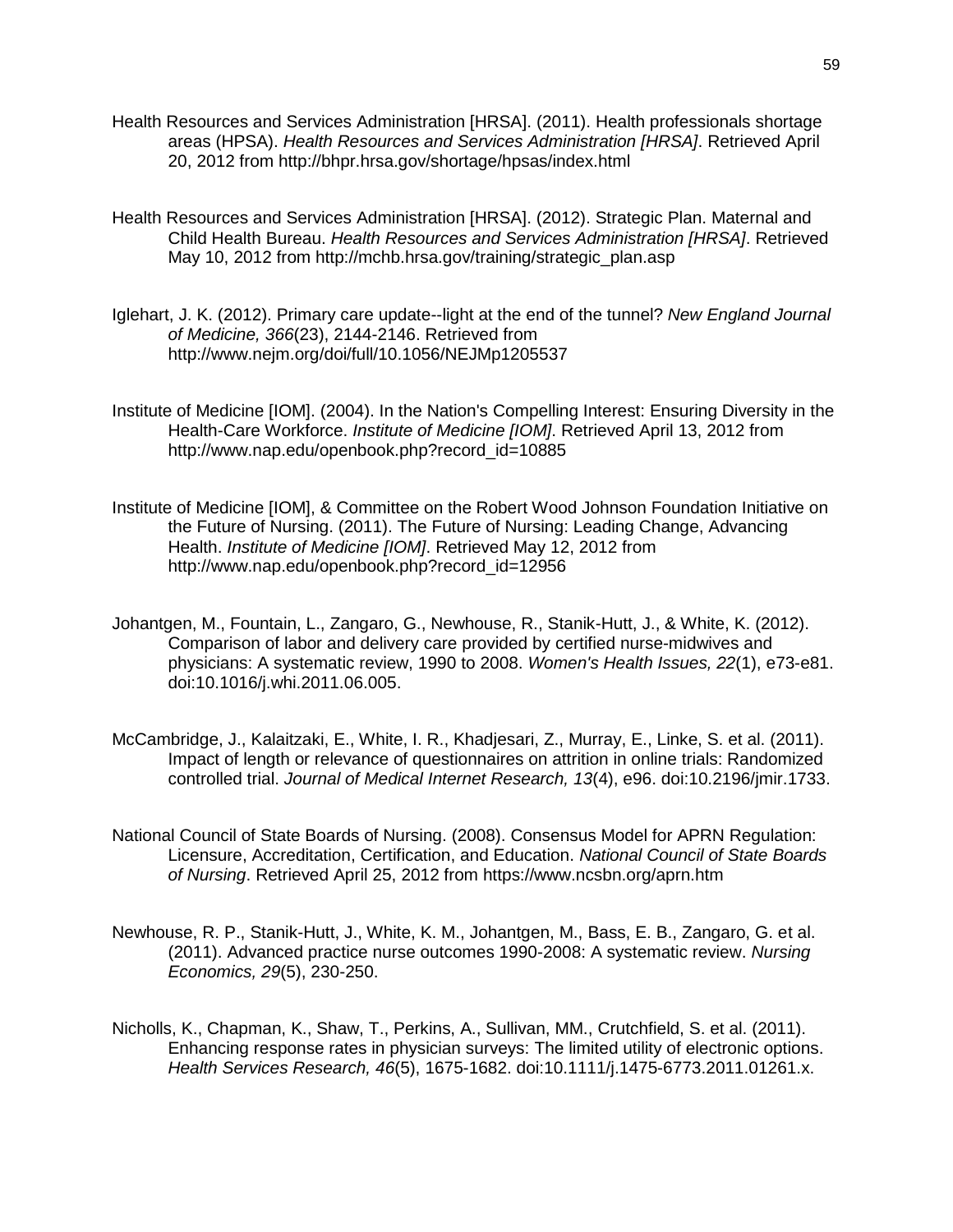- Oshio, S., Johnson, P., & Fullerton, J. (2000). *Task Analysis of American Nurse-Midwifery and Midwifery Practice: A Project Report and Survey Analysis of the Practice of Nurse-Midwifery and Midwifery within the United States 1999-2000* Landover, MD: ACNM Certification Council, Inc.
- Raisler, J., & Kennedy, H. (2005). Midwifery care of poor and vulnerable women, 1925-2003. *Journal of Midwifery & Women's Health, 50*(2), 113-121. doi:10.1016/j.jmwh.2004.12.010.
- Reips, U. D., & Funke, F. (2008). Interval-level measurement with visual analogue scales in Internet-based research: VAS Generator. *Behavior Research Methods, 40*(3), 699-704. doi:10.3758/BRM.40.3.699.
- Santelices, M. V., & Wilson, M. (2010). Unfair treatment? The case of Freedle, the SAT, and the standardization approach to differential item functioning. *Harvard Educational Review, 80*(1), 106-134.
- Schuiling, K. D., Sipe, T. A., & Fullerton, J. (2010). Findings from the analysis of the American College of Nurse-Midwives' membership surveys: 2006-2008. *Journal of Midwifery & Women's Health, 55*(4), 299-307. doi:10.1016/j.jmwh.2010.03.011.
- Sonenberg, A. (2010). Medicaid and state regulation of nurse-midwives: The challenge of data retrieval. *Policy, Politics, & Nursing Practice, 11*(4), 253-259. doi:10.1177/1527154411398137.
- Vedam, S., Stoll, K., White, S., Aaker, J., & Schummers, L. (2009). Nurse-midwives' experiences with planned home birth: Impact on attitudes and practice. *Birth, 36*(4), 274- 282. doi:10.1111/j.1523-536X.2009.00354.x.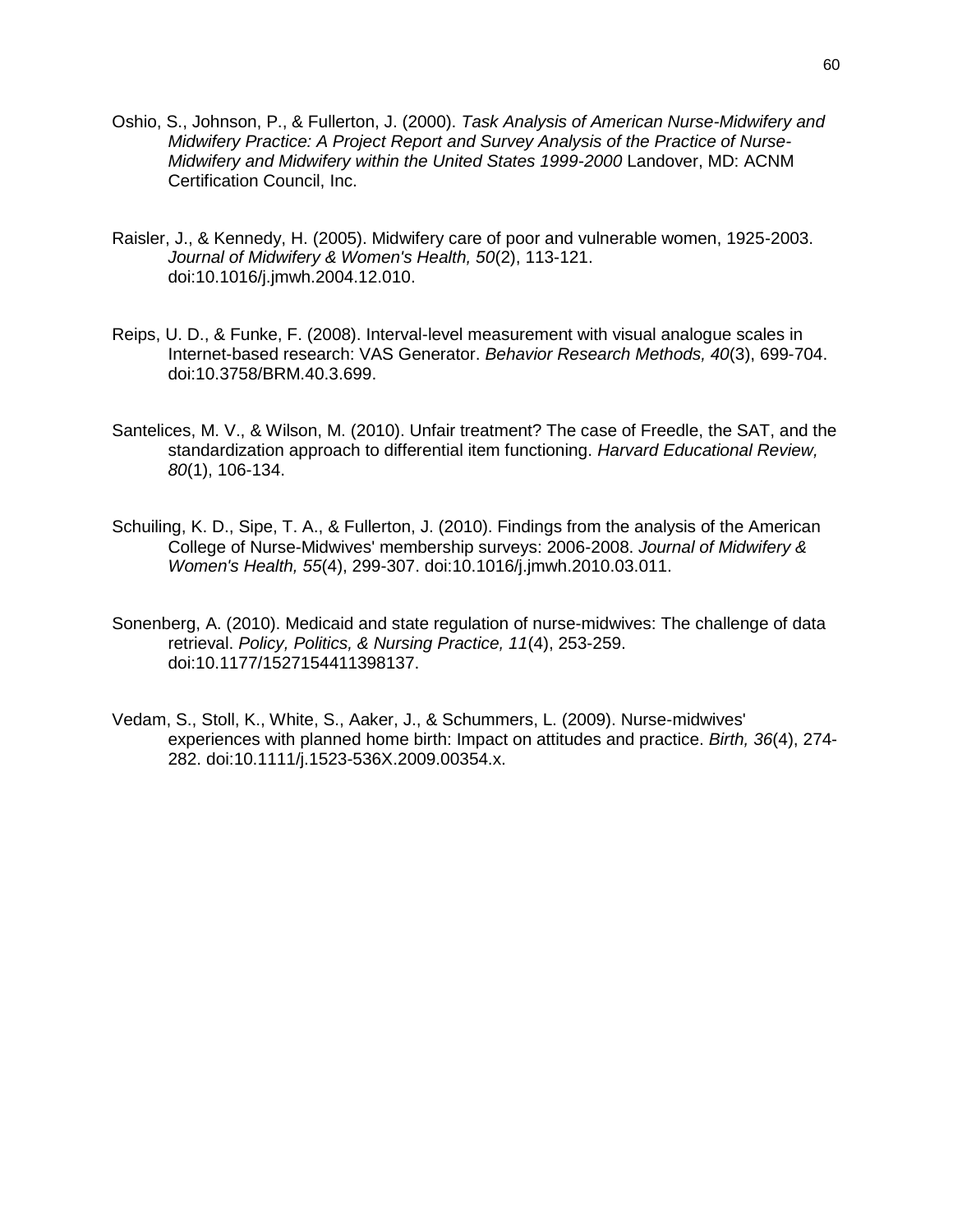| Age                               |     |             |                |                |                |                |
|-----------------------------------|-----|-------------|----------------|----------------|----------------|----------------|
| <b>Completed</b><br><b>Survey</b> | N   | <b>Mean</b> | <b>Std Dev</b> | <b>Minimum</b> | <b>Maximum</b> | <b>Missing</b> |
| Yes                               | 377 | 35.10       | 7.71           | 20             | 57             |                |
| No                                | 130 | 35.92       | 8.40           | 24             | 60             |                |

| Table 1. Demographic Characteristics of Respondents Completing Full Survey (N=377) |  |
|------------------------------------------------------------------------------------|--|
|                                                                                    |  |

| Gender                                       |     |       |  |  |  |
|----------------------------------------------|-----|-------|--|--|--|
| Gender<br><b>Percent</b><br><b>Frequency</b> |     |       |  |  |  |
| <b>Female</b>                                | 377 | 99.47 |  |  |  |
| <b>Missing</b>                               |     | 0.52  |  |  |  |

| Race                                      |                          |                |                           |                |  |  |
|-------------------------------------------|--------------------------|----------------|---------------------------|----------------|--|--|
|                                           | <b>Completed Surveys</b> |                | <b>Incomplete Surveys</b> |                |  |  |
|                                           | <b>Frequency</b>         | <b>Percent</b> | <b>Frequency</b>          | <b>Percent</b> |  |  |
| American Indian or Alaska Native          | 2                        | 0.53           | 2                         | 1.55           |  |  |
| Asian                                     | 8                        | 2.12           | 2                         | 1.55           |  |  |
| <b>Black or African American</b>          | 31                       | 8.20           | 8                         | 6.20           |  |  |
| <b>Hispanic or Latino</b>                 | 18                       | 4.76           | $\mathfrak{p}$            | 1.55           |  |  |
| Native Hawaiian or other Pacific Islander | 0                        | 0              |                           | 0.78           |  |  |
| <b>White</b>                              | 309                      | 81.75          | 109                       | 84.50          |  |  |
| <b>Decline to Answer</b>                  | 10                       | 2.65           | 5                         | 3.88           |  |  |
| <b>Missing</b>                            |                          | 0.26           | 4                         | 3.00           |  |  |

| <b>Location of Practice</b> |  |                  |            |  |  |
|-----------------------------|--|------------------|------------|--|--|
| <b>State</b>                |  | <b>Frequency</b> | Percentage |  |  |
| <b>AL</b>                   |  | 1                | 0.26%      |  |  |
| <b>AK</b>                   |  | $\overline{2}$   | 0.53%      |  |  |
| <b>AZ</b>                   |  | 4                | 1.06%      |  |  |
| <b>AR</b>                   |  | ი                | 0.00%      |  |  |
| <b>CA</b>                   |  | 33               | 8.71%      |  |  |
| $\mathbf{CO}$               |  | 9                | 2.37%      |  |  |
|                             |  | 9                | 2.37%      |  |  |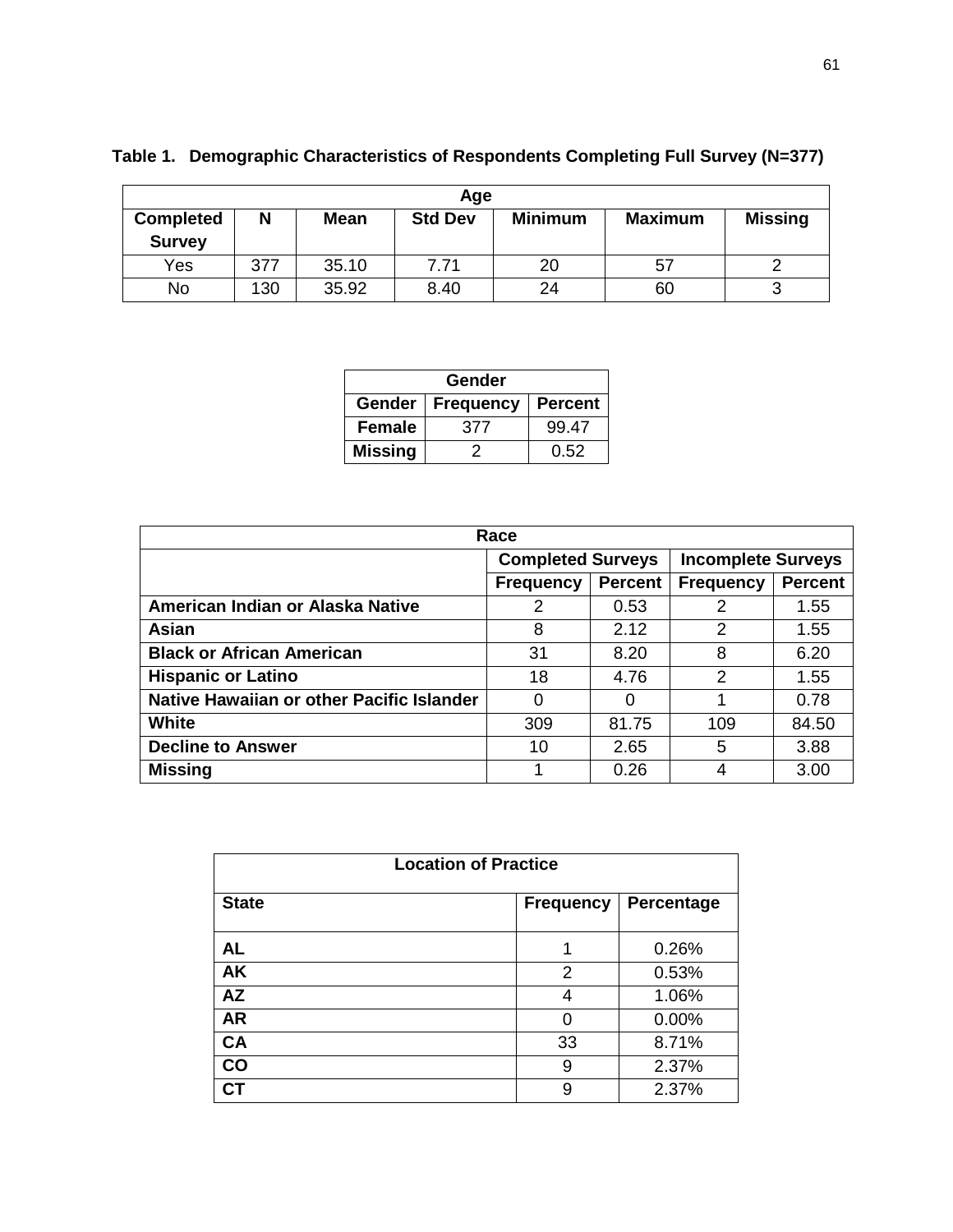| <b>DC</b>                         | 4              | 1.06%  |
|-----------------------------------|----------------|--------|
| DE*                               | 1              | 0.26%  |
| <b>FL</b>                         | 14             | 3.69%  |
| <b>GA</b>                         | 11             | 2.90%  |
| $HI*$                             | 0              | 0.00%  |
| ID                                | $\overline{2}$ | 0.53%  |
| IL                                | 22             | 5.80%  |
| $\overline{N}$                    | 4              | 1.06%  |
| $\overline{IA}$                   | 5              | 1.32%  |
| K <sub>S</sub>                    | $\overline{3}$ | 0.79%  |
| <b>KY</b>                         | $\overline{3}$ | 0.79%  |
| LA                                | $\overline{2}$ | 0.53%  |
| <b>ME</b>                         | $\overline{3}$ | 0.79%  |
| <b>MD</b>                         | $\overline{7}$ | 1.85%  |
| <b>MA</b>                         | 10             | 2.64%  |
| $\overline{M}$                    | 16             | 4.22%  |
| <b>MN</b>                         | 5              | 1.32%  |
| <b>MS</b>                         | 0              | 0.00%  |
| <b>MO</b>                         | 4              | 1.06%  |
| <b>MT</b>                         | $\mathbf{1}$   | 0.26%  |
| <b>NE</b>                         | 3              | 0.79%  |
| <b>NV</b>                         | $\overline{2}$ | 0.53%  |
| <b>NH</b>                         | 0              | 0.00%  |
| <b>NJ</b>                         | $\overline{8}$ | 2.11%  |
| <b>NM</b>                         | $\overline{7}$ | 1.85%  |
| <b>NY</b>                         | 40             | 10.55% |
| <b>NC</b>                         | 11             | 2.90%  |
| <b>ND</b>                         | 3              | 0.79%  |
| OH                                | 13             | 3.43%  |
| $\overline{\mathsf{OK}}$          | $\overline{3}$ | 0.79%  |
| <b>OR</b>                         | 16             | 4.22%  |
| PA                                | 18             | 4.75%  |
| RI                                | 1              | 0.26%  |
| <b>SC</b>                         | 4              | 1.06%  |
| <b>SD</b>                         | 0              | 0.00%  |
| <b>TN</b>                         | 6              | 1.58%  |
| <b>TX</b>                         | 16             | 4.22%  |
| <b>UT</b>                         | 7              | 1.85%  |
| $\overline{\mathsf{V}\mathsf{T}}$ | $\overline{2}$ | 0.53%  |
| <b>VA</b>                         | $\overline{7}$ | 1.85%  |
| <b>WA</b>                         | 18             | 4.75%  |
| WV*                               | $\overline{2}$ | 0.53%  |
| WI                                | $\overline{7}$ | 1.85%  |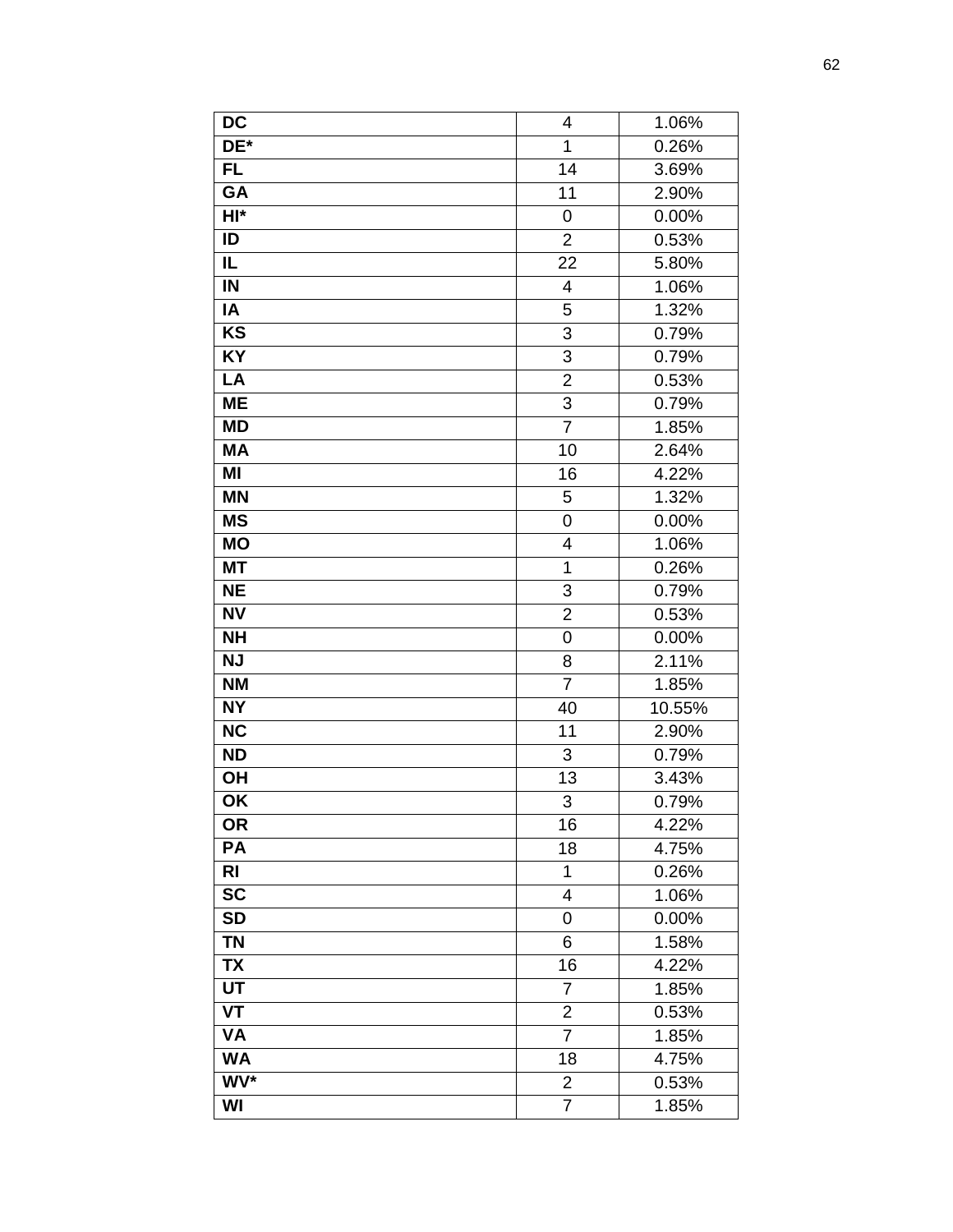| <b>WY</b>                               |   | 0.26%    |
|-----------------------------------------|---|----------|
| <b>Other - Overseas, Licensed in US</b> | G | 1.32%    |
| <b>Other - Uniformed Services</b>       |   | 1.58%    |
| Decline to answer                       |   | $2.11\%$ |

\*There were one or more respondents from these states. These states were inadvertently left out but the survey was corrected following survey administrator notification.

| <b>Highest Degree Earned</b>       |      |       |  |  |  |
|------------------------------------|------|-------|--|--|--|
| <b>Frequency</b><br><b>Percent</b> |      |       |  |  |  |
| <b>Master's Degree</b>             | 366  | 96.83 |  |  |  |
| <b>PhD Degree</b>                  |      | 0.26  |  |  |  |
| <b>ND/DNP Degree</b>               | З    | 0.79  |  |  |  |
| <b>Other</b>                       | 2.12 |       |  |  |  |
| <b>Missing</b>                     |      | 0.26  |  |  |  |

| <b>Employment in Midwifery</b>          |                          |                |                           |                |  |  |
|-----------------------------------------|--------------------------|----------------|---------------------------|----------------|--|--|
|                                         | <b>Completed Surveys</b> |                | <b>Incomplete Surveys</b> |                |  |  |
|                                         | <b>Frequency</b>         | <b>Percent</b> | <b>Frequency</b>          | <b>Percent</b> |  |  |
| <b>Unemployed</b>                       | 20                       | 5.28           | 4                         | 3.13           |  |  |
| Employed, but not in a midwife position | 39                       | 10.29          | 2                         | 1.56           |  |  |
| <b>Full-time as a Midwife</b>           | 269                      | 70.98          | 103                       | 80.47          |  |  |
| <b>Part-time as a Midwife</b>           | 51                       | 13.46          | 19                        | 14.84          |  |  |
| <b>Missing</b>                          | 0                        | 0.0            | 5                         | 3.75           |  |  |

| <b>Primary Midwifery Employer</b>            |    |       |  |  |  |
|----------------------------------------------|----|-------|--|--|--|
| <b>Percent</b><br><b>Frequency</b>           |    |       |  |  |  |
| (Nurse) Midwifery Group                      | 39 | 12.07 |  |  |  |
| <b>Community Health Center</b>               | 39 | 12.07 |  |  |  |
| <b>Educational Institution</b>               | 8  | 2.48  |  |  |  |
| <b>Federal Government/Military</b>           | 15 | 4.64  |  |  |  |
| <b>Health Maintenance Organization (HMO)</b> | 4  | 1.24  |  |  |  |
| <b>Hospital/Medical Center</b>               | 89 | 27.55 |  |  |  |
| <b>Physician Group</b>                       | 91 | 28.17 |  |  |  |
| Self-employed/solo practice                  | 21 | 6.50  |  |  |  |
| <b>State/Local Government</b>                | 5  | 1.55  |  |  |  |
| <b>Other</b>                                 | 12 | 3.72  |  |  |  |
| <b>Missing</b>                               | 56 | 14.77 |  |  |  |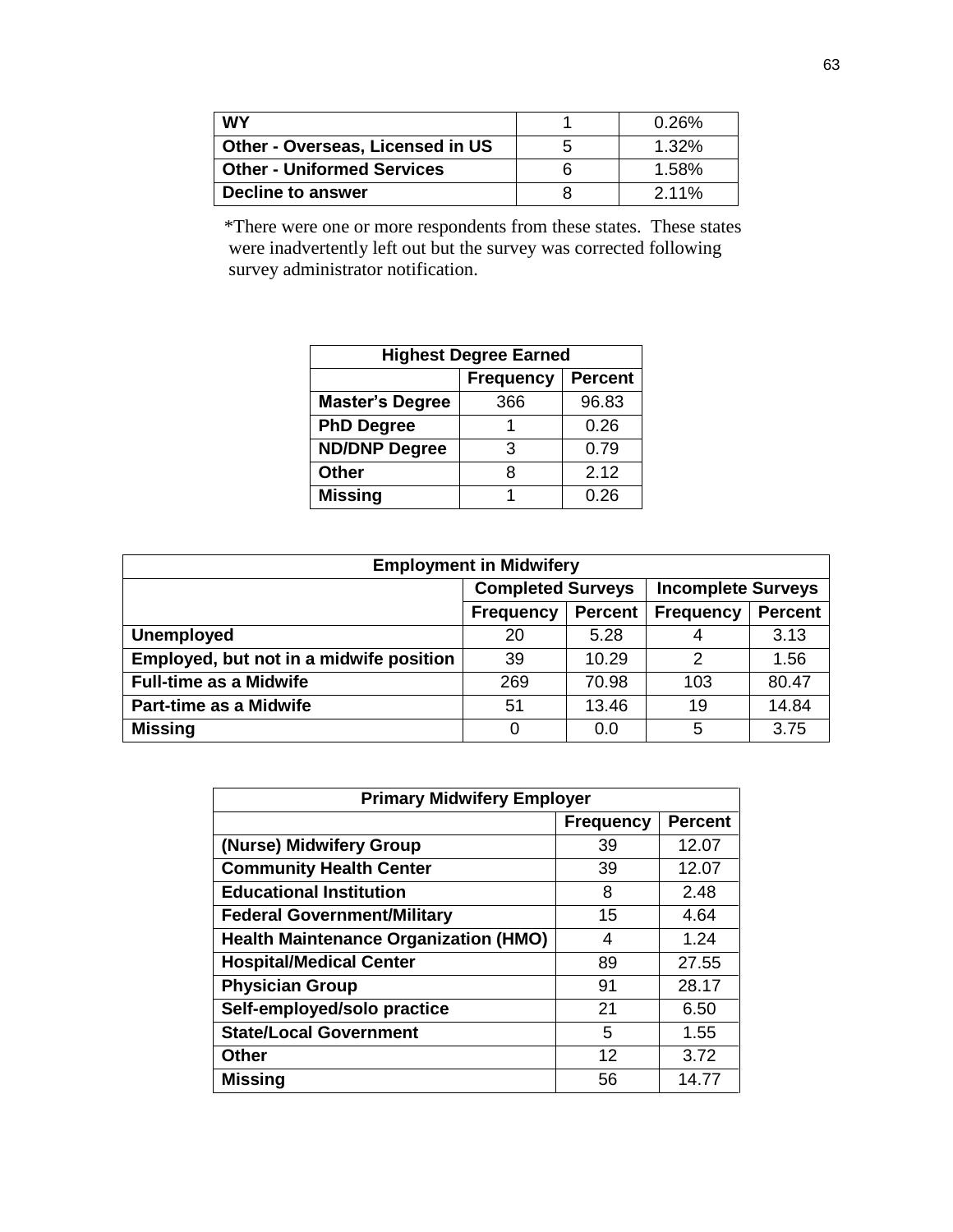| <b>Certification</b> |                                                                                                                                  |       |     |       |  |  |
|----------------------|----------------------------------------------------------------------------------------------------------------------------------|-------|-----|-------|--|--|
|                      | <b>Complete Surveys</b><br><b>Incomplete Surveys</b><br><b>Percent</b><br><b>Frequency</b><br><b>Percent</b><br><b>Frequency</b> |       |     |       |  |  |
|                      |                                                                                                                                  |       |     |       |  |  |
| CМ                   |                                                                                                                                  | 1.25  |     | 1.61  |  |  |
| <b>CNM</b>           | 316                                                                                                                              | 98.75 | 122 | 98.39 |  |  |
| <b>Missing</b>       | 59                                                                                                                               | 15.56 |     | 6.76  |  |  |

| <b>Year First Certified</b> |                         |                |                                    |       |  |
|-----------------------------|-------------------------|----------------|------------------------------------|-------|--|
|                             | <b>Complete Surveys</b> |                | <b>Incomplete Surveys</b>          |       |  |
|                             | <b>Frequency</b>        | <b>Percent</b> | <b>Percent</b><br><b>Frequency</b> |       |  |
| 2008                        | 32                      | 10.00          | 10                                 | 8.20  |  |
| 2009                        | 109                     | 34.06          | 28                                 | 22.95 |  |
| 2010                        | 90                      | 28.13          | 50                                 | 40.98 |  |
| 2011                        | 89                      | 27.81          | 34                                 | 27.87 |  |
| <b>Missing</b>              | 59                      | 15.56          | 11                                 | 8.27  |  |

|                | <b>Year First Licensed</b> |                |
|----------------|----------------------------|----------------|
|                | <b>Frequency</b>           | <b>Percent</b> |
| 2008           | 28                         | 8.81           |
| 2009           | 105                        | 33.02          |
| 2010           | 95                         | 29.87          |
| 2011           | 90                         | 28.30          |
| <b>Missing</b> | 61                         | 60.09          |

| <b>Practice Setting</b>                 |                         |                |                           |                |  |
|-----------------------------------------|-------------------------|----------------|---------------------------|----------------|--|
|                                         | <b>Complete Surveys</b> |                | <b>Incomplete Surveys</b> |                |  |
|                                         | <b>Frequency</b>        | <b>Percent</b> | <b>Frequency</b>          | <b>Percent</b> |  |
| <b>Rural</b>                            | 28                      | 8.72           |                           | 5.65           |  |
| Town (population less than 10,000)      | 18                      | 5.61           | 7                         | 5.65           |  |
| <b>City (population 10,001-50,000)</b>  | 50                      | 15.58          | 11                        | 8.87           |  |
| <b>City (population 50,001-100,000)</b> | 56                      | 17.45          | 19                        | 15.32          |  |
| City (population 100,001-250,000)       | 42                      | 13.08          | 24                        | 19.35          |  |
| City (population over 250,000)          | 125                     | 38.94          | 51                        | 41.13          |  |
| <b>Decline to answer</b>                | 2                       | 0.62           | 5                         | 4.03           |  |
| <b>Missing</b>                          | 58                      | 15.3           | 9                         | 6.76           |  |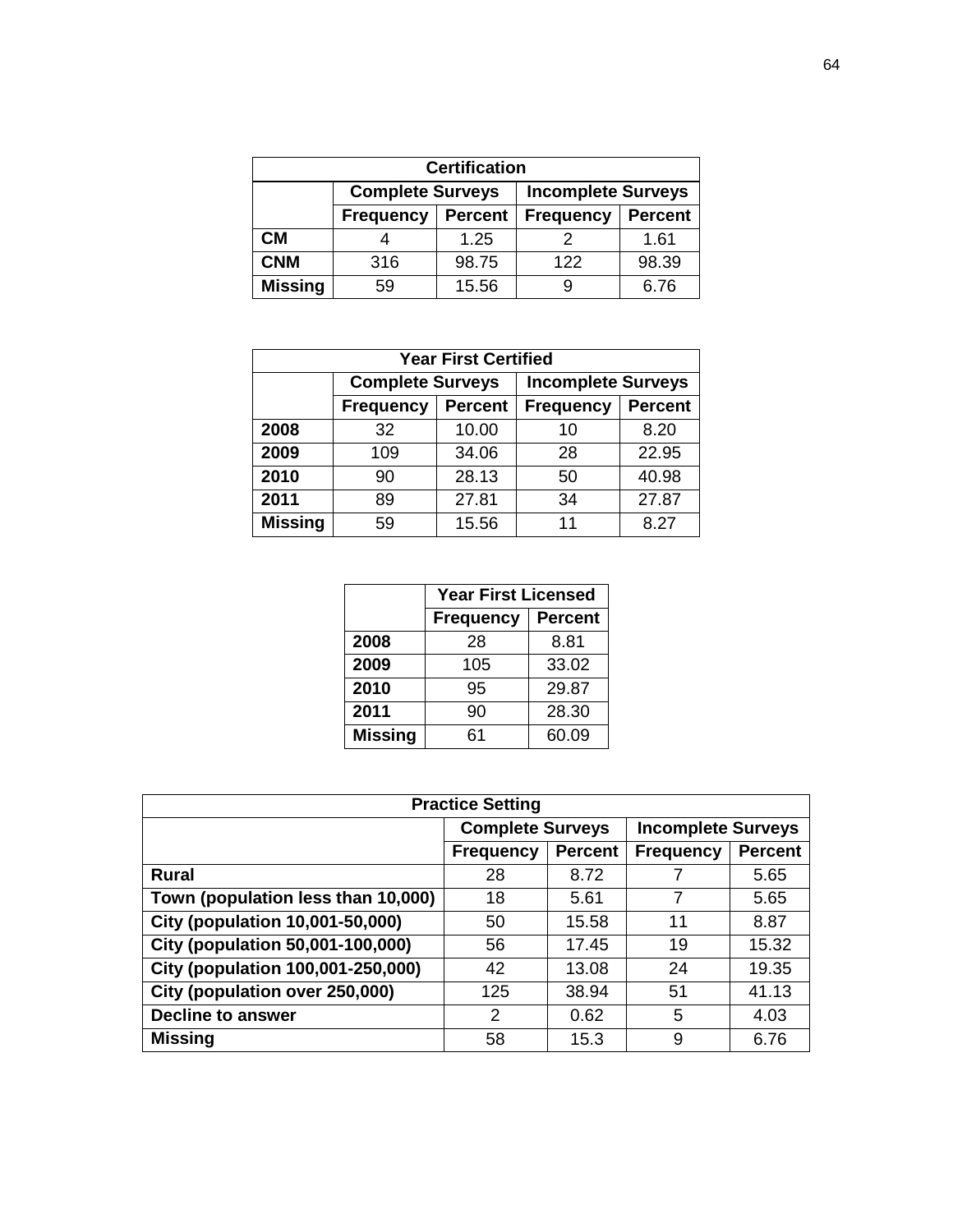| <b>Hospital Privileges</b> |                         |                |                           |                |  |  |  |
|----------------------------|-------------------------|----------------|---------------------------|----------------|--|--|--|
|                            | <b>Complete Surveys</b> |                | <b>Incomplete Surveys</b> |                |  |  |  |
|                            | <b>Frequency</b>        | <b>Percent</b> | <b>Frequency</b>          | <b>Percent</b> |  |  |  |
| <b>Yes</b>                 | 238                     | 74.84          | 88                        | 69.84          |  |  |  |
| <b>No</b>                  | 61                      | 19.18          | 25                        | 19.84          |  |  |  |
| <b>Pending</b>             | 19                      | 5.97           | 13                        | 10.32          |  |  |  |
| <b>Missing</b>             | 61                      | 16.09          |                           | 5.26           |  |  |  |

| <b>Hospital Staff Membership Through:</b> |     |       |  |  |  |  |
|-------------------------------------------|-----|-------|--|--|--|--|
| <b>Percent</b><br><b>Frequency</b>        |     |       |  |  |  |  |
| <b>Medical staff</b>                      | 153 | 67.70 |  |  |  |  |
| <b>Allied Health staff</b>                | 73  | 32.30 |  |  |  |  |
| <b>Missing</b>                            | 153 | 40.36 |  |  |  |  |

| <b>Prescriptive Authority</b> |                         |                |                           |                |  |  |  |
|-------------------------------|-------------------------|----------------|---------------------------|----------------|--|--|--|
|                               | <b>Complete Surveys</b> |                | <b>Incomplete Surveys</b> |                |  |  |  |
|                               | <b>Frequency</b>        | <b>Percent</b> | <b>Frequency</b>          | <b>Percent</b> |  |  |  |
| <b>Yes</b>                    | 287                     | 89.13          | 101                       | 75.93          |  |  |  |
| <b>No</b>                     | 18                      | 5.59           |                           | 5.26           |  |  |  |
| Pending                       | 17                      | 5.28           | 14                        | 10.52          |  |  |  |
| <b>Missing</b>                | 57                      | 15.03          | 11                        | 8.27           |  |  |  |

| <b>Employed as an RN before Certification</b> |                                                                          |       |     |       |  |  |  |  |
|-----------------------------------------------|--------------------------------------------------------------------------|-------|-----|-------|--|--|--|--|
|                                               | <b>Complete Surveys</b><br><b>Incomplete Surveys</b>                     |       |     |       |  |  |  |  |
|                                               | <b>Percent</b><br><b>Percent</b><br><b>Frequency</b><br><b>Frequency</b> |       |     |       |  |  |  |  |
| <b>No</b>                                     | 66                                                                       | 20.50 | 25  | 20.00 |  |  |  |  |
| <b>Yes</b>                                    | 256                                                                      | 79.50 | 100 | 80.00 |  |  |  |  |
| <b>Missing</b>                                | 57                                                                       | 15.03 | 8   | 6.01  |  |  |  |  |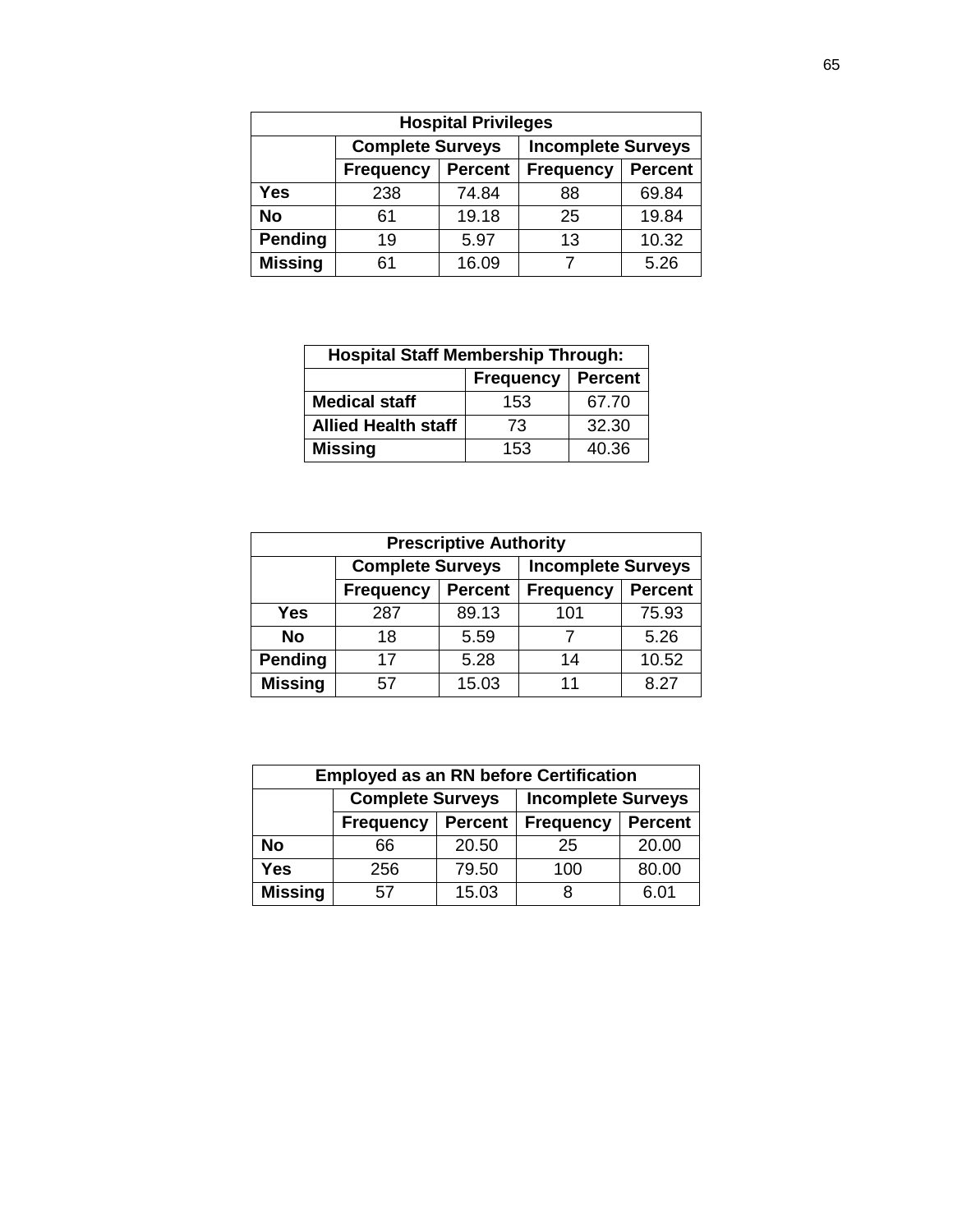| Before Certification, Worked as an RN for: |                         |                |                           |                |  |  |
|--------------------------------------------|-------------------------|----------------|---------------------------|----------------|--|--|
|                                            | <b>Complete Surveys</b> |                | <b>Incomplete Surveys</b> |                |  |  |
|                                            | <b>Frequency</b>        | <b>Percent</b> | <b>Frequency</b>          | <b>Percent</b> |  |  |
| Less than 1 year                           | 16                      | 6.69           | 8                         | 8.79           |  |  |
| 1-3 years                                  | 55                      | 23.01          | 17                        | 18.68          |  |  |
| 4-6 years                                  | 52                      | 21.76          | 25                        | 27.47          |  |  |
| 7-10 years                                 | 56                      | 23.43          | 13                        | 14.29          |  |  |
| 11-15 years                                | 35                      | 14.64          | 13                        | 14.29          |  |  |
| 16-20 years                                | 10                      | 4.18           | 6                         | 6.59           |  |  |
| More than 20 years                         | 15<br>6.28              |                | 9                         | 9.89           |  |  |
| <b>Missing</b>                             | 140                     | 36.93          | 42                        | 31.57          |  |  |

| <b>Other Certifications</b>        |                         |                |                           |                |
|------------------------------------|-------------------------|----------------|---------------------------|----------------|
|                                    | <b>Complete Surveys</b> |                | <b>Incomplete Surveys</b> |                |
|                                    | <b>Frequency</b>        | <b>Percent</b> | <b>Frequency</b>          | <b>Percent</b> |
| <b>Midwife Only</b>                | 217                     | 57.26%         | 78                        | 58.65%         |
| <b>Family Nurse Practitioner</b>   | 9                       | 2.37%          | 3                         | 2.26%          |
| <b>Women's Health Care Nurse</b>   |                         |                |                           |                |
| <b>Practitioner</b>                | 67                      | 17.68%         | 27                        | 20.30%         |
| <b>Adult Nurse Practitioner</b>    | 3                       | 0.79%          |                           | 0.75%          |
| <b>Neonatal Nurse Practitioner</b> | $\Omega$                | $0.00\%$       |                           | 0.75%          |
| <b>Psych-Mental Health Nurse</b>   |                         |                |                           |                |
| <b>Practitioner</b>                | 0                       | $0.00\%$       | 0                         | 0.00%          |
| <b>Other</b>                       | 10                      | 2.64%          | 3                         | 2.26%          |
| <b>No Certification</b>            |                         |                |                           |                |
| <b>Information/Missing</b>         | 77                      | 20.32%         | 22                        | 18.05%         |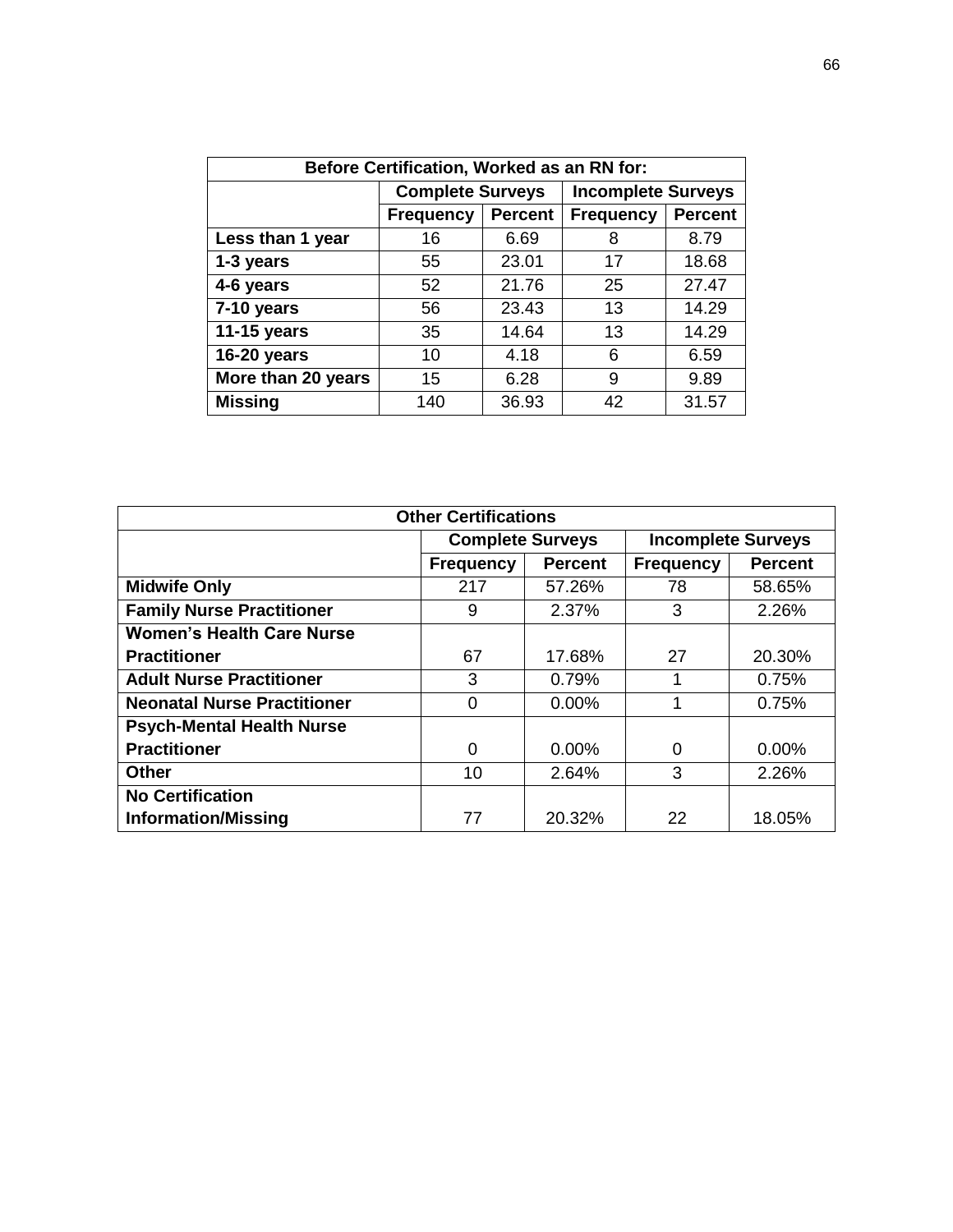| Antepartum                     |     |                                 |                                  |                                                |                                                                        |
|--------------------------------|-----|---------------------------------|----------------------------------|------------------------------------------------|------------------------------------------------------------------------|
| <b>Task</b>                    | N   | Frequency<br>Mean (SD)<br>Range | Importance<br>Mean (SD)<br>Range | <b>Unweighted</b><br>Composite<br><b>Score</b> | Recommended<br>for Removal,<br><b>Unweighted</b><br>Composite $\leq$ 5 |
| Evaluates for presumptive      |     |                                 |                                  |                                                |                                                                        |
| signs of pregnancy.            | 380 | $4.25(1.44)1-6$                 | 3.88 (0.95) 1-5                  | 8.14                                           |                                                                        |
| Screens for violence or abuse. | 383 | $5.28(1.04)$ 2-6                | 4.55 (0.64) 2-5                  | 9.83                                           |                                                                        |
| Laboratory tests to determine  |     |                                 |                                  |                                                |                                                                        |
| baseline values.               | 380 | 5.83 (0.48) 1-6                 | 4.78 (0.42) 3-5                  | 10.61                                          |                                                                        |
| Assesses acceptance of         |     |                                 |                                  |                                                |                                                                        |
| pregnancy.                     | 383 | $5.28(0.97)$ 2-6                | 4.24 (0.74) 2-5                  | 9.52                                           |                                                                        |
| Supports for mothering role    |     |                                 |                                  |                                                |                                                                        |
| development.                   | 381 | 4.85 (1.19) 1-6                 | 4.08 (0.79) 2-5                  | 8.93                                           |                                                                        |
| Evaluates bony pelvis and      |     |                                 |                                  |                                                |                                                                        |
| pelvic type.                   | 384 | 3.97 (1.58) 1-6                 | $3.22(1.02)1-5$                  | 7.19                                           |                                                                        |
| Refers to community            |     |                                 |                                  |                                                |                                                                        |
| resources as indicated.        | 381 | 4.67 (1.24) 1-6                 | 4.15 (0.73) 2-5                  | 8.83                                           |                                                                        |
| Promotes the involvement of    |     |                                 |                                  |                                                |                                                                        |
| parents and families.          | 377 | 5.26 (0.90) 1-6                 | 4.22 (0.73) 2-5                  | 9.48                                           |                                                                        |
| Identifies deviations from     |     |                                 |                                  |                                                |                                                                        |
| normal pregnancy.              | 379 | 5.45 (0.99) 2-6                 | 4.86 (0.36) 3-5                  | 10.31                                          |                                                                        |
| Performs sonography to         |     |                                 |                                  |                                                |                                                                        |
| establish gestational age.*    | 373 | $2.26(1.79)1-6$                 | $3.07(1.18)1-5$                  | 5.35                                           |                                                                        |
| Orders sonography to           |     |                                 |                                  |                                                |                                                                        |
| establish gestational age.     | 378 | 4.38 (1.39) 1-6                 | 3.89 (0.87) 2-5                  | 8.26                                           |                                                                        |
| Performs sonogram to rule      |     |                                 |                                  |                                                |                                                                        |
| out fetal abnormality.         | 373 | $1.48(1.22)1-6$                 | $2.62(1.30)1-5$                  | 4.11                                           | X                                                                      |

# **Table 2. Clinical Tasks across the Six Areas of Midwifery Practice: Antepartum, Intrapartum, Postpartum, Newborn, Well-Woman/Gynecology, and Primary Care**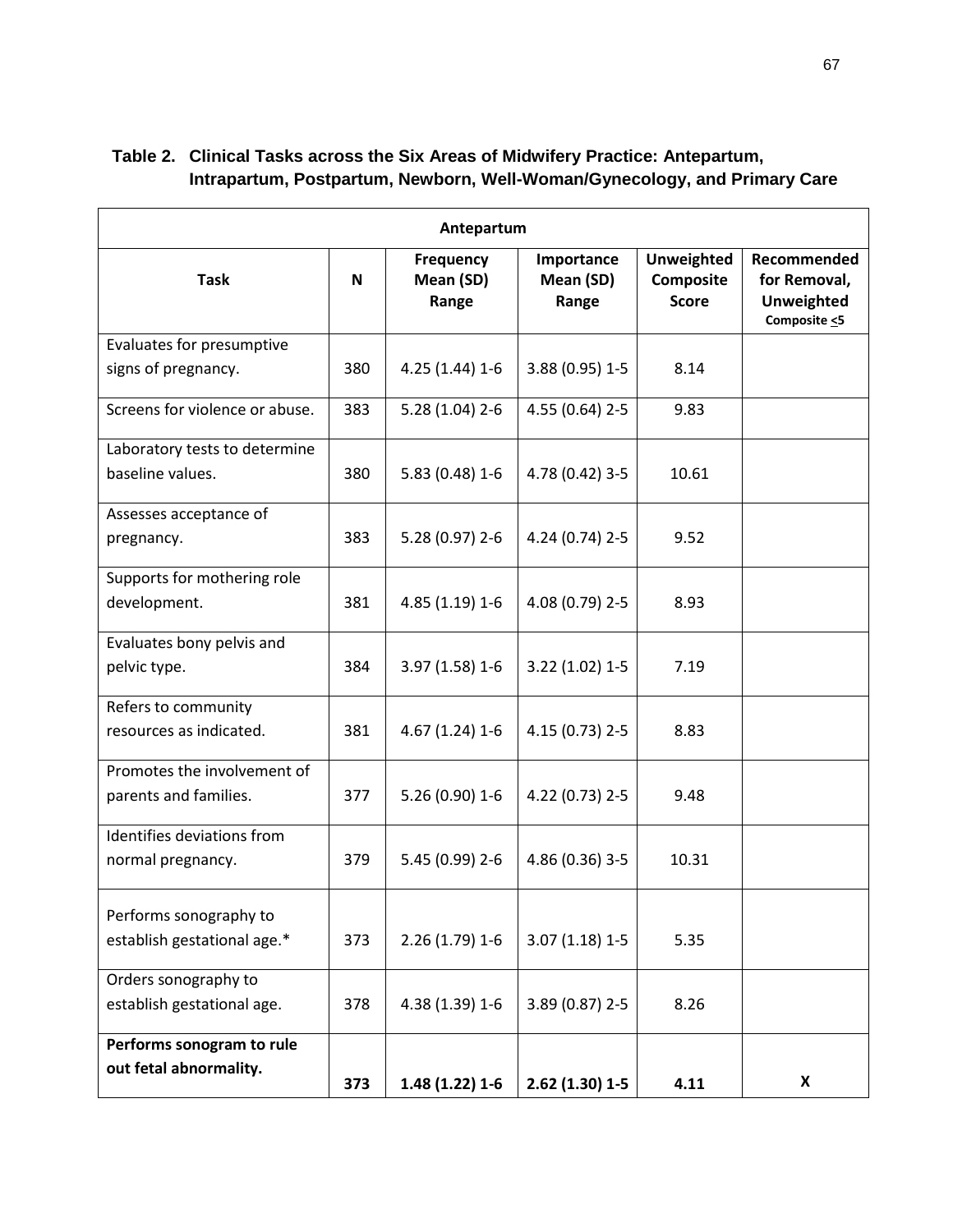| Refers for sonogram to rule                                                            |     |                  |                 |       |  |
|----------------------------------------------------------------------------------------|-----|------------------|-----------------|-------|--|
| out fetal abnormality.                                                                 | 377 | $5.02(1.34)1-6$  | 4.16 (0.85) 1-5 | 9.18  |  |
| Orders biophysical profile.                                                            | 374 | $3.10(1.03)1-6$  | 4.04 (0.81) 1-5 | 7.13  |  |
| Interprets biophysical profile<br>results.                                             | 375 | $3.82(1.67)$ 1-6 | 4.31 (0.82) 1-5 | 8.12  |  |
| Performs sonography for<br>amniotic fluid volume,<br>presentation, and/or placental    |     |                  |                 |       |  |
| location.*                                                                             | 374 | $2.30(1.49)1-6$  | $3.36(1.24)1-5$ | 5.67  |  |
| Evaluates historical, physical<br>and laboratory data to<br>determine gestational age. | 373 | 5.51 (0.92) 1-6  | 4.63 (0.59) 2-5 | 10.14 |  |
| Provides counseling regarding<br>pregnancy options.                                    | 372 | $3.53(1.59)1-6$  | 4.06 (0.97) 1-5 | 7.58  |  |
| Questions about fetal<br>movement; instructs in fetal<br>movement monitoring.          | 374 | 5.73 (0.72) 1-6  | 4.67 (0.61) 2-5 | 10.39 |  |
| Measures abdomen by<br>centimeter tape and/or<br>fingerbreadth.                        | 375 | $5.87(0.51)$ 1-6 | 4.49 (0.67) 2-5 | 10.35 |  |
| Orders and interprets<br>nonstress tests.                                              | 373 | 4.01 (1.22) 1-6  | 4.54 (0.64) 2-5 | 8.54  |  |
| Prepares for expected mode<br>of birth.                                                | 367 | 5.36 (0.97) 1-6  | 4.38 (0.72) 1-5 | 9.75  |  |
| Questions and counsels<br>regarding possible teratogen<br>exposure.                    | 372 | $5.22(1.06)1-6$  | 4.39 (0.68) 3-5 | 9.6   |  |
| Determines menstrual history<br>and date of LNMP.                                      | 372 | $5.71(0.77)$ 1-6 | 4.59 (0.61) 2-5 | 10.3  |  |
| Determines presence and<br>level of hCG in the serum or<br>urine.                      | 370 | 3.93 (1.50) 1-6  | 3.81 (0.93) 1-5 | 7.74  |  |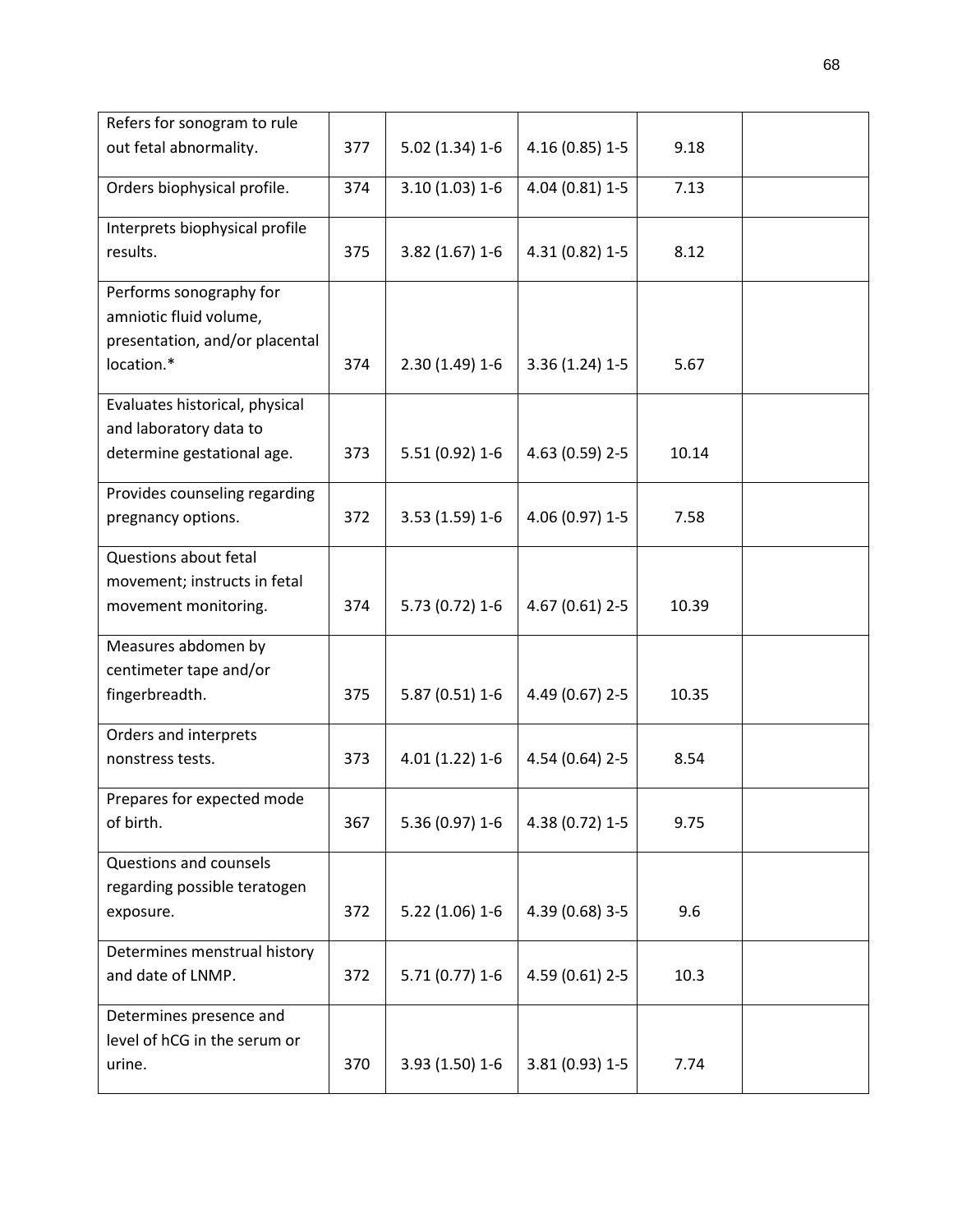| Identifies the need for genetic  |     |                 |                 |       |  |
|----------------------------------|-----|-----------------|-----------------|-------|--|
| counseling.                      | 369 | 4.49 (1.45) 1-6 | 4.19 (0.78) 2-5 | 8.68  |  |
| Evaluates current nutritional    |     |                 |                 |       |  |
| status.                          | 374 | $5.11(1.22)1-6$ | 4.20 (0.74) 2-5 | 9.31  |  |
| Determines BMI.                  | 372 | 4.74 (1.46) 1-6 | 3.78 (0.89) 1-5 | 8.53  |  |
| Counsels about normal            |     |                 |                 |       |  |
| physiology of pregnancy.         | 369 | 5.75 (0.55) 2-6 | 4.55 (0.60) 3-5 | 10.3  |  |
| Orders/obtains/interprets        |     |                 |                 |       |  |
| laboratory work.                 | 372 | 5.86 (0.45) 2-6 | 4.75 (0.46) 3-5 | 10.61 |  |
| Performs Leopold's               |     |                 |                 |       |  |
| maneuvers on abdomen.            | 373 | 5.69 (0.70) 1-6 | 4.55 (0.66) 2-5 | 10.24 |  |
| Prepares for pain                |     |                 |                 |       |  |
| management in labor.             | 370 | 5.47 (0.88) 1-6 | 4.41 (0.69) 2-5 | 9.88  |  |
| Determines appropriateness       |     |                 |                 |       |  |
| of vaginal birth after cesarean. | 369 | 3.88 (1.66) 1-6 | 4.41 (0.74) 1-5 | 8.3   |  |
| Evaluates serial hCG levels.*    | 366 | $2.94(1.16)1-6$ | 3.97 (0.83) 1-5 | 6.91  |  |
| Evaluates for and manages A1     |     |                 |                 |       |  |
| diabetes in pregnancy.           | 368 | $3.20(1.57)1-6$ | 4.18 (0.92) 1-5 | 7.39  |  |
| Evaluates for and manages A2     |     |                 |                 |       |  |
| diabetes in pregnancy.           | 367 | $2.51(1.44)1-6$ | 3.82 (1.06) 1-5 | 6.34  |  |
| Counsels about alternate and     |     |                 |                 |       |  |
| complementary therapies.         | 372 | 3.66 (1.38) 1-6 | 3.56 (0.87) 1-5 | 7.22  |  |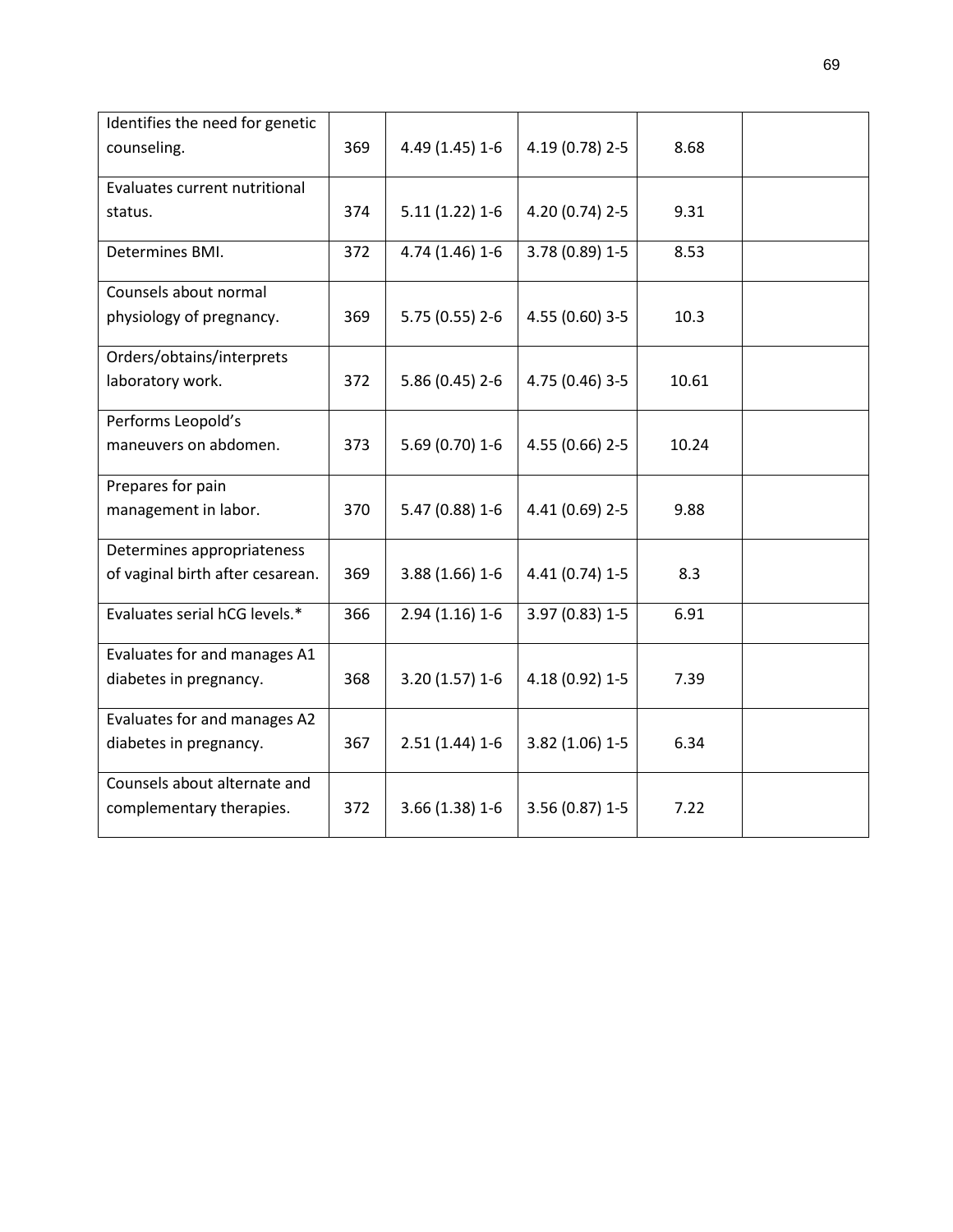| Intrapartum                                                                             |     |                                        |                                  |                                                |                                                                        |  |
|-----------------------------------------------------------------------------------------|-----|----------------------------------------|----------------------------------|------------------------------------------------|------------------------------------------------------------------------|--|
| <b>Task</b>                                                                             | N   | <b>Frequency</b><br>Mean (SD)<br>Range | Importance<br>Mean (SD)<br>Range | <b>Unweighted</b><br>Composite<br><b>Score</b> | Recommended<br>for Removal,<br><b>Unweighted</b><br>Composite $\leq$ 5 |  |
| Determines fetal presentation.                                                          | 326 | 5.91 (0.34) 4-6                        | 4.89 (0.32) 4-5                  | 10.8                                           |                                                                        |  |
| Plan for nutritional needs.                                                             | 322 | $5.30(1.19)1-6$                        | 4.16 (0.88) 1-5                  | 9.46                                           |                                                                        |  |
| Monitors labor pattern.                                                                 | 324 | $5.06(1.26)1-6$                        | 4.38 (0.78) 2-5                  | 9.44                                           |                                                                        |  |
| Performs artificial rupture of<br>membranes.                                            | 325 | 3.52 (0.98) 1-6                        | 4.14 (0.90) 2-5                  | 7.66                                           |                                                                        |  |
| Places intrauterine pressure<br>catheter.*                                              | 323 | $2.63(1.05)1-6$                        | 4.02 (0.98) 1-5                  | 6.66                                           |                                                                        |  |
| Plan for decreasing discomfort<br>in labor.                                             | 323 | 5.72 (0.60) 3-6                        | 4.70 (0.54) 2-5                  | 10.41                                          |                                                                        |  |
| Plan of care for managing<br>deviations from the normal<br>progress of labor.           | 325 | 4.78 (1.22) 2-6                        | 4.69 (0.56) 2-5                  | 9.48                                           |                                                                        |  |
| Administers pudendal<br>anesthesia.                                                     | 314 | $1.11(0.42)1-6$                        | $2.42(1.04)1-5$                  | 3.54                                           | X                                                                      |  |
| Delivers infant in mother's<br>choice of appropriate supportive<br>modalities.          | 320 | $4.18(1.77)1-6$                        | 4.29 (0.81) 1-5                  | 8.48                                           |                                                                        |  |
| Delivers infant in the occiput<br>posterior position.*                                  | 324 | $2.97(1.11)$ 2-6                       | 4.36 (0.73) 1-5                  | 7.33                                           |                                                                        |  |
| Manages nuchal cord.                                                                    | 326 | 4.13 (1.19) 2-6                        | 4.68 (0.54) 3-5                  | 8.82                                           |                                                                        |  |
| Management of the third stage<br>of labor.                                              | 325 | 4.34 (1.49) 1-6                        | 4.29 (0.84) 1-5                  | 8.63                                           |                                                                        |  |
| Delivers placenta and<br>membranes by maternal effort<br>and/or gentle manual traction. | 320 | 5.38 (0.89) 2-6                        | 4.62 (0.58) 3-5                  | 10.01                                          |                                                                        |  |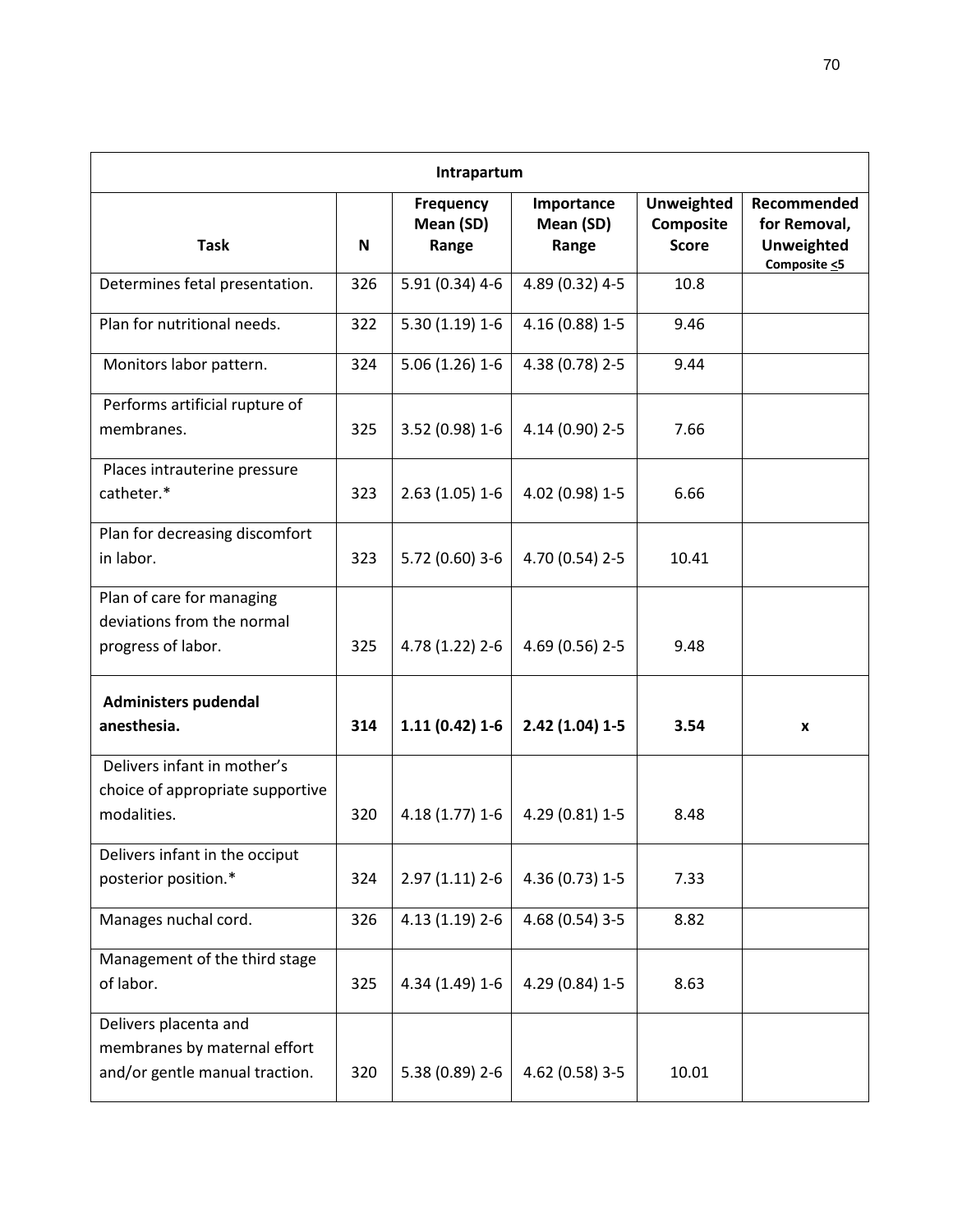| Repairs episiotomy.                                             | 323 | 4.48 (1.21) 2-6  | 4.77 (0.47) 2-5 | 9.25  |   |
|-----------------------------------------------------------------|-----|------------------|-----------------|-------|---|
| Repairs 3 <sup>rd</sup> degree lacerations.                     | 322 | $1.33(0.69)1-6$  | $3.11(1.26)1-5$ | 4.45  | X |
| Repairs 4 <sup>th</sup> degree lacerations.                     | 318 | $1.00(0.06)$ 1-2 | $2.43(1.34)1-5$ | 3.44  | X |
| <b>Repairs lacerations of the</b><br>cervix.                    | 322 | $1.15(0.53)1-6$  | $2.70(1.34)1-5$ | 3.85  | X |
| Inspects placenta and<br>membranes.                             | 321 | $5.89(0.44)$ 2-6 | 4.74 (0.49) 3-5 | 10.63 |   |
| Performs manual exploration of<br>the uterus.*                  | 326 | $2.18(0.79)1-6$  | 4.10 (0.89) 1-5 | 6.27  |   |
| Evaluates onset of labor.                                       | 325 | 5.47 (0.86) 2-6  | 4.63 (0.59) 2-5 | 10.1  |   |
| Determines status of amniotic<br>membranes.                     | 323 | 4.77 (1.25) 2-6  | 4.67 (0.57) 3-5 | 9.43  |   |
| Orders/administers cervical<br>ripening agents.                 | 320 | $3.34(1.24)1-6$  | 4.32 (0.79) 1-5 | 7.66  |   |
| Evaluates fetal condition<br>following rupture of<br>membranes. | 321 | $5.36(1.08)1-6$  | 4.71 (0.55) 2-5 | 10.08 |   |
| Orders and manages<br>amnioinfusion.*                           | 322 | $2.21(1.03)1-6$  | 3.71 (1.09) 1-5 | 5.92  |   |
| Provides emotional support.                                     | 320 | 5.79 (0.57) 3-6  | 4.77 (0.48) 2-5 | 10.57 |   |
| Manages care of the woman<br>with an epidural.                  | 318 | 4.24 (1.55) 1-6  | 4.29 (0.91) 1-5 | 8.56  |   |
| Administers local anesthesia.                                   | 318 | $3.63(1.02)1-6$  | 4.37 (0.77) 1-5 | 8     |   |
| Delivers infant with mother in<br>various positions.            | 323 | 4.07 (1.35) 1-6  | 4.48 (0.67) 3-5 | 8.55  |   |
| Delivers baby in breech<br>position.**                          | 319 | $1.12(0.33)1-2$  | $3.61(1.24)1-5$ | 4.74  | x |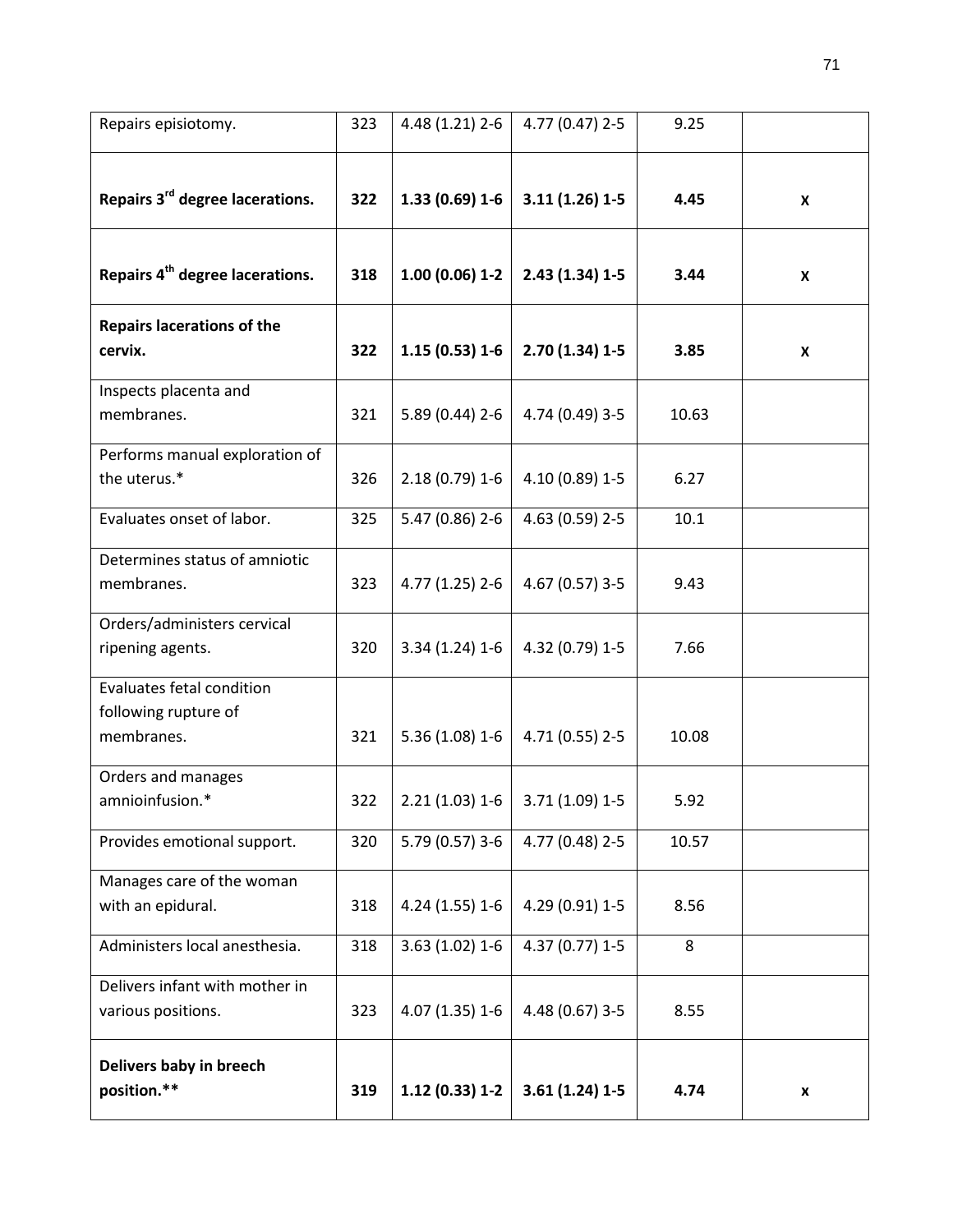| Delivers baby in face          |     |                  |                   |       | X            |
|--------------------------------|-----|------------------|-------------------|-------|--------------|
| presentation.**                | 319 | $1.30(0.48)1-3$  | $3.59(1.19)1-5$   | 4.89  |              |
|                                |     |                  |                   |       |              |
| Delivers baby with vacuum.     | 319 | $1.08(0.30)$ 1-3 | $2.66(1.31)$ 1-5  | 3.74  | $\pmb{\chi}$ |
| Delivers baby with forceps.    | 318 | $1.00(0.06)$ 1-2 | $2.08(1.27)1 - 5$ | 3.09  | $\pmb{\chi}$ |
|                                |     |                  |                   |       |              |
| First Assists with Cesarean    |     |                  |                   |       |              |
| birth.***                      | 320 | $2.31(1.49)1-6$  | $3.23(1.25)1-5$   | 5.55  |              |
| Delays cord clamping until     |     |                  |                   |       |              |
| pulsations have ceased.        | 318 | 4.77 (1.33) 1-6  | 4.02 (0.89) 2-5   | 8.81  |              |
|                                |     |                  |                   |       |              |
| Evaluates rectal integrity.    | 321 | $4.55(1.66)1-6$  | 4.49 (0.69) 2-5   | 9.05  |              |
|                                |     |                  |                   |       |              |
| Controls hemorrhage.           | 319 | 4.37 (1.56) 2-6  | 4.87 (0.35) 3-5   | 9.24  |              |
| Performs bimanual              |     |                  |                   |       |              |
| compression.*                  | 317 | 2.41 (0.99) 1-6  | 4.67 (0.59) 1-5   | 7.08  |              |
|                                |     |                  |                   |       |              |
| Evaluates etiology of          |     |                  |                   |       |              |
| postpartum hemorrhage.         | 318 | 4.36 (1.65) 1-6  | 4.83 (0.40) 3-5   | 9.18  |              |
|                                |     |                  |                   |       |              |
| Estimates gestational age and  |     |                  |                   |       |              |
| fetal weight.                  | 317 | $5.23(1.24)1-6$  | 4.31 (0.82) 1-5   | 9.54  |              |
| Determines position of         |     |                  |                   |       |              |
| presenting part.               | 321 | $5.67(0.67)$ 3-6 | 4.70 (0.56) 3-5   | 10.37 |              |
|                                |     |                  |                   |       |              |
| Evaluates physical response to |     |                  |                   |       |              |
| process of labor.              | 315 | $5.71(0.62)$ 2-6 | 4.58 (0.64) 2-5   | 10.29 |              |
| Monitors fetal wellbeing and   |     |                  |                   |       |              |
| response to contractions.      | 313 | 4.91 (1.54) 1-6  | 4.37 (0.82) 1-5   | 9.3   |              |
|                                |     |                  |                   |       |              |
| Monitors progress of labor.    | 316 | 5.69 (0.71) 2-6  | 4.69 (0.57) 2-5   | 10.38 |              |
|                                |     |                  |                   |       |              |
| Applies internal fetal scalp   |     |                  |                   |       |              |
| electrode.*                    | 312 | $2.61(0.95)$ 1-6 | 4.16 (0.90) 1-5   | 6.78  |              |
| Uses complementary analgesic   |     |                  |                   |       |              |
| therapies.                     | 315 | $3.39(1.62)1-6$  | 3.90 (0.95) 1-5   | 7.29  |              |
|                                |     |                  |                   |       |              |
| Monitors for side effects of   |     |                  |                   |       |              |
| medications.                   | 311 | $3.36(1.74)1-6$  | 4.27 (0.81) 1-5   | 7.64  |              |
|                                |     |                  |                   |       |              |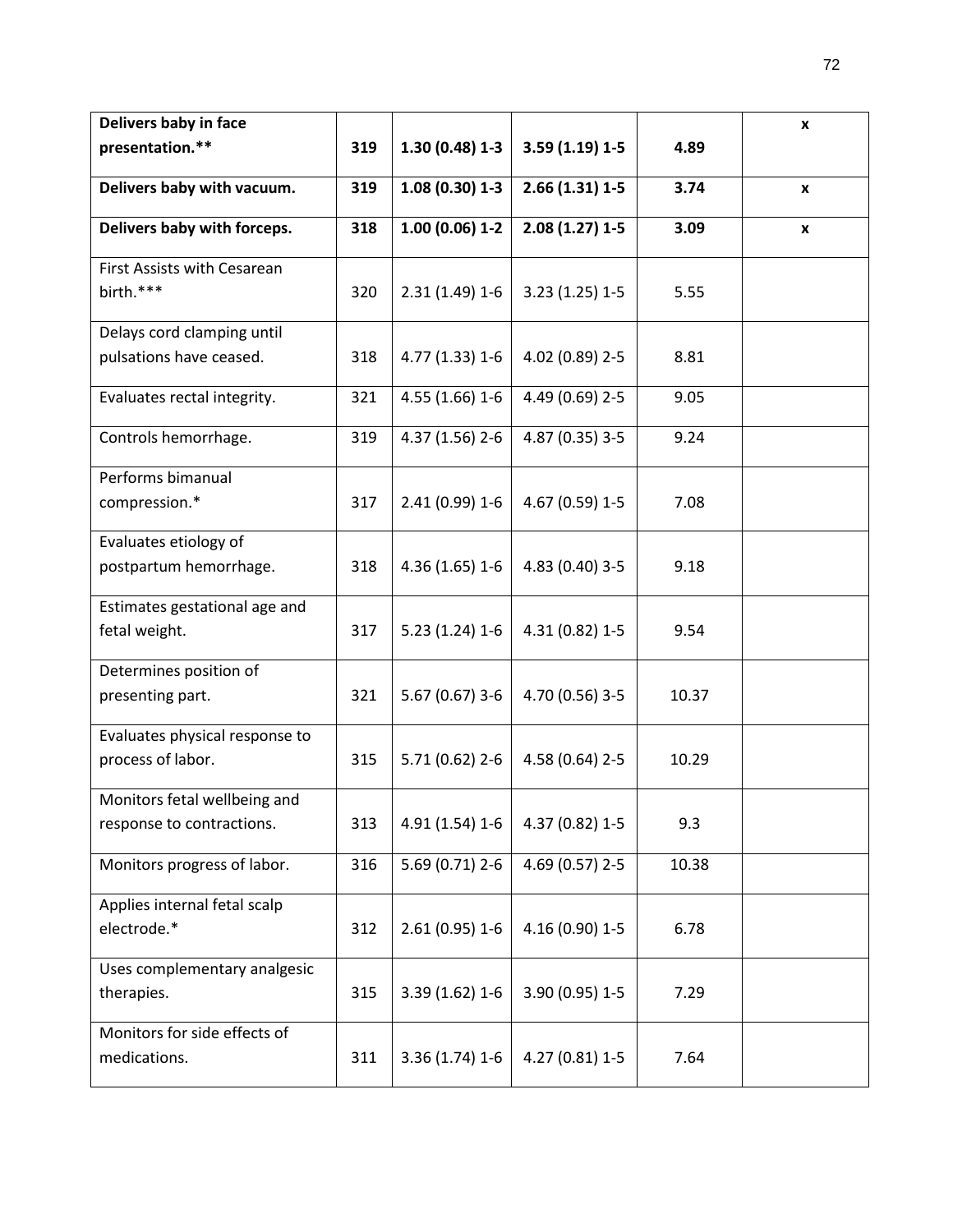| Promotes effective second stage |     |                  |                   |       |  |
|---------------------------------|-----|------------------|-------------------|-------|--|
| of labor progress.              | 317 | $5.65(0.65)$ 2-6 | 4.66 (0.62) 2-5   | 10.31 |  |
| Performs episiotomies when      |     |                  |                   |       |  |
| indicated.*                     | 314 | $2.50(1.38)1-6$  | 4.18 (0.88) 1-5   | 6.69  |  |
| Initiates maneuvers to resolve  |     |                  |                   |       |  |
| shoulder dystocia.              | 312 | $3.00(1.56)1-6$  | 4.96 (0.22) 3-5   | 7.95  |  |
| Determines separation of        |     |                  |                   |       |  |
| placenta.                       | 316 | 5.78 (0.65) 2-6  | 4.67 (0.56) 3-5   | 10.45 |  |
| Estimates blood loss.           | 315 | 5.98 (0.17) 4-6  | 4.45 (0.69) 2-5   | 10.43 |  |
| Examines cervix, vagina and     |     |                  |                   |       |  |
| perineum for lacerations.       | 315 | 5.94 (0.30) 3-6  | 4.81 (0.43) 3-5   | 10.75 |  |
| Sends placenta to pathology.*   | 313 | $2.25(0.86)1-6$  | $3.36(1.00)$ 1-5  | 5.6   |  |
| Orders pitocin for augmentation |     |                  |                   |       |  |
| of labor.                       | 316 | $3.27(1.17)1-6$  | 4.08 (0.90) 1-5   | 7.35  |  |
| Manages chorioamnionitis.       | 311 | $3.21(1.55)1-6$  | 4.42 (0.73) 1-5   | 7.65  |  |
| Manages spontaneous labor       |     |                  |                   |       |  |
| with a prior Cesarean birth.*   | 313 | $2.75(1.43)1-6$  | 4.35 (0.88) 1-5   | 7.11  |  |
| Initiates labor induction for   |     |                  |                   |       |  |
| women electing VBAC. *          | 310 | $1.87(1.21)1-6$  | $3.76(1.21)1 - 5$ | 5.64  |  |
| Manages care of the woman       |     |                  |                   |       |  |
| having a waterbirth. *          | 311 | $2.01(1.52)1-6$  | $3.74(1.07)$ 1-5  | 5.76  |  |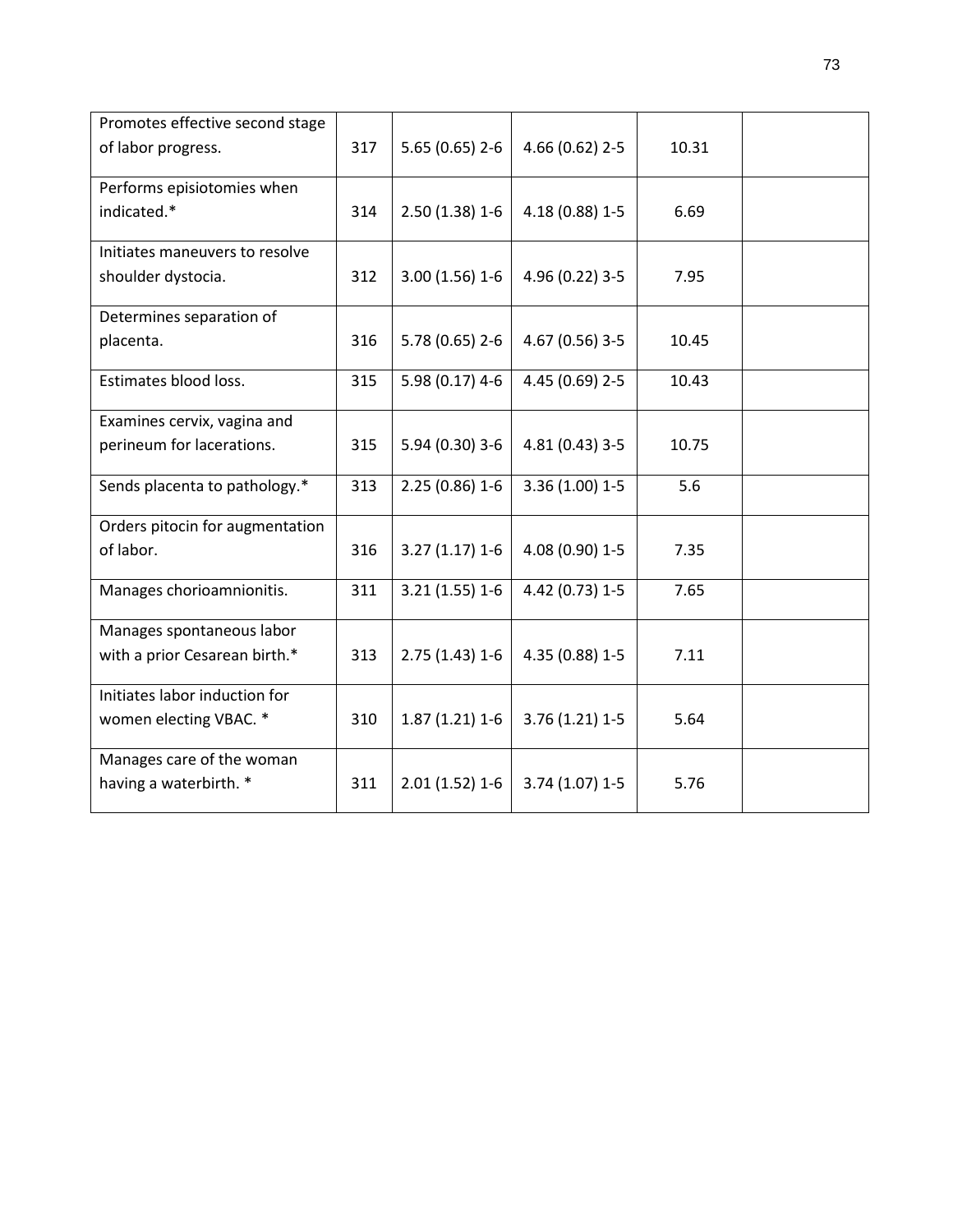|                                                               | Postpartum |                                        |                                  |                                                       |                                                                        |  |  |  |
|---------------------------------------------------------------|------------|----------------------------------------|----------------------------------|-------------------------------------------------------|------------------------------------------------------------------------|--|--|--|
| <b>Task</b>                                                   | N          | <b>Frequency</b><br>Mean (SD)<br>Range | Importance<br>Mean (SD)<br>Range | <b>Unweighted</b><br><b>Composite</b><br><b>Score</b> | Recommended<br>for Removal,<br><b>Unweighted</b><br>Composite $\leq$ 5 |  |  |  |
| Provides information about<br>lactation.                      | 300        | 4.95 (1.10) 2-6                        | 4.43 (0.65) 3-5                  | 9.37                                                  |                                                                        |  |  |  |
| Refers for lactation<br>consultation.                         | 304        | 4.22 (1.49) 1-6                        | 4.35 (0.74) 1-5                  | 8.58                                                  |                                                                        |  |  |  |
| Performs postpartum<br>physical exam.                         | 304        | $5.64(0.85)1-6$                        | 4.65 (0.57) 2-5                  | 10.28                                                 |                                                                        |  |  |  |
| Screens for symptoms of<br>depression.                        | 304        | 4.88 (1.67) 1-6                        | 4.49 (0.70) 2-5                  | 9.37                                                  |                                                                        |  |  |  |
| Manages vaginal, perineal or<br>rectal hematomas.*            | 305        | $2.80(1.57)$ 1-6                       | 4.06 (0.85) 1-5                  | 6.85                                                  |                                                                        |  |  |  |
| Manage pain relief.                                           | 302        | 4.97 (1.42) 1-6                        | 4.38 (0.72) 2-5                  | 9.35                                                  |                                                                        |  |  |  |
| Assesses for postanesthesia<br>complications or side effects. | 304        | 3.31 (1.76) 1-6                        | 4.00 (0.94) 1-5                  | 7.31                                                  |                                                                        |  |  |  |
| Orders maternal<br>immunizations.                             | 305        | 3.96 (1.71) 1-6                        | 4.02 (0.97) 1-5                  | 7.98                                                  |                                                                        |  |  |  |
| Discusses plans for continued<br>health care.                 | 297        | 5.46 (0.97) 1-6                        | 4.41 (0.71) 2-5                  | 9.87                                                  |                                                                        |  |  |  |
| Evaluates for postpartum<br>abnormalities.                    | 304        | $5.37(1.13)1-6$                        | 4.61 (0.57) 3-5                  | 9.98                                                  |                                                                        |  |  |  |
| Evaluates and manages post-<br>Cesarean care.*                | 302        | $2.86(1.55)1-6$                        | 3.80 (1.04) 1-5                  | 6.67                                                  |                                                                        |  |  |  |
| Manages postpartum<br>hemorrhoids.                            | 299        | 3.99 (1.37) 1-6                        | 3.99 (0.80) 2-5                  | 7.96                                                  |                                                                        |  |  |  |
| Lance external thrombosed<br>hemorrhoids.                     | 302        | $1.17(0.62)1-6$                        | $2.38(1.12)1-5$                  | 3.55                                                  | X                                                                      |  |  |  |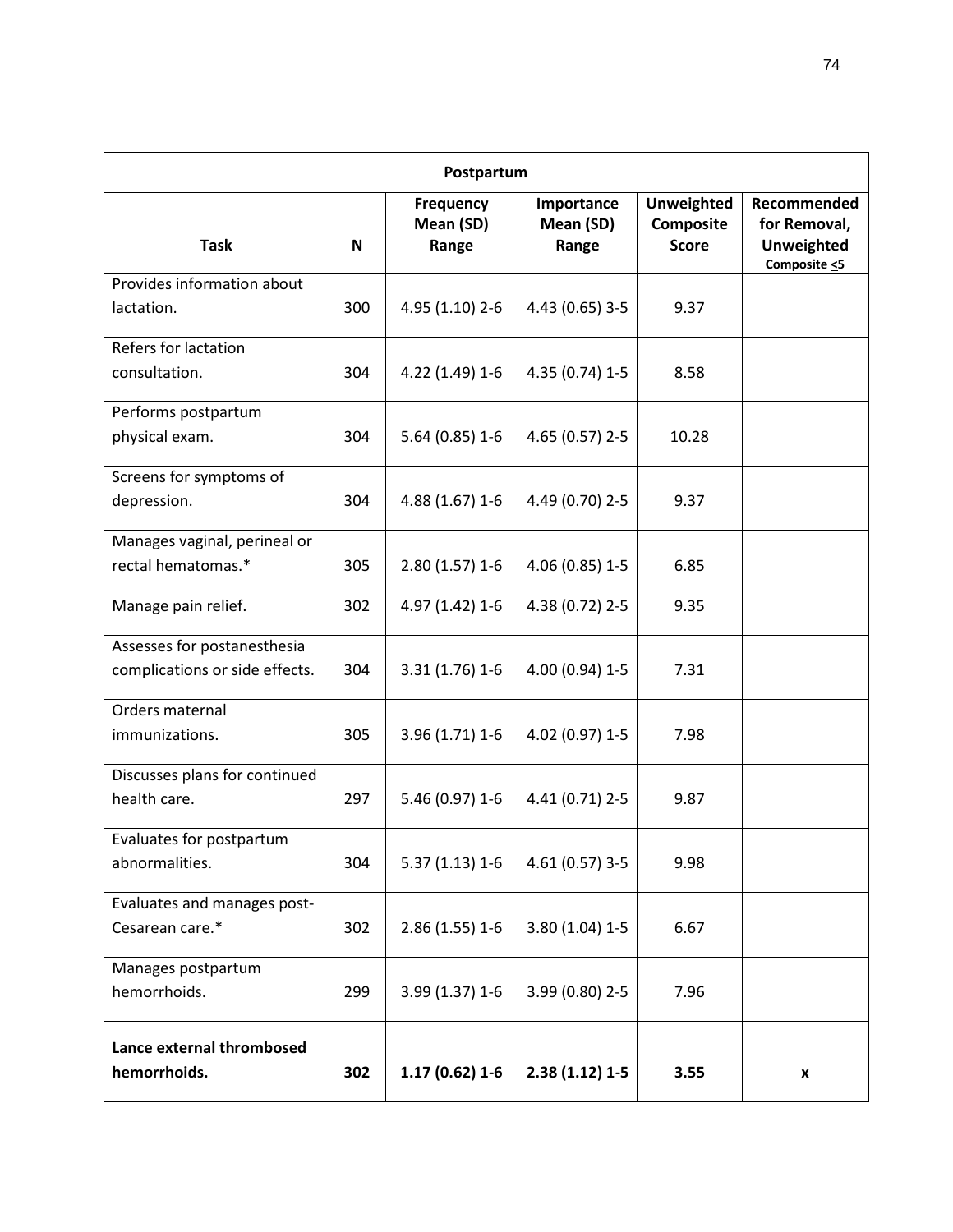| <b>Newborn</b>                                           |     |                                 |                                  |                                                |                                                                  |  |  |
|----------------------------------------------------------|-----|---------------------------------|----------------------------------|------------------------------------------------|------------------------------------------------------------------|--|--|
| <b>Task</b>                                              | N   | Frequency<br>Mean (SD)<br>Range | Importance<br>Mean (SD)<br>Range | <b>Unweighted</b><br>Composite<br><b>Score</b> | Recommended<br>for Removal,<br><b>Unweighted</b><br>Composite <5 |  |  |
| Promotes adequate                                        |     |                                 |                                  |                                                |                                                                  |  |  |
| respirations by stimulating<br>the newborn.              | 241 | 4.43 (1.65) 1-6                 | 4.66 (0.62) 2-5                  | 9.1                                            |                                                                  |  |  |
| Supports newborn<br>thermoregulation.                    | 236 | $5.27(1.36)1-6$                 | 4.65 (0.65) 2-5                  | 9.9                                            |                                                                  |  |  |
| Evaluates well-being of the<br>newborn by Apgar scoring. | 239 | 3.90 (1.96) 1-6                 | 4.33 (0.83) 2-5                  | 8.22                                           |                                                                  |  |  |
| Initiates chemoprophylaxis.*                             | 235 | 2.99 (2.00) 1-6                 | $3.65(1.13)1-5$                  | 6.63                                           |                                                                  |  |  |
| Provides education about<br>newborn feeding.             | 237 | $5.27(1.11)1-6$                 | 4.60 (0.66) 1-5                  | 9.86                                           |                                                                  |  |  |
| Observes and clears infant's<br>breathing passages.      | 238 | 4.48 (1.63) 1-6                 | 4.41 (0.78) 2-5                  | 8.87                                           |                                                                  |  |  |
| Maintains infant's<br>temperature.                       | 238 | $5.41(1.22)1-6$                 | 4.66 (0.62) 2-5                  | 10.07                                          |                                                                  |  |  |
| Examines cord for umbilical<br>vessels.                  | 238 | $5.71(0.83)1-6$                 | 4.38 (0.78) 2-5                  | 10.09                                          |                                                                  |  |  |
| Orders and/or administers<br>Vitamin K.                  | 239 | $3.48(2.12)1-6$                 | 3.88 (1.06) 1-5                  | 7.34                                           |                                                                  |  |  |
| Educates about<br>breastfeeding.                         | 239 | $5.05(1.16)1-6$                 | 4.59 (0.62) 2-5                  | 9.63                                           |                                                                  |  |  |
| Educates about formula<br>feeding.                       | 240 | $3.51(1.64)1-6$                 | 3.89 (0.96) 1-5                  | 7.4                                            |                                                                  |  |  |
| Performs complete newborn<br>physical exam.*             | 239 | $2.61(1.97)$ 1-6                | $3.95(1.14)1-5$                  | 6.57                                           |                                                                  |  |  |
| Manages infants with<br>problems.*                       | 239 | $1.97(1.46)1-6$                 | $3.65(1.21)1-5$                  | 5.63                                           |                                                                  |  |  |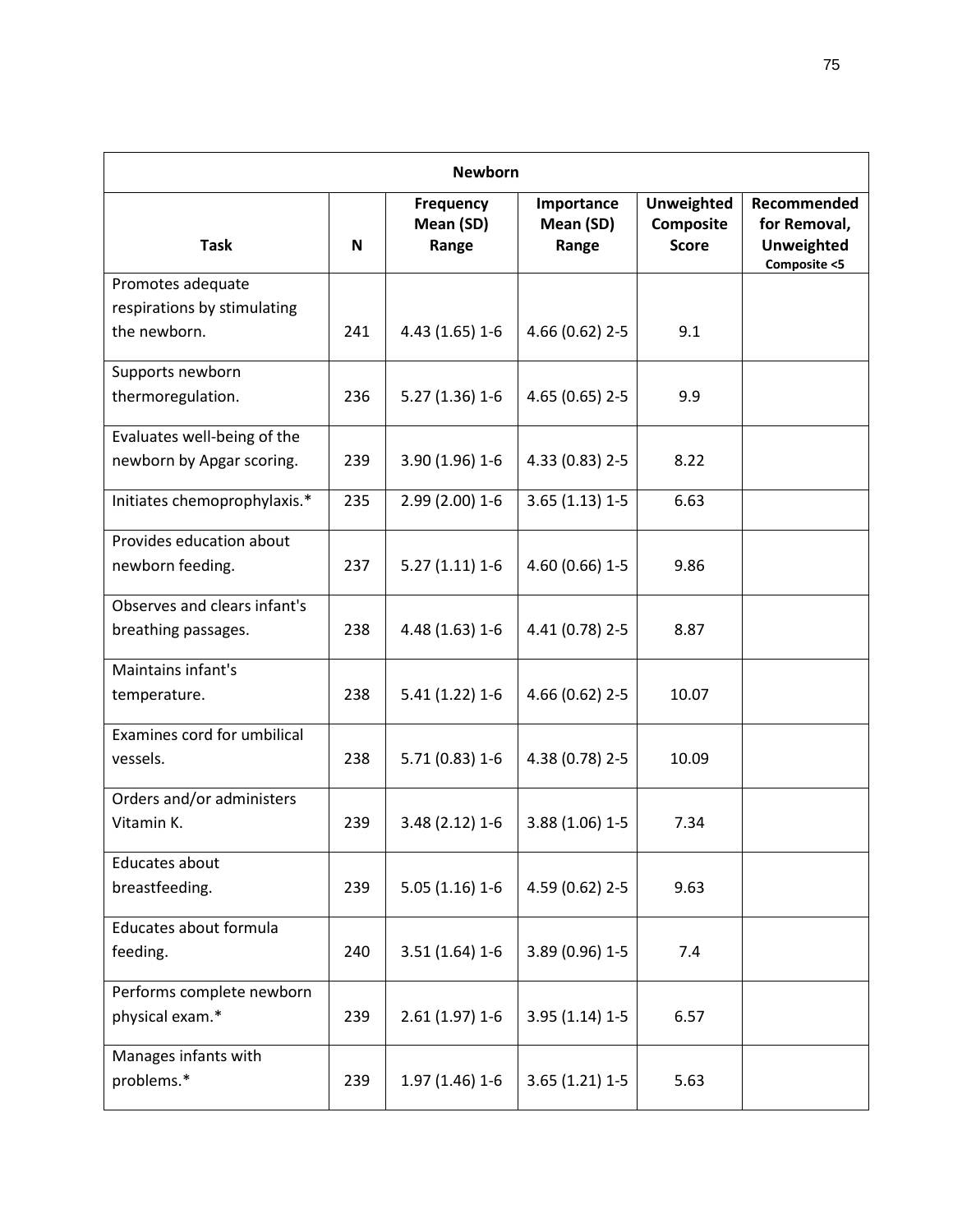| Obtains or arranges for blood<br>specimens from infant.*              | 238 | $2.29(2.04)$ 1-6 | 3.38 (1.32) 1-5  | 5.69 |                    |
|-----------------------------------------------------------------------|-----|------------------|------------------|------|--------------------|
| Orders immunizations.                                                 | 238 | $1.47(1.21)1-6$  | 2.95 (1.34) 1-5  | 4.43 | $\pmb{\mathsf{x}}$ |
| Creates an environment for<br>healthy maternal-infant<br>interaction. | 239 | $5.42(1.12)1-6$  | 4.56 (0.76) 1-5  | 9.97 |                    |
| Provides guidance concerning<br>newborn care.                         | 240 | 4.39 (1.59) 1-6  | 4.24 (0.90) 1-5  | 8.64 |                    |
| Orders and interprets<br>bilirubin levels.**                          | 240 | 1.41 (0.88) 1-6  | $3.26(1.26)$ 1-5 | 4.68 | X                  |
| Manages well-baby visits past<br>1 week of age.***                    | 238 | $1.61(1.51)1-6$  | 3.06 (1.32) 1-5  | 4.66 | $\pmb{\mathsf{x}}$ |
| Evaluates infant for transition<br>to extrauterine life.              | 238 | 4.28 (2.03) 1-6  | 4.23 (1.07) 1-5  | 8.55 |                    |
| Resuscitates infant.*                                                 | 238 | $2.18(1.15)1-6$  | 4.58 (0.84) 1-5  | 6.77 |                    |
| Performs infant intubation<br>with laryngoscope.**                    | 234 | $1.11(0.32)$ 1-2 | 3.59 (1.29) 1-5  | 4.71 | $\pmb{\mathsf{X}}$ |
| Collects cord blood.                                                  | 235 | 4.86 (1.54) 1-6  | 3.94 (0.95) 2-5  | 8.78 |                    |
| Obtains cord gases when<br>necessary.                                 | 238 | 3.08 (1.75) 1-6  | 3.93 (0.97) 1-5  | 7.01 |                    |
| Performs gestational age<br>examination.*                             | 238 | $2.68(1.84)1-6$  | $3.41(1.13)1-5$  | 6.1  |                    |
| Recognizes minor<br>malformations.*                                   | 234 | $2.85(1.64)1-6$  | 4.08 (1.01) 1-5  | 6.93 |                    |
| Provides guidance and<br>counseling regarding male<br>circumcision.   | 237 | 4.09 (1.59) 1-6  | 3.87 (0.99) 1-5  | 7.95 |                    |
| Performs male infant<br>circumcision.                                 | 238 | $1.21(0.85)1-6$  | $2.07(1.29)1-5$  | 3.28 | $\pmb{\mathsf{x}}$ |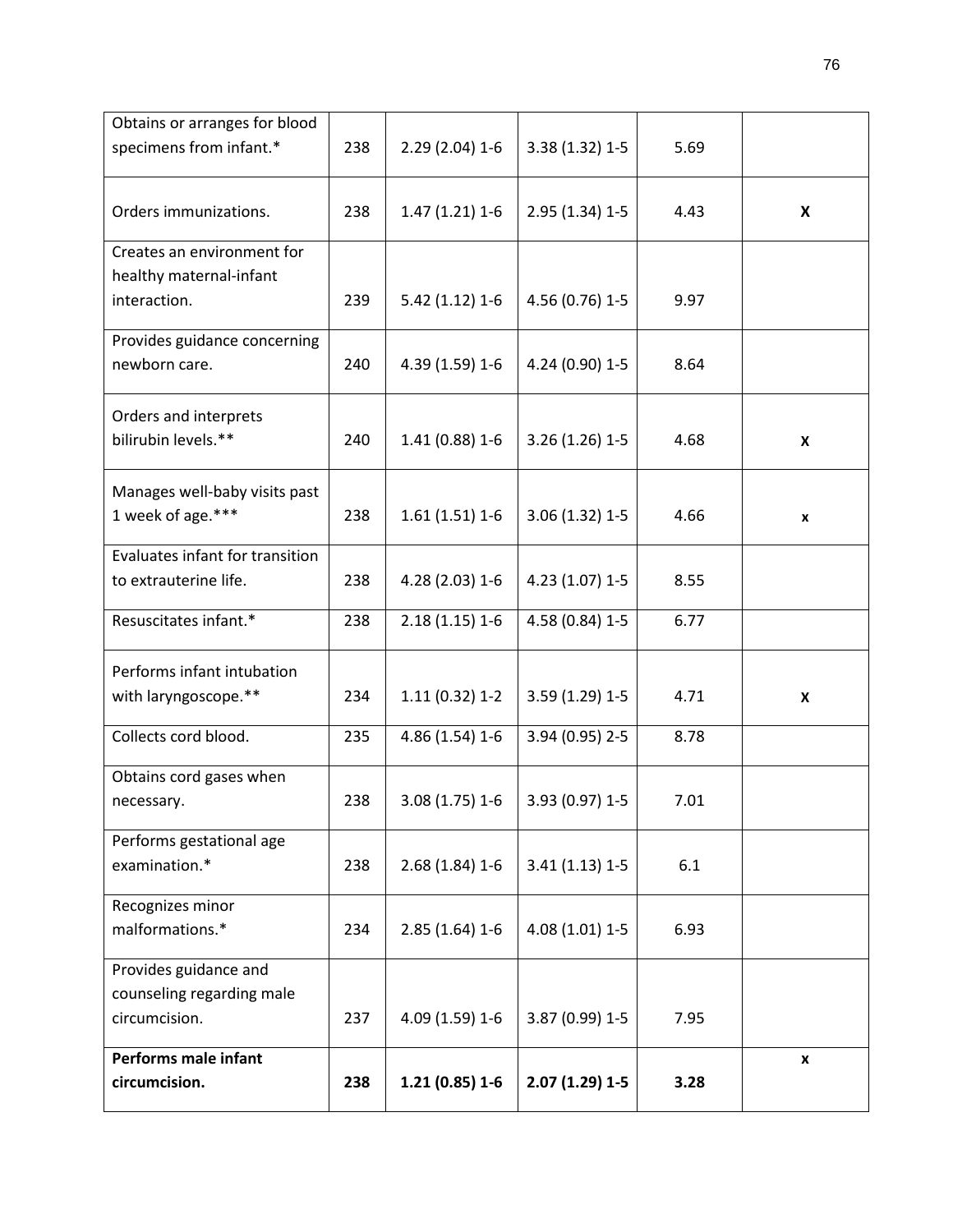| <b>Manages infant who requires</b><br>phototherapy. | 233 | $1.16(0.53)1-6$                   | $\vert$ 2.51 (1.32) 1-5 | 3.67 | х |
|-----------------------------------------------------|-----|-----------------------------------|-------------------------|------|---|
| Orders/performs newborn<br>auditory screening.      | 231 | $1.59(1.46)1-6$   2.53 (1.37) 1-5 |                         | 4.14 | X |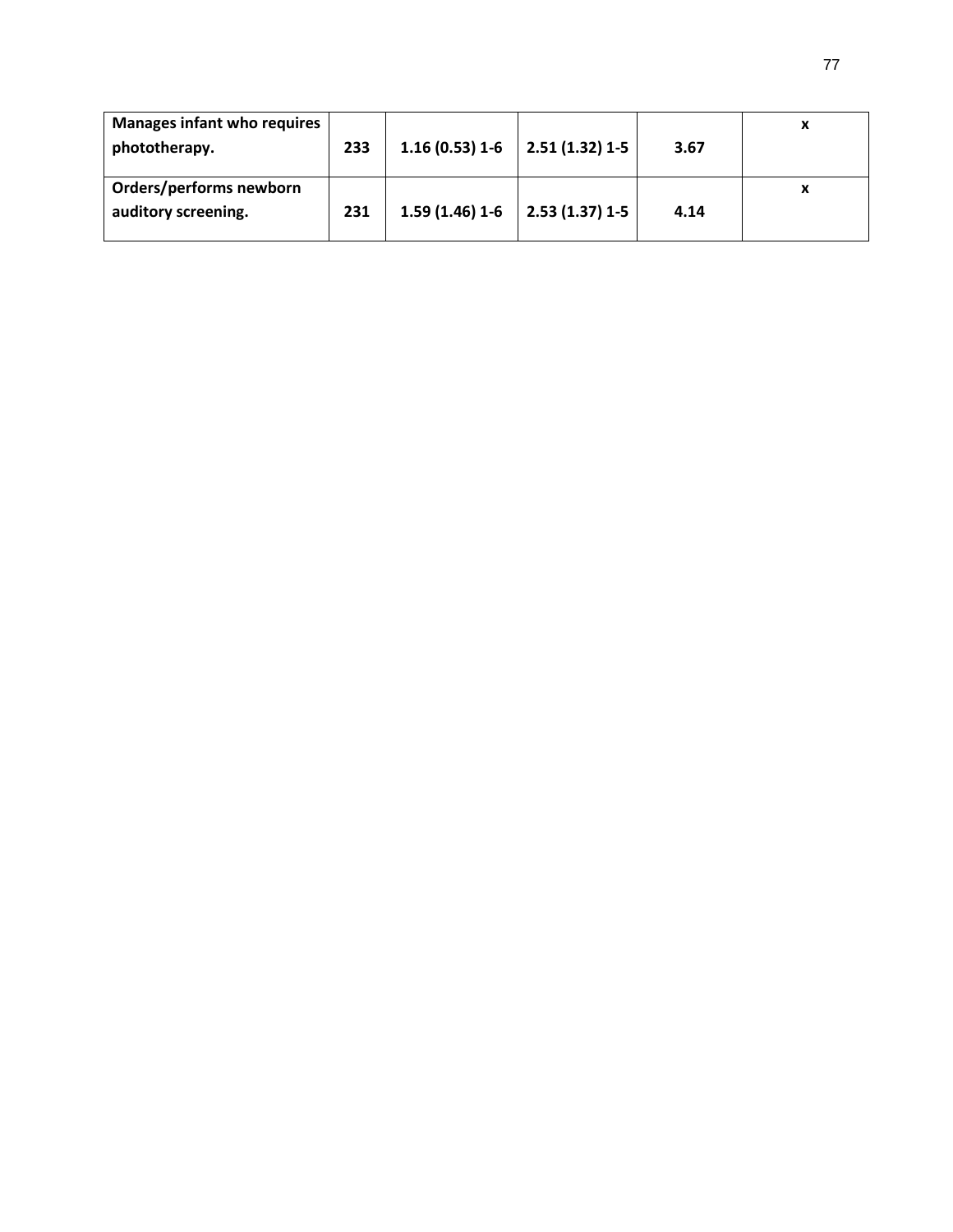| Well-Woman/GYN                                                           |     |                                        |                                  |                                                |                                                                        |  |  |
|--------------------------------------------------------------------------|-----|----------------------------------------|----------------------------------|------------------------------------------------|------------------------------------------------------------------------|--|--|
| <b>Task</b>                                                              | N   | <b>Frequency</b><br>Mean (SD)<br>Range | Importance<br>Mean (SD)<br>Range | <b>Unweighted</b><br>Composite<br><b>Score</b> | Recommended<br>for Removal,<br><b>Unweighted</b><br>Composite $\leq$ 5 |  |  |
| Gathers information about<br>gynecological history and<br>health status. | 279 | 5.75 (0.76) 2-6                        | 4.73 (0.49) 3-5                  | 10.47                                          |                                                                        |  |  |
| Counsels about prevention of<br>sexually transmitted<br>infections.      | 278 | 5.29 (1.02) 2-6                        | 4.65 (0.57) 3-5                  | 9.94                                           |                                                                        |  |  |
| Assesses for high-risk sexual<br>behavior.                               | 276 | $5.28(1.02)$ 2-6                       | 4.52 (0.63) 3-5                  | 9.8                                            |                                                                        |  |  |
| Assesses for sexually<br>transmitted infections.                         | 275 | $5.15(1.01)$ 2-6                       | 4.63 (0.55) 2-5                  | 9.78                                           |                                                                        |  |  |
| Treats for sexually<br>transmitted infections.                           | 277 | 4.19 (1.52) 1-6                        | 4.72 (0.48) 3-5                  | 8.92                                           |                                                                        |  |  |
| Treats partner(s) for sexually<br>transmitted infections.*               | 274 | 2.97 (1.70) 1-6                        | 4.11 (0.99) 1-5                  | 7.07                                           |                                                                        |  |  |
| Removes condyloma.*                                                      | 276 | $2.23(1.24)1-6$                        | 3.69 (0.99) 1-5                  | 5.93                                           |                                                                        |  |  |
| Screens for indications for<br>contraceptive methods.                    | 280 | 5.46 (0.92) 1-6                        | 4.70 (0.53) 3-5                  | 10.16                                          |                                                                        |  |  |
| Provides information on<br>contraceptive options.                        | 278 | 5.43 (0.87) 1-6                        | $ $ 4.70 (0.51) 3-5              | 10.12                                          |                                                                        |  |  |
| Provides guidance regarding<br>natural family planning<br>methods.       | 276 | 3.42 (1.39) 1-6                        | 4.11 (0.82) 2-5                  | 7.53                                           |                                                                        |  |  |
| Instruction regarding use of<br>condoms.                                 | 275 | 4.97 (1.15) 1-6                        | 4.54 (0.62) 2-5                  | 9.51                                           |                                                                        |  |  |
| Guidance regarding chemical<br>methods of contraception.                 | 279 | $3.13(1.63)1-6$                        | $3.73(1.05)1-5$                  | 6.86                                           |                                                                        |  |  |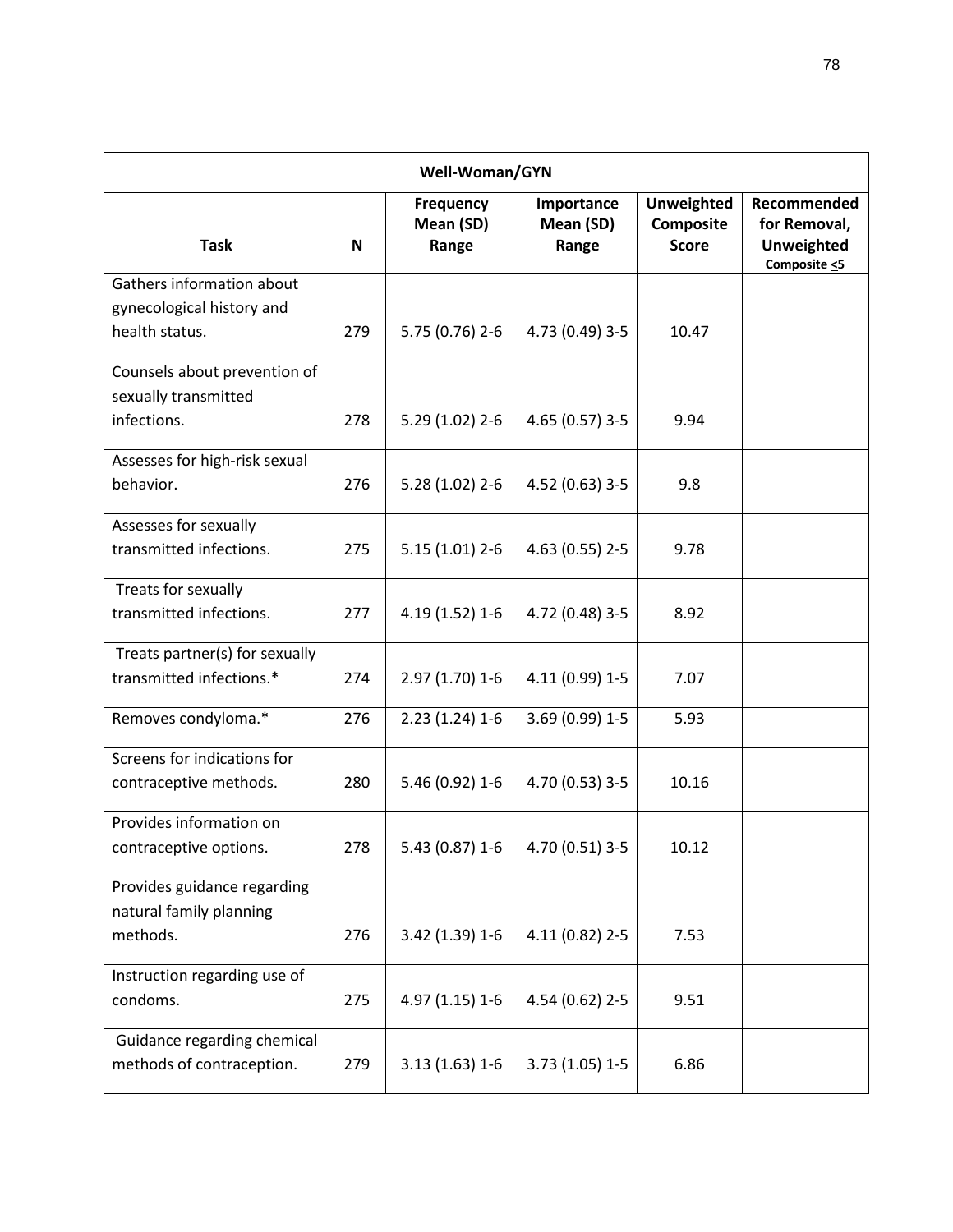| Diaphragm fitting and                                    |     |                 |                  |      | X                  |
|----------------------------------------------------------|-----|-----------------|------------------|------|--------------------|
| instruction.                                             | 276 | 1.75 (0.92) 1-6 | $3.25(1.08)1-5$  | 5    |                    |
|                                                          |     |                 |                  |      |                    |
| <b>Counsels for the cervical cap</b>                     |     |                 |                  |      | X                  |
| method of contraception.                                 | 276 | $1.34(0.77)1-6$ | $2.73(1.15)1-5$  | 4.08 |                    |
| <b>Provides cervical cap fitting</b>                     |     |                 |                  |      | X                  |
| and instruction.                                         | 274 | $1.24(0.68)1-6$ | $2.61(1.13)1-5$  | 3.85 |                    |
|                                                          |     |                 |                  |      |                    |
| Guidance for the prevention                              |     |                 |                  |      |                    |
| of toxic shock syndrome.*                                | 274 | $2.62(1.32)1-6$ | $3.63(1.01)$ 1-5 | 6.24 |                    |
|                                                          |     |                 |                  |      |                    |
| Administers injectable                                   |     |                 |                  |      |                    |
| contraceptive.*                                          | 278 | $2.93(1.42)1-6$ | 3.86 (1.04) 1-5  | 6.78 |                    |
|                                                          |     |                 |                  |      |                    |
| <b>Provides paracervical block</b><br>for IUD insertion. | 278 | $1.15(0.56)1-6$ | $2.34(1.02)1-5$  | 3.49 |                    |
|                                                          |     |                 |                  |      | X                  |
| Inserts intrauterine devices                             |     |                 |                  |      |                    |
| (i.e., paragard, Mirena IUS).                            | 276 | 3.46 (1.40) 1-6 | 4.48 (0.73) 1-5  | 7.95 |                    |
|                                                          |     |                 |                  |      |                    |
| Manages women using oral                                 |     |                 |                  |      |                    |
| contraceptives.                                          | 274 | 4.52 (1.20) 1-6 | 4.62 (0.58) 3-5  | 9.13 |                    |
| Prescribes oral, injectable                              |     |                 |                  |      |                    |
| and emergency                                            |     |                 |                  |      |                    |
| contraceptives.                                          | 276 | $3.89(1.63)1-6$ | 4.48 (0.79) 1-5  | 8.37 |                    |
|                                                          |     |                 |                  |      |                    |
| Performs Implanon                                        |     |                 |                  |      |                    |
| insertion.*                                              | 275 | $1.62(1.11)1-6$ | 3.49 (1.12) 1-5  | 5.11 |                    |
|                                                          |     |                 |                  |      |                    |
| Counsels for permanent                                   |     |                 |                  |      |                    |
| sterilization.                                           | 278 | $3.18(1.24)1-6$ | 4.11 (0.83) 2-5  | 7.29 |                    |
| <b>Evaluates for/performs</b>                            |     |                 |                  |      |                    |
| <b>Essure and/or Adiana</b>                              |     |                 |                  |      |                    |
| permanent sterilization.                                 | 271 | $1.29(0.82)1-6$ | $2.55(1.17)1-5$  | 3.86 | $\pmb{\mathsf{x}}$ |
|                                                          |     |                 |                  |      |                    |
| Performs a wet mount or                                  |     |                 |                  |      |                    |
| culture for diagnosis of                                 |     |                 |                  |      |                    |
| vaginitis.                                               | 277 | 4.20 (1.33) 1-6 | 4.41 (0.76) 1-5  | 8.6  |                    |
| Prescribes pharmaceuticals                               |     |                 |                  |      |                    |
| and/or alternative therapies                             | 275 | 4.52 (1.20) 1-6 | 4.47 (0.66) 2-5  | 9.01 |                    |
|                                                          |     |                 |                  |      |                    |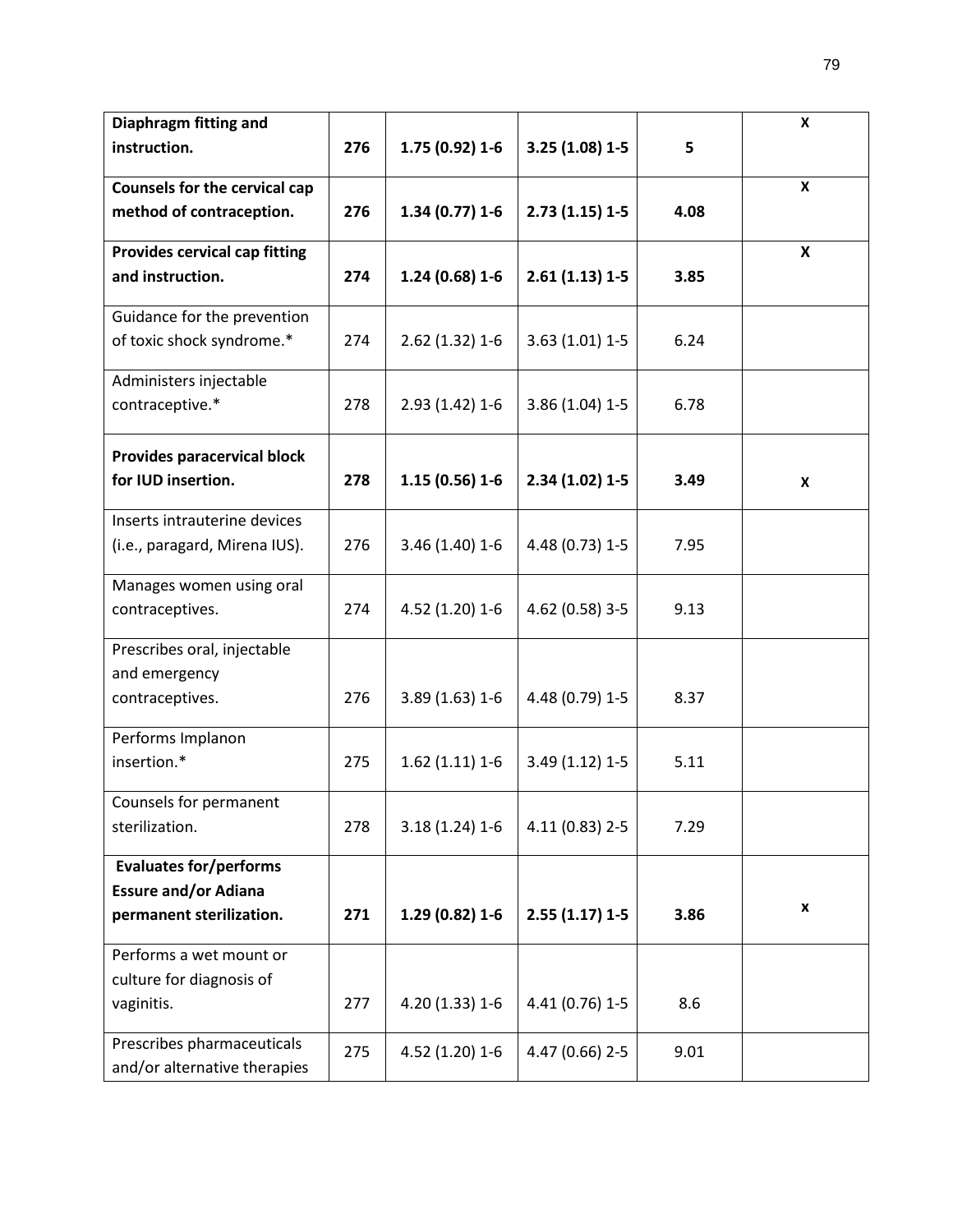| for treatment of vaginitis.                                                |     |                  |                   |       |                    |
|----------------------------------------------------------------------------|-----|------------------|-------------------|-------|--------------------|
| <b>Treats condyloma using</b>                                              |     |                  |                   |       | $\pmb{\mathsf{x}}$ |
| cryotherapy.                                                               | 272 | $1.45(0.91)1-6$  | $3.03(1.16)1-5$   | 4.48  |                    |
| Obtains Papanicolaou test.                                                 | 278 | $5.27(0.91)$ 1-6 | 4.75 (0.48) 3-5   | 10.04 |                    |
| Arranges for colposcopy.                                                   | 278 | 4.43 (1.56) 1-6  | 4.55 (0.62) 2-5   | 8.97  |                    |
| Performs colposcopy.                                                       | 273 | $1.14(0.68)1-6$  | $2.90(1.19)1 - 5$ | 4.05  | X                  |
| Evaluates woman for                                                        |     |                  |                   |       |                    |
| menstrual irregularities.                                                  | 276 | 4.40 (1.27) 1-6  | 4.40 (0.67) 2-5   | 8.8   |                    |
| Performs endometrial                                                       |     |                  |                   |       | $\pmb{\mathsf{x}}$ |
| biopsy.                                                                    | 273 | $1.60(1.06)1-6$  | $3.27(1.15)1-5$   | 4.89  |                    |
| <b>Performs endocervical</b>                                               |     |                  |                   |       | $\pmb{\mathsf{x}}$ |
| curettage.                                                                 | 274 | $1.17(0.68)1-6$  | $2.66(1.19)1-5$   | 3.82  |                    |
| Performs pre-hysterectomy                                                  |     |                  |                   |       | $\pmb{\mathsf{x}}$ |
| and post-hysterectomy                                                      |     |                  |                   |       |                    |
| counseling.                                                                | 273 | $1.56(0.95)1-6$  | $2.79(1.11)1-5$   | 4.36  |                    |
| First assists at GYN surgery.                                              | 272 | $1.13(0.55)1-6$  | $2.21(1.09)1-5$   | 3.35  | x                  |
| Evaluation of infertility.*                                                | 276 | $2.63(1.23)1-6$  | 3.60 (0.93) 1-5   | 6.24  |                    |
| Obtains data regarding signs<br>and symptoms of the                        |     |                  |                   |       |                    |
| climacteric/menopause.                                                     | 275 | $3.19(1.36)1-6$  | 3.99 (0.86) 1-5   | 7.16  |                    |
| Initiates a plan to manage<br>menopause.                                   | 279 | $3.01(1.43)1-6$  | 3.98 (0.89) 1-5   | 6.98  |                    |
| Prescribes hormone<br>replacement therapy.*                                | 276 | $2.35(1.33)1-6$  | 3.86 (0.92) 1-5   | 6.2   |                    |
| Counsels about management<br>of perimenopausal and<br>menopausal symptoms. | 279 | $3.21(1.40)1-6$  | 4.05 (0.85) 1-5   | 7.26  |                    |
| Assess woman for vulvar<br>disease.                                        | 275 | $3.28(1.57)1-6$  | 4.03 (0.87) 1-5   | 7.32  |                    |
| Performs vulvar biopsy.                                                    | 271 | $1.22(0.59)1-6$  | $2.83(1.15)1-5$   | 4.05  | X                  |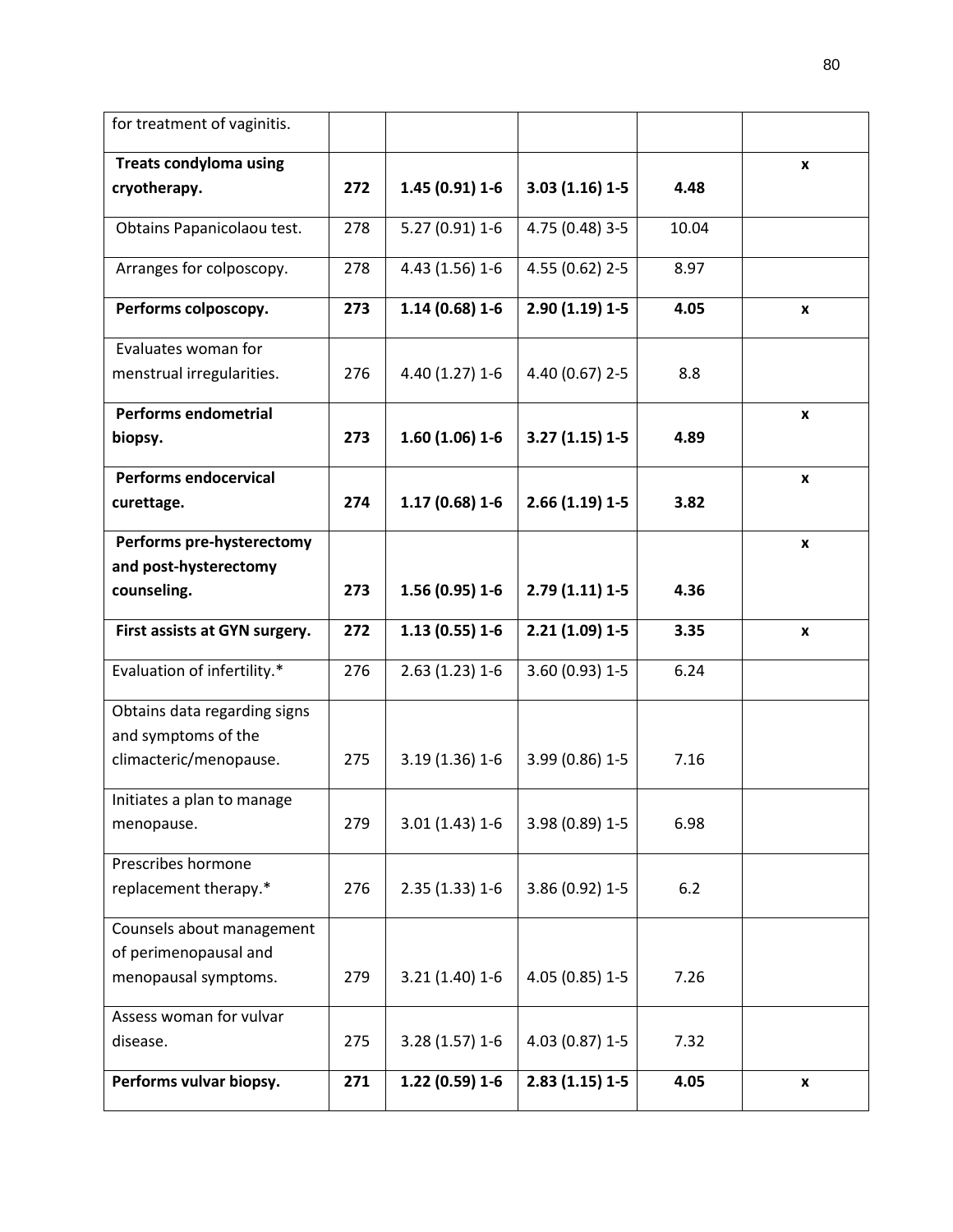| Counsels regarding                                    |     |                   |                  |      |                    |
|-------------------------------------------------------|-----|-------------------|------------------|------|--------------------|
| physiological and emotional<br>changes throughout the |     |                   |                  |      |                    |
| menstrual cycle.                                      | 276 | 4.28 (1.28) 1-6   | 4.21 (0.78) 2-5  | 8.49 |                    |
|                                                       |     |                   |                  |      |                    |
| Guidance for the prevention                           |     |                   |                  |      |                    |
| and recognition of                                    |     |                   |                  |      |                    |
| premenstrual syndrome.                                | 278 | $3.50(1.37)$ 1-6  | 3.91 (0.90) 1-5  | 7.41 |                    |
| Evaluates/manages woman                               |     |                   |                  |      |                    |
| diagnosed with premenstrual                           |     |                   |                  |      |                    |
| syndrome.*                                            | 276 | $2.87(1.41)$ 1-6  | 3.83 (0.91) 1-5  | 6.72 |                    |
| Refers woman for pelvic                               |     |                   |                  |      |                    |
| ultrasound.                                           | 275 | $3.33(1.24)1-6$   | 4.13 (0.78) 2-5  | 7.46 |                    |
| Performs sexual assault                               |     |                   |                  |      | $\pmb{\mathsf{x}}$ |
| examination.                                          | 275 | $1.23(0.57)1-6$   | 3.36 (1.20) 1-5  | 4.6  |                    |
| Provides counseling following                         |     |                   |                  |      |                    |
| a sexual assault.*                                    | 277 | 1.90 (0.99) 1-6   | 3.94 (1.04) 1-5  | 5.84 |                    |
| Refers for gynecological                              |     |                   |                  |      |                    |
| sonogram.                                             | 274 | $3.00(1.28)1-6$   | 3.93 (0.90) 1-5  | 6.93 |                    |
| Performs gynecological                                |     |                   |                  |      | X                  |
| sonogram.                                             | 269 | $1.12(0.48)1-5$   | $2.34(1.12)1-5$  | 3.43 |                    |
| <b>Prescribes pharmaceuticals</b>                     |     |                   |                  |      | X                  |
| for treatment of infertility.                         | 272 | $1.53(0.80)1-5$   | $2.84(1.12)1-5$  | 4.38 |                    |
| <b>Performs artificial</b>                            |     |                   |                  |      | x                  |
| insemination.                                         | 273 | $1.10(0.45)1 - 5$ | $2.03(1.07)$ 1-5 | 3.12 |                    |
| Expectantly manages ectopic                           |     |                   |                  |      |                    |
| pregnancy.***                                         | 276 | $2.08(1.19)1-6$   | $3.87(1.13)1-5$  | 5.94 |                    |
| <b>Medically manages ectopic</b>                      |     |                   |                  |      | $\pmb{\mathsf{x}}$ |
| pregnancy.                                            | 272 | $1.41(0.83)1-6$   | $3.24(1.25)1-5$  | 4.67 |                    |
| Orders Rh immunoglobulin                              |     |                   |                  |      |                    |
| when indicated.                                       | 273 | $4.47(1.61)1-6$   | 4.57 (0.67) 1-5  | 9.03 |                    |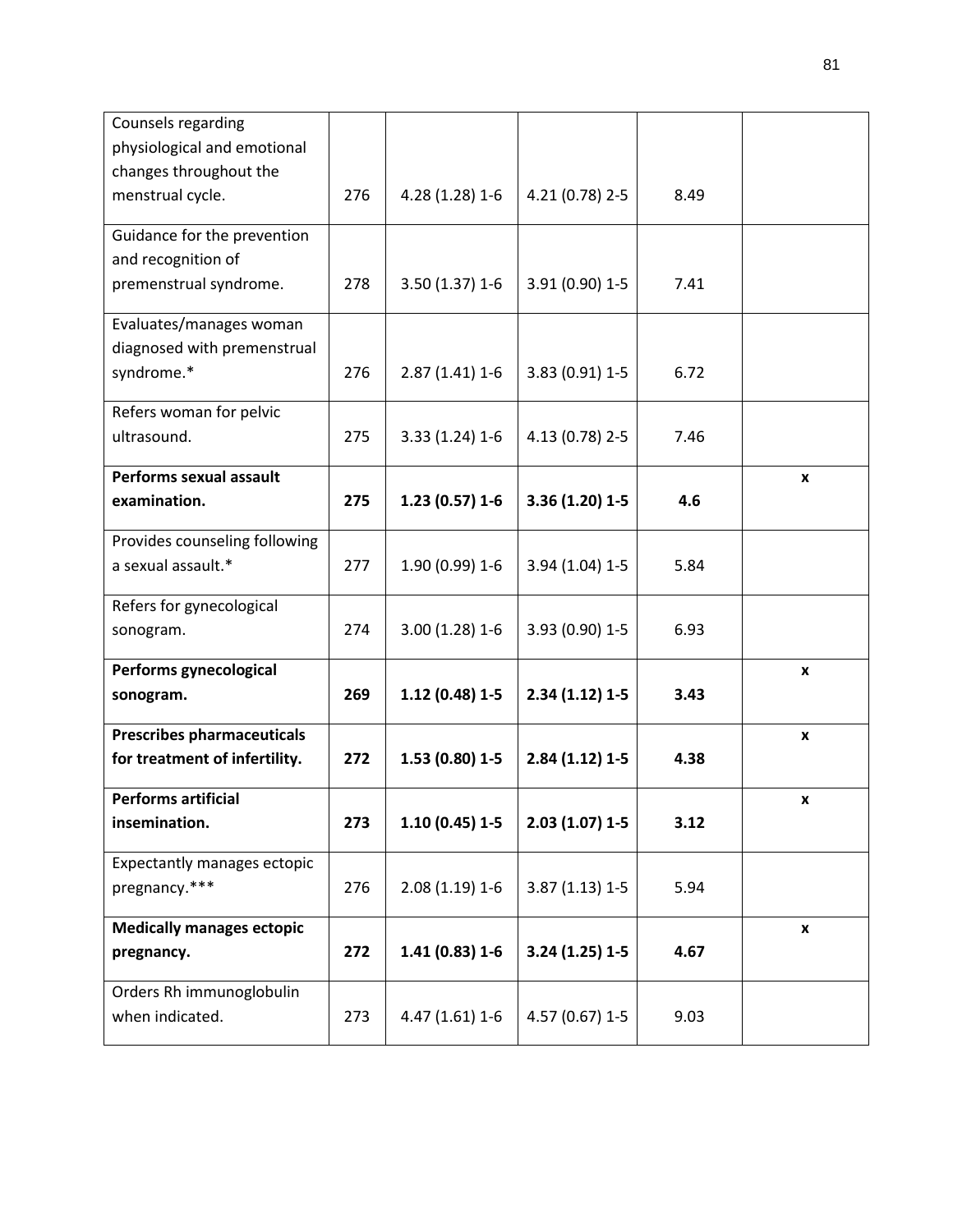| <b>Primary Care</b>                                                                                 |     |                                 |                                  |                                                |                                                                        |  |  |
|-----------------------------------------------------------------------------------------------------|-----|---------------------------------|----------------------------------|------------------------------------------------|------------------------------------------------------------------------|--|--|
| <b>Task</b>                                                                                         | N   | Frequency<br>Mean (SD)<br>Range | Importance<br>Mean (SD)<br>Range | <b>Unweighted</b><br>Composite<br><b>Score</b> | Recommended<br>for Removal,<br><b>Unweighted</b><br>Composite $\leq$ 5 |  |  |
| Interviews about medical<br>history.                                                                | 148 | 5.59 (0.88) 2-6                 | 4.68 (0.52) 3-5                  | 10.26                                          |                                                                        |  |  |
| Assesses/refers for risk of<br>domestic violence or sexual<br>abuse.                                | 149 | $5.03(1.30)$ 2-6                | 4.58 (0.62) 3-5                  | 9.6                                            |                                                                        |  |  |
| Assesses mental and<br>emotional status.                                                            | 149 | 5.38 (0.96) 2-6                 | 4.52 (0.63) 3-5                  | 9.89                                           |                                                                        |  |  |
| Counsels regarding use of<br>medications, recreational<br>drugs, smoking, alcohol, and<br>caffeine. | 146 | 5.53 (0.80) 3-6                 | 4.59 (0.59) 3-5                  | 10.11                                          |                                                                        |  |  |
| Plan for substance abuse and<br>refers as indicated.                                                | 149 | $3.17(1.59)1-6$                 | 4.04 (0.95) 1-5                  | 7.19                                           |                                                                        |  |  |
| Counsels about exposure to<br>environmental or work<br>hazards.                                     | 147 | $3.66(1.62)1-6$                 | 3.87 (0.93) 1-5                  | 7.5                                            |                                                                        |  |  |
| Examines eyes for<br>abnormalities.*                                                                | 147 | $2.36(1.48)1-6$                 | $3.20(1.10)$ 1-5                 | 5.58                                           |                                                                        |  |  |
| Evaluates breasts for<br>abnormalities.                                                             | 148 | 5.45 (0.88) 3-6                 | 4.62 (0.56) 3-5                  | 10.07                                          |                                                                        |  |  |
| Performs breast biopsy.                                                                             | 144 | $1.01(0.12)$ 1-2                | $2.14(1.09)1-5$                  | 3.16                                           | X                                                                      |  |  |
| Evaluates for cardiac<br>abnormalities.                                                             | 146 | 4.72 (1.52) 1-6                 | 4.09 (0.92) 1-5                  | 8.83                                           |                                                                        |  |  |
| Inspects skin for<br>abnormalities.                                                                 | 147 | 4.52 (1.42) 1-6                 | 4.03 (0.90) 2-5                  | 8.54                                           |                                                                        |  |  |
| Performs skin biopsy.                                                                               | 144 | $1.20(0.51)1-3$                 | $2.37(1.16)1-5$                  | 3.57                                           | X                                                                      |  |  |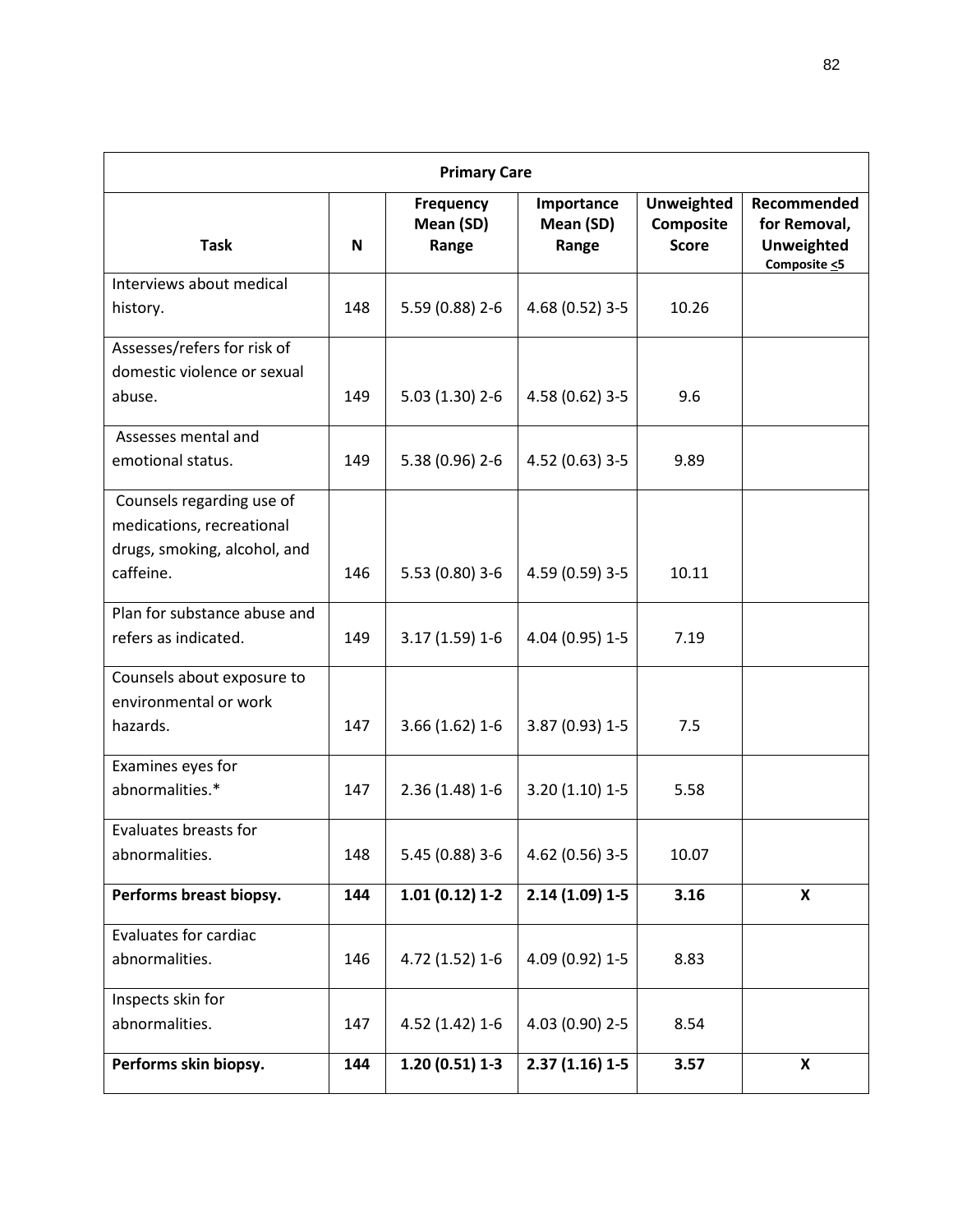| Performs removal of              |     |                  |                  |      | X |
|----------------------------------|-----|------------------|------------------|------|---|
| abnormal lesions.                | 143 | $1.50(0.88)1-6$  | $2.41(1.15)1-5$  | 3.94 |   |
| Evaluates/manages                |     |                  |                  |      |   |
| neurological abnormalities.      | 147 | 3.24 (1.30) 1-6  | 3.76 (1.00) 1-5  | 6.99 |   |
| Evaluates for musculoskeletal    |     |                  |                  |      |   |
| abnormalities.                   | 144 | 3.32 (1.56) 1-6  | 3.37 (1.09) 1-5  | 6.67 |   |
| <b>Performs cortisone</b>        |     |                  |                  |      | X |
| injections.                      | 143 | $1.06(0.36)$ 1-4 | 1.96 (1.04) 1-5  | 3.02 |   |
| Evaluates for abdominal          |     |                  |                  |      |   |
| abnormalities.                   | 144 | $3.87(1.68)1-6$  | 3.79 (1.06) 1-5  | 7.66 |   |
| Assesses for signs of            |     |                  |                  |      |   |
| genitourinary infection.         | 146 | 4.85 (1.25) 1-6  | 4.36 (0.69) 2-5  | 9.2  |   |
| Evaluates for vaginal, cervical, |     |                  |                  |      |   |
| uterine and adnexal              |     |                  |                  |      |   |
| abnormalities.                   | 147 | 5.34 (0.97) 2-6  | 4.55 (0.58) 3-5  | 9.88 |   |
| Evaluates/ manages swelling      |     |                  |                  |      |   |
| or varicosities of the           |     |                  |                  |      |   |
| extremities.                     | 148 | 3.43 (1.52) 1-6  | $3.69(1.01)$ 1-5 | 7.11 |   |
| Assesses high risk sexual        |     |                  |                  |      |   |
| behavior.                        | 147 | 4.99 (1.18) 2-6  | 4.34 (0.74) 3-5  | 9.32 |   |
| Educates about safe sexual       |     |                  |                  |      |   |
| practices.                       | 147 | $5.23(1.06)$ 2-6 | 4.58 (0.60) 3-5  | 9.82 |   |
| Assesses for mood disorders.     | 146 | 4.47 (1.34) 1-6  | 4.15 (0.84) 2-5  | 8.62 |   |
| Treats for mood disorders.*      | 143 | $2.63(1.19)1-6$  | $3.63(1.11)1-5$  | 6.28 |   |
|                                  |     |                  |                  |      |   |
| Counsels regarding sexual        |     |                  |                  |      |   |
| satisfaction or dysfunction.     | 147 | 3.94 (1.39) 1-6  | 4.02 (0.86) 1-5  | 7.97 |   |
| Counsels for sexual              |     |                  |                  |      |   |
| disorders.*                      | 146 | $2.65(1.30)1-6$  | 3.59 (1.03) 1-5  | 6.24 |   |
| Prescribes maintenance           |     |                  |                  |      |   |
| medications.*                    | 146 | $2.60(1.16)1-6$  | $3.55(1.05)1-5$  | 6.17 |   |
| Orders immunizations.            | 147 | $3.80(1.43)1-6$  | 3.97 (0.88) 1-5  | 7.78 |   |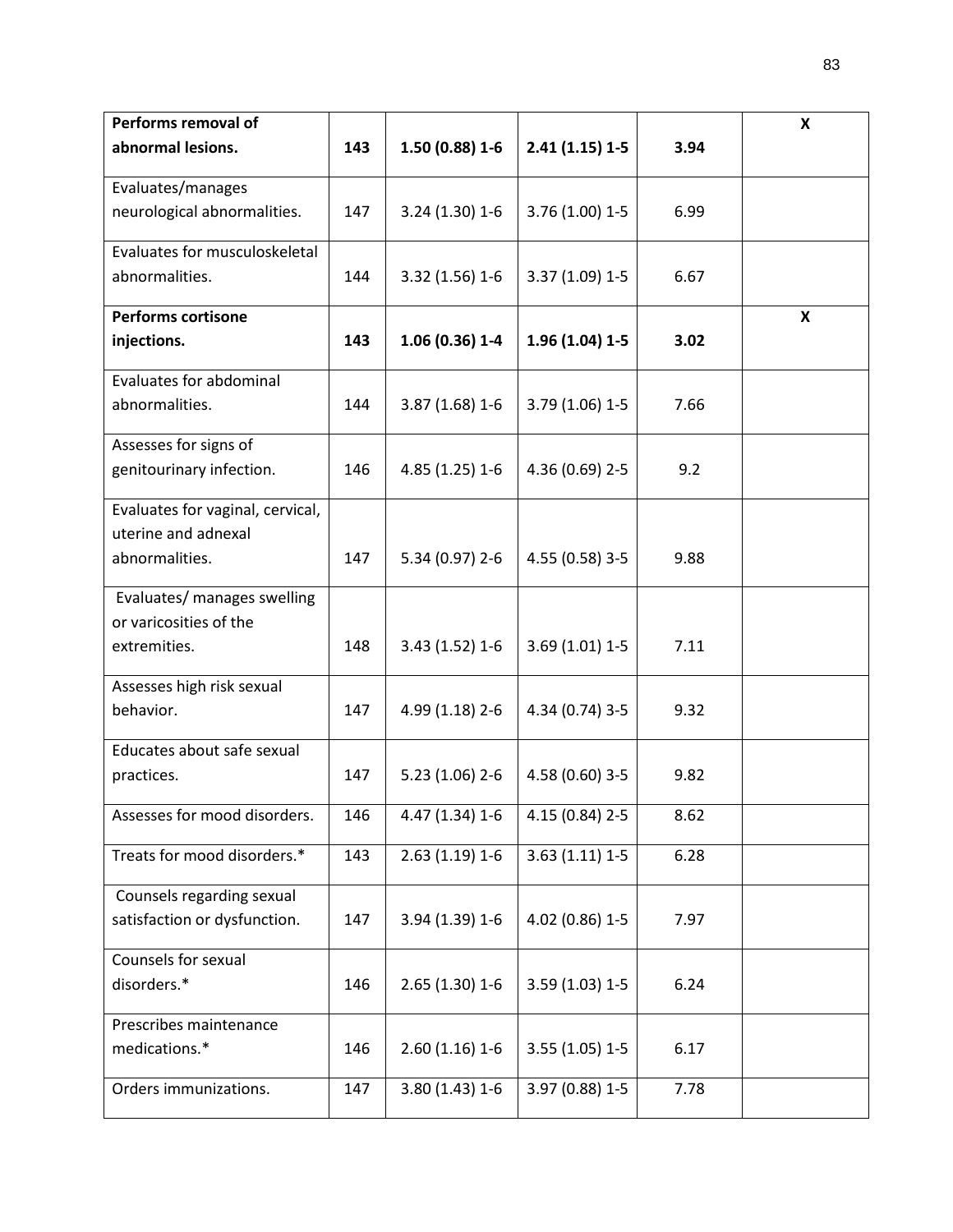| Orders standard screening  |     |                 |                  |      |   |
|----------------------------|-----|-----------------|------------------|------|---|
| tests.                     | 146 | $4.34(1.34)1-6$ | 4.30 (0.73) 3-5  | 8.64 |   |
|                            |     |                 |                  |      |   |
| Evaluates and treats minor |     |                 |                  |      |   |
| wounds.*                   | 146 | $2.05(0.98)1-6$ | $3.12(1.07)$ 1-5 | 5.18 |   |
|                            |     |                 |                  |      |   |
| Sutures minor wounds.      | 145 | $1.35(0.75)1-6$ | $2.62(1.16)1-5$  | 3.98 | Х |
|                            |     |                 |                  |      |   |

\*These items had a composite score of  $\geq$  5 but the frequency score may have been < 3 or the importance score < 2. Each of these items was reviewed by the Research Committee and the AMCB Board of Directors for decision to recommend retention or elimination.

\*\*The AMCB Board of Directors voted to retain these items.

\*\*\*The AMCB Board of Directors voted to eliminate these items.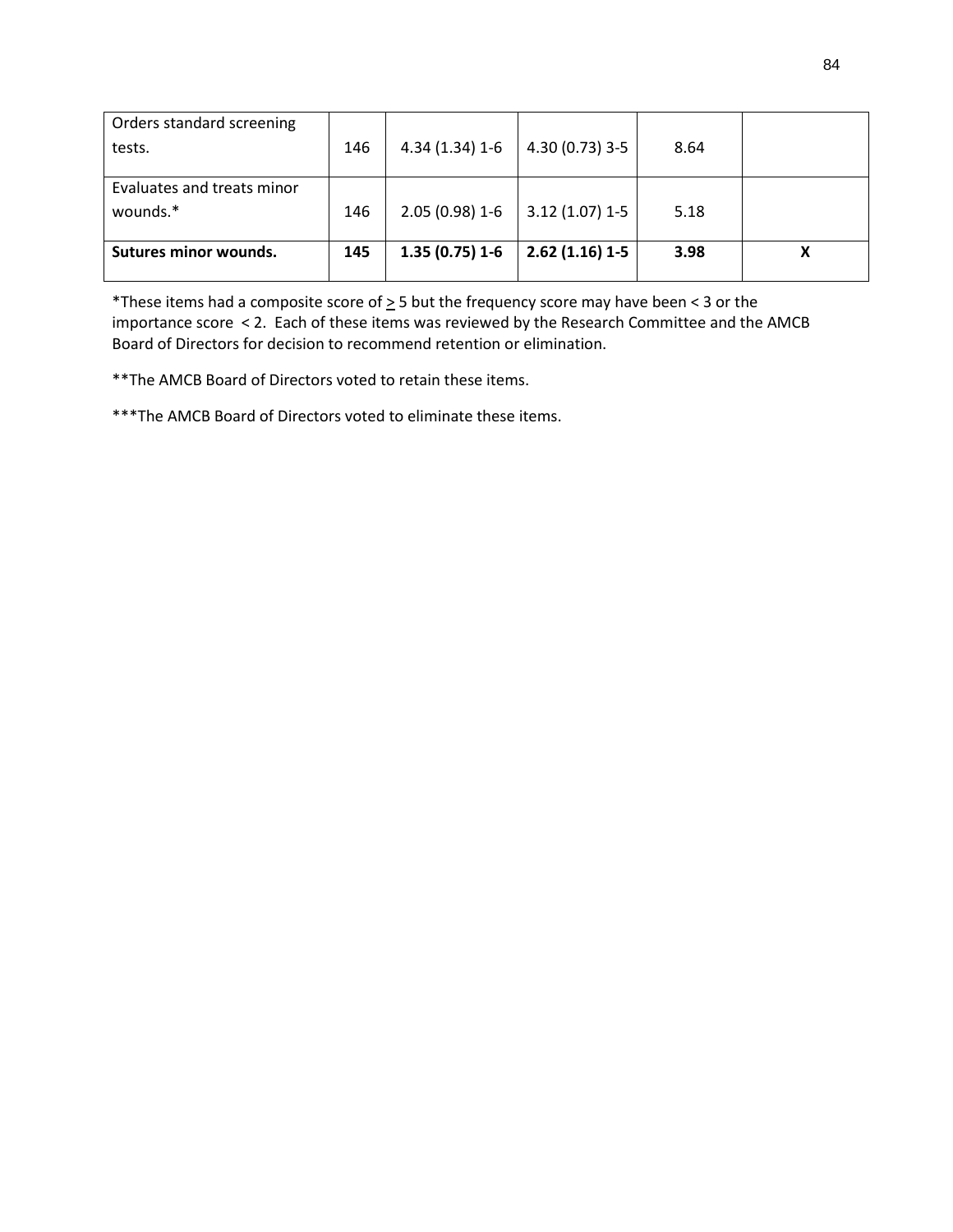| Antepartum                                     |     |                                |                                  |              |            |  |  |  |  |  |
|------------------------------------------------|-----|--------------------------------|----------------------------------|--------------|------------|--|--|--|--|--|
| <b>Clinical Condition</b>                      | N   | Independently<br><b>Manage</b> | Collaboratively<br><b>Manage</b> | <b>Refer</b> | Mean (SD)  |  |  |  |  |  |
| Constipation                                   | 372 | 368 (98.92%)                   | 3(0.81%)                         | 1(0.27%)     | 1.02(0.23) |  |  |  |  |  |
| Ligament Pain                                  | 368 | 352 (95.65%)                   | 15 (4.08%)                       | 1(0.27%)     | 1.06(0.34) |  |  |  |  |  |
| <b>Genital Colonization of</b><br><b>GBS</b>   | 371 | 354 (95.42%)                   | 15 (4.04%)                       | 2(0.54%)     | 1.10(0.51) |  |  |  |  |  |
| Leg Cramps                                     | 369 | 334 (90.51%)                   | 33 (8.94%)                       | 2(0.54%)     | 1.12(0.46) |  |  |  |  |  |
| Hemorrhoids,<br>Pregnancy-related              | 369 | 330 (89.43%)                   | 38 (10.3%)                       | 1(0.27%)     | 1.12(0.38) |  |  |  |  |  |
| <b>Maternal Non-Immune</b><br>Rubella Status   | 369 | 328 (88.89%)                   | 38 (10.3%)                       | 3(0.81%)     | 1.25(0.79) |  |  |  |  |  |
| Rh Negative Mother<br>(Unsensitized)           | 367 | 315 (85.83%)                   | 48 (13.08%)                      | 4 (1.09%)    | 1.34(0.91) |  |  |  |  |  |
| Lower Back Pain                                | 368 | 271 (73.64%)                   | 95 (25.82%)                      | 2(0.54%)     | 1.33(0.63) |  |  |  |  |  |
| <b>Inverted Nipple</b>                         | 371 | 261 (70.35%)                   | 95 (25.61%)                      | 15 (4.04%)   | 1.54(1.03) |  |  |  |  |  |
| Cystitis                                       | 366 | 251 (68.58%)                   | 96 (26.23%)                      | 19 (5.19%)   | 1.72(1.23) |  |  |  |  |  |
| Sleep Difficulty: Restless<br>Leg Syndrome     | 370 | 236 (63.78%)                   | 122 (32.97%)                     | 12 (3.24%)   | 1.58(0.99) |  |  |  |  |  |
| Headache, Pregnancy-<br>related                | 372 | 234 (62.9%)                    | 136 (36.56%)                     | 2(0.54%)     | 1.47(0.74) |  |  |  |  |  |
| Varicosities (vulvar and<br>lower extremities) | 372 | 234 (62.9%)                    | 133 (35.75%)                     | 5(1.34%)     | 1.58(0.91) |  |  |  |  |  |
| Esophagitis/Gastric<br>Reflux Disease          | 367 | 230 (62.67%)                   | 130 (35.42%)                     | 7 (1.91%)    | 1.62(0.98) |  |  |  |  |  |
| Carpal Tunnel Syndrome                         | 369 | 227 (61.52%)                   | 117 (31.71%)                     | 25 (6.78%)   | 1.72(1.17) |  |  |  |  |  |
| Anemia: Normocytic                             | 370 | 224 (60.54%)                   | 141 (38.11%)                     | 5(1.35%)     | 1.68(1.02) |  |  |  |  |  |

## **Table 3. Management of Clinical Conditions by Area of Midwifery Practice**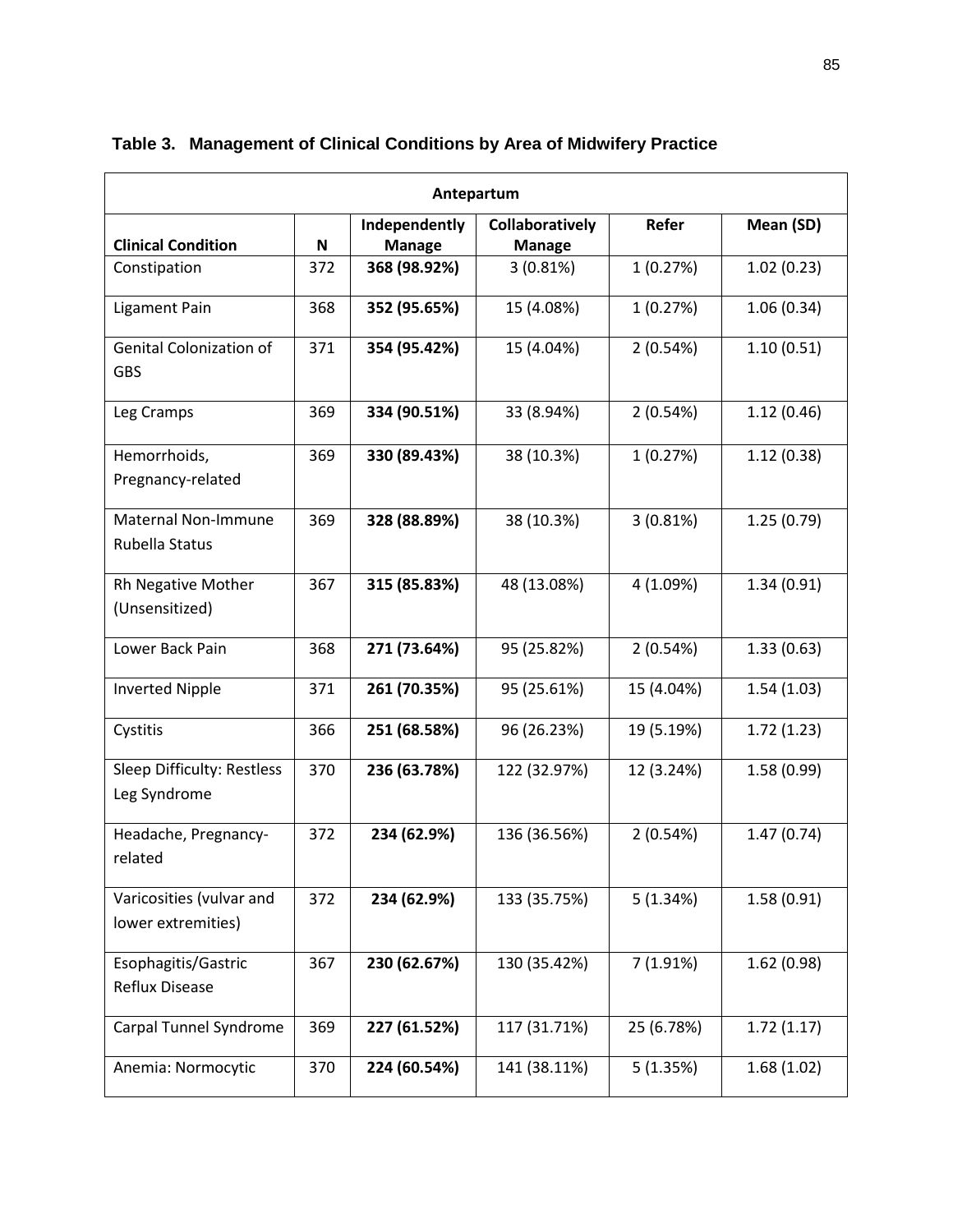| Varicosities (vulvar)        | 370 | 220 (59.46%) | 143 (38.65%) | 7 (1.89%)    | 1.66(0.98)  |
|------------------------------|-----|--------------|--------------|--------------|-------------|
| <b>Decreased Fetal</b>       | 370 | 218 (58.92%) | 148 (40%)    | 4 (1.08%)    | 1.81(1.15)  |
| Movement                     |     |              |              |              |             |
| Skin Infestations in         | 370 | 203 (54.86%) | 156 (42.16%) | 11 (2.97%)   | 1.90(1.21)  |
| Pregnancy                    |     |              |              |              |             |
| Anemia: Microcytic           | 368 | 200 (54.35%) | 166 (45.11%) | 2(0.54%)     | 1.74 (0.99) |
| Large/Small Fetus            | 369 | 35 (9.49%)   | 324 (87.8%)  | 10 (2.71%)   | 3.07(1.08)  |
| Vaginal Bleeding -           | 371 | 30 (8.09%)   | 315 (84.91%) | 26 (7.01%)   | 3.08(1.12)  |
| Second or Third              |     |              |              |              |             |
| Trimester                    |     |              |              |              |             |
| Oligohydramnios              | 369 | 35 (9.49%)   | 309 (83.74%) | 25 (6.78%)   | 3.38(1.11)  |
| Polyhydramnios               | 366 | 31 (8.47%)   | 306 (83.61%) | 29 (7.92%)   | 3.39(1.10)  |
| <b>Hypertensive Disorder</b> | 369 | 16 (4.34%)   | 307 (83.2%)  | 46 (12.47%)  | 3.47(1.07)  |
| of Pregnancy without         |     |              |              |              |             |
| Proteinuria                  |     |              |              |              |             |
| Pruritic Entities in         | 369 | 46 (12.47%)  | 306 (82.93%) | 17 (4.61%)   | 3.00(1.14)  |
| Pregnancy                    |     |              |              |              |             |
| Mood Disorder:               | 370 | 53 (14.32%)  | 290 (78.38%) | 27 (7.3%)    | 2.74(1.19)  |
| Depression                   |     |              |              |              |             |
| Intrauterine Fetal Death     | 366 | 10 (2.73%)   | 276 (75.41%) | 80 (21.86%)  | 3.83(1.00)  |
| Hypothyroidism in            | 365 | 44 (12.05%)  | 275 (75.34%) | 46 (12.6%)   | 3.28(1.26)  |
| Pregnancy                    |     |              |              |              |             |
| Hepatitis Antigen(s) (+)     | 368 | 19 (5.16%)   | 275 (74.73%) | 74 (20.11%)  | 3.67(1.10)  |
| Atypical Antibody in         | 368 | 8(2.17%)     | 275 (74.73%) | 85 (23.1%)   | 3.90(0.93)  |
| Serum                        |     |              |              |              |             |
| Mood Disorder: Anxiety       | 369 | 68 (18.43%)  | 275 (74.53%) | 26 (7.05%)   | 2.54(1.18)  |
| Preterm Labor                | 370 | 8(2.16%)     | 271 (73.24%) | 91 (24.59%)  | 3.83(1.00)  |
| Preeclampsia                 | 372 | $0(0\%)$     | 270 (72.58%) | 102 (27.42%) | 4.09(0.76)  |
| <b>Excessive Nausea and</b>  | 371 | 96 (25.88%)  | 267 (71.97%) | 8(2.16%)     | 2.33(1.12)  |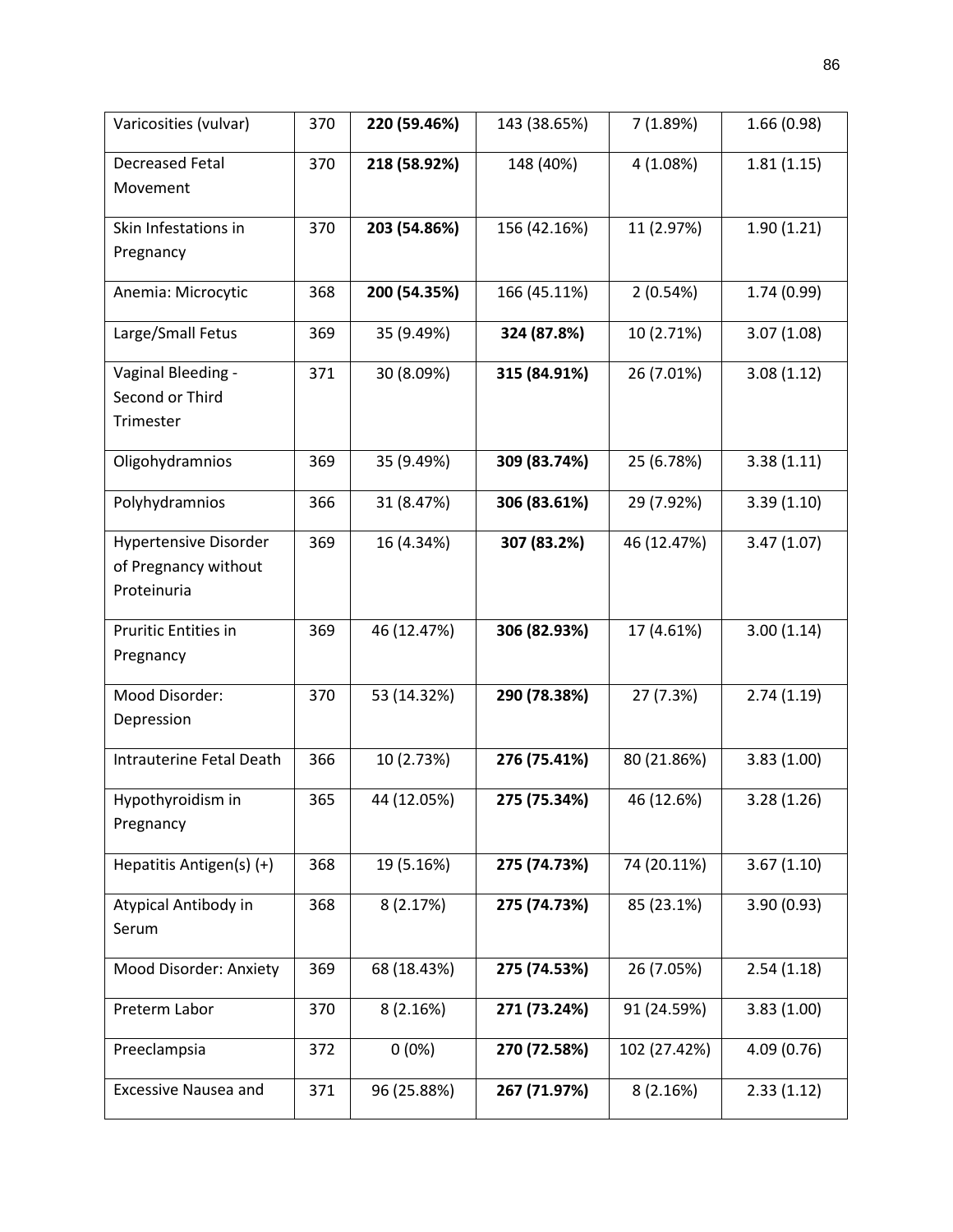| Vomiting                                       |     |              |              |              |             |
|------------------------------------------------|-----|--------------|--------------|--------------|-------------|
| Pyelonephritis                                 | 369 | 11 (2.98%)   | 259 (70.19%) | 99 (26.83%)  | 3.83(1.05)  |
| Proteinuria without<br>Hypertension            | 367 | 99 (26.98%)  | 255 (69.48%) | 13 (3.54%)   | 2.54(1.26)  |
| Anemia: Macrocytic                             | 368 | 100 (27.17%) | 254 (69.02%) | 14 (3.8%)    | 2.40(1.20)  |
| <b>Irritable Bowel Disease</b><br>in Pregnancy | 368 | 48 (13.04%)  | 253 (68.75%) | 67 (18.21%)  | 3.24(1.32)  |
| Hyperthyroidism in<br>Pregnancy                | 368 | 11 (2.99%)   | 250 (67.93%) | 107 (29.08%) | 3.96(0.99)  |
| Glucose Intolerance                            | 367 | 81 (22.07%)  | 246 (67.03%) | 40 (10.9%)   | 2.92(1.37)  |
| Gall Bladder Disease in<br>Pregnancy           | 369 | 7(1.9%)      | 245 (66.4%)  | 117 (31.71%) | 3.91(1.03)  |
| Prior Cesarean Birth                           | 371 | 77 (20.75%)  | 244 (65.77%) | 50 (13.48%)  | 3.13(1.39)  |
| Poor Weight Gain                               | 371 | 129 (34.77%) | 240 (64.69%) | 2(0.54%)     | 2.06(1.02)  |
| Mood Disorder: Bipolar<br>Disorder             | 371 | 8(2.16%)     | 239 (64.42%) | 124 (33.42%) | 3.86(1.11)  |
| <b>Spontaneous Abortion</b>                    | 368 | 105 (28.53%) | 230 (62.5%)  | 33 (8.97%)   | 2.50(1.32)  |
| <b>TORCH Infections in</b><br>Pregnancy        | 367 | 1(0.27%)     | 222 (60.49%) | 144 (39.24%) | 4.26(0.74)  |
| <b>Gestational Diabetes: A2</b>                | 368 | 8(2.17%)     | 222 (60.33%) | 138 (37.5%)  | 4.07 (0.99) |
| Vaginal Bleeding - First<br>Trimester          | 370 | 135 (36.49%) | 223 (60.27%) | 12 (3.24%)   | 2.20(1.19)  |
| <b>Gestational Diabetes: A1</b>                | 368 | 78 (21.2%)   | 218 (59.24%) | 72 (19.57%)  | 3.19(1.46)  |
| <b>Excessive Maternal</b><br>Weight Gain       | 370 | 154 (41.62%) | 213 (57.57%) | 3(0.81%)     | 1.89(0.97)  |
| Postmaturity                                   | 366 | 106 (28.96%) | 208 (56.83%) | 52 (14.21%)  | 2.86(1.49)  |
| Thrombophlebitis<br>Related to Pregnancy       | 366 | 5(1.37%)     | 204 (55.74%) | 157 (42.9%)  | 4.17 (0.95) |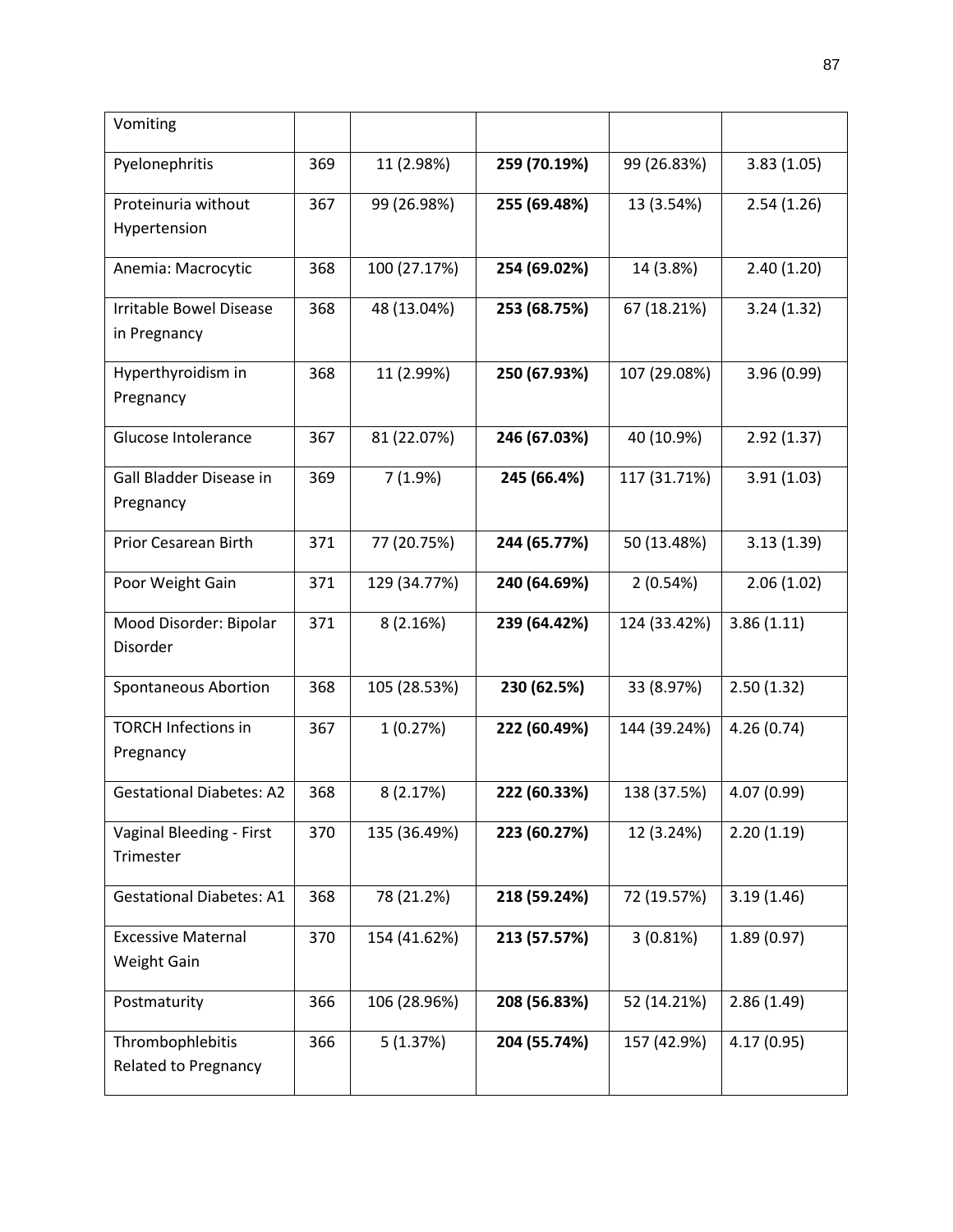| Thrombophilias in        | 367 | $0(0\%)$    | 194 (52.86%) | 173 (47.14%) | 4.35(0.75) |
|--------------------------|-----|-------------|--------------|--------------|------------|
| Pregnancy                |     |             |              |              |            |
|                          |     |             |              |              |            |
| Late Prenatal Care       | 371 | 151 (40.7%) | 192 (51.75%) | 28 (7.55%)   | 2.27(1.35) |
| <b>Ectopic Pregnancy</b> | 369 | 2(0.54%)    | 59 (15.99%)  | 308 (83.47%) | 4.78(0.58) |
| Pancreatitis in          | 370 | 1(0.27%)    | 130 (35.14%) | 239 (64.59%) | 4.57(0.67) |
| Pregnancy                |     |             |              |              |            |
|                          |     |             |              |              |            |
| HIV (+) Antibody         | 368 | 4 (1.09%)   | 133 (36.14%) | 231 (62.77%) | 4.55(0.70) |
| <b>Twin Gestation</b>    | 367 | 4 (1.09%)   | 164 (44.69%) | 199 (54.22%) | 4.42(0.78) |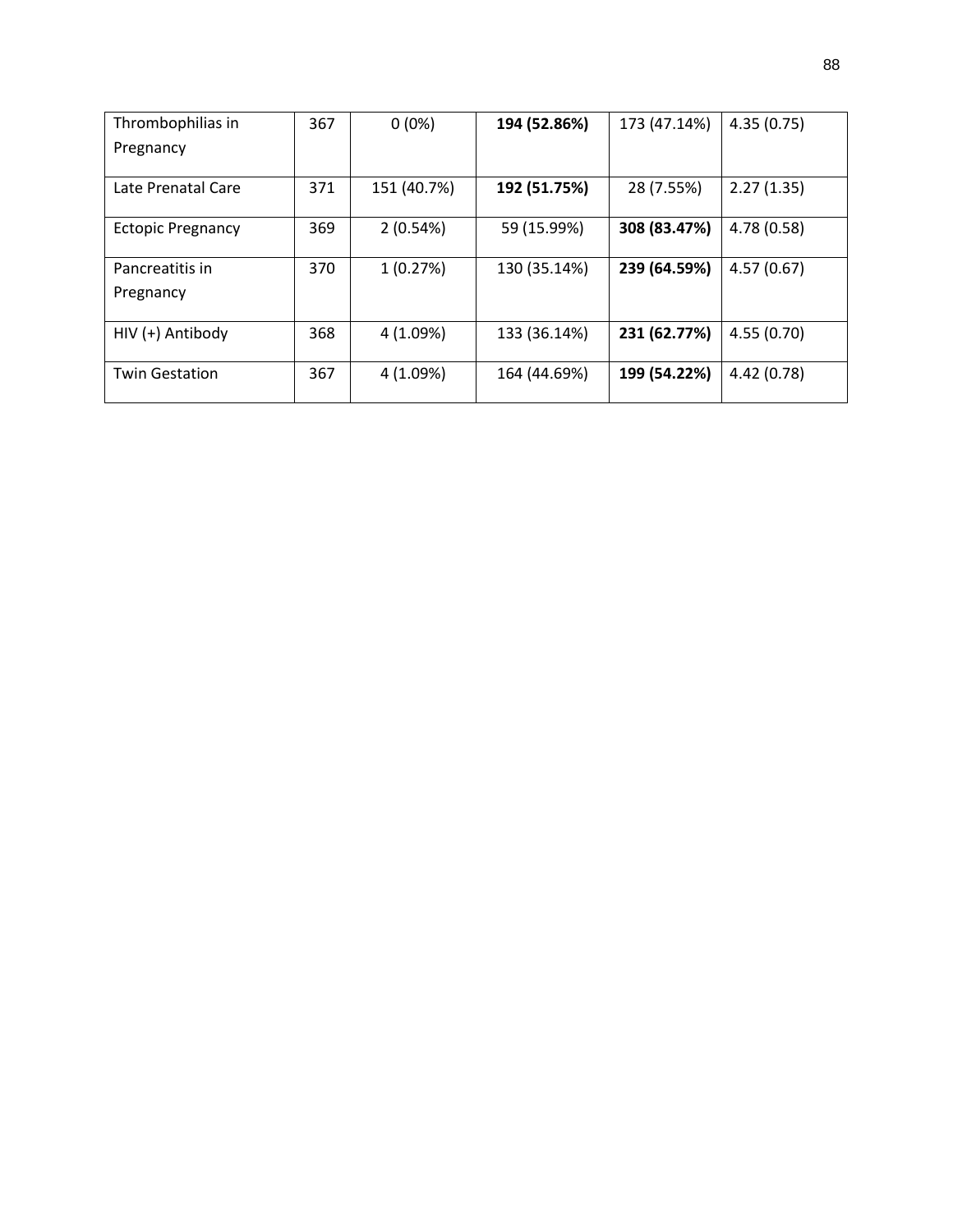| Intrapartum                                         |     |                                |                                         |              |            |  |  |
|-----------------------------------------------------|-----|--------------------------------|-----------------------------------------|--------------|------------|--|--|
| <b>Clinical Condition</b>                           | N   | Independently<br><b>Manage</b> | <b>Collaboratively</b><br><b>Manage</b> | <b>Refer</b> | Mean (SD)  |  |  |
| <b>Genital Colonization of GBS</b>                  | 315 | 302 (95.87%)                   | 13 (4.13%)                              | $0(0\%)$     | 1.08(0.42) |  |  |
| Periurethral/Labial/Vaginal<br>Laceration           | 314 | 255 (81.21%)                   | 57 (18.15%)                             | 2(0.64%)     | 1.28(0.69) |  |  |
| <b>Meconium Stained Fluid</b><br>("thin")           | 313 | 245 (78.27%)                   | 67 (21.41%)                             | 1(0.32%)     | 1.40(0.88) |  |  |
| <b>Grand Multiparous Patient</b>                    | 316 | 241 (76.27%)                   | 73 (23.1%)                              | 2(0.63%)     | 1.44(0.92) |  |  |
| Maternal Obesity: Class I<br>$(BMI > 30$ and < 35)  | 317 | 234 (73.82%)                   | 82 (25.87%)                             | 1(0.32%)     | 1.45(0.89) |  |  |
| Induction of Labor (elective)                       | 312 | 170 (54.49%)                   | 96 (30.77%)                             | 46 (14.74%)  | 2.21(1.56) |  |  |
| Maternal Obesity: Class II<br>$(BMI > 35$ and < 40) | 314 | 155 (49.36%)                   | 147 (46.82%)                            | 12 (3.82%)   | 2.04(1.25) |  |  |
| Fever (< 101.4 degrees F)                           | 313 | 154 (49.2%)                    | 153 (48.88%)                            | 6(1.92%)     | 2.14(1.31) |  |  |
| Nonreassuring Fetal Heart<br><b>Tracing</b>         | 315 | 21 (6.67%)                     | 259 (82.22%)                            | 35 (11.11%)  | 3.45(1.08) |  |  |
| Intrauterine Growth<br><b>Restricted Fetus</b>      | 314 | 11 (3.5%)                      | 257 (81.85%)                            | 46 (14.65%)  | 3.77(0.92) |  |  |
| Fetal Macrosomia                                    | 313 | 44 (14.06%)                    | 256 (81.79%)                            | 13 (4.15%)   | 2.97(1.17) |  |  |
| Fever (>101.4 degrees F)                            | 315 | 39 (12.38%)                    | 247 (78.41%)                            | 29 (9.21%)   | 3.32(1.20) |  |  |
| <b>Failure to Progress</b>                          | 315 | 25 (7.94%)                     | 239 (75.87%)                            | 51 (16.19%)  | 3.57(1.14) |  |  |
| Maternal Hematoma                                   | 313 | 11 (3.51%)                     | 233 (74.44%)                            | 69 (22.04%)  | 3.66(1.11) |  |  |
| Chorioamnionitis                                    | 312 | 44 (14.1%)                     | 231 (74.04%)                            | 37 (11.86%)  | 3.26(1.26) |  |  |
| <b>Retained Placenta</b>                            | 315 | 12 (3.81%)                     | 231 (73.33%)                            | 72 (22.86%)  | 3.66(1.11) |  |  |
| Shoulder Dystocia                                   | 313 | 87 (27.8%)                     | 221 (70.61%)                            | 5(1.6%)      | 2.53(1.24) |  |  |
| Prolonged Rupture of                                | 315 | 99 (31.43%)                    | 211 (66.98%)                            | 5(1.59%)     | 2.40(1.23) |  |  |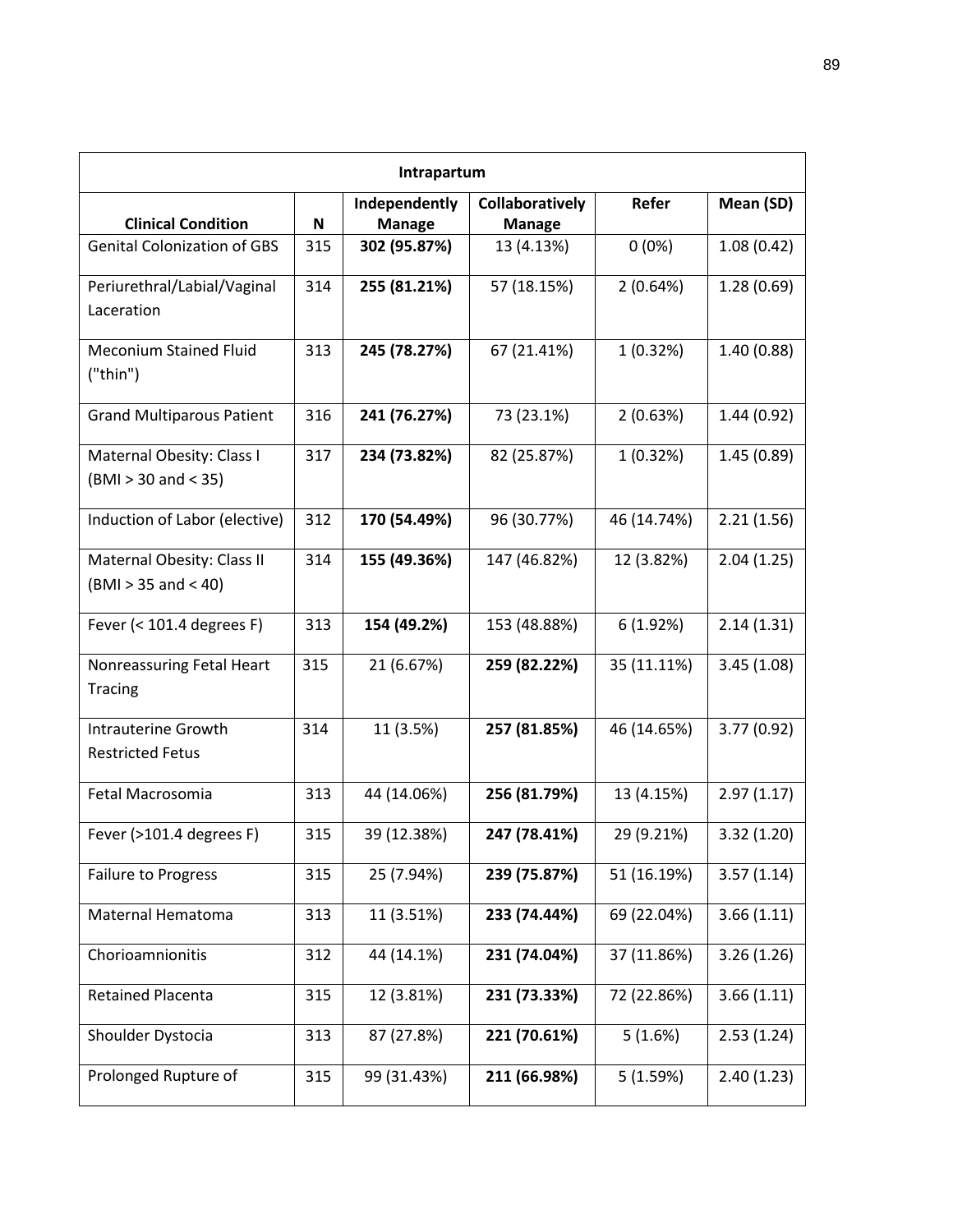| Membranes                                     |     |              |              |              |             |
|-----------------------------------------------|-----|--------------|--------------|--------------|-------------|
| <b>Induction of Labor</b>                     | 315 | 99 (31.43%)  | 186 (59.05%) | 30 (9.52%)   | 2.56(1.39)  |
| (indicated)                                   |     |              |              |              |             |
| Non-Vertex Presentation -                     | 313 | 14 (4.47%)   | 183 (58.47%) | 116 (37.06%) | 4.01(1.09)  |
| Other than Breech                             |     |              |              |              |             |
| Preterm Labor                                 | 314 | 7(2.23%)     | 182 (57.96%) | 125 (39.81%) | 4.16(0.93)  |
| <b>Meconium Stained Fluid</b>                 | 314 | 120 (38.22%) | 178 (56.69%) | 16 (5.1%)    | 2.43(1.38)  |
| ("heavy")                                     |     |              |              |              |             |
| Postdates Pregnancy                           | 311 | 97 (31.19%)  | 175 (56.27%) | 39 (12.54%)  | 2.82(1.49)  |
| No Prenatal Care                              | 313 | 45 (14.38%)  | 175 (55.91%) | 93 (29.71%)  | 3.31(1.47)  |
| Maternal Obesity: Class III                   | 316 | 91 (28.8%)   | 173 (54.75%) | 52 (16.46%)  | 2.85(1.50)  |
| (BMI > 40)                                    |     |              |              |              |             |
| Laceration - Sulcus                           | 314 | 110 (35.03%) | 165 (52.55%) | 39 (12.42%)  | 2.58(1.47)  |
| Hemorrhage - Immediate PP                     | 315 | 149 (47.3%)  | 165 (52.38%) | 1(0.32%)     | 1.99(1.16)  |
| Trial of Labor after Cesarean<br><b>Birth</b> | 315 | 67 (21.27%)  | 163 (51.75%) | 85 (26.98%)  | 3.39(1.49)  |
| <b>Genital Herpes Lesions</b>                 | 315 | 59 (18.73%)  | 163 (51.75%) | 93 (29.52%)  | 3.50(1.46)  |
| <b>Urinary Retention</b>                      | 314 | 150 (47.77%) | 155 (49.36%) | 9(2.87%)     | 2.09(1.27)  |
| <b>Breech Presentation</b>                    | 314 | 3(0.96%)     | 59 (18.79%)  | 252 (80.25%) | 4.77 (0.55) |
| <b>Inverted Uterus</b>                        | 313 | 3(0.96%)     | 123 (39.3%)  | 187 (59.74%) | 4.50 (0.75) |
| HIV + Status                                  | 315 | 3(0.95%)     | 124 (39.37%) | 188 (59.68%) | 4.45 (0.83) |
| <b>Prolapsed Umbilical Cord</b>               | 315 | 4 (1.27%)    | 137 (43.49%) | 174 (55.24%) | 4.48 (0.71) |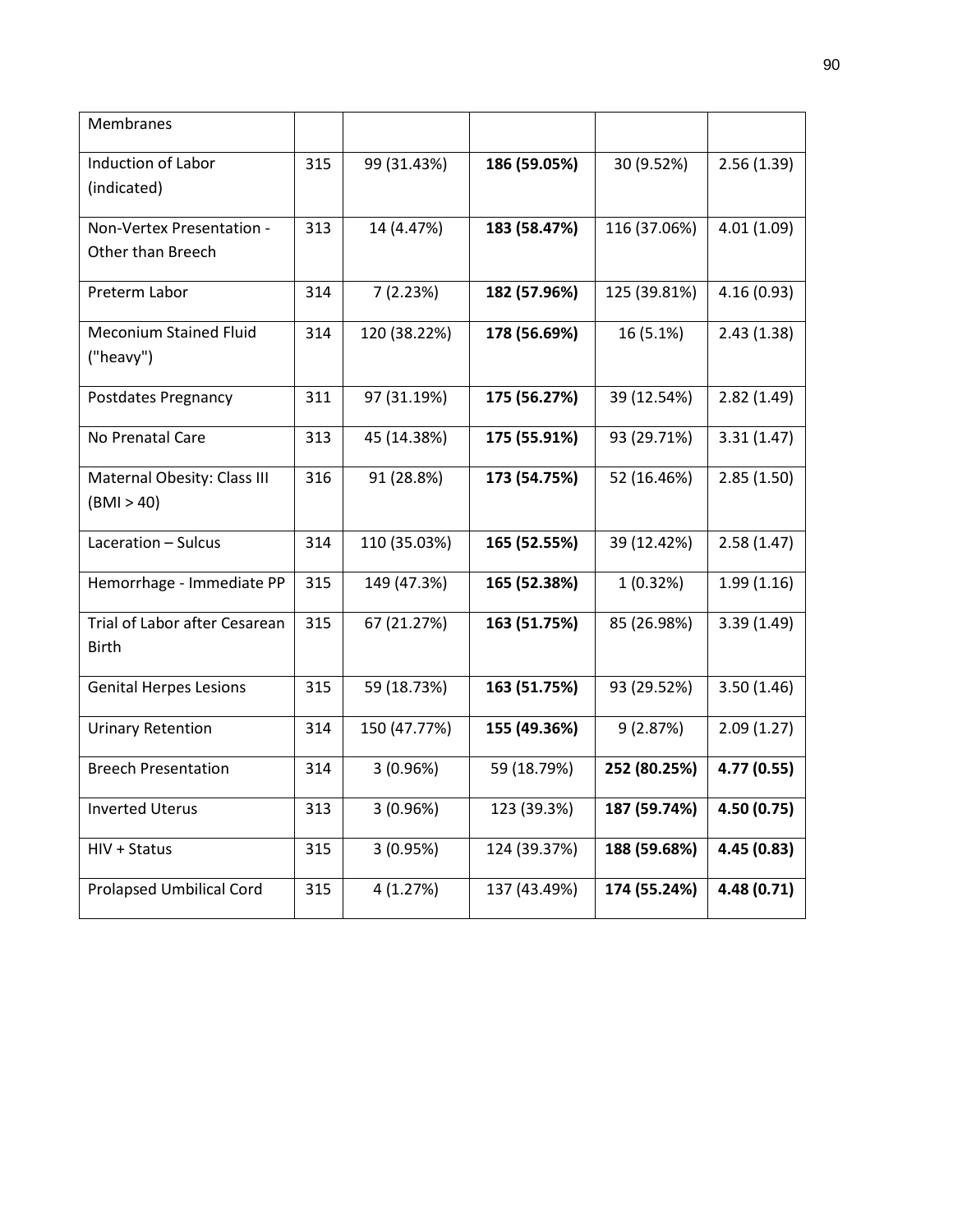|                                                  | Postpartum |               |                        |              |             |  |  |  |
|--------------------------------------------------|------------|---------------|------------------------|--------------|-------------|--|--|--|
|                                                  |            | Independently | <b>Collaboratively</b> | Refer        |             |  |  |  |
| <b>Clinical Condition</b>                        | N          | <b>Manage</b> | <b>Manage</b>          |              | Mean (SD)   |  |  |  |
| Engorgement                                      | 304        | 284 (93.42%)  | 19 (6.25%)             | 1(0.33%)     | 1.12(0.52)  |  |  |  |
| Cracked Nipple                                   | 304        | 255 (83.88%)  | 46 (15.13%)            | 3(0.99%)     | 1.28(0.77)  |  |  |  |
| Postpartum Hemorrhoids                           | 304        | 244 (80.26%)  | 56 (18.42%)            | 4 (1.32%)    | 1.32(0.78)  |  |  |  |
| Postpartum Blues                                 | 303        | 234 (77.23%)  | 63 (20.79%)            | 6(1.98%)     | 1.46(0.98)  |  |  |  |
| <b>Mastitis</b>                                  | 306        | 220 (71.9%)   | 83 (27.12%)            | 3(0.98%)     | 1.50(0.95)  |  |  |  |
| Inverted Nipples in<br>Lactation                 | 304        | 158 (51.97%)  | 135 (44.41%)           | 11 (3.62%)   | 1.88(1.16)  |  |  |  |
| Low Milk Supply                                  | 303        | 153 (50.5%)   | 144 (47.52%)           | 6(1.98%)     | 1.88(1.11)  |  |  |  |
| Postpartum Hemorrhage<br>(late onset)            | 302        | 29 (9.6%)     | 251 (83.11%)           | 22 (7.28%)   | 3.2(1.3)    |  |  |  |
| Postpartum Endometritis                          | 303        | 31 (10.23%)   | 237 (78.22%)           | 35 (11.55%)  | 3.09(1.16)  |  |  |  |
| Postpartum Depression                            | 308        | 43 (13.96%)   | 219 (71.1%)            | 46 (14.94%)  | 3.22(1.21)  |  |  |  |
| Uterine Subinvolution                            | 302        | 55 (18.21%)   | 209 (69.21%)           | 38 (12.58%)  | 3.16(1.29)  |  |  |  |
| Postpartum Hemorrhage<br>(early onset)           | 299        | 102 (34.11%)  | 191 (63.88%)           | 6(2.01%)     | 2.91(1.33)  |  |  |  |
| <b>Perineal Wound Dehiscence</b><br>or Infection | 302        | 11 (3.64%)    | 173 (57.28%)           | 118 (39.07%) | 2.21(1.17)  |  |  |  |
| <b>Attachment Difficulty</b>                     | 302        | 92 (30.46%)   | 170 (56.29%)           | 40 (13.25%)  | 3.93(1.15)  |  |  |  |
| Postoperative Cesarean<br><b>Birth</b>           | 301        | 64 (21.26%)   | 152 (50.5%)            | 85 (28.24%)  | 2.67(1.44)  |  |  |  |
| Dehiscence or Infection of<br>Cesarean Incision  | 300        | 5(1.67%)      | 102 (34%)              | 193 (64.33%) | 4.43 (0.95) |  |  |  |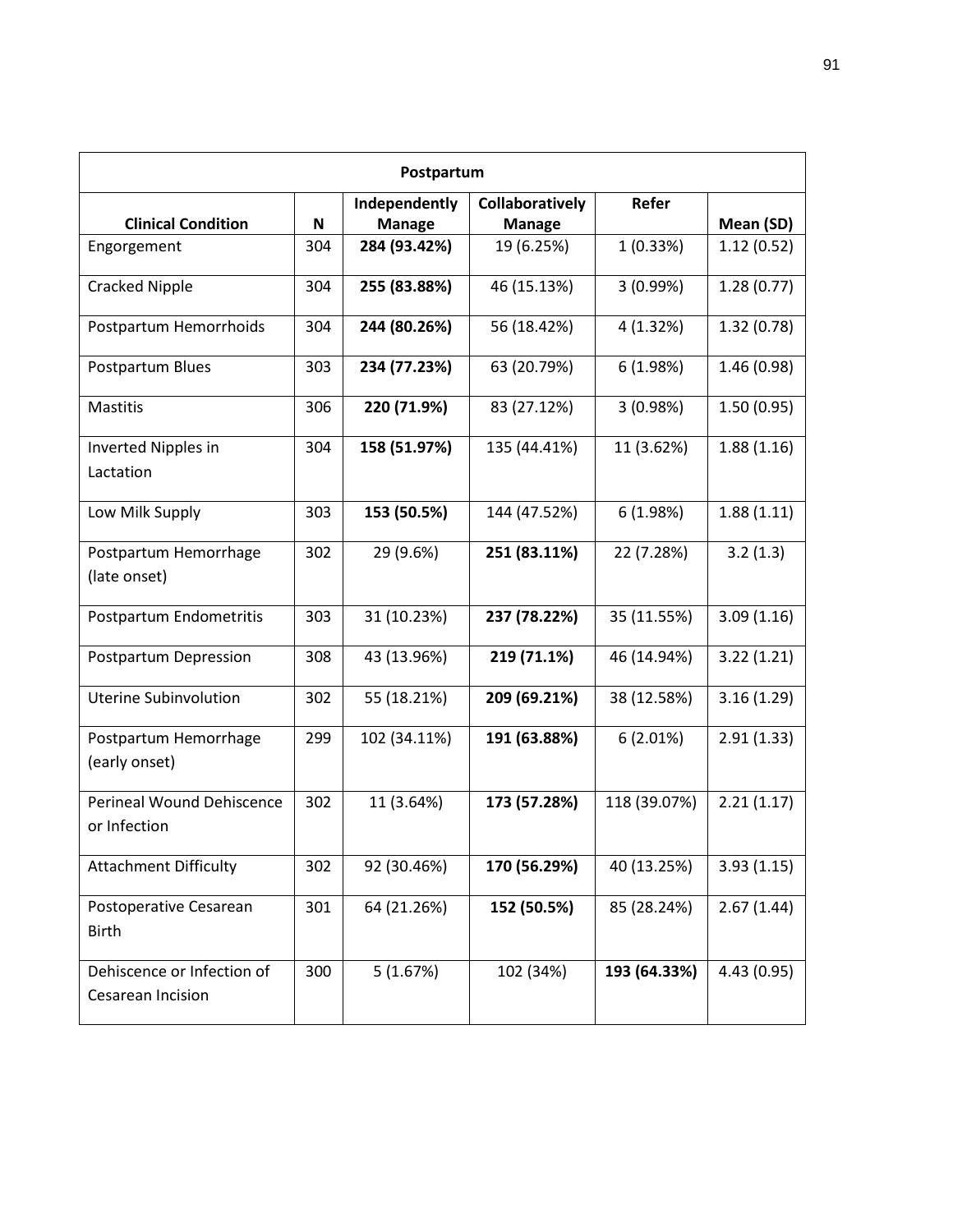| <b>Newborn</b>                                |     |                                |                                         |              |             |  |  |  |  |
|-----------------------------------------------|-----|--------------------------------|-----------------------------------------|--------------|-------------|--|--|--|--|
| <b>Clinical Condition</b>                     | N   | Independently<br><b>Manage</b> | <b>Collaboratively</b><br><b>Manage</b> | Refer        | Mean (SD)   |  |  |  |  |
| Respiratory Distress of the<br><b>Newborn</b> | 234 | 1(0.43%)                       | 25 (10.68%)                             | 208 (88.89%) | 4.84 (0.55) |  |  |  |  |
| Poor Weight Gain                              | 235 | 5(2.13%)                       | 42 (17.87%)                             | 188 (80%)    | 4.63(0.89)  |  |  |  |  |
| Hypoglycemia                                  | 230 | 13 (5.65%)                     | 44 (19.13%)                             | 173 (75.22%) | 4.44(1.14)  |  |  |  |  |
| Jaundice (physiological)                      | 232 | 25 (10.78%)                    | 34 (14.66%)                             | 173 (74.57%) | 4.29(1.37)  |  |  |  |  |
| Transient Tachypnea of<br><b>Newborn</b>      | 235 | 13 (5.53%)                     | 56 (23.83%)                             | 166 (70.64%) | 4.34(1.22)  |  |  |  |  |
| Temperature Instability                       | 235 | 13 (5.53%)                     | 56 (23.83%)                             | 166 (70.64%) | 4.37(1.17)  |  |  |  |  |
| Feeding Intolerance                           | 235 | 16 (6.81%)                     | 72 (30.64%)                             | 147 (62.55%) | 4.24(1.23)  |  |  |  |  |
| Uncoordinated/Poor Suck                       | 234 | 22 (9.4%)                      | 104 (44.44%)                            | 108 (46.15%) | 3.81(1.39)  |  |  |  |  |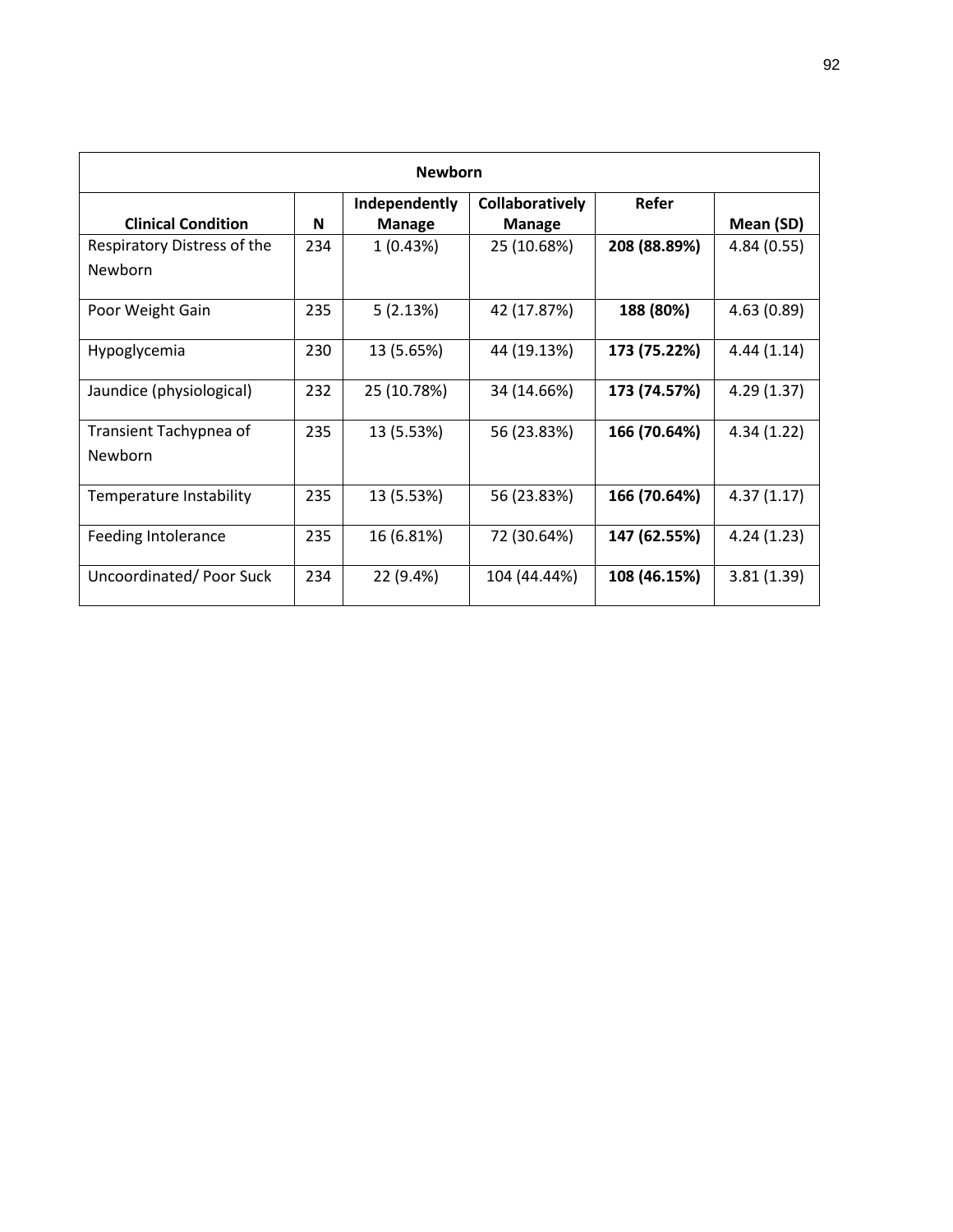| Well-Woman/GYN                            |     |                                |                                  |             |            |  |  |
|-------------------------------------------|-----|--------------------------------|----------------------------------|-------------|------------|--|--|
| <b>Clinical Condition</b>                 | N   | Independently<br><b>Manage</b> | Collaboratively<br><b>Manage</b> | Refer       | Mean (SD)  |  |  |
| <b>Bacterial Vaginosis</b>                | 278 | 276 (99.28%)                   | 1(0.36%)                         | 1(0.36%)    | 1.03(0.30) |  |  |
| Vaginitis                                 | 278 | 267 (96.04%)                   | 11 (3.96%)                       | $0(0\%)$    | 1.06(0.32) |  |  |
| <b>Sexually Transmitted</b><br>Infections | 278 | 244 (87.77%)                   | 32 (11.51%)                      | 2(0.72%)    | 1.19(0.60) |  |  |
| <b>Emergency Contraception</b>            | 274 | 233 (85.04%)                   | 15 (5.47%)                       | 26 (9.49%)  | 1.48(1.23) |  |  |
| Premenstrual Syndrome                     | 274 | 227 (82.85%)                   | 45 (16.42%)                      | 2(0.73%)    | 1.29(0.75) |  |  |
| <b>Contact Vulvitis/Vaginitis</b>         | 276 | 206 (74.64%)                   | 65 (23.55%)                      | 5(1.81%)    | 1.44(0.92) |  |  |
| <b>Partner Treatment for STIs</b>         | 278 | 172 (61.87%)                   | 21 (7.55%)                       | 85 (30.58%) | 2.36(1.83) |  |  |
| <b>Atrophic Vaginitis</b>                 | 279 | 162 (58.06%)                   | 103 (36.92%)                     | 14 (5.02%)  | 1.84(1.22) |  |  |
| Human Papilloma Virus                     | 276 | 155 (56.16%)                   | 104 (37.68%)                     | 17 (6.16%)  | 1.82(1.19) |  |  |
| Molluscum Contagiosum                     | 275 | 154 (56%)                      | 90 (32.73%)                      | 31 (11.27%) | 2.03(1.43) |  |  |
| Dysmenorrhea                              | 277 | 153 (55.23%)                   | 119 (42.96%)                     | 5(1.81%)    | 1.66(0.91) |  |  |
| Cervicitis                                | 277 | 146 (52.71%)                   | 105 (37.91%)                     | 26 (9.39%)  | 2.13(1.42) |  |  |
| <b>Dysfunctional Uterine</b><br>Bleeding  | 279 | 68 (24.37%)                    | 190 (68.1%)                      | 21 (7.53%)  | 2.41(1.20) |  |  |
| Chronic Pelvic Pain                       | 279 | 14 (5.02%)                     | 179 (64.16%)                     | 86 (30.82%) | 3.64(1.21) |  |  |
| Galactorrhea                              | 277 | 39 (14.08%)                    | 171 (61.73%)                     | 67 (24.19%) | 3.20(1.42) |  |  |
| Premenstrual Dysphoric<br>Disorder        | 277 | 79 (28.52%)                    | 170 (61.37%)                     | 28 (10.11%) | 2.48(1.33) |  |  |
| Pelvic Inflammatory<br>Infection          | 278 | 78 (28.06%)                    | 166 (59.71%)                     | 34 (12.23%) | 2.71(1.43) |  |  |
| Bartholin's Gland Cyst                    | 278 | 65 (23.38%)                    | 166 (59.71%)                     | 47 (16.91%) | 2.87(1.45) |  |  |
| Intermenstrual Bleeding -                 | 279 | 104 (37.28%)                   | 165 (59.14%)                     | 10 (3.58%)  | 2.03(1.08) |  |  |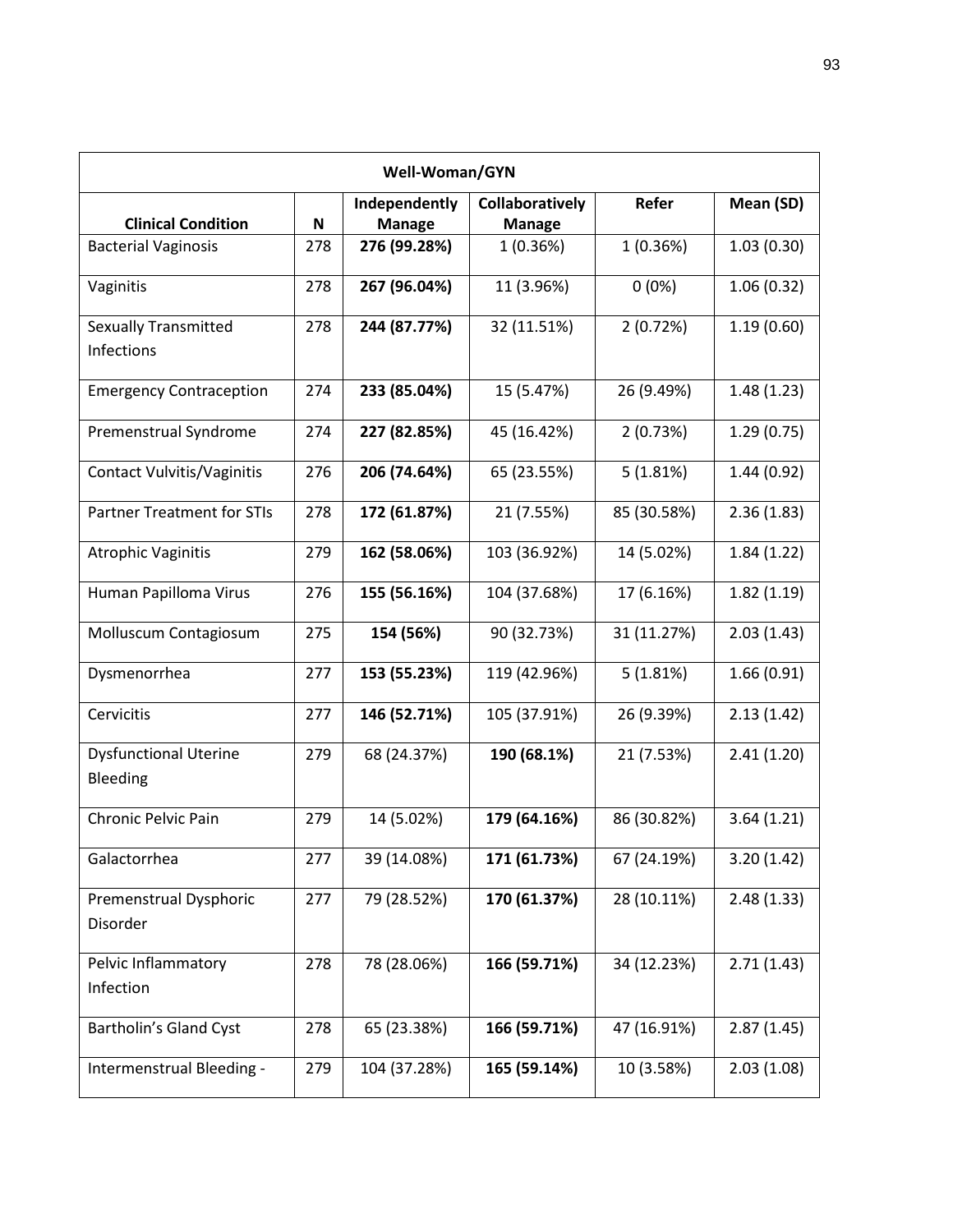| Reproductive Age                             |     |              |              |              |             |
|----------------------------------------------|-----|--------------|--------------|--------------|-------------|
| Dyspareunia                                  | 276 | 108 (39.13%) | 153 (55.43%) | 15 (5.43%)   | 2.16(1.24)  |
| Amenorrhea                                   | 279 | 119 (42.65%) | 149 (53.41%) | 11 (3.94%)   | 1.97(1.11)  |
| <b>Breast Mass</b>                           | 277 | 18 (6.5%)    | 145 (52.35%) | 114 (41.16%) | 3.82(1.30)  |
| Postmenopausal Bleeding                      | 280 | 7(2.5%)      | 142 (50.71%) | 131 (46.79%) | 4.06(1.12)  |
| <b>Postabortion Endometritis</b>             | 276 | 20 (7.25%)   | 138 (50%)    | 118 (42.75%) | 3.95(1.24)  |
| Abnormal Pap Test (atypia)                   | 279 | 118 (42.29%) | 131 (46.95%) | 30 (10.75%)  | 2.37(1.45)  |
| Perimenopausal/Menopaus<br>al Symptoms       | 279 | 128 (45.88%) | 130 (46.59%) | 21 (7.53%)   | 2.05(1.26)  |
| <b>Abnormal Pap Test</b><br>(dysplasia)      | 279 | 38 (13.62%)  | 124 (44.44%) | 117 (41.94%) | 3.73(1.44)  |
| Male Infertility                             | 275 | 1(0.36%)     | 14 (5.09%)   | 260 (94.55%) | 4.91 (0.46) |
| <b>Ovarian Tubal Mass (non-</b><br>pregnant) | 278 | 1(0.36%)     | 42 (15.11%)  | 235 (84.53%) | 4.77(0.65)  |
| Infertility                                  | 276 | 2(0.72%)     | 132 (47.83%) | 142 (51.45%) | 4.20(1.01)  |
| Uterine Enlargement (non-<br>pregnant)       | 278 | 1(0.36%)     | 138 (49.64%) | 139 (50%)    | 4.23(0.97)  |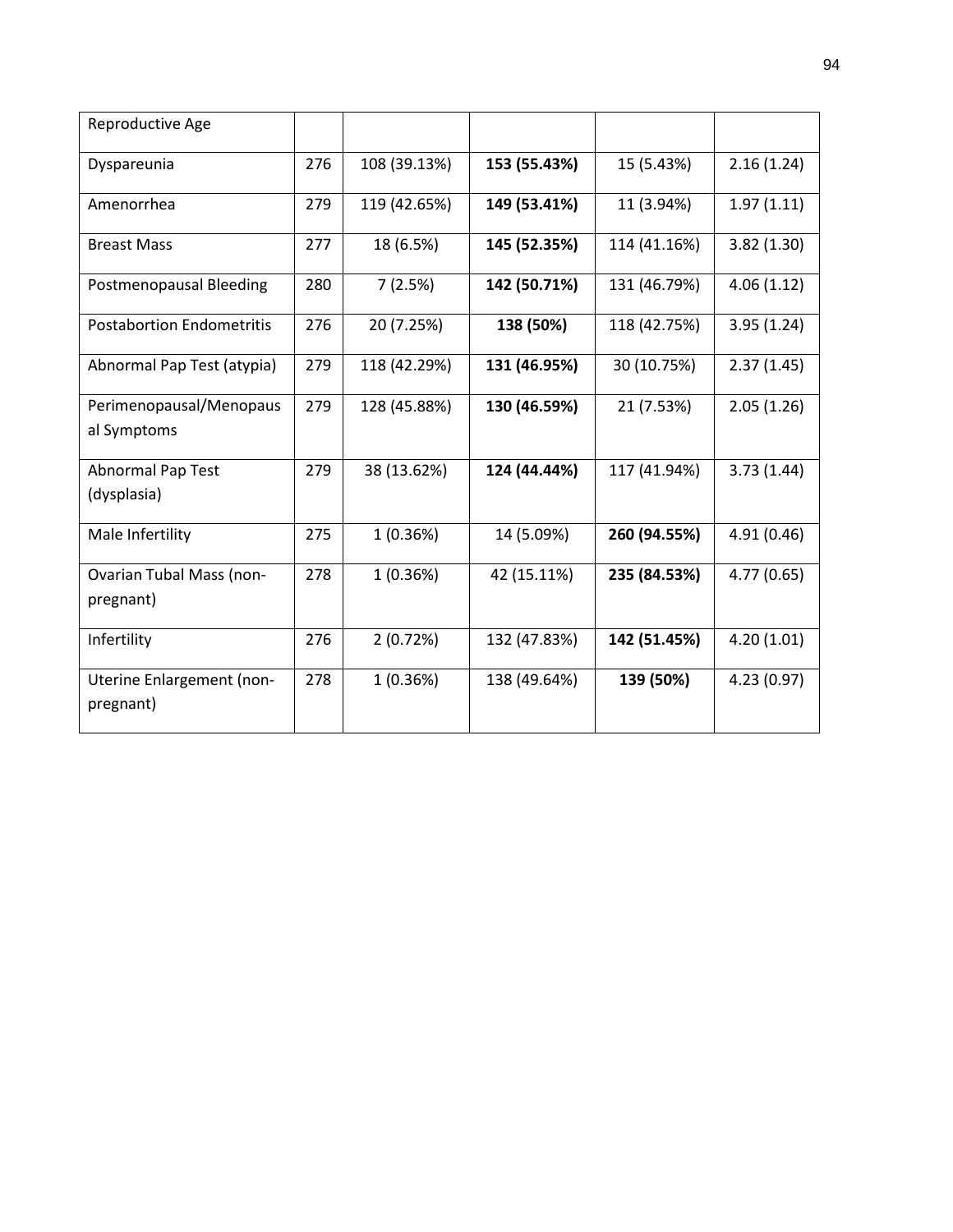| <b>Primary Care</b>          |     |               |                 |             |            |  |  |  |
|------------------------------|-----|---------------|-----------------|-------------|------------|--|--|--|
|                              |     | Independently | Collaboratively | Refer       | Mean (SD)  |  |  |  |
| <b>Clinical Condition</b>    | N   | <b>Manage</b> | <b>Manage</b>   |             |            |  |  |  |
| Herpes, Oral                 | 147 | 127 (86.39%)  | 17 (11.56%)     | 3(2.04%)    | 1.29(0.85) |  |  |  |
| Constipation                 | 148 | 113 (76.35%)  | 29 (19.59%)     | 6(4.05%)    | 1.46(1.00) |  |  |  |
| Upper Respiratory Infection, | 147 | 108 (73.47%)  | 22 (14.97%)     | 17 (11.56%) | 1.65(1.32) |  |  |  |
| Viral                        |     |               |                 |             |            |  |  |  |
| Diarrhea, Acute              | 146 | 107 (73.29%)  | 27 (18.49%)     | 12 (8.22%)  | 1.61(1.22) |  |  |  |
| Allergic Rhinitis            | 146 | 103 (70.55%)  | 26 (17.81%)     | 17 (11.64%) | 1.72(1.35) |  |  |  |
| Cystitis                     | 143 | 97 (67.83%)   | 33 (23.08%)     | 13 (9.09%)  | 1.73(1.29) |  |  |  |
| Sinusitis                    | 145 | 98 (67.59%)   | 26 (17.93%)     | 21 (14.48%) | 1.80(1.43) |  |  |  |
| Headache: Tension            | 147 | 98 (66.67%)   | 34 (23.13%)     | 15 (10.2%)  | 1.78(1.33) |  |  |  |
| Indigestion                  | 145 | 95 (65.52%)   | 38 (26.21%)     | 12 (8.28%)  | 1.78(1.29) |  |  |  |
| Substance Abuse: Cigarette   | 148 | 92 (62.16%)   | 43 (29.05%)     | 13 (8.78%)  | 1.91(1.38) |  |  |  |
| Smoking                      |     |               |                 |             |            |  |  |  |
| Skin Infestations            | 147 | 89 (60.54%)   | 34 (23.13%)     | 24 (16.33%) | 2.03(1.53) |  |  |  |
| Fungal Infections (tinea)    | 148 | 89 (60.14%)   | 38 (25.68%)     | 21 (14.19%) | 1.94(1.44) |  |  |  |
| Pharyngitis                  | 147 | 83 (56.46%)   | 35 (23.81%)     | 29 (19.73%) | 2.22(1.63) |  |  |  |
| Laryngitis                   | 147 | 82 (55.78%)   | 31 (21.09%)     | 34 (23.13%) | 2.31(1.69) |  |  |  |
| Pharyngitis, not Strep       | 146 | 81 (55.48%)   | 35 (23.97%)     | 30 (20.55%) | 2.22(1.62) |  |  |  |
| Throat                       |     |               |                 |             |            |  |  |  |
| Otitis Media                 | 143 | 78 (54.55%)   | 29 (20.28%)     | 36 (25.17%) | 2.34(1.71) |  |  |  |
| Otitis Externa               | 145 | 77 (53.1%)    | 30 (20.69%)     | 38 (26.21%) | 2.37(1.72) |  |  |  |
| Hemorrhoids (nonpregnant)    | 148 | 78 (52.7%)    | 48 (32.43%)     | 22 (14.86%) | 2.00(1.41) |  |  |  |
| Conjunctivitis               | 147 | 77 (52.38%)   | 30 (20.41%)     | 40 (27.21%) | 2.40(1.74) |  |  |  |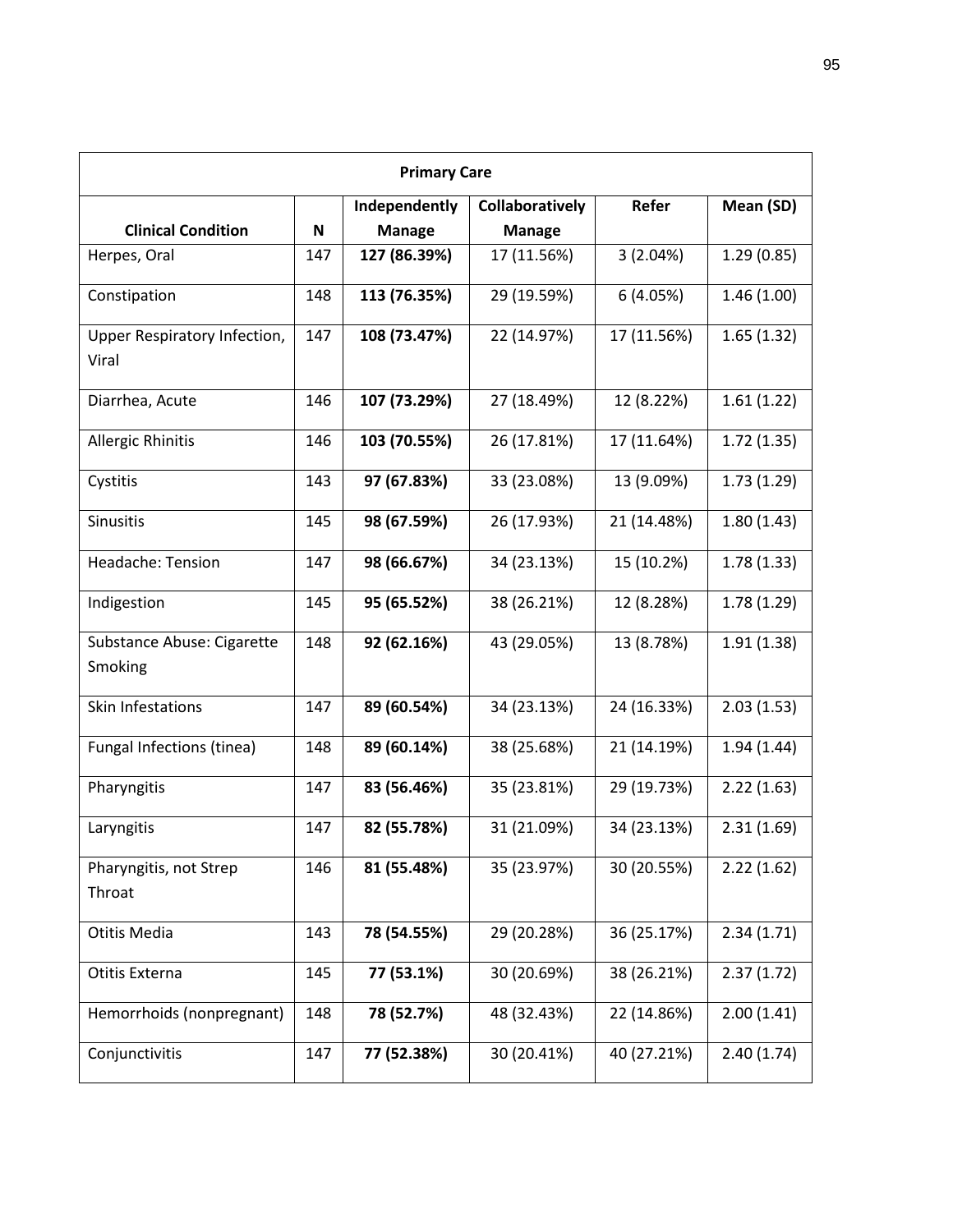| Anemia                                            | 147 | 76 (51.7%)  | 63 (42.86%) | 8(5.44%)    | 1.83(1.12) |
|---------------------------------------------------|-----|-------------|-------------|-------------|------------|
| Viral GI Syndromes                                | 147 | 70 (47.62%) | 50 (34.01%) | 27 (18.37%) | 2.35(1.59) |
| Uticaria (hives)                                  | 145 | 66 (45.52%) | 61 (42.07%) | 18 (12.41%) | 2.09(1.37) |
| Styes                                             | 147 | 63 (42.86%) | 29 (19.73%) | 55 (37.41%) | 2.87(1.84) |
| Burns (superficial)                               | 146 | 60 (41.1%)  | 43 (29.45%) | 43 (29.45%) | 2.68(1.74) |
| Acne                                              | 147 | 58 (39.46%) | 51 (34.69%) | 38 (25.85%) | 2.56(1.63) |
| <b>Dysfunctional Uterine</b><br>Bleeding          | 146 | 30 (20.55%) | 94 (64.38%) | 22 (15.07%) | 2.89(1.38) |
| Domestic Abuse                                    | 145 | 18 (12.41%) | 89 (61.38%) | 38 (26.21%) | 3.55(1.34) |
| Sexual Abuse                                      | 148 | 12 (8.11%)  | 90 (60.81%) | 46 (31.08%) | 3.74(1.25) |
| Abdominal Pain                                    | 147 | 10 (6.8%)   | 84 (57.14%) | 53 (36.05%) | 3.71(1.28) |
| Urinary Incontinence                              | 148 | 15 (10.14%) | 83 (56.08%) | 50 (33.78%) | 3.55(1.36) |
| Pyelonephritis                                    | 145 | 8 (5.52%)   | 80 (55.17%) | 57 (39.31%) | 3.85(1.24) |
| Insomnia                                          | 145 | 40 (27.59%) | 79 (54.48%) | 26 (17.93%) | 2.76(1.48) |
| Headache: Migraine                                | 146 | 18 (12.33%) | 73 (50%)    | 55 (37.67%) | 3.49(1.44) |
| <b>Substance Abuse: ETOH</b>                      | 148 | 10 (6.76%)  | 73 (49.32%) | 65 (43.92%) | 3.92(1.26) |
| <b>Thyroid Disorders:</b><br>Hypothyroidism*      | 147 | 18 (12.24%) | 71 (48.3%)  | 58 (39.46%) | 3.64(1.44) |
| <b>Viral Diseases</b>                             | 143 | 41 (28.67%) | 65 (45.45%) | 37 (25.87%) | 2.87(1.60) |
| Esophagitis/Gastric Reflux<br>Disorder            | 148 | 50 (33.78%) | 67 (45.27%) | 31 (20.95%) | 2.64(1.56) |
| Depression (minor)                                | 146 | 53 (36.3%)  | 66 (45.21%) | 27 (18.49%) | 2.53(1.54) |
| Dermatitis, Rashes and<br><b>Abnormal Lesions</b> | 147 | 31 (21.09%) | 66 (44.9%)  | 50 (34.01%) | 3.12(1.59) |
| Swollen<br>Glands/Lymphadenopathy                 | 145 | 21 (14.48%) | 62 (42.76%) | 62 (42.76%) | 3.47(1.55) |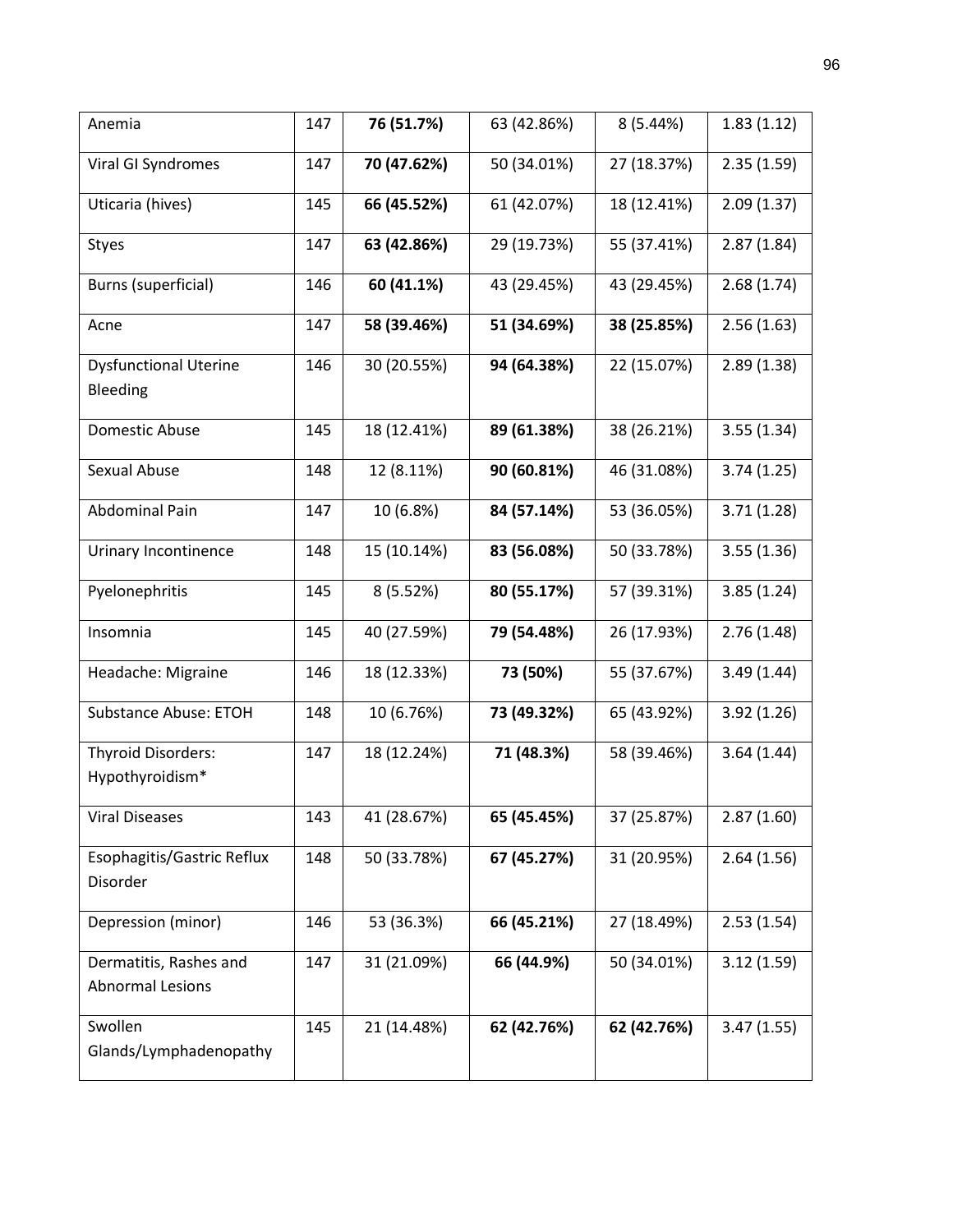| Backache                                           | 146 | 47 (32.19%) | 61 (41.78%) | 38 (26.03%)  | 2.74(1.59)  |
|----------------------------------------------------|-----|-------------|-------------|--------------|-------------|
| Asthma, Mild Intermittent                          | 146 | 36 (24.66%) | 58 (39.73%) | 52 (35.62%)  | 3.18(1.65)  |
| Low Back Pain,                                     | 147 | 35 (23.81%) | 56 (38.1%)  | 56 (38.1%)   | 3.18(1.65)  |
| Nonpregnant                                        |     |             |             |              |             |
| <b>Bipolar Disorder</b>                            | 147 | 1(0.68%)    | 17 (11.56%) | 129 (87.76%) | 4.81(0.61)  |
| Anaphylactic Shock                                 | 146 | 1(0.68%)    | 25 (17.12%) | 120 (82.19%) | 4.76(0.61)  |
| Depression (major)                                 | 146 | 1(0.68%)    | 36 (24.66%) | 109 (74.66%) | 4.66(0.68)  |
| Cholecystitis                                      | 148 | 3(2.03%)    | 49 (33.11%) | 96 (64.86%)  | 4.44 (0.96) |
| Injuries (minor wound                              | 147 | 20 (13.61%) | 33 (22.45%) | 94 (63.95%)  | 3.94(1.55)  |
| repair)                                            |     |             |             |              |             |
| Cellulitis                                         | 147 | 11 (7.48%)  | 45 (30.61%) | 91 (61.9%)   | 4.16(1.30)  |
| Tendonitis                                         | 147 | 16 (10.88%) | 40 (27.21%) | 91 (61.9%)   | 3.99(1.47)  |
| Hypertension (essential or<br>chronic)             | 146 | 5(3.42%)    | 51 (34.93%) | 90 (61.64%)  | 4.27(1.14)  |
| Positive Tuberculin Test                           | 148 | 18 (12.16%) | 42 (28.38%) | 88 (59.46%)  | 4.11(1.37)  |
| <b>Eating Disorders</b>                            | 147 | 3(2.04%)    | 58 (39.46%) | 86 (58.5%)   | 4.31(1.02)  |
|                                                    |     |             |             |              |             |
| Irritable Bowel Syndrome                           | 146 | 20 (13.7%)  | 43 (29.45%) | 83 (56.85%)  | 3.87(1.52)  |
| <b>Strains and Sprains</b>                         | 146 | 29 (19.86%) | 34 (23.29%) | 83 (56.85%)  | 3.70(1.67)  |
| Abnormal Breast Exam<br>(tumors, nipple discharge, | 145 | 6(4.14%)    | 58 (40%)    | 81 (55.86%)  | 4.27 (1.07) |
| cysts)                                             |     |             |             |              |             |
| <b>Thyroid Disorders:</b>                          | 145 | 3(2.07%)    | 62 (42.76%) | 80 (55.17%)  | 4.23(1.07)  |
| Hyperthyroidism*                                   |     |             |             |              |             |
| Asthma, chronic                                    | 146 | 10 (6.85%)  | 57 (39.04%) | 79 (54.11%)  | 4.05(1.29)  |
| <b>Substance Abuse: Street</b><br><b>Drugs</b>     | 148 | 7(4.73%)    | 63 (42.57%) | 78 (52.7%)   | 4.22(1.10)  |
|                                                    |     |             |             |              |             |
| Tuberculosis, Currently<br>Treated                 | 146 | 23 (15.75%) | 49 (33.56%) | 74 (50.68%)  | 3.88(1.49)  |
|                                                    |     |             |             |              |             |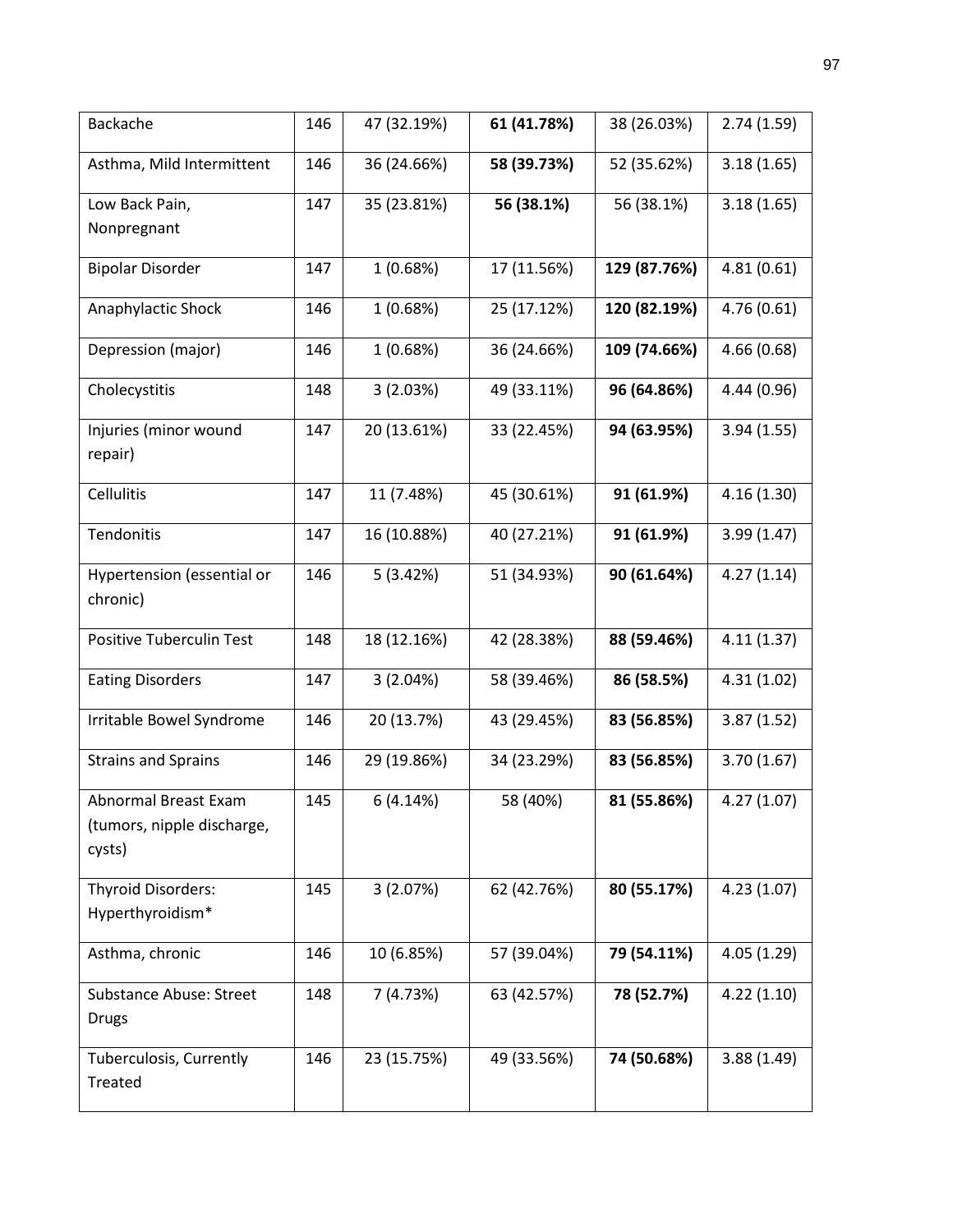| Warts, Nongenital       | 147 | 41 (27.89%) | 32 (21.77%) | 74 (50.34%) | 3.33(1.80) |
|-------------------------|-----|-------------|-------------|-------------|------------|
| <b>Anxiety Disorder</b> | 147 | 11 (7.48%)  | 66 (44.9%)  | 70 (47.62%) | 3.87(1.35) |
| Persistent Cough        | 145 | 24 (16.55%) | 53 (36.55%) | 68 (46.9%)  | 3.54(1.59) |
| Osteoporosis            | 147 | 18 (12.24%) | 63 (42.86%) | 66 (44.9%)  | 3.73(1.46) |
| <b>Tonsillitis</b>      | 144 | 45 (31.25%) | 37 (25.69%) | 62 (43.06%) | 3.15(1.78) |
| Restless Leg Syndrome   | 147 | 33 (22.45%) | 52 (35.37%) | 62 (42.18%) | 3.35(1.65) |
| Headache: Cluster       | 146 | 29 (19.86%) | 58 (39.73%) | 59 (40.41%) | 3.38(1.60) |
| <b>Bronchitis</b>       | 146 | 47 (32.19%) | 47 (32.19%) | 52 (35.62%) | 3.02(1.72) |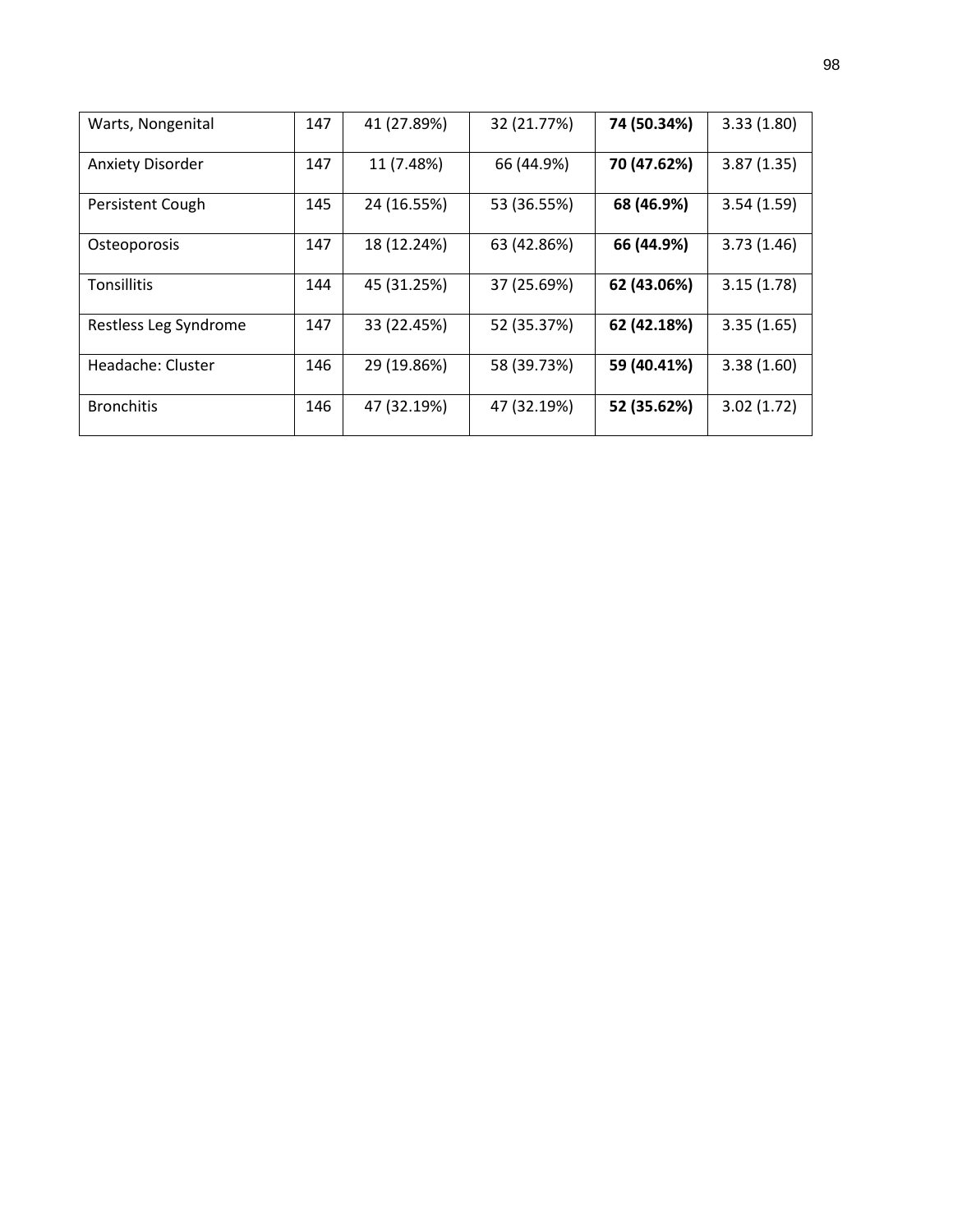#### **Table 4. Final Listing of Clinical Tasks Recommended for Elimination from the AMCB Examination Blueprint.**

| <b>Area of Practice</b> | Item                                                                 |  |  |
|-------------------------|----------------------------------------------------------------------|--|--|
| Antepartum              | Performs sonogram to rule out fetal abnormality.                     |  |  |
|                         | Performs sonography to establish gestational age.                    |  |  |
| Intrapartum             | Administering pudendal anesthesia.                                   |  |  |
|                         | Repairs 3 <sup>rd</sup> degree lacerations.                          |  |  |
|                         | Repairs 4 <sup>th</sup> degree lacerations.                          |  |  |
|                         | Repairs lacerations of the cervix.                                   |  |  |
|                         | Delivers baby with vacuum.                                           |  |  |
|                         | Delivers baby with forceps.                                          |  |  |
|                         | First Assists at Cesarean birth.                                     |  |  |
| Postpartum              | Lance external thrombosed hemorrhoids.                               |  |  |
| Newborn                 | Orders immunizations.                                                |  |  |
|                         | Manages well-baby visits past 1 week of age.                         |  |  |
|                         | Performs male infant circumcision.                                   |  |  |
|                         | Manages infant who requires phototherapy.                            |  |  |
|                         | Orders/performs newborn auditory screening.                          |  |  |
| Well-Woman/GYN          | Diaphragm fitting and instruction.                                   |  |  |
|                         | Counsels for the cervical cap method of contraception.               |  |  |
|                         | Provides cervical cap fitting and instruction.                       |  |  |
|                         | Provides paracervical block for IUD insertion.                       |  |  |
|                         | Evaluates for/performs Essure and/or Adiana permanent sterilization. |  |  |
|                         | Treats condyloma using cryotherapy.                                  |  |  |
|                         | Performs colposcopy.                                                 |  |  |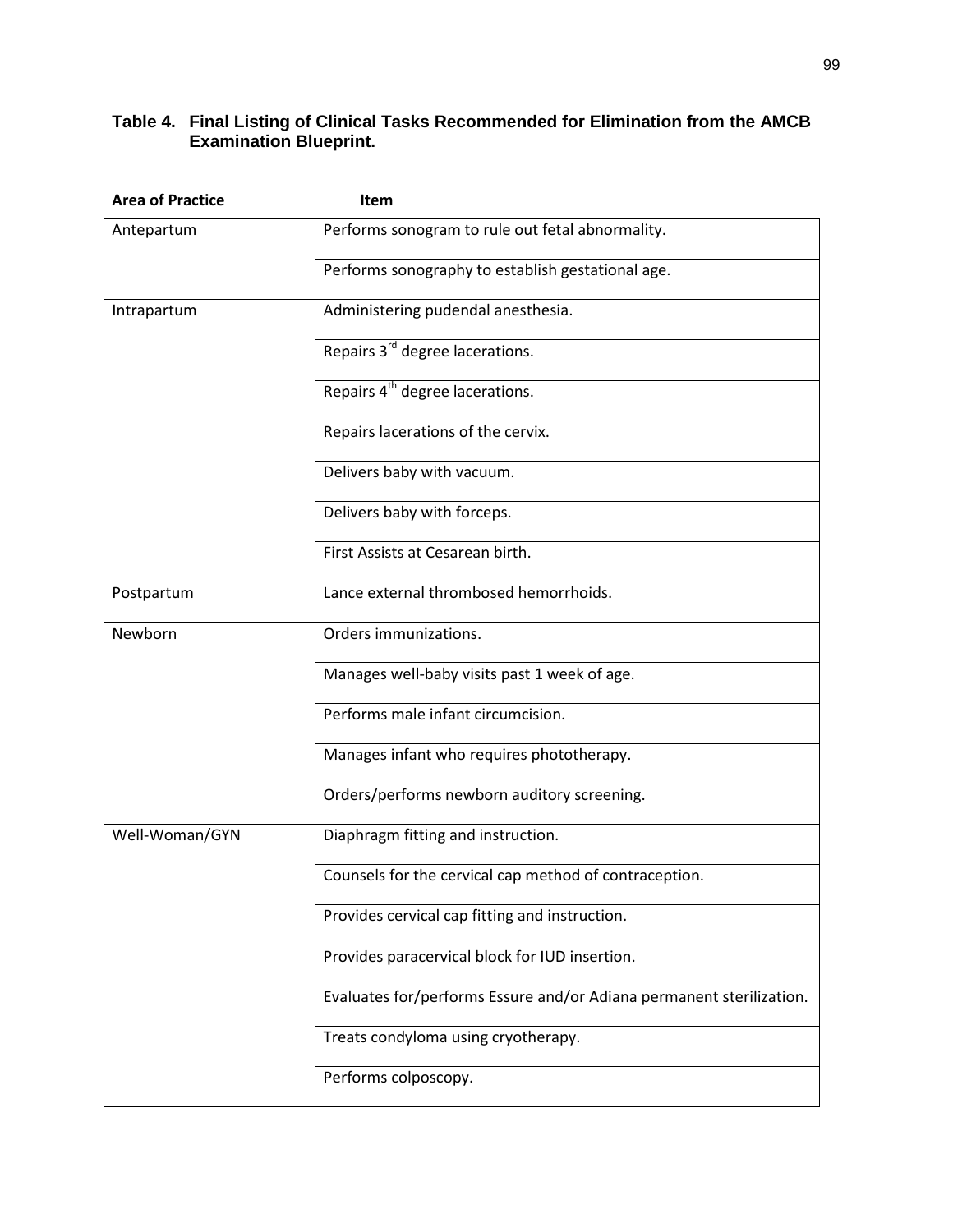|                     | Performs endometrial biopsy.                                |
|---------------------|-------------------------------------------------------------|
|                     | Performs endocervical curettage.                            |
|                     | Performs pre-hysterectomy and post-hysterectomy counseling. |
|                     | First assists at GYN surgery.                               |
|                     | Performs vulvar biopsy.                                     |
|                     | Performs sexual assault examination.                        |
|                     | Performs gynecologic sonogram.                              |
|                     | Prescribes pharmaceuticals for treatment of infertility.    |
|                     | Performs artificial insemination.                           |
|                     | Expectantly manages ectopic pregnancy.                      |
|                     | Medically manages ectopic pregnancy.                        |
| <b>Primary Care</b> | Performs breast biopsy.                                     |
|                     | Performs skin biopsy.                                       |
|                     | Performs removal of abnormal lesions                        |
|                     | Performs cortisone injections.                              |
|                     | Sutures minor wounds.                                       |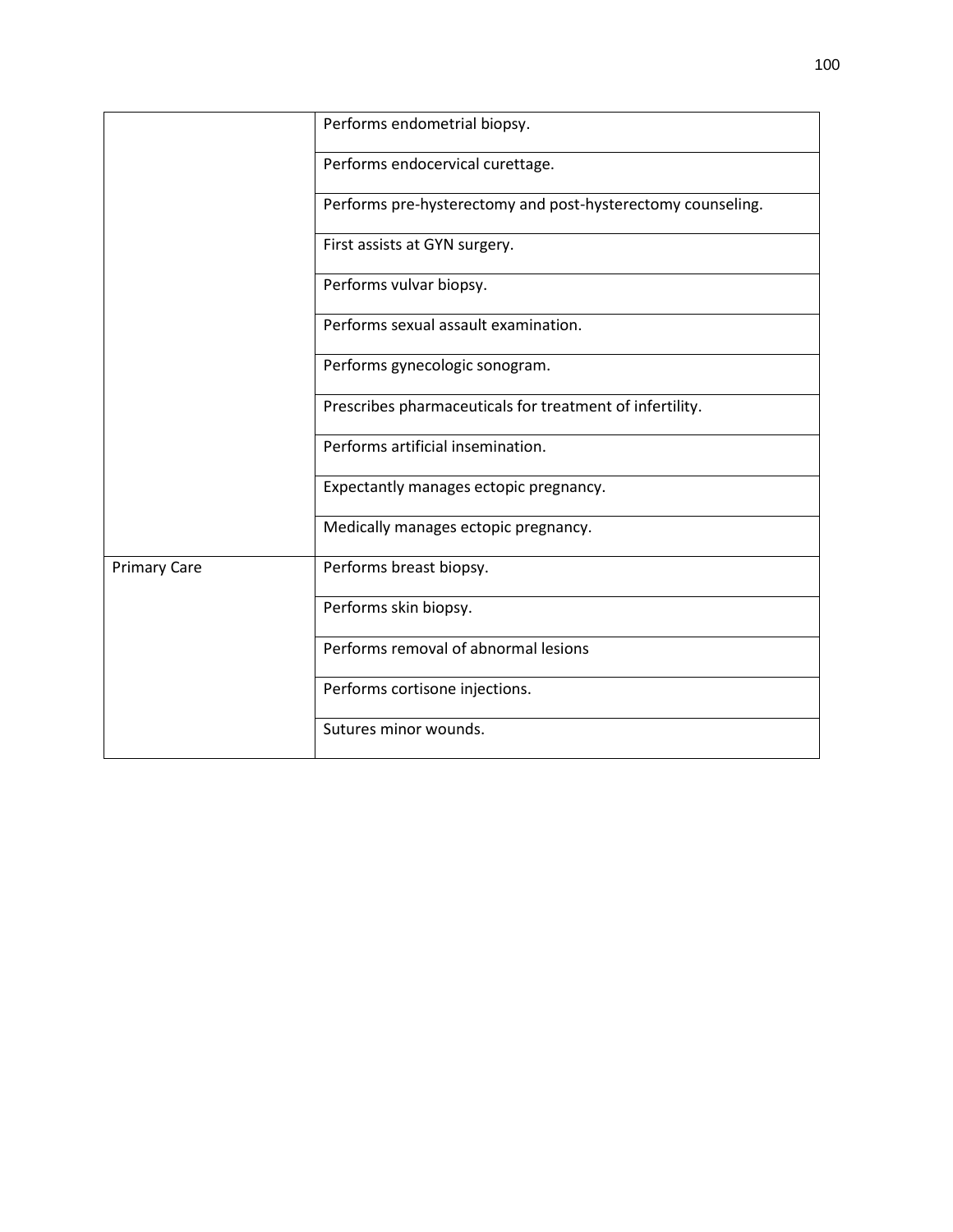### **Table 5. Calculated Test Specifications Weights for the CNM/CM Examination Based on an Average of Overall Ratings (Importance and Frequency) and Participant-Assigned Weights**

| Category                   | New %          | <b>Possible New Range</b> | <b>Current Range</b> |
|----------------------------|----------------|---------------------------|----------------------|
| Antepartum                 | 22%            | 19-26%                    | 15-25%               |
| Intrapartum                | 22%            | 17-26%                    | 25-35%               |
| Postpartum                 | 16%            | 15-18%                    | $5 - 10%$            |
| Newborn                    | 11%            | 7-16%                     | 10-15%               |
| Well-Woman/GYN             | 16%            | 15-18%                    | 15-20%               |
| <b>Primary Care</b>        | 12%            | 8-16%                     | 12-16%               |
| <b>Professional Issues</b> | <b>DELETED</b> | <b>DELETED</b>            | up to $5%$           |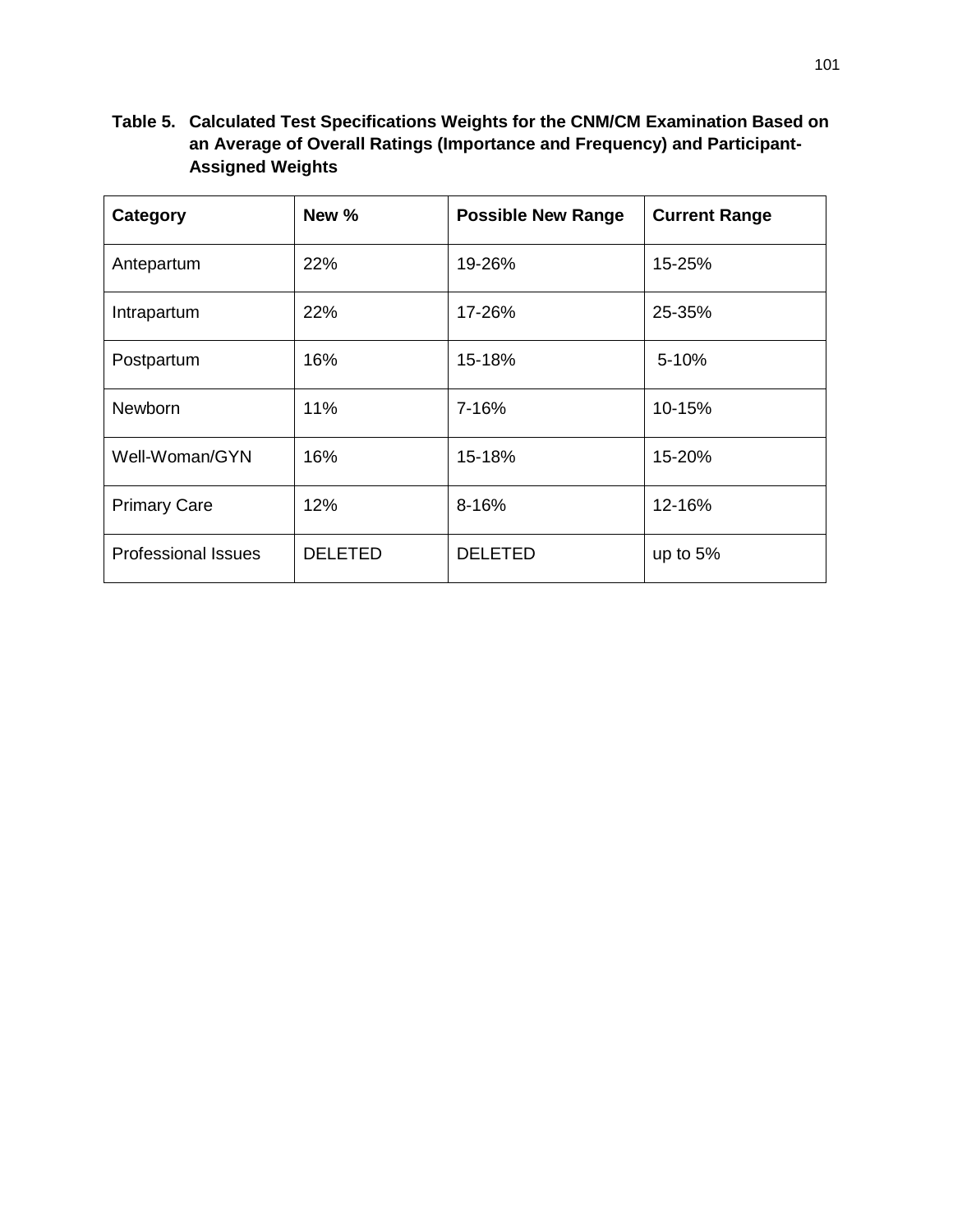## **Table 6. Participant Opinion Regarding Percentage of Practice Dealing with Normal vs Abnormal Conditions**

| <b>Practice Condition</b> | New % | <b>Current %</b> |
|---------------------------|-------|------------------|
| <b>Normal</b>             | 59%   | 66%              |
| Deviation                 | 41%   | 34%              |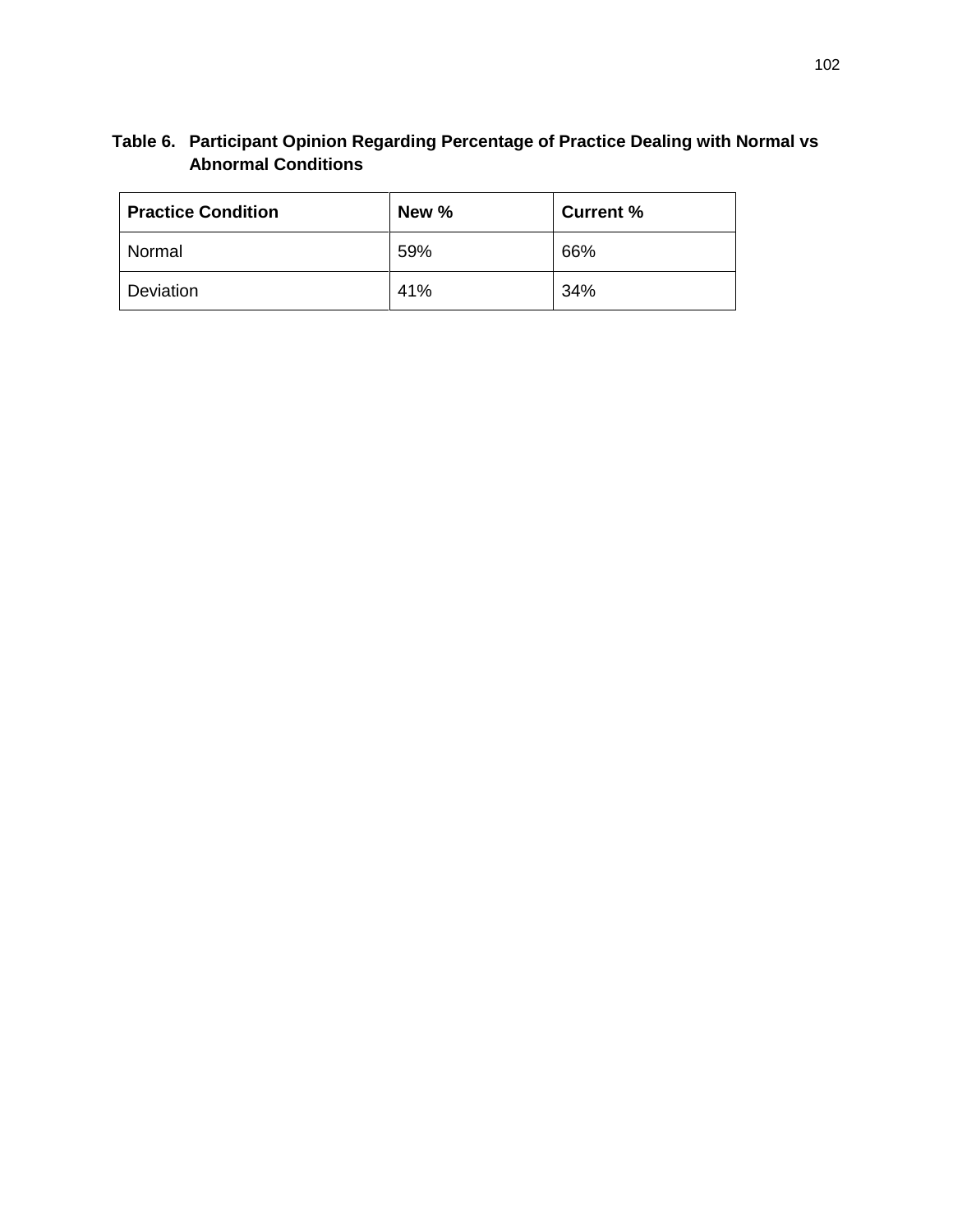#### **APPENDIX A. EMAIL INVITATION TO MAIN STUDY PARTICIPANTS**



Dear Midwife:

The AMCB Research Committee is conducting a survey of midwives certified since 9/1/2008. The purpose of the survey is to identify the activities carried out in clinical practice and the frequency of those activities. A survey is periodically conducted to help to determine the structure and content of the AMCB certification exam.

This online survey is now available through November 22, 2011. Completion of the survey will take about an hour and responses are anonymous and confidential. Individuals who complete the survey will have the annual fee (\$65.00) for participating in the CMP (Certificate Maintenance Program) waived.

You may take the survey by clicking on the following link:

[weblink]

Should you have any questions, please contact Marie Hastings-Tolsma at [marie.hastings](mailto:marie.hastings-tolsma@ucdenver.edu)[tolsma@ucdenver.edu.](mailto:marie.hastings-tolsma@ucdenver.edu)

Thank you.

Research Committee American Midwifery Certification Board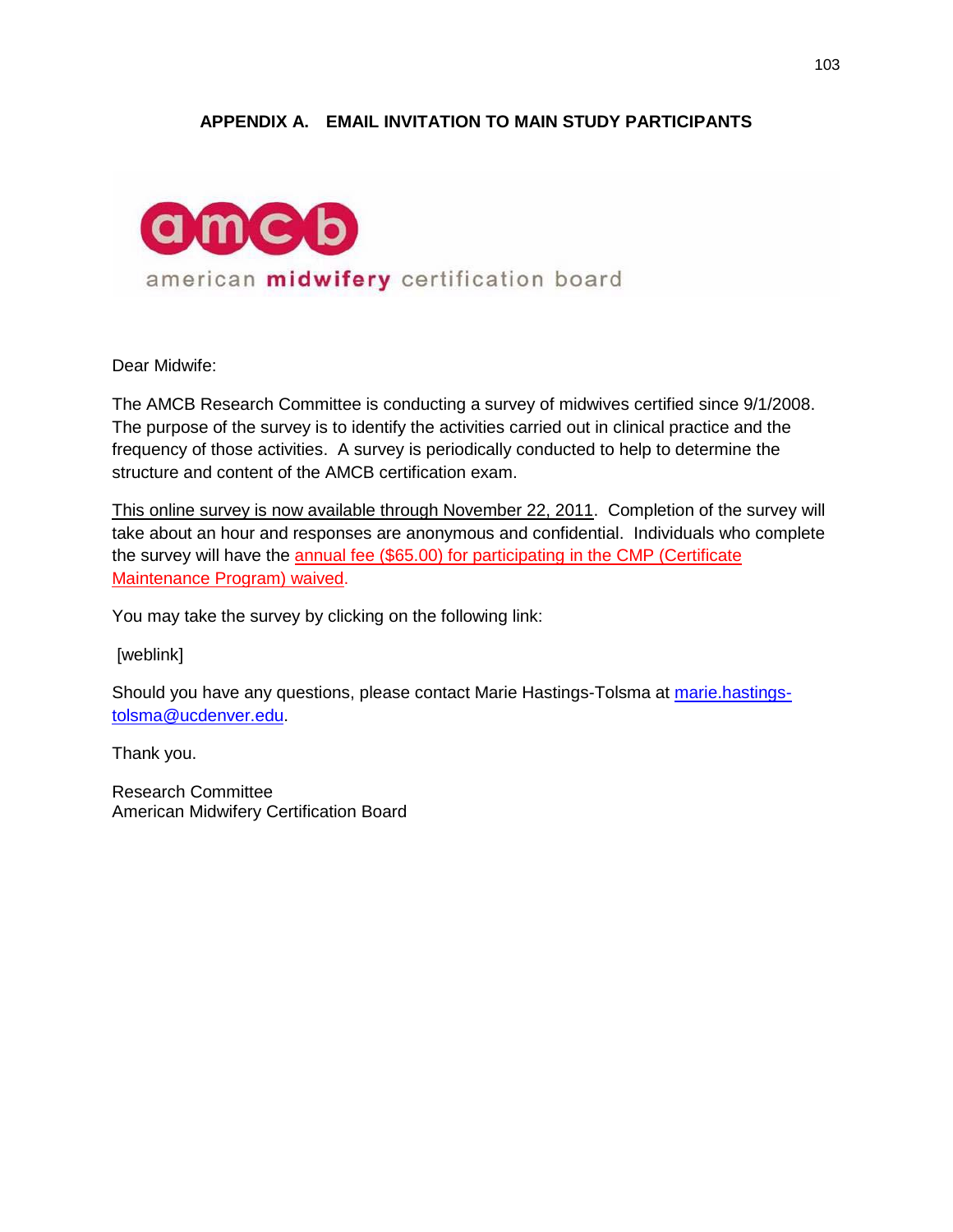#### **APPENDIX B. ADVERTISEMENT OF TASK ANALYSIS SURVEY**

# **Participate in the 2011 AMCB Task Analysis Survey!!!**

The AMCB Task Analysis is now up and running through November 22, 2011. Those midwives certified by the AMCB since 9/1/2008 have been sent an email inviting them to complete the online survey along with a link to access the website. If you did not receive an email and would like to participate, please contact Carrie Bright, AMCB Executive Director [cbright@amcbmidwife.org](mailto:cbright@amcbmidwife.org) to verify your email address.

The 2011 Task Analysis Survey, created by The American Midwifery Certification Board and conducted every five years, describes tasks performed by CNMs and CMs who have been certified within the last three (3) years. This survey aims to identify those tasks newly certified midwives actually perform and to use this information to help us make the certifying examination reflective of these tasks.

Recent graduates are being asked to complete an online survey which details tasks done in clinical midwifery practice and to identify how they manage varied clinical conditions. The survey should take about 1 hour to complete. By participating in this survey, CNMs and CMs will be providing a valuable service to the midwifery profession.

Upon completion of the survey, participants will have waived the annual fee (\$65.00) for participating in the CMP (Certificate Maintenance Program).

#### **AMCB Research Committee** Chair, Marie Hastings-Tolsma, PhD, CNM [marie.hastings-tolsma@ucdenver.edu](mailto:marie.hastings-tolsma@ucdenver.edu)

**AMCB Executive Director** Carrie Bright, IOM, CAE [cbright@amcbmidwife.org](mailto:cbright@amcbmidwife.org)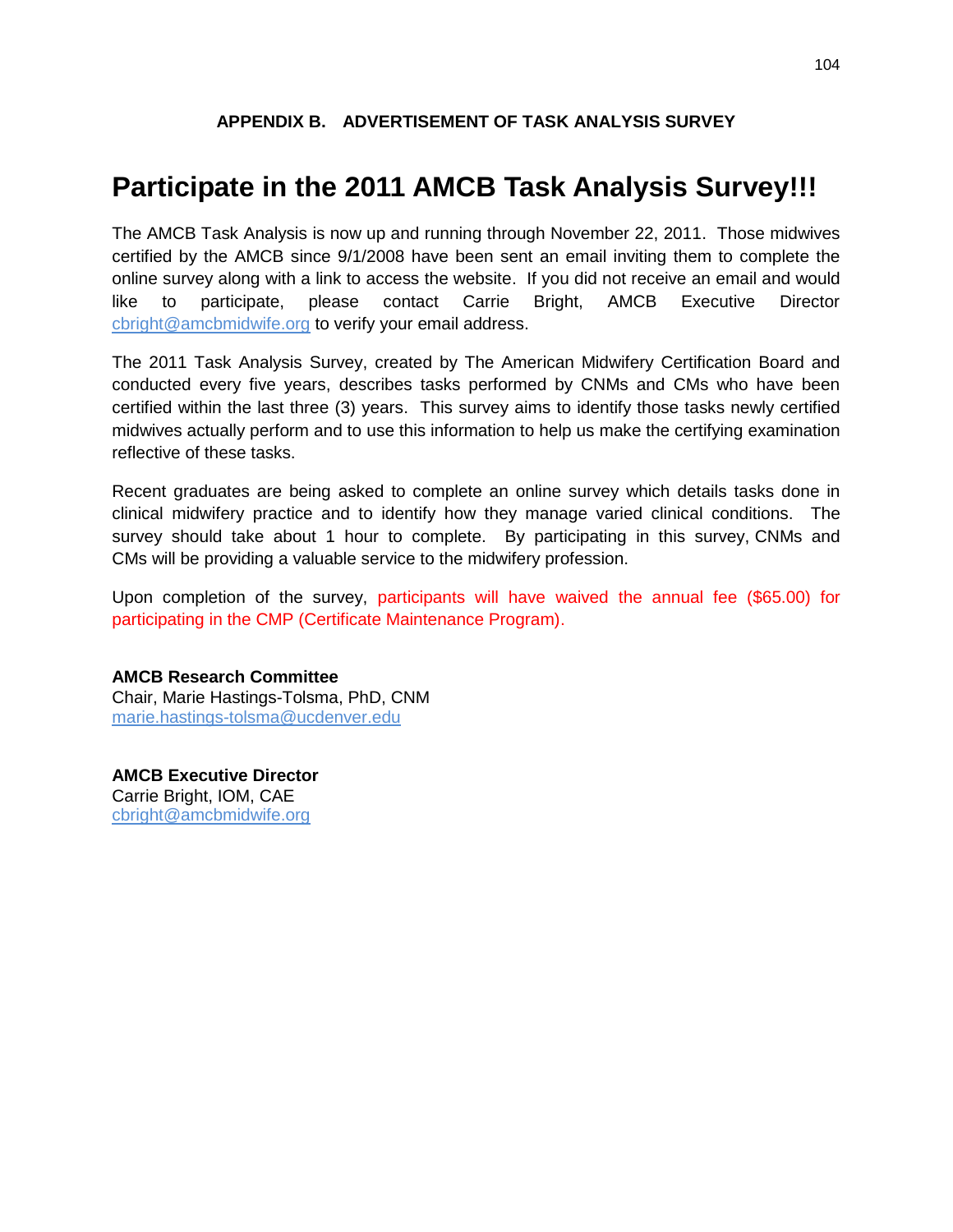#### **APPENDIX C. EMAIL INVITATION TO PILOT PARTICIPANTS**



Dear Midwife:

The AMCB Research Committee is conducting a survey of midwives certified within the past three years. The purpose of the survey is to identify the activities carried out in clinical practice and the frequency of those activities. A survey is periodically conducted to help determine the structure and content of the AMCB certification exam.

A pilot of the task analysis is now being conducted. This online pilot survey will be **accessible from Sunday, October 23 through Thursday, October 27, 2011.** Completion of the survey should take less than an hour and responses are anonymous and confidential.

You may take the survey by clicking on the following link:

[weblink]

Should you have any questions, please contact Marie Hastings-Tolsma at [marie.hastings](mailto:marie.hastings-tolsma@ucdenver.edu)[tolsma@ucdenver.edu.](mailto:marie.hastings-tolsma@ucdenver.edu)

Research Committee American Midwifery Certification Board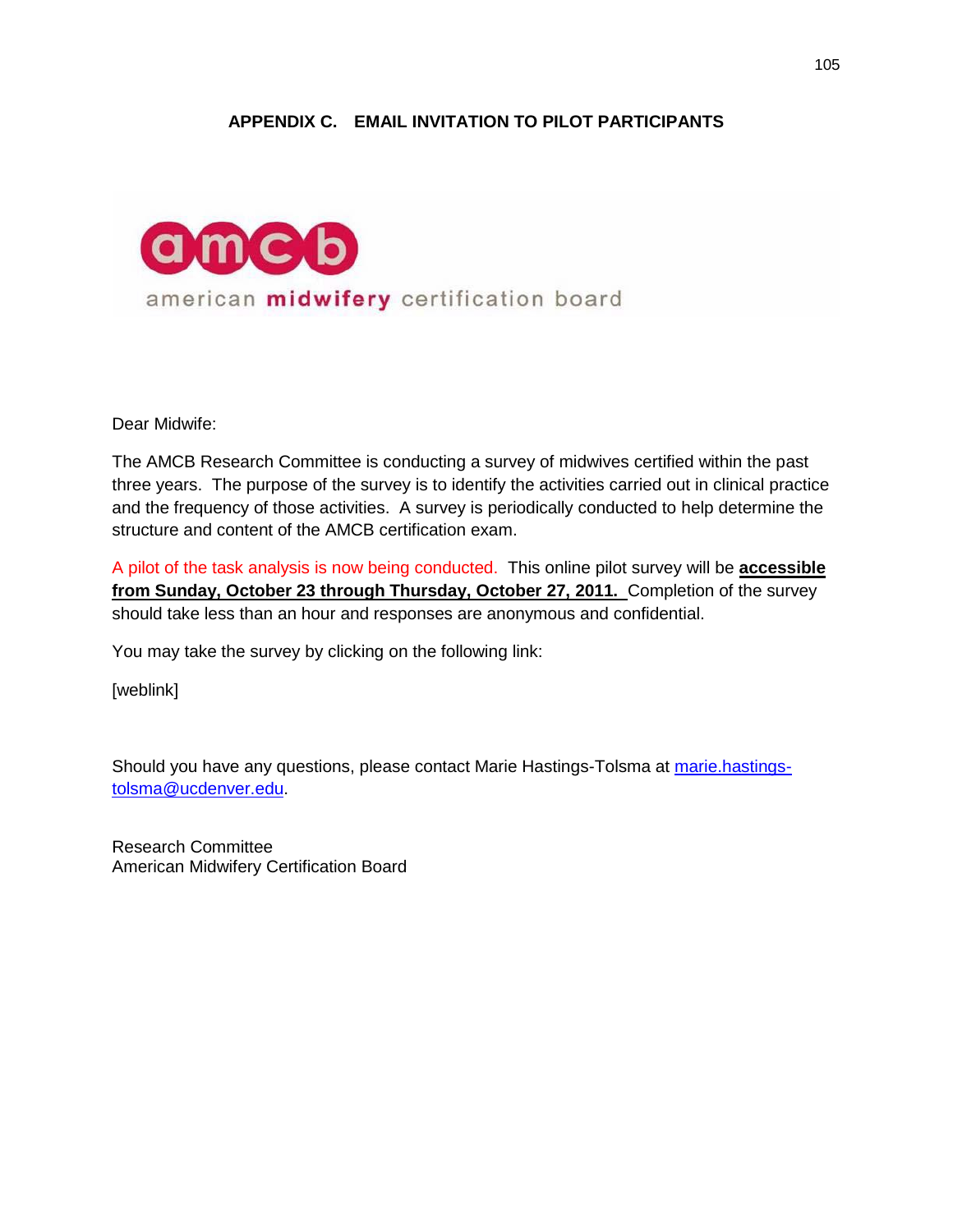#### **APPENDIX D. TASK ANALYSIS SURVEY DIRECTIONS**

#### **Task Analysis Survey**

This survey, created by The American Midwifery Certification Board, describes tasks performed by CNMs and CMs who practice in the United States. Our intent is to identify what tasks new midwives actually perform and to use this information to help us make the AMCB certifying examination reflective of these tasks.

The survey will take about 1 hour to complete. You are asked to make judgments about specific tasks, keeping your practice in mind. Please read each task carefully and then rate each task with respect to the FREQUENCY (how often you do a particular task) and IMPORTANCE (your opinion on how important a task is in proving safe and effective care). The survey has several sections but you will only be completing those sections related to the areas of midwifery that you are currently providing care. You may skip any items that you wish.

NOTE: if you leave the survey and plan to return later to complete, be sure and click the SAVE AND RETURN LATER button so that you will not have to start the survey over again. We would also recommend the Mozilla Firefox browser.

Completion of this questionnaire constitutes your informed consent to act as a participant in this research. The survey is anonymous and your name will not be linked to your responses. This research has been approved by the Colorado Multiple Institutional Review Board (#11-1303).

By participating in this survey you will be providing a valuable service to your profession. Please accept our sincere thanks.

AMCB Research Committee Chair, Marie Hastings-Tolsma, PhD, CNM Cathy Emeis, PhD, CNM Barbara McFarlin, PhD, CNM, RDMS Sarah Schmiege, PhD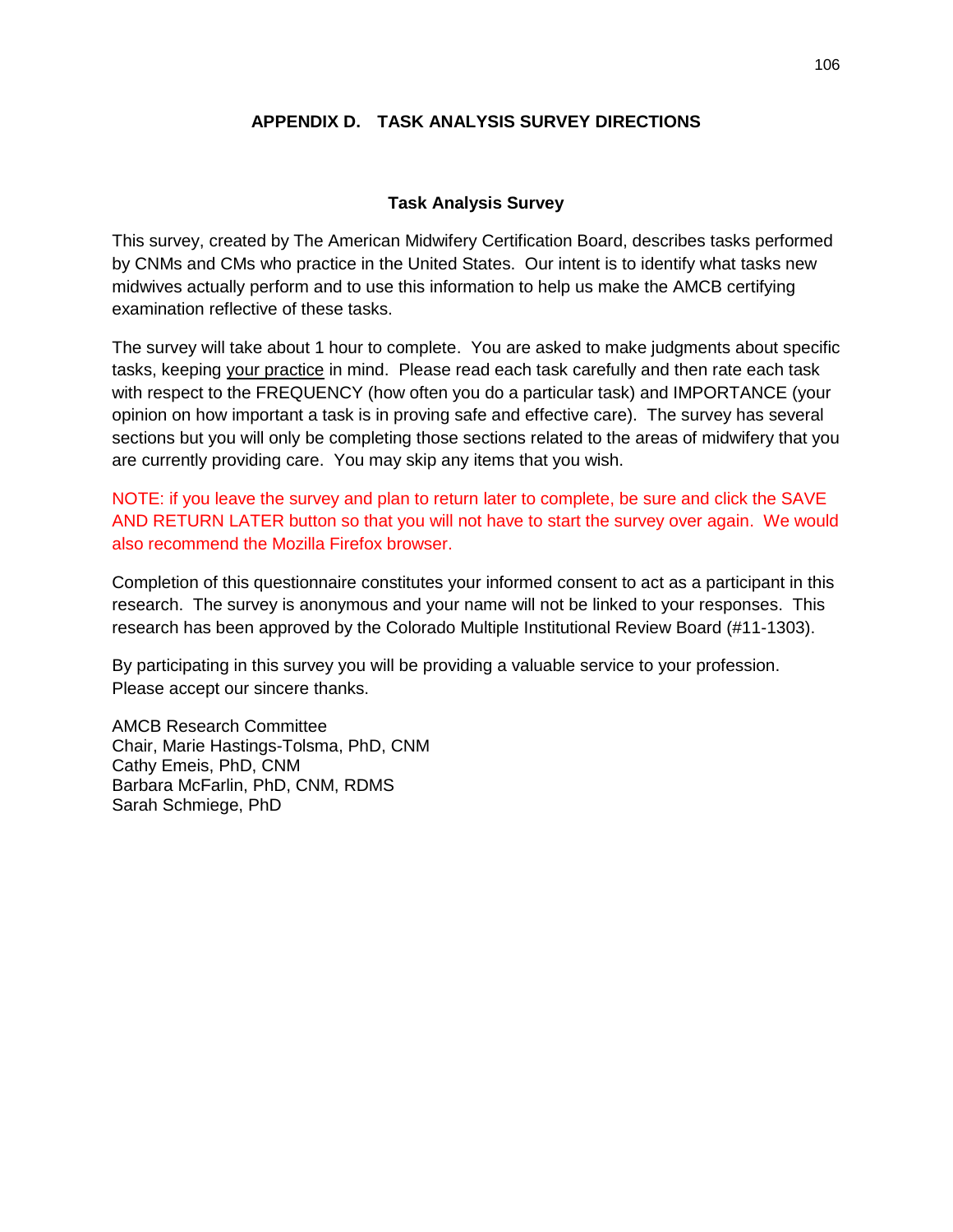#### **APPENDIX E. ACCUMULATED SUBJECT FREE-FORM RESPONSES BY AREA OF**

#### **MIDWIFERY PRACTICE**

#### Antepartum Comments

*As a homebirth midwife, I collaboratively manage or refer probably more than those who deliver in the hospital. It is very important to me that our clients have normal, healthy, low-risk pregnancies.*

*I only attend home births, so consultation on many of the above topics means an automatic referral for a hospital birth.*

*We see TOLAC patients until 36 weeks then transfer to MD care.*

*In our practice we refer out high risk patients. Any woman with higher risk categories are managed for routine visits by the CNM with consultation with the OB/GYN for conditions that are new onset problems or changes in management of the conditions. We refer to genetics or the perinatologist for management of high risk status with CNM management of the normal components of the pregnancy.*

*I work in a relatively conservative practice where MDs expect that I will refer any abnormalities to them.*

*We do not currently have insurance coverage to offer VBACs. Preterm labor patients are managed by our back-up physician, but we can still attend the delivery as long as we consult with them. We manage mild pre-e, but for severe pre-e, our docs take over care.*

*Collaboration can encompass many different things. I defined it in broad terms (i.e., I always collaborate with GI re: Hep B/C + women but independently manage their labor/delivery).*

*Referring to another provider often means the OB/GYN M.D. that I work for; other conditions require referrals to different specialties altogether.*

*Some of the questions are misleading such as whether certain tests are performed. The questions are confusing as to whether they are independently ordered and interpreted by midwife (e.g., #10: Performs sonography to establish or confirm gestational age).* 

*I have yet to begin taking call and working in the inpatient setting; therefore, although I may see/ evaluate/diagnose many of these conditions in the office, their care is currently out of my hands in the hospital. I tried to answer based on what I think I will do when I begin full scope care.*

*I practice with large group of physicians. We constantly consult with each other. While I do not completely give up care and responsibility of the patient, I always keep the physician's in the loop with respect to abnormalities such as phlebitis, etc.* 

*We are unable to perform VBACs in our hospital due to anesthesia restrictions so each prior C*section is seen primarily by the midwives and then referred to the MD in the last week or two of *the pregnancy for C-section consult and operation.*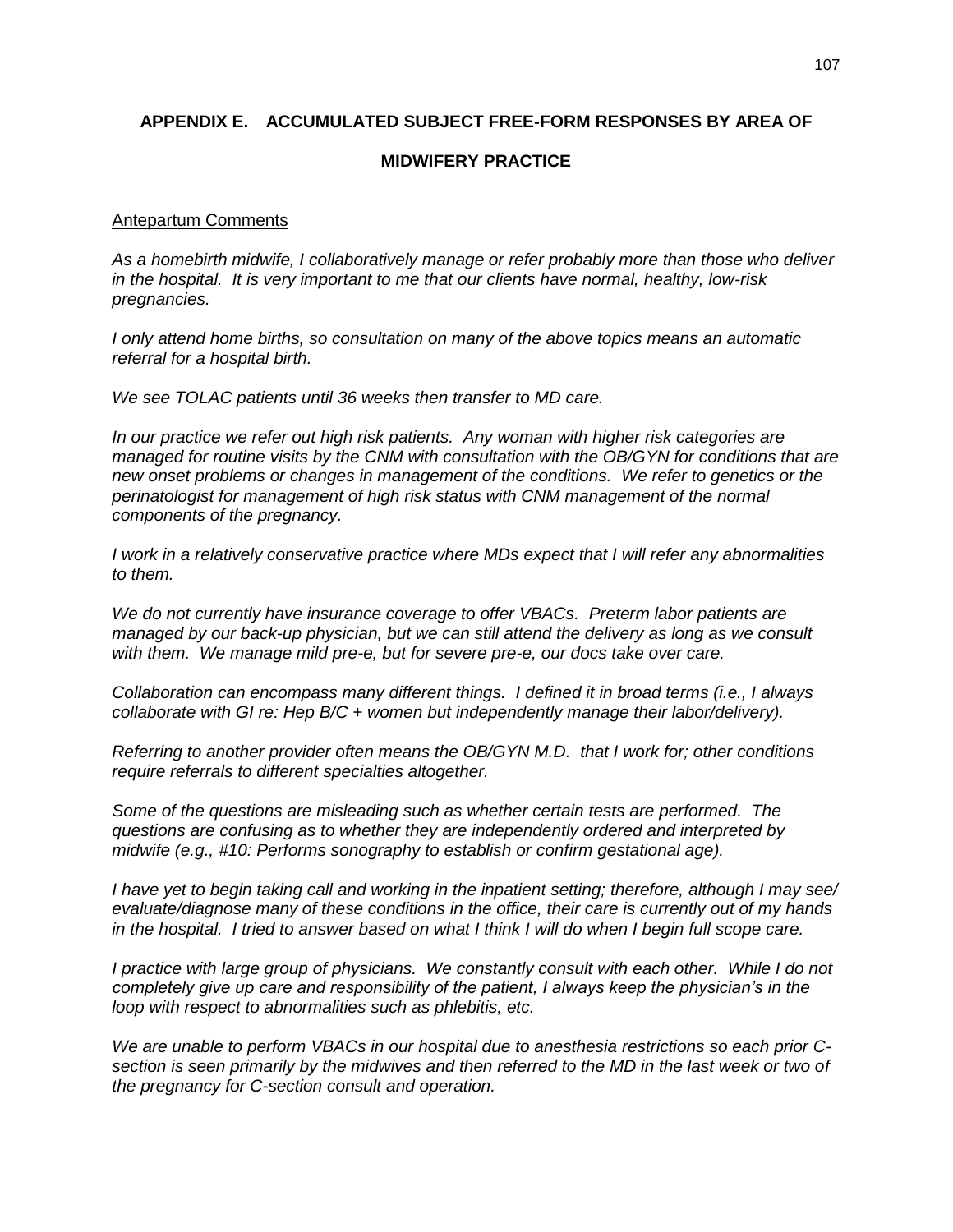*I am new to my practice and am not 100% certain on how we manage every atypical condition as I have yet to see them all. I provided information to the best of my knowledge.*

*When stating that I 'refer to another provider,' I am referring to my backup MD. In my practice, I am a sole CNM providing care in a group with 5 other physicians. Many of these clinical conditions we manage collaboratively as a group.*

*I answered percentages based on my total patient population, not just on my pregnant ones. I see about half pregnant and half GYN.*

*Our practice is made up of 2 CNMs and 1 OB/GYN. We have protocols to follow for certain conditions so I know what is expected and if the outcome isn't that, the patient would see the OB at her next visit or as appropriate.*

*I practice on an Indian reservation. The nearest OB doctor is over 70 miles away. I do many things independently here that I never thought I would when I was a student. I am able to consult by phone, but travel is a problem for most of the population for whom I provide care.* 

*For some of the questions, we inform the MD's in the practice and they write a note of recommendation, and if they are a VBAC candidate, they have to be present in the room, but we as CNM's manage all their OB care independently.*

*Some of these questions are unclear. 'Identify' or 'screen for' and 'manage' should be two questions. Also, I'm not sure whether this is asking about the percentage of your total patient population, or the percentage of patients to whom the interventions would be relevant.*

*I have privileges at a Level 2 hospital. Many conditions require transfer.*

*Most situations where I selected 'collaborate most of the time' refers to the fact that I work in a setting where midwives and physicians are constantly working literally side by side, and so collaboration frequently occurs due to the nature of the practice setting and not necessarily institutional policies.*

*I have a homebirth practice, so answers were based on that type of practice.*

*For #66 (Gestational Diabetes, A1), I was unable to choose the option of 'collaboratively manage most of the time.' For questions 1-37, I had difficulty deciding how to answer. I tried to assume that I was answering for the % of patients in a particular category. For instance, if my partner has already assessed for presumptive signs of pregnancy, I don't repeat that.*

*Some of these questions were difficult to answer. In our hospital based/public practice, midwives tend to refer high risk pregnancies out to the attending physicians but during the labor and delivery, midwives are involved with the labor and 'catch' the baby. Is this considered 'considered collaborative management?*

*Most of these tasks require some collaboration in our State.*

*I have a homebirth practice. Some of what I would manage and/or collaborate on depends upon the wishes of the family. I do not have many complications in my practice. The women that come to me are very healthy and most have excellent diets.*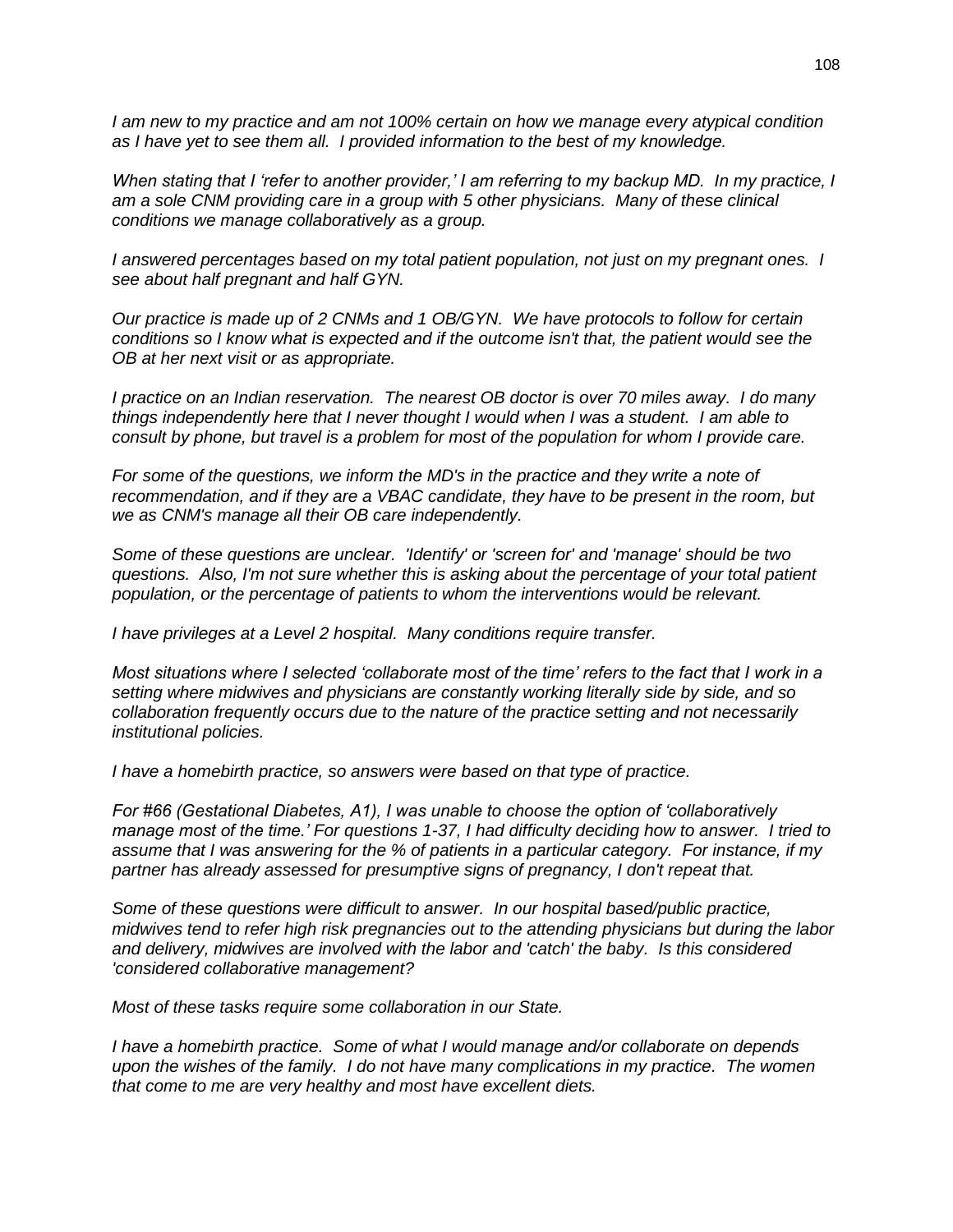*I have a homebirth practice. Some of what I would manage and/or collaborate on depends upon the wishes of the family. I do not have many complications in my practice, the women that come to me are very healthy and most have excellent diets.*

*Our physician group does not allow us to do VBACs. We typically refer at 28 weeks. We manage diet-controlled GDM, but transfer care if insulin-dependent.*

*I work with a solo practitioner OB/GYN and have for the past 17 years - even before I went back to school to be a midwife, so many of these things I end of discussing with him just to make sure I am on the right track as a new CNM. He does not yet do VBACs but I am hoping to offer those as soon as I get my hospital privileges.*

*I work with one OB/GYN who does high risk so I am almost always collaborating on any deviations from normal, even if I continue to take primary care of the woman. We share our patients, both high and low risk.*

*For women with prior cesarean, our practice will independently manage the AP care and then establish care with the MDs for pre-op visit and delivery. We do not offer VBAC at our facility.*

*I am assuming that when you ask how often I am performing something you are asking how often during my work day do I specifically do that task. I am not assuming 'you' refers to my practice at large....just specifically me during my average work day.*

*For many of the questions, I would really answer 'it depends.' For instance, I independently manage PUPPs, but not cholestasis.*

*During this time I am in the process of certifying my birth center; VBAC's are not accepted until after accreditation and applying for privileges to allow for VBAC.*

*We will often refer to Maternal Fetal Medicine for a plan. Many times this means maybe only one or two MFM visits and the rest of the patient's care is by a CNM.*

#### Intrapartum Comments

*For fetal heart rate, we use a doppler at home following the AWHONN recommended intervals of monitoring. We do not use continuous fetal monitoring.*

*I'm not sure I'm interpreting these percentages correctly. Is 100% my total patient load or is it 100% of the cases of chorio (for example)?*

*Practice is determined by protocols that were designed by an OB.*

*I* provide home birth services. If hospital intervention is needed, I transfer care to a hospital *based provider and accompany the woman and family to the hospital as a support person.*

*All women aiming for a vaginal birth remain midwifery patients. Only women transferring to another facility or having a planned cesarean birth become physician patients at the time of transfer or delivery. Otherwise, we 'run the patient by' the doctor and the midwives continue to manage them. (IHS)*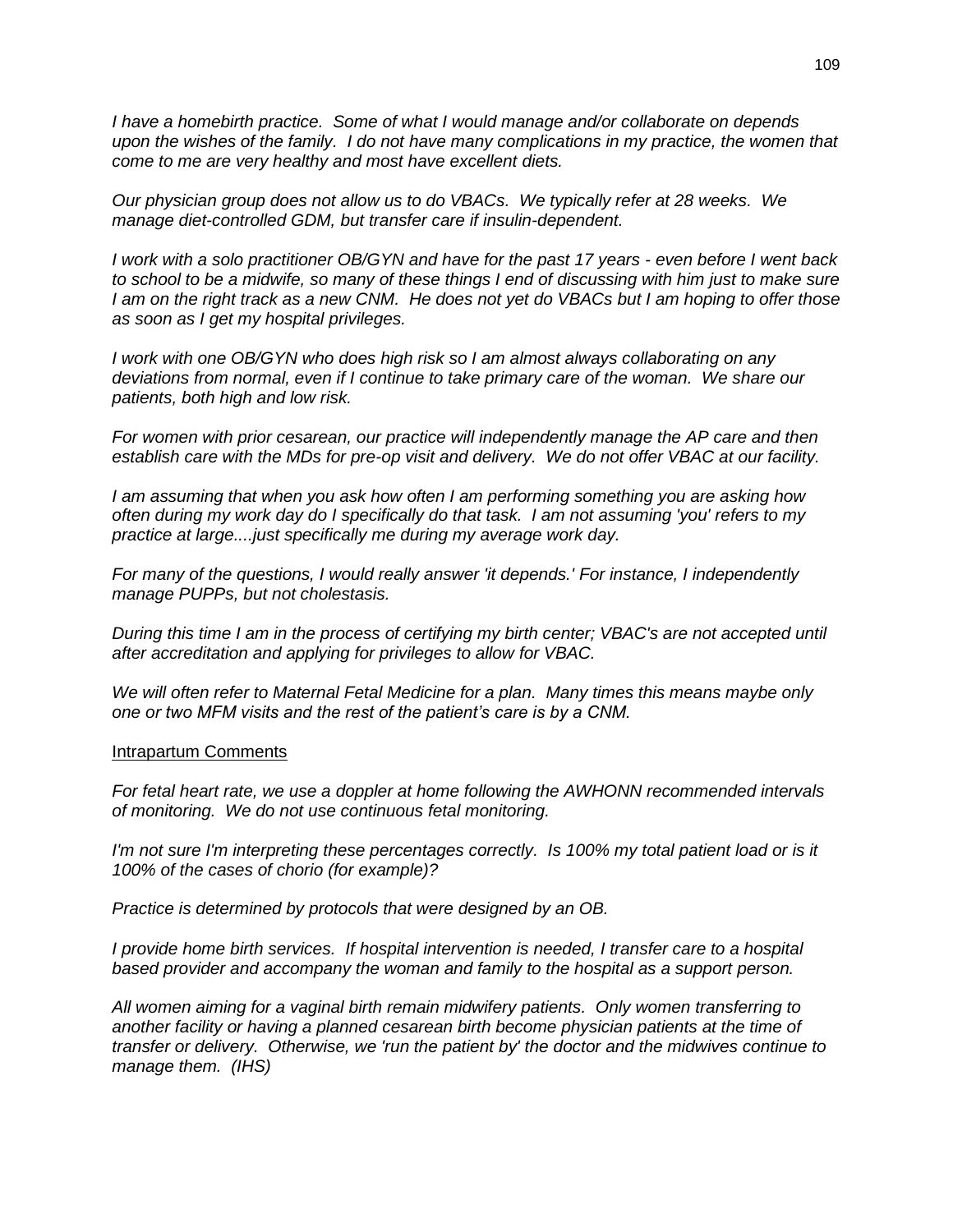*My patient population is young (average age 15-25 years old) and healthy; some of the more serious conditions are rarely seen in my practice.*

*Even if I don't perform the task itself, identifying the need for a task is always very important (ex: 4th degree repair).*

*Some of these questions and their wording are confusing. Yes, I perform AROM but I don't do it all the time. I think it's an important skill but I don't think it should be done all the time. Also with shoulder dystocia, I may do the initial maneuvers but I will certainly step aside and let the most experienced attending take over. Is that 'referring' or 'collaborative management'? It's confusing-- I am still in the room and will still manage her in the 3rd stage (depending on how bad the dystocia) and 4th stage.*

*Keep in mind there are procedures that are governed by the hospital facilities and the practice rules. For example, the practice I work with does not do breech deliveries (even if I want to do so), and the hospital does not have facilities for water births.*

*I am in the process of learning pudendal anesthesia as some women are not adequately anesthetized with lidocaine injection and there are no epidurals at this time in my facility. My answers are based on when a procedure is needed, i.e., not every patient gets an fetal scalp electrode, only if there is a difficulty tracing the baby and possible poor FHTs. I then perform the task 100% of the time. Furthermore not everyone do I manage with active management; rarely do I but I may choose to so with someone who has a history of bleeding/very low H&H/grandmultip, etc. When I do, I perform this task 100% of the time.*

*I collaboratively managed VBACS until the anesthesia department stopped letting us do them because of lack of staff and cost. These questions also do not address the fact that often I will consult with an OB but not collaborate. Also breastfeeding issues do not require collaborative management. Does refer to another provider also mean an IBCLC?*

*For #23 (Evaluates fetal condition following rupture of membranes by auscultation to determine FHT, and by vaginal exam to rule out a prolapsed cord): I always listen to FHR after SROM/AROM but never do a vaginal exam after SROM to feel for a cord unless there was a heart rate abnormality.*

*For #52 (Examines cervix, vagina and perineum for lacerations and/or episiotomy extensions and identifies need for repair): I do not examine the cervix for lacerations in the absence of excessive blood loss.*

*Questions are confusing. I ALWAYS evaluate for PP hemorrhage, etc. but that happens RARELY. Not sure how to answer with regards to personal experience HOWEVER the information and skills are ALWAYS important to have knowledge.* 

*When answering questions about the importance of being competent in performing a task, my answers indicate how important I feel it is for a midwife in general to be competent in this task not how important it is to be competent for only those midwives who are trained to perform the task. For example, I do not perform 4th degree repairs and I feel it is of little importance for midwives to be competent in this task, although I do feel that it is very important to be competent in this task for those midwives who are trained to perform this skill.*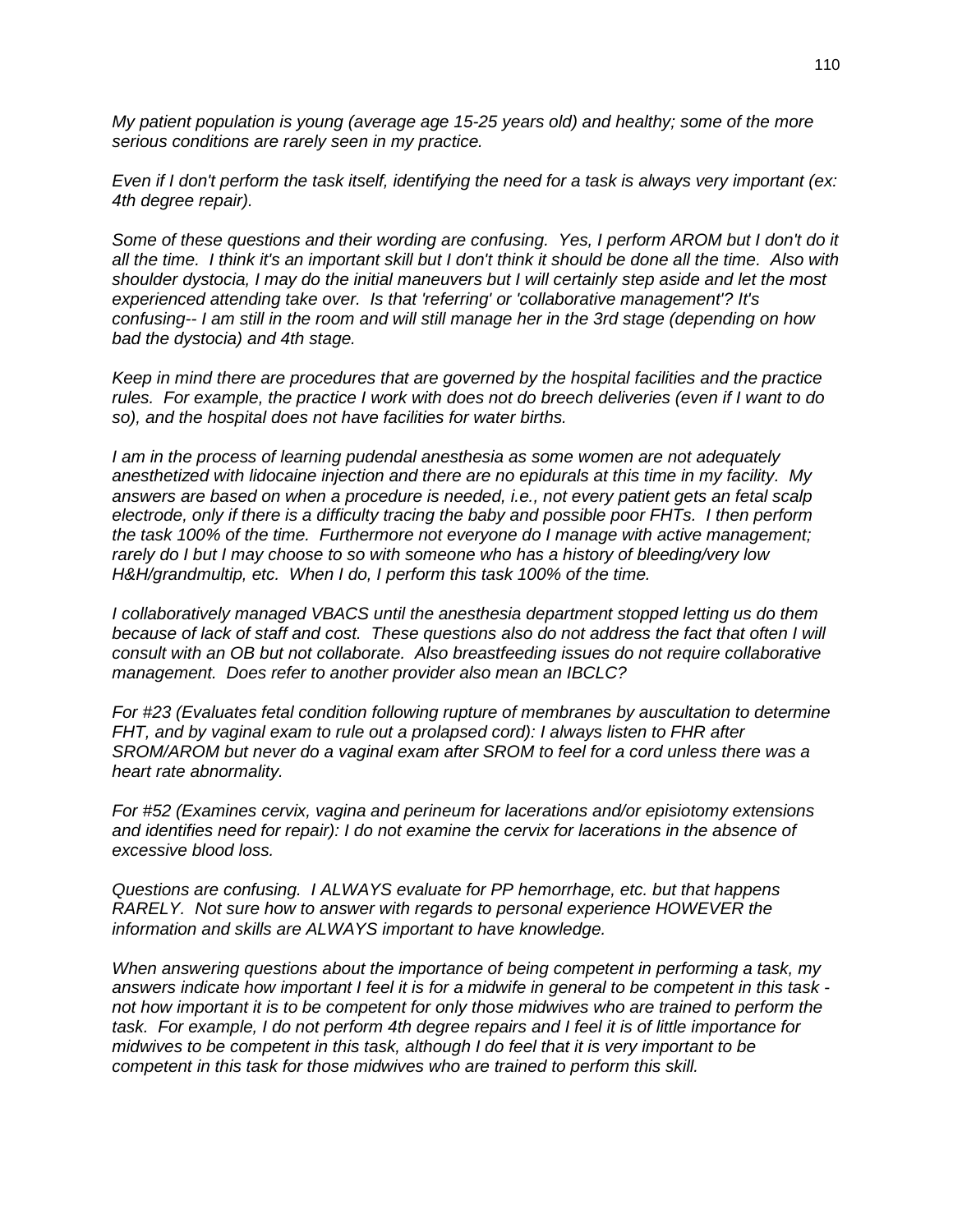*These questions are difficult to answer. if these situations present, I do them 100% of the time (i.e., if a pt is + Chlamydia, I treat her without back-up 100% of the time; however , 100% of my patients do not have Chlamydia).*

*I do not always do a vaginal exam with rupture of membranes if fetal heart tones are good.* 

*In our hospital, we are not able to offer TOLAC/VBAC given restrictions from our legal department and not having 24-hr in-house surgical teams*

*I had trouble with some of the questions asking about importance. If you are going to do it, it is extremely important to be competent but if you are going to refer - not so much so. Frequency of vaginal examinations: I always do one but I do not do them frequently! For chorioamnionitis: I evaluate for but do not manage.* 

*I have not encountered breech or face presentation so far and would collaborate with my backup physician if they occurred. However, I find it important to know how to handle these situations in case a delivery is about to happen. We first assist on all of our own patients for continuity of care.*

*The CNMs in our practice 1st assist with all Cesareans and perform all of the vaginal births except when vacuum or forceps assistance is required, so there are very few conditions that would be referred completely to another provider.*

*VBAC is not available where I practice. I refer to other locations for those who desire VBAC. I*  work per diem for a birth center which offers water birth. The hospital where I practice does not *have tubs, but they are VERY supportive of midwifery and the desires of my clients.* 

*Many of my answers are due to my practice structure.*

*As stated earlier, we are not purely independent in any decisions we make in the hospital setting. We work with our attending physicians.* 

*Sounds like all we do is collaborate...but have to say that most of our ladies are low risk and healthy and this stuff only comes up rarely.*

*It is difficult to know on the tasks if you are asking what percentage of client's experience the condition, or what percentage of clients experiencing the item would I manage. For example, TASK: Initiates maneuvers to resolve shoulder dystocia. Are you asking what percent of my clients is it necessary to intervene? Or asking what percent of those with shoulder dystocia would I initiate interventions?*

*Some questions such as 48 are difficult to answer. I cut episiotomies >90% of the time when indicated but find them to be indicated <5% of the time. Question regarding prolapsed umbilical cord, I independently manage until I can safely transport the woman to the hospital and then refer to another provider*

*Where I say 'collaboratively manage,' most of the time I'm just notifying my back-up physician of my plan of care.*

*Assumed conditions like fever were intrapartum.*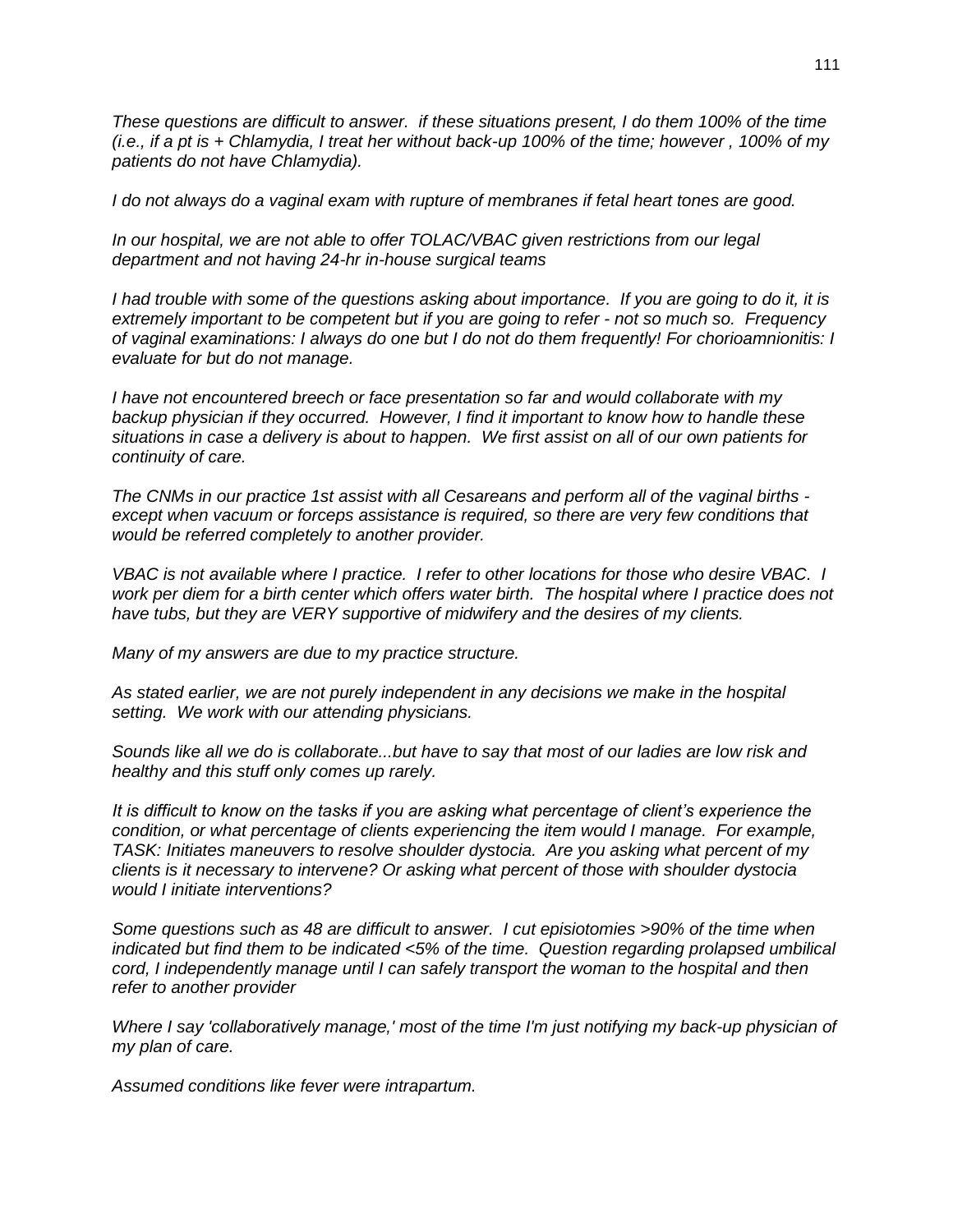*These response selections are cumbersome, unclear and imprecise.*

*All scenarios are different and my comfort level regarding each task may be different given the entire clinical picture and my comfort.*

### Postpartum Comments

*For postpartum immunizations, we only give Rhogam if necessary. If other immunizations are necessary, we recommend that the mother receive them but do not offer them. For breastfeeding referrals, we often refer to a lactation counselor/consultant. For post-op C-section care, we do not manage these clients because we do not have hospital privileges. However, we still like to see these clients in the office once they are home from the hospital.*

*In a home birth practice, post-hospital-intervention in immediate PP period is often managed by hospital staff, with me providing more case mgmt and emotional support during this time. I continue PP care through 6 weeks or longer, if indicated.*

*Again, the vast majority of my patients are young and healthy. I am answering these questions based on the guesstimated percentage of my patients that have these conditions.*

*I will independently manage PPD through a history, referrals, medications, and follow-up. I'm not sure if the referring to another provider means my back-up docs or another provider entirely such as a psychologist. Same goes for lactation difficulties and referral to a CLC.*

*Title X family planning clinic - we see no one before 6 wks postpartum and these are less than 10% of our patient visits. Very, very few of our patients choose to breastfeed.*

*Re: postpartum immunization- the only ones we offer is MMR. We should offer Tdap and flu, etc in the postpartum unit but that's it!*

*Often 'collaboration' for these issues is collaborating with a midwife colleague with more experience.*

*Most breast problems - if not resolved in the office - I refer to a lactation consultant.*

*Refer to another provider for lactation issues means refer to a Lactation Consultant Collaborate with another provider for depression is because in my State we are required to notify collaborating OB if we order antidepressants.*

*I am currently working only in the outpatient/office setting.*

*Epidurals are not available in the setting where I work so I do not manage anesthetized patients. (I work in a birth center in a US territory).* 

*I am a very new provider, so some of the things done at my practice may come with time/change as I am there longer.*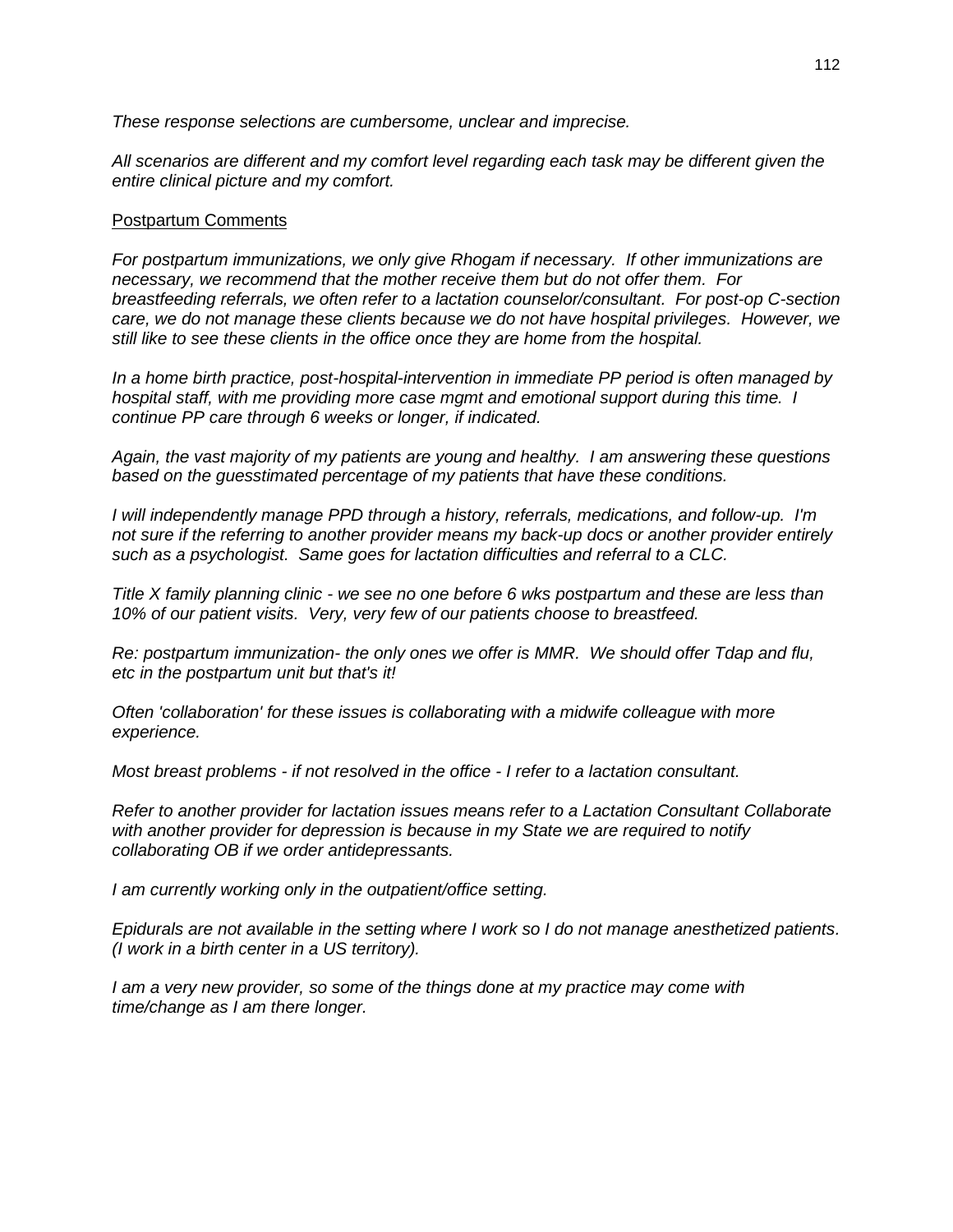*I work in a clinic only. I do see postpartum women, but usually after their 6 week appointment with their birth attendant. I am an IBCLC clinician so I do manage mastitis and other lactation problems in my practice. My patients come back to me for routine women's health care or other postpartum issues once they are delivered. I do not have a physician in my area who is willing to work with a midwife for antepartum, intrapartum and immediate postpartum care.*

*With #29 (postpartum depression), I would collaborate with counselor not with MD and we would set up counseling and start medication independently.*

*Many of these are not applicable to clinic providers who see their patients at 4-6 weeks out.*

*The physicians in our practice typically round on the patients who have had Cesarean births and the CNM's round on those who have had vaginal births.*

*Some of the questions in the first three sections (demographics, antepartum, intrapartum) were confusing. I always assess my patients for GDM, epidural complications, etc - but I don't have > 90% of my patients with the condition.*

*I do not yet have hospital privileges so I am not able to do some of the immediate postpartum care.*

*Some depend on severity. Mastitis requiring hospitalization-- I refer; I manage outpatient cases independently.*

*Imprecise response options – unclear. Also unclear with whom I would be collaborating: behavioral health vs OB/GYN.* 

## Newborn Conditions

*In our practice, we allow the clients to become informed about erythromycin eye ointment and vitamin K prophylaxis and they may choose to consent to or decline these measures. We recommend that the baby see the pediatrician within 72 hours of the homebirth and the pediatrician would be their primary care provider, although we do see the baby for well baby visits at 2 and 6 weeks.*

*In the hospital setting, once the baby is born, the pediatrician is responsible for making all of the management decisions. I provide initial suctioning and sometimes oxygenation, but I work in a hospital where we have 24 hr neonatal nurse practitioners, so they are called to manage any of the above situations.*

*We have no role in the management of the newborn.*

*I* have answered all questions for the frequency of occurrence in my practice. My clients are *exclusively low risk healthy women electing birth in out of hospital setting. I am always evaluating for complications - which might provide more of an 'always' answer for some of the questions.*

*I provide my baby-catching services in a large, urban hospital. I provide almost no infant care except in the immediate post-partum period or as it related to breast feeding.*

*Midwives do not manage newborn care in my facility (a hospital).*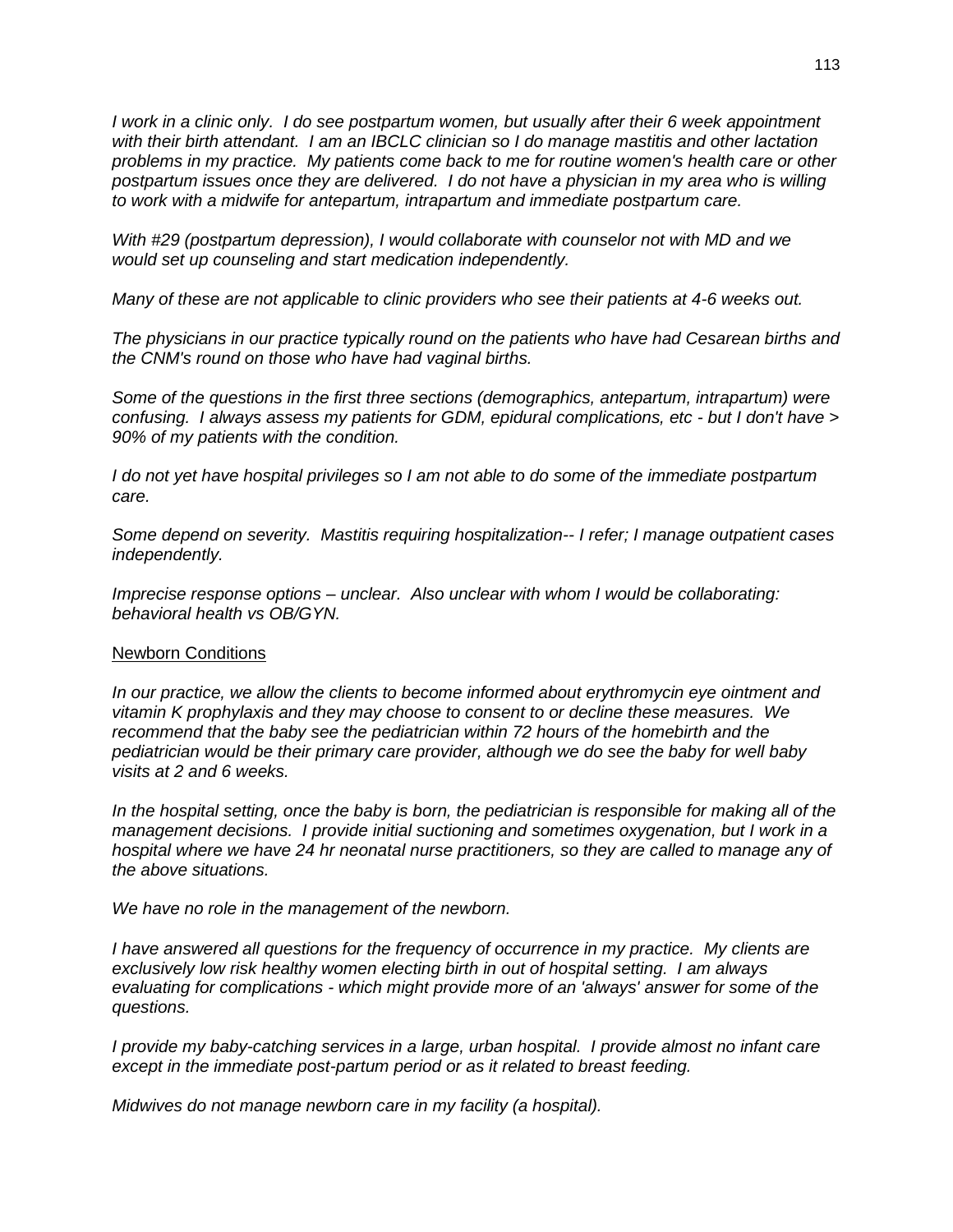*Peds is always available and manages the infants.*

*I think that all of the above are very site specific. Home birth/birth center births as well as Level 1 and 2 tertiary care centers would need to have more skills as midwives than I do at a Level 3 hospital with access to 24/7 respiratory therapy and neonatology.*

*In-house pediatricians are responsible for all infant care.*

*Although I would love to manage newborns, it is not allowed in my practice.*

*Most of the newborn care is done by peds in our facility but immediate referral and resuscitation is done in our practice as we are also acting as newborn nurses for our own midwives and some private doctors. However newborn care is important to teach as there are midwives that manage newborns in their practices.*

*In our setting, CNMs are responsible for the immediate stabilization of the newborn but all follow up, immunizations, assessment, etc. are the responsibility of the pediatrician.*

*Many of these tasks are performed by nursing and pediatric staff at my hospital. If they were done in my hospital, I would consider them all necessary skills to have, and even now consider them important.*

*I am hospital based and therefore have providers available 24/7 to handle newborn problems. If birth center based or providing home birth my answers would differ.*

*Our practice does not care for babies at all. If someone should be caring for babies, then these skills would be very important but in our practice, it is not.*

*In my practice we are not encouraged to have interaction with the newborns after delivery. There is a nursery nurse in attendance of the deliveries and if there is a concern with the baby we are to consult a pediatrician. The pediatricians place all orders for the neonates.*

*Thank goodness for the pediatrician.*

*I do not do any newborn care either after delivery in hospital or afterward in office.*

*In my practice, newborn care beyond immediate assessments of transition and assessments related to maternal-infant relationship are carried out by our pediatricians.*

*CNMs do not care for newborns at our facility.*

*Some of these tasks are independently managed due to lack of access to other resources. Where I was working there was no other option than to provide the services and be competent.*

*For most of our infants, we do the immediate care but care is then taken over by the pediatricians.*

*Our facility is a very low resource setting. Many labs and pathology tests are unavailable. The pediatrician is responsible for assessing and treating newborns.*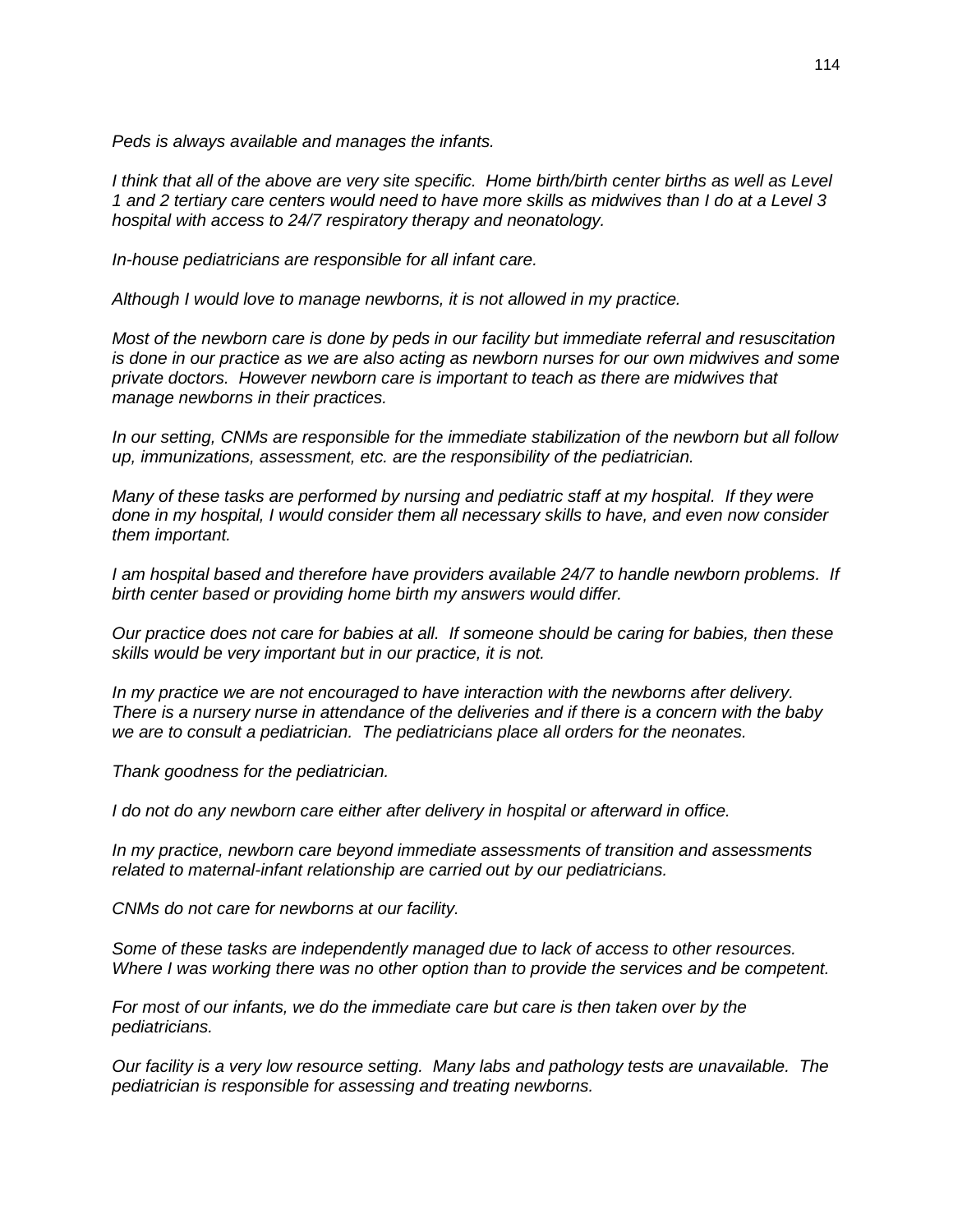*I do not take care of infants. We have Peds present at all deliveries.*

*I work in a hospital, and CNM's have little to do with newborn care beyond the immediate postpartum period, other than evaluation of mom's bonding/feeding/adjustment to the newborn. Newborns are managed by Pediatrics and Family Practice physicians.*

*The nursing staff in our hospital performs many of the immediate newborn evaluations. Pediatrics assumes care of the newborn ASAP after the birth.*

*Newborns are completely managed by Peds at my facility.*

*I work in a hospital setting and the pediatrician manages the baby after the immediate PP period.*

*Located in a very rural area often collaboration is via consults and referral means a flight to a larger tertiary hospital.*

*We have full-time Peds. Midwives do not provide newborn care at our facility.*

*Provide postpartum care/orders for mother but do not manage infant care postpartum. I do feel the listed skills are important to have as background for coordinating care, educating the family and interacting with pediatric care providers.*

*Previous page on postpartum care did not let me finish tried twice to return and finish.*

*We have pediatricians and excellent Neonatal Nurse Practitioners who do most of the care of the neonate. I typically hand off the infant to qualified personnel and have to attend only to the mother.* 

*We do not do infant care, Newborn nurse and RT care for the infant.*

*I do not do newborn care.*

*The pediatric department performs all newborn care after birth.*

*Response selections are unclear & imprecise.*

*Many of these items that I never do are done by a Pediatrician*

In my facility I am not credentialed to care for newborns, the nurses and pediatricians do most of *these activities.*

#### Well-Woman/GYN Comments

*CNMs in our State are not allowed to write prescriptions for men, therefore we have to have male partners go the local health department for treatment of STIs. Most of our patients have Medicaid and for awhile we got around that by just writing for an extra refill, but Medicaid will no longer pay for a refill within a certain time period.*

*Our clients tend to like more non-hormonal options for contraception. We mostly do pregnancy care and only some well-woman, we really don't do any postmenopausal care, but we are not*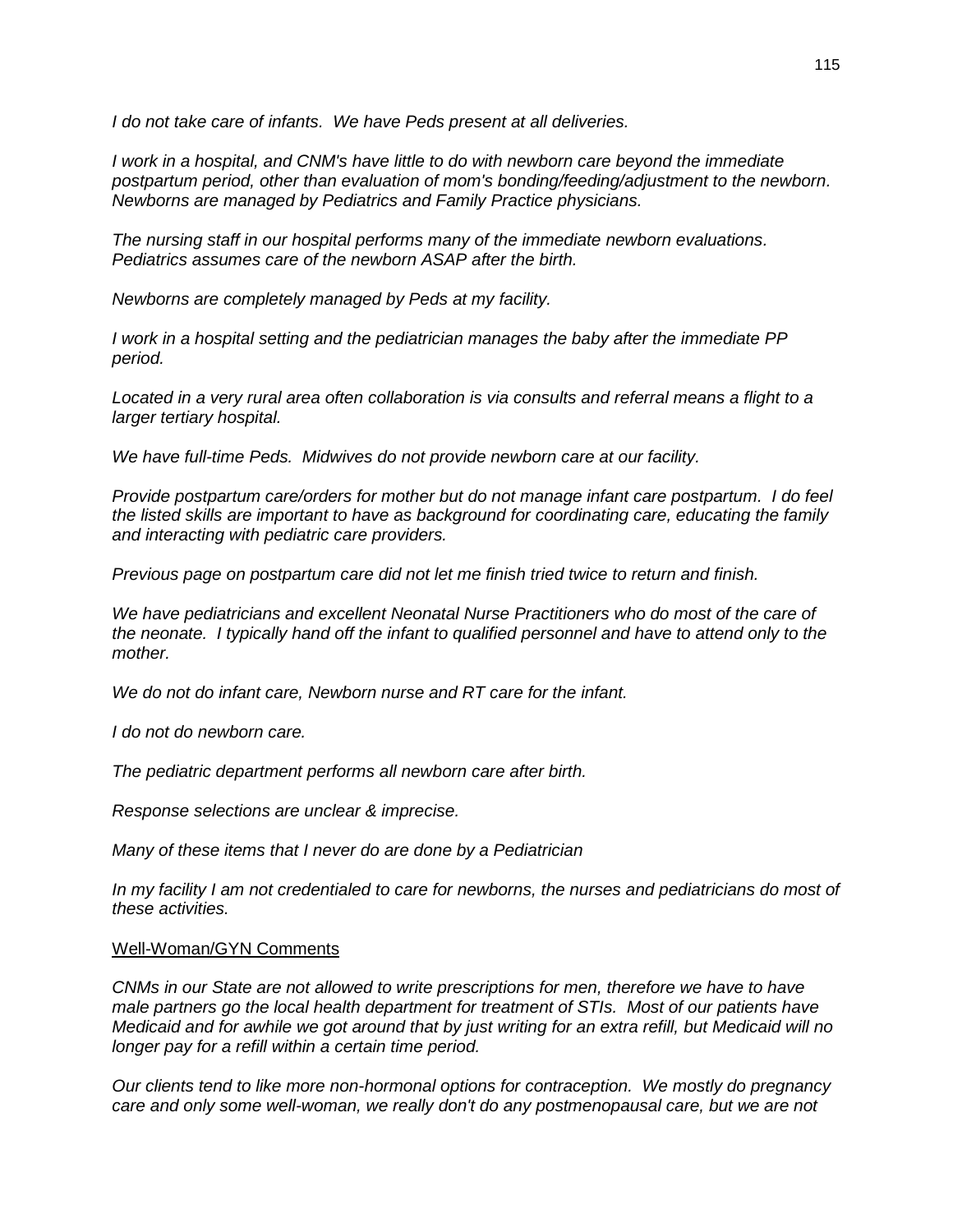*opposed to accepting those clients. Since we do not have hospital privileges, we refer for things like ectopic pregnancy.*

*I'm a bit confused by some of the questions where you have to pick a frequency. For example, I would say that only about 10% of my patient population is menopausal, so that's the answer that I picked for those questions. However, I would say that I assess for menopausal symptoms on 100% of patients of menopausal age...I'm not sure if I answered those correctly or not.*

*Title X Family Planning clinic - protocols place limits on what we can and cannot do.*

*The last page had a typo- the top of the page said newborn services (which I said 'no' to) but the question asks if you provide postpartum which is a repeat of the following page.*

*Concerning sexual assault exams - I am a SANE. In addition to my full time job as a CNM, I take call at a sexual assault center. I think sexual assault exams are best done by trained personnel that have taken a SANE training course.*

*Again, many of these things that I do not do are because I am a new provider.* 

*When I answer 90% of patients, I mean that when necessary I manage all the time. More than 90% of my patients do not need a colposcopy but I perform 90% of the time when they do.* 

*In our practice, CNM's unfortunately do very little GYN care other than postpartum and annual exams for childbearing aged women. However, I feel it very important to have strong GYN skills, as every practice varies and I would love to have more GYN involvement.*

*Ancillary services are very available and I am expected to utilize them. I have not yet completed a colposcopy course or an ultrasound course for midwives. Information on availablilty would be useful.*

*I was not aware that I could perform some tasks such as lancing a thrombosed hemorrhoid.* 

*I am in a limited role of infectious disease research in a university/hospital setting. My scope of practice is fairly limited to what is within the protocols of my studies.*

*I am assuming that when you ask how often I am performing something you are asking how often during my work day do I specifically do that task. I am not assuming 'you' refers to my practice at large....just specifically me during my average work day.*

*Response selections are unclear & imprecise.* 

#### Primary Care Comments

*Independent management or referral often depends on severity of s/s, if new onset or early s/s some of these conditions can be treated with basic steps, then if the condition persists or does not resolve then collaborative care for consultation or referral is appropriate.*

*Some of these conditions I have not yet encountered in my practice; so, my answers reflect a guess rather than a certainty.*

*We are considered a specialty clinic and therefore do not see non-pregnant primary care.*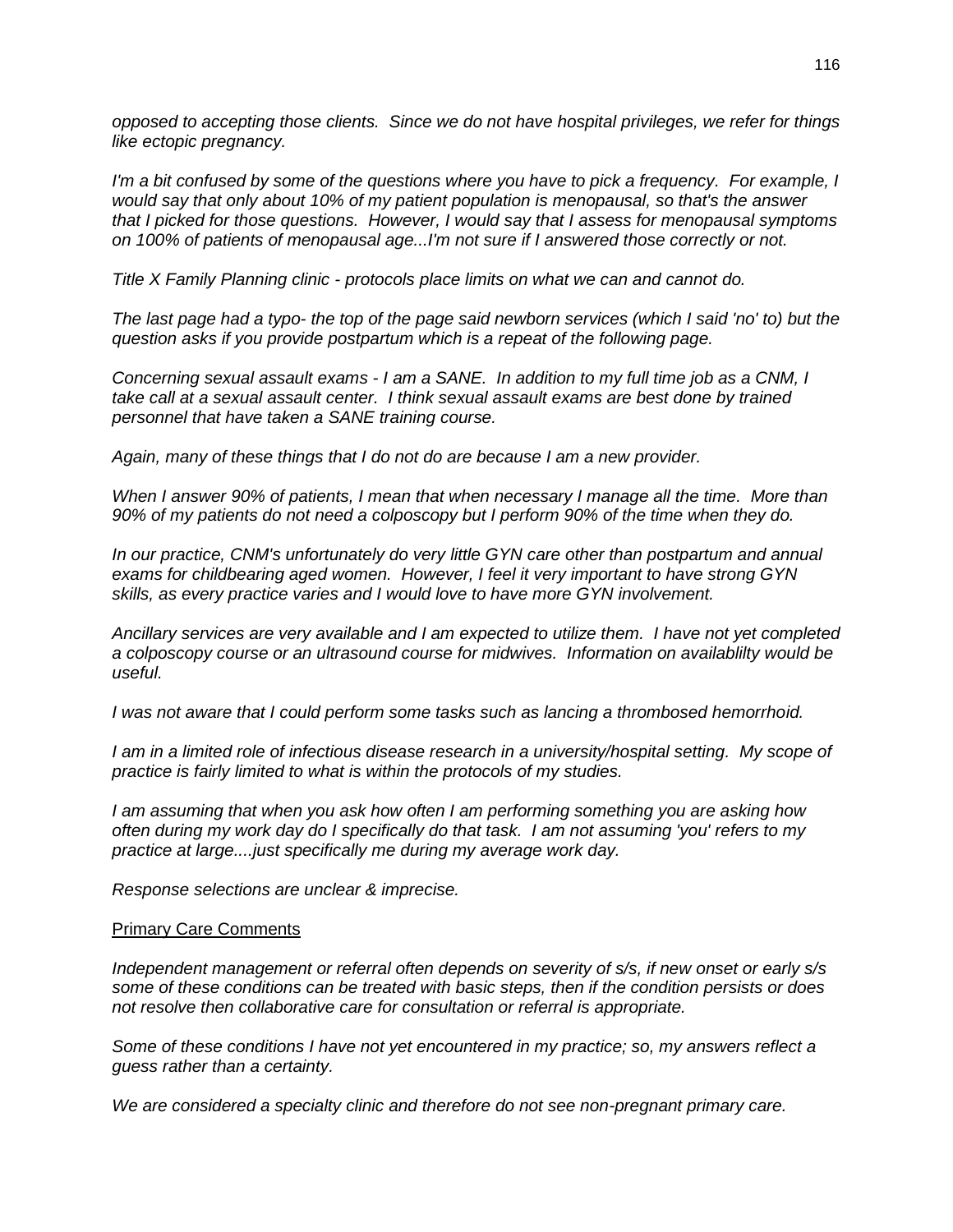*In this section, as in others, I am not always sure what you are asking. For example in question 2, regarding the assess and refer for domestic violence or sexual abuse, are you asking how often I am asking questions regarding sexual abuse/domestic violence of the total number of primary care patients I am seeing, or are you asking me of the patients I see, how often do I have to refer them? Questions aren't always clear. I interpreted this question to be asking me how often I am screening for domestic violence/sexual abuse. But in other areas of the survey I may have interpreted the questions differently.* 

*Our practice only does primary care for pregnant women and women who present for annual well woman exams. Most chronic conditions would be managed by PCP.*

*Many of these conditions are not presented in my practice. They are sent to the Family Practice before I see them.*

*We have very few resources for abused women in my community.*

*We do a limited amount of primary care in my office but I am interested in incorporating more as my practice and skills grow.*

*Unclear who the collaborating provider is: behavioral health providers are widely integrated into my practice.*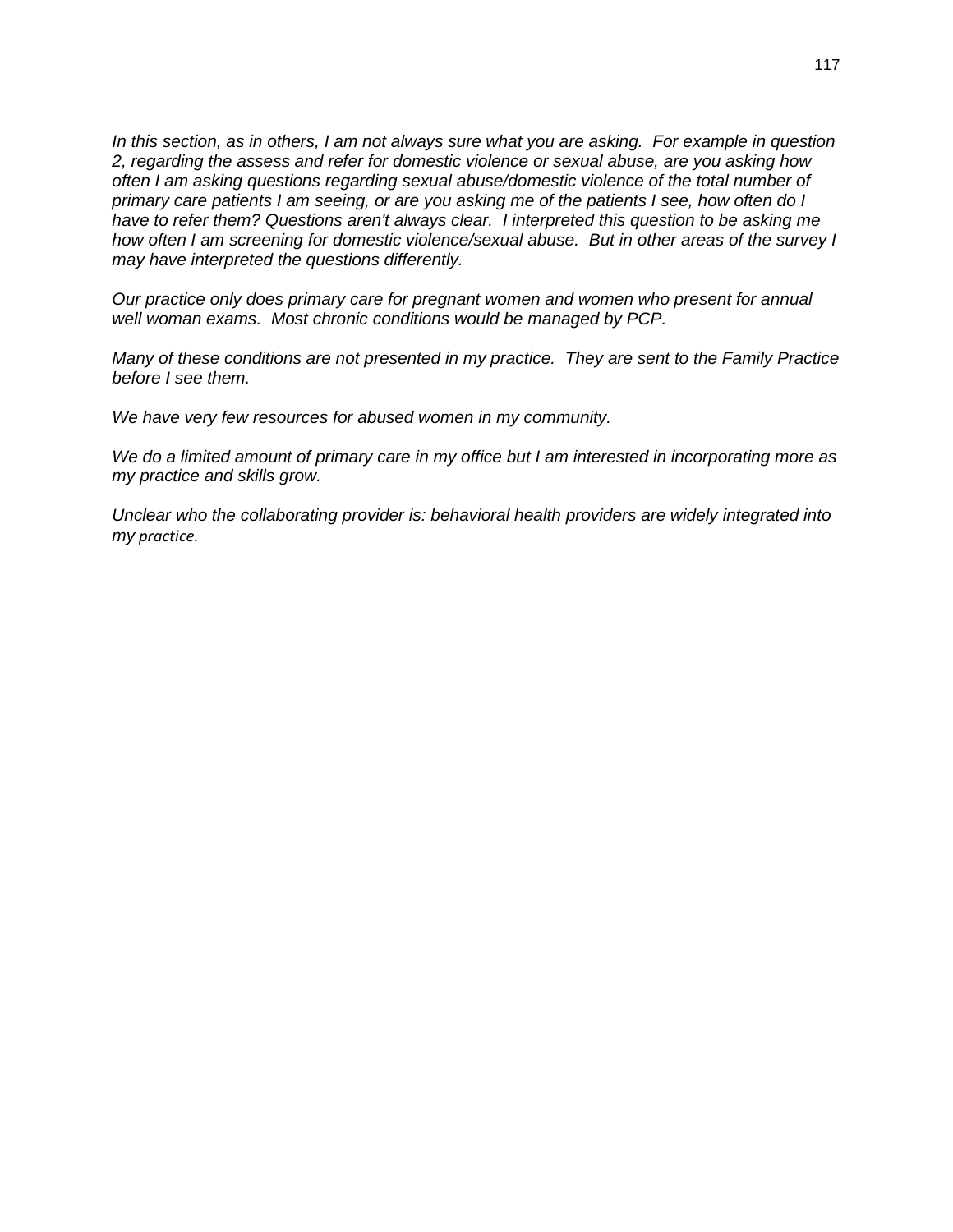# **APPENDIX F. RESPONDENT OPINIONS REGARDING TASKS THAT SHOULD BE ADDED TO FUTURE TASK ANALYSES**

*Professionalism and ethics*

*More on the drug addicted pregnant woman, pre-eclampsia, common medications*

*Availability of professional OBs to collaborate with - available or not at all.*

*First assist cesarean section*

*Midwifery model of care.*

*What about professional issues? Just curious why these were not included.*

*IUFDs, understanding needs of vulnerable populations, and policy and legal implications of practice.*

*Variations in practice based on setting (home, birth center, hospital).*

*Documenting, follow up billing and coding are the difficult parts of my job!*

*Administrative issues - insurance, collaborative agreements, billing coding.*

*CHTN and pre-eclampsia evaluation/treatment.*

*Sonohistogram.*

*Community involvment - initiating/teaching prenatal classes, lactation support, working with local agencies, etc.*

*Professional issues, scope of practice, and how to stay certified.*

*Counseling patients after miscarriage or fetal/neonatal loss.*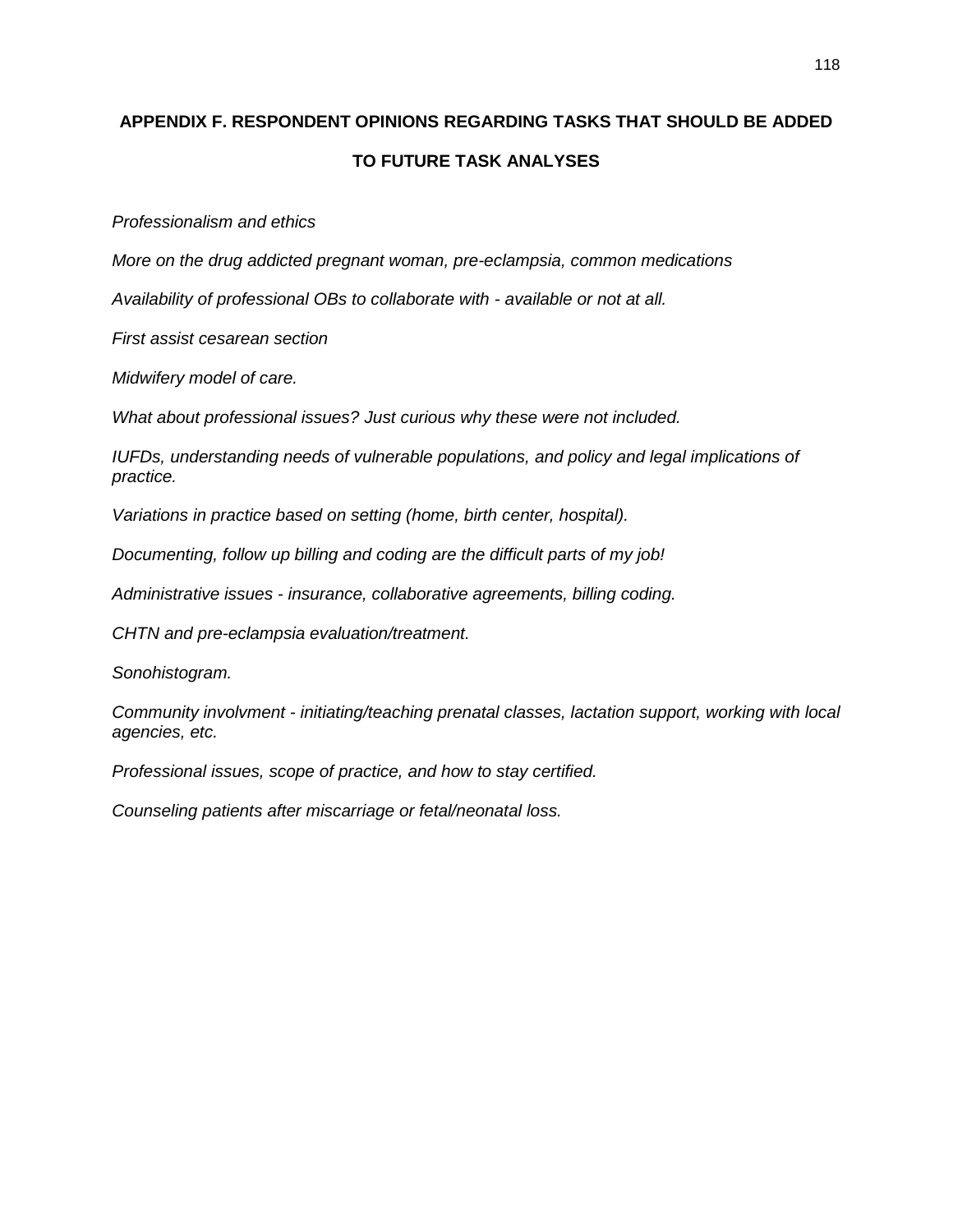# **APPENDIX G. OVERALL SURVEY COMMENTS**

*Unsure whether the percentages were supposed to reflect the percentage of times I performed that task in the appropriate patient or the percentage out of my total practice, so it may have affected my answers.*

*Some questions are depending on your practice, but overall, things were covered well.*

*The survey ran really slow and kept freezing my computer. The questions were confusing as to how many patients of the percent of patients I see or the percent of what I care for.*

*I appreciated that the survey inquired about approaches to the intrapartum period that would be more common in a birth center or homebirth, such as using hydrotherapy, use of herbs, or birthing in an alternative position.*

*I strongly feel that CNM training should automatically include first assist for cesareans and basic GYN surgeries, basic ultrasonography, circumcisions, vacuum extractions, and colposcopy. There should be no reason that additional certifications are needed for these. It definitely limits practice options. It also limits the respect we garner from physicians and the public at large when we have to constantly refer clients for these things.*

*This was somewhat of a difficult survey for me to complete since my practice is a very small, independent home birth midwifery practice that is less than one year old. I do primarily 2 - 4 birth/month and most clients come to me for home birth. I am just starting to build my GYN practice.*

*The format of this survey made it difficult to portray how care is delivered: many conditions are rarely seen, but essential to treat every time they arise, and this was difficult to explain given the options. Thanks!*

*Uncertain how to answer/confused about the survey questions, e.g., Do you always do a procedure...for ALL patients with this problem or do you mean how many patients at your clinic have this problem, i.e., do you assess and treat 100% patients that you find with this problem or do you evaluate everyone for having this issue?*

*My practice is inner city, mostly young, disadvantaged women - my responses to the practice questions are going to be very different from midwives who practice in other settings, especially more affluent, homogeneous settings - this is a problem when trying to design something like a accreditation exam. For example, I see very few older patients, and very few older primips - this makes me somewhat biased towards what I see most often (i.e., young, minority women who are pregnant, need birth control and/or have an STD). I also feel strongly that this trend towards encouraging (nay, requiring?!) midwives to provide more primary care to their patients is a mistake - there are NPs for that very function. Midwives need to make OB their primary focus with gynecology and family planning second.*

*I answered as though you were asking me about on how many of our total pts do we complete X task. Or, were you asking me about how on how many of our eligible/relevant pts do we complete X task? Please clarify next time. Thanks!*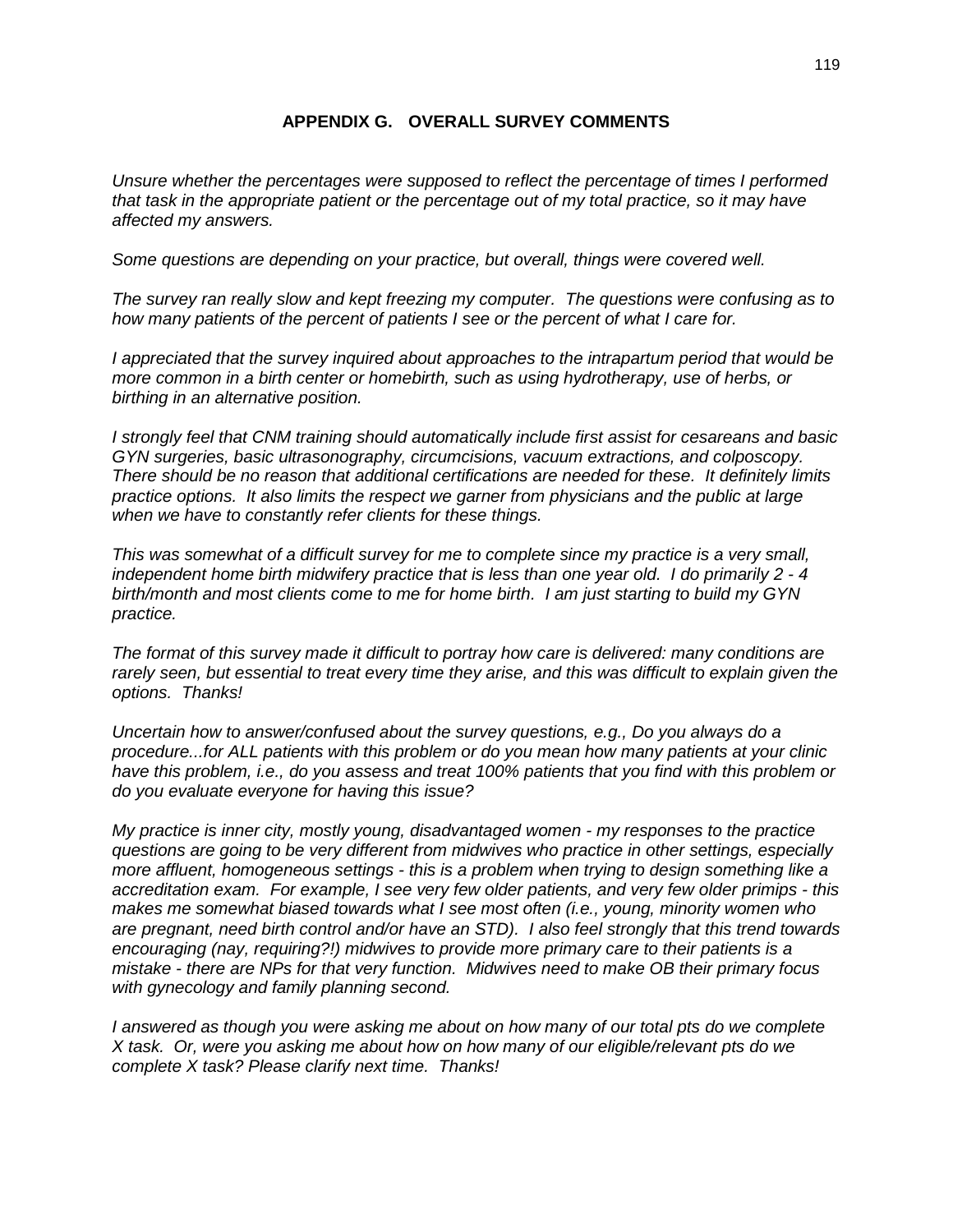*This survey is too lengthy at difficult to understand. I see a mix of patients and did not understand whether the 100% in any of these 100s of questions referred to the patients I see with this condition or all of my patients.*

*Not always sure what the questions were asking. The wording often made it difficult to understand what you were evaluating.*

*You did not have the state of Alaska as a choice for practice location.*

*The phrasing of the questions was somewhat unclear as to whether in my practice (overall patient population) I treat these conditions frequently, or how often I treat patients specifically with the conditions; for example: treatment of STIs: is the question about how often I see patients with that in my practice or how often I treat people with known STIs?*

*Very cumbersome survey! Any way to lessen the length of the survey?*

*Too many primary care conditions that are not appropriate for CNMs to be managing.*

*Survey difficult to understand on when to mark 'all the time.' Did it mean all the patients with that condition that I discussed all the time. This is how I took it instead of my population as a whole.*

*Some of the tasks listed like colposcopy I would like to add to my practice. Other tasks like newborn care I would like to add, but I am limited by my practice environment. Excellent survey. I do believe that the midwife should be able to care for the needs of the family and primary care is an important component of what we do.*

*This survey takes much longer to complete than the one hour estimated.*

*Rather lengthy. Consider condensing to make the survey length more feasible.*

*The wording of the questions made it very hard to decide how to score the questions. There were many things that come up only occasionally, so I didn't know whether to put 'rarely' because they are rare, or 'always' because I manage them when they come up (though that is*  rarely). Thus, my scorings and others' are probably inconsistent and may not reflect how well we manage them WHEN THEY ARISE, but more how often we see them. This could be quite *problematic in interpreting results.*

*Please create a better study guide, and please create more study aids.*

*Again if you are doing a task it is important to be competent. What tasks you do varies much between practices. It is hard to test for all circumstances.*

*Tasks well covered.*

*The length of the question sets were a disincentive to answering them.*

*Some of the questions asked, I answered that one should know but I am also an FNP. Perhaps a midwife may not manage the same amount as I do.*

*When I was asked 'how frequent do you do 'X' in your practice, it was difficult to answer because if it was needed I would do in ALL the time, but it may only be needed in 10% of the*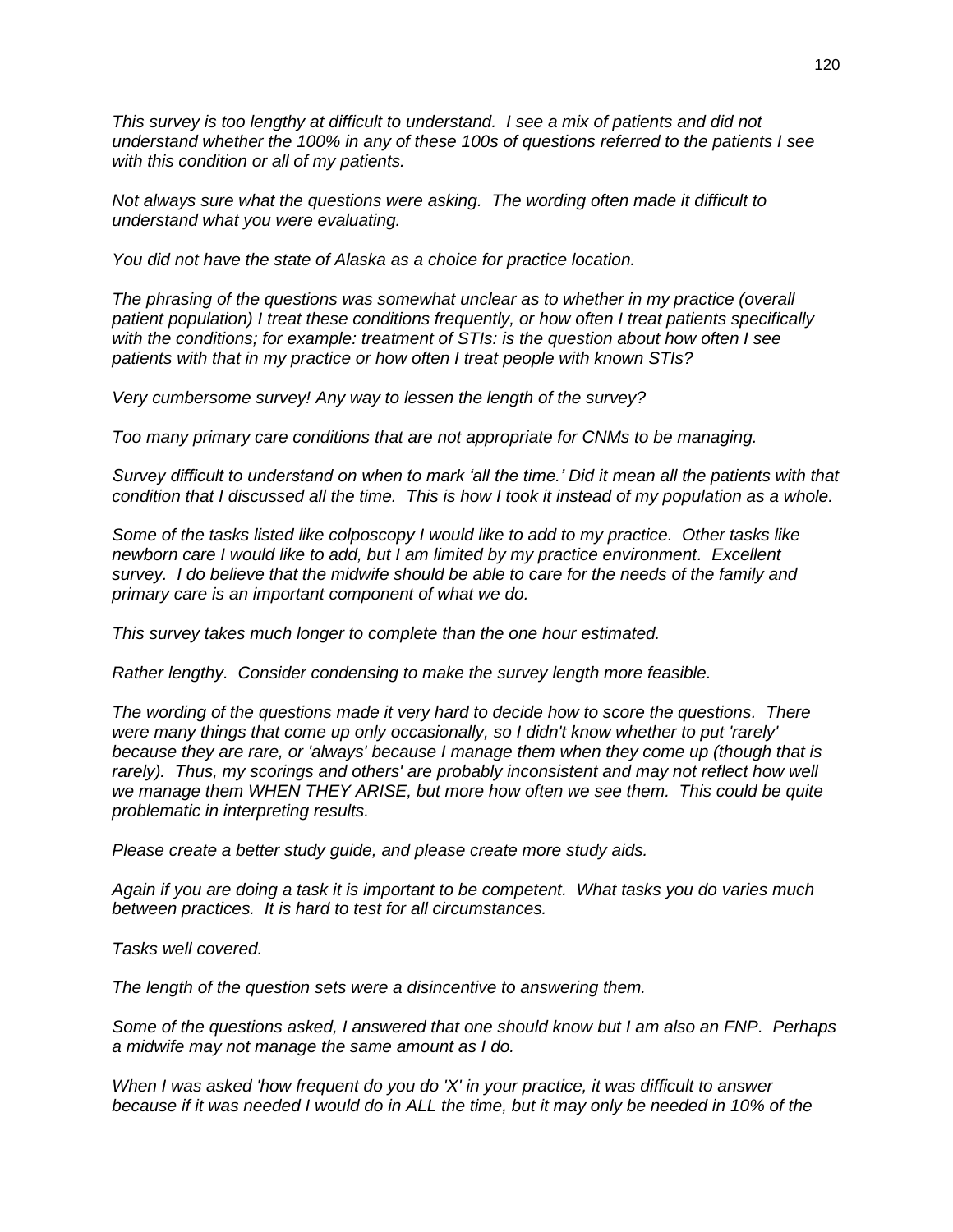*people I see. It would be clearer if you added to each question, or most questions... 'if needed, how frequently do you perform 'x' in your practice'. So I feel that some of my answers may be wrong because I was not sure if I was to speak to how frequently I did them in my entire practice, or how frequently I did them if they were needed by the patient.*

*Good way of evaluating the practice I work in and what kind of work I actually do.*

*The wording of many of the questions made them hard to answer - was I supposed to answer what % of the time I perform a certain task with a population in which it is indicated (i.e. bimanual compression in the setting of postpartum hemorrhage), or was it supposed to be with what % of my TOTAL patient population do I perform the task?*

*This survey program runs super slowly*

*Thanks for your support! :)*

*The current board exam is based in hospital practice. It should also consider home birth/birthing center practice in some questions.*

*It was not clear how to answer if you never perform an item. It is very important to perform any procedure/assessment well. However, it may not be important to me to perform it well, if I never*  do it. Also when asking how often I perform something do you mean how often (number of *patients ) I do it, or do you mean how often I would perform the item if I think it is necessary in this assessment.*

*Slightly confusing when you say percentages of patients. Does this include the whole practice each time or just the women's health portion, or pregnancy portion? A little clarification could be made or this could just be me.*

*When asked about ethnicity there was not multi cultural option. Please include this in the future.*

*Inform user how long survey will take. Questions not clear.*

*It was unclear to me as to how to answer the questions regarding percentages. For example, newborn Apgars...how often do I assess/evaluate this in my practice? Well, when I deliver babies, I always assess Apgars. But I don't deliver ALL the babies in my practice. So is my answer 'Always?' or 'Sometimes?' or 'often?' I was confused as to how to approach the answer in almost all the questions of this nature. I generally went with the former thought process when answering.*

*I deliver in the hospital setting only, neonatal management is handed over to the pediatric team and then to the pediatrician. Primary care is not managed in my practice.*

*Not sure I answered the 'how important to safe midwifery care' items correctly. e.g. I may never perform that task in my practice but I think it's important to know how to do it.*

*Please take out the 'how important is the task to midwifery'. All tasks that we do as professionals are important. If I cut off skin tags all day long, it's important to do it right. The ones that have the most impact on life and livelihood are obviously most important. It just prolongs the survey and contributes to survey fatigue.*